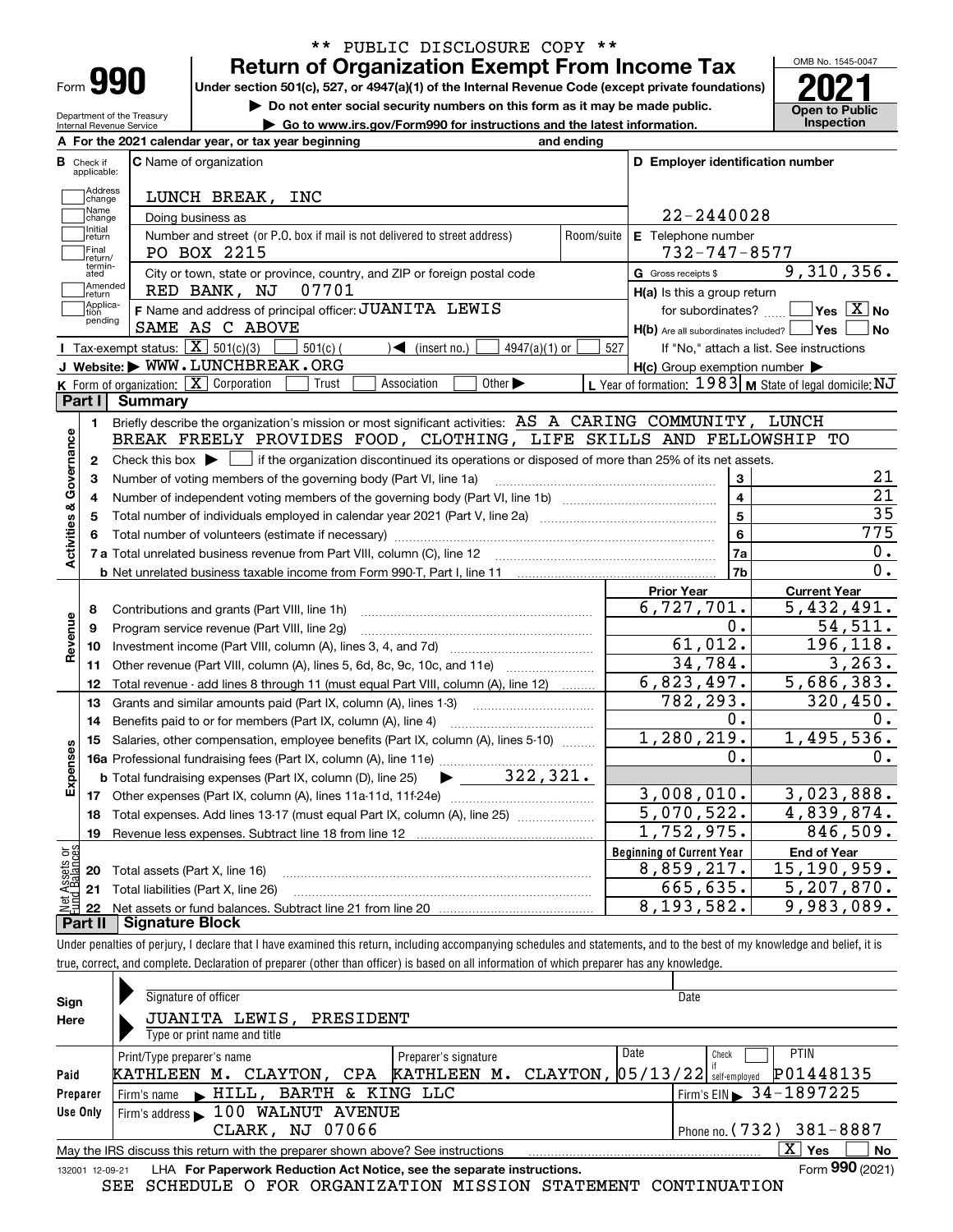|    | 22-2440028<br>LUNCH BREAK, INC<br>Page 2<br>Form 990 (2021)                                                                                                     |
|----|-----------------------------------------------------------------------------------------------------------------------------------------------------------------|
|    | <b>Statement of Program Service Accomplishments</b><br>Part III                                                                                                 |
|    | $\boxed{\text{X}}$                                                                                                                                              |
| 1  | Briefly describe the organization's mission:                                                                                                                    |
|    | AS A CARING COMMUNITY, LUNCH BREAK FREELY PROVIDES FOOD, CLOTHING,                                                                                              |
|    | LIFE SKILLS AND FELLOWSHIP TO THOSE IN NEED IN MONMOUTH AND OCEAN                                                                                               |
|    | COUNTY AND BEYOND. WE STRIVE TO BREAK THE CYCLE OF POVERTY FOR THOSE                                                                                            |
|    | WE SERVE AND GUIDE OUR COMMUNITY MEMBERS IN NEED TO SELF-SUFFICIENCY                                                                                            |
| 2  | Did the organization undertake any significant program services during the year which were not listed on the                                                    |
|    | $\overline{\ }$ Yes $\overline{\phantom{a}X}$ No<br>prior Form 990 or 990-EZ?                                                                                   |
|    | If "Yes," describe these new services on Schedule O.                                                                                                            |
| З  | $\overline{\ }$ Yes $\overline{\phantom{X}}$ No<br>Did the organization cease conducting, or make significant changes in how it conducts, any program services? |
|    | If "Yes," describe these changes on Schedule O.                                                                                                                 |
| 4  | Describe the organization's program service accomplishments for each of its three largest program services, as measured by expenses.                            |
|    | Section 501(c)(3) and 501(c)(4) organizations are required to report the amount of grants and allocations to others, the total expenses, and                    |
|    | revenue, if any, for each program service reported.                                                                                                             |
| 4a | 23,621.<br>3, 217, 414. including grants of \$<br>) (Revenue \$<br>) (Expenses \$<br>(Code:                                                                     |
|    | FOOD OPERATIONS                                                                                                                                                 |
|    |                                                                                                                                                                 |
|    | THE COVID-19 PANDEMIC CONTINUED TO IMPACT LUNCH BREAK IN 2021 IN                                                                                                |
|    | UNPRECEDENTED WAYS, INCLUDING FOOD OPERATIONS SO MANY OF OUR COMMUNITY                                                                                          |
|    | MEMBERS WERE AFFECTED HEALTH-WISE AND FINANCIALLY BECAUSE OF ECONOMIC                                                                                           |
|    | UNCERTAINTIES RESULTING FROM THE PANDEMIC. MORE MIDDLE-INCOME FAMILIES                                                                                          |
|    | AND INDIVIDUALS HAD TO DECIDE BETWEEN AFFORDING FOOD AND HOUSING                                                                                                |
|    | EXPENSES. SOME CHILDREN ADMITTED TO ACUTE HUNGER. AND THOSE LIVING AT                                                                                           |
|    | OR BELOW THE POVERTY LEVEL WERE FINANCIALLY DRAINED.                                                                                                            |
|    |                                                                                                                                                                 |
|    | CONTINUED ON SCHEDULE O.                                                                                                                                        |
|    |                                                                                                                                                                 |
| 4b | $679, 158$ including grants of \$ 320, 450. ) (Revenue \$<br>34, 153.<br>) (Expenses \$<br>(Code:                                                               |
|    | SOCIAL SERVICES PROGRAMS:                                                                                                                                       |
|    |                                                                                                                                                                 |
|    | COVID 19 RELIEF FUND:                                                                                                                                           |
|    | LUNCH BREAK CONTINUED THE COVID 19 EMERGENCY FUND PROGRAM<br>IN 2021,                                                                                           |
|    | BEGUN IN 2020 TO ASSIST INDIVIDUALS AFFECTED BY THE PANDEMIC. FINANCIAL                                                                                         |
|    | ASSISTANCE WAS PROVIDED FOR: UTILITIES, CAR INSURANCE, CAR PAYMENT,                                                                                             |
|    | PHONE, AND CABLE. AFTER ESTABLISHING THIS FUND, IT WAS LATER ASSESSED                                                                                           |
|    | THAT WE WOULD NO LONGER FUND RENT AND MOTELS. IN 2021, WE PROVIDED                                                                                              |
|    | ASSISTANCE TO 321 APPLICANTS, TOTALING \$177,591                                                                                                                |
|    |                                                                                                                                                                 |
|    | CONTINUED ON SCHEDLE O.                                                                                                                                         |
|    |                                                                                                                                                                 |
|    | <b>4c</b> (Code: ) (Expenses \$                                                                                                                                 |
|    | LIFE SKILLS PROGRAM:                                                                                                                                            |
|    |                                                                                                                                                                 |
|    | THE LIFE SKILLS CENTER IS THE HOPE FOR TOMORROW IN OUR MISSION, LEADING                                                                                         |
|    | THOSE WE SERVE TO SELF-SUFFICIENCY. WITH THE HELP OF 2 STAFF MEMBERS                                                                                            |
|    |                                                                                                                                                                 |
|    | AND MORE THAN 61 VOLUNTEER COACHES, THE CENTER HAS PROVIDED ASSISTANCE                                                                                          |
|    | FOR RESUME WRITING, ENGLISH AS A SECOND LANGUAGE, FINANCIAL LITERACY,                                                                                           |
|    | COMPUTER TRAINING AND MANY MORE SERVICES TO PARTICIPANTS SINCE ITS                                                                                              |
|    | OPENING. THE CENTER ALSO COLLABORATES WITH LOCAL NON-PROFITS,                                                                                                   |
|    | EDUCATIONAL SYSTEMS, GOVERNMENT AND PRIVATE SECTORS TO ASSIST IN                                                                                                |
|    | DELIVERING EXCEPTIONAL SERVICE TO OUR PARTICIPANTS.                                                                                                             |
|    |                                                                                                                                                                 |
|    | CONTINUED ON SCHEDULE O.                                                                                                                                        |
|    | 4d Other program services (Describe on Schedule O.)                                                                                                             |
|    | (Expenses \$<br>) (Revenue \$<br>including grants of \$                                                                                                         |
|    | 4, 149, 414.<br>4e Total program service expenses >                                                                                                             |
|    | Form 990 (2021)                                                                                                                                                 |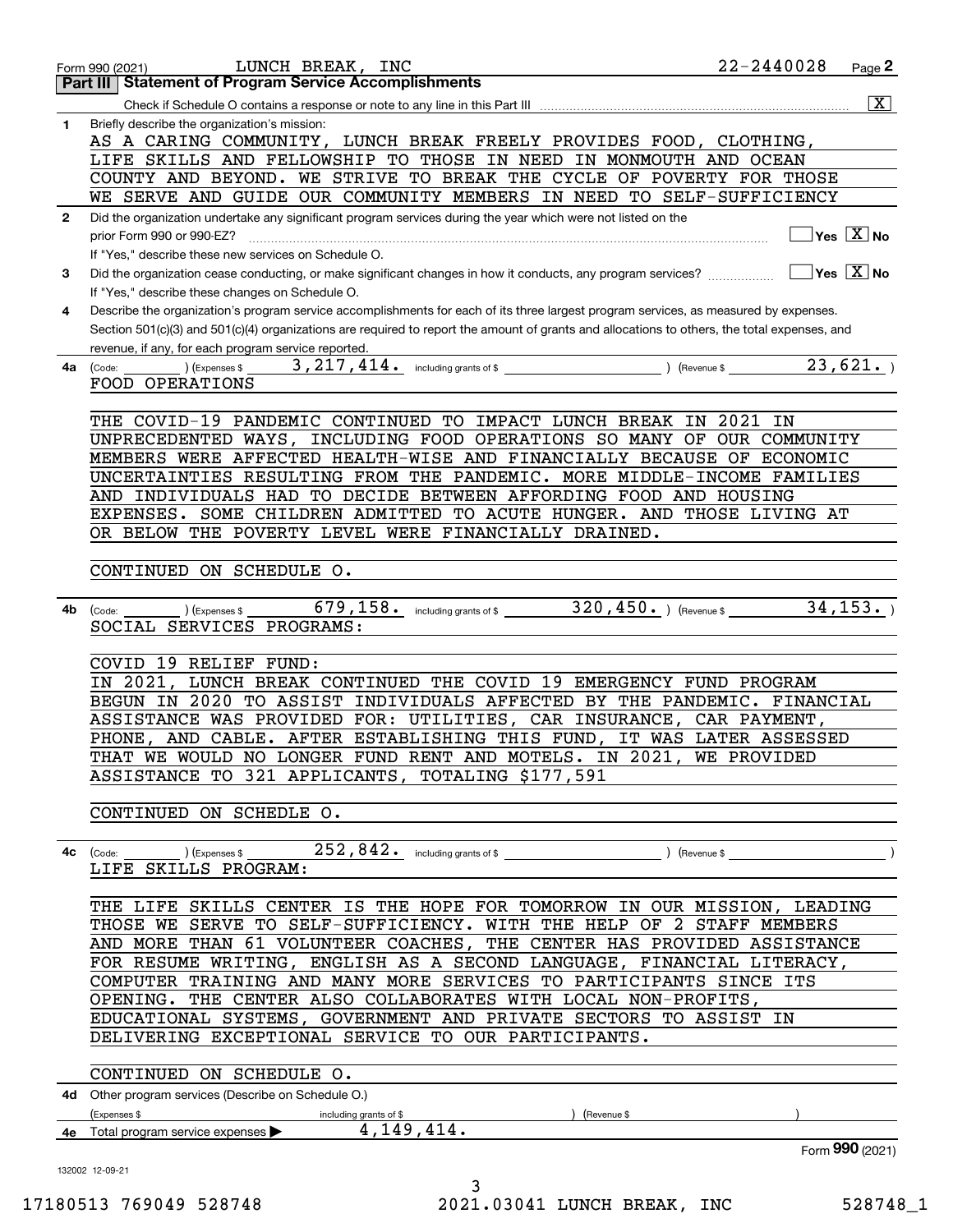|  | Form 990 (2021) |
|--|-----------------|

|     |                                                                                                                                       |                 |   | Yes   No        |
|-----|---------------------------------------------------------------------------------------------------------------------------------------|-----------------|---|-----------------|
| 1.  | Is the organization described in section $501(c)(3)$ or $4947(a)(1)$ (other than a private foundation)?                               |                 |   |                 |
|     |                                                                                                                                       | 1               | х |                 |
| 2   |                                                                                                                                       | $\overline{2}$  | X |                 |
| 3   | Did the organization engage in direct or indirect political campaign activities on behalf of or in opposition to candidates for       |                 |   |                 |
|     |                                                                                                                                       | 3               |   | x               |
| 4   | Section 501(c)(3) organizations. Did the organization engage in lobbying activities, or have a section 501(h) election in effect      |                 |   |                 |
|     |                                                                                                                                       | 4               |   | x               |
| 5   | Is the organization a section 501(c)(4), 501(c)(5), or 501(c)(6) organization that receives membership dues, assessments, or          |                 |   |                 |
|     |                                                                                                                                       | 5               |   | x               |
| 6   | Did the organization maintain any donor advised funds or any similar funds or accounts for which donors have the right to             |                 |   |                 |
|     | provide advice on the distribution or investment of amounts in such funds or accounts? If "Yes," complete Schedule D, Part I          | 6               |   | x               |
| 7   | Did the organization receive or hold a conservation easement, including easements to preserve open space,                             |                 |   |                 |
|     |                                                                                                                                       | $\overline{7}$  |   | x               |
| 8   | Did the organization maintain collections of works of art, historical treasures, or other similar assets? If "Yes," complete          |                 |   |                 |
|     |                                                                                                                                       | 8               |   | x               |
| 9   | Did the organization report an amount in Part X, line 21, for escrow or custodial account liability, serve as a custodian for         |                 |   |                 |
|     | amounts not listed in Part X; or provide credit counseling, debt management, credit repair, or debt negotiation services?             |                 |   |                 |
|     |                                                                                                                                       | 9               |   | x               |
| 10  | Did the organization, directly or through a related organization, hold assets in donor-restricted endowments                          |                 |   |                 |
|     |                                                                                                                                       | 10              | х |                 |
| 11  | If the organization's answer to any of the following questions is "Yes," then complete Schedule D, Parts VI, VII, VIII, IX, or X,     |                 |   |                 |
|     | as applicable.                                                                                                                        |                 |   |                 |
|     | a Did the organization report an amount for land, buildings, and equipment in Part X, line 10? If "Yes," complete Schedule D.         |                 |   |                 |
|     |                                                                                                                                       | 11a             | x |                 |
|     | <b>b</b> Did the organization report an amount for investments - other securities in Part X, line 12, that is 5% or more of its total |                 |   |                 |
|     |                                                                                                                                       | 11 <sub>b</sub> |   | x               |
|     | c Did the organization report an amount for investments - program related in Part X, line 13, that is 5% or more of its total         |                 |   |                 |
|     |                                                                                                                                       | 11c             |   | x               |
|     | d Did the organization report an amount for other assets in Part X, line 15, that is 5% or more of its total assets reported in       |                 |   |                 |
|     |                                                                                                                                       | 11d             | x |                 |
|     |                                                                                                                                       | <b>11e</b>      | x |                 |
| f   | Did the organization's separate or consolidated financial statements for the tax year include a footnote that addresses               |                 |   |                 |
|     | the organization's liability for uncertain tax positions under FIN 48 (ASC 740)? If "Yes," complete Schedule D, Part X                | 11f             | х |                 |
|     | 12a Did the organization obtain separate, independent audited financial statements for the tax year? If "Yes," complete               |                 |   |                 |
|     |                                                                                                                                       | 12a             |   | x               |
|     | <b>b</b> Was the organization included in consolidated, independent audited financial statements for the tax year?                    |                 | X |                 |
|     | If "Yes," and if the organization answered "No" to line 12a, then completing Schedule D, Parts XI and XII is optional                 | 12 <sub>b</sub> |   | X               |
| 13  | Is the organization a school described in section 170(b)(1)(A)(ii)? If "Yes," complete Schedule E                                     | 13              |   | X               |
| 14a | Did the organization maintain an office, employees, or agents outside of the United States?                                           | 14a             |   |                 |
|     | <b>b</b> Did the organization have aggregate revenues or expenses of more than \$10,000 from grantmaking, fundraising, business,      |                 |   |                 |
|     | investment, and program service activities outside the United States, or aggregate foreign investments valued at \$100,000            |                 |   | x               |
|     | Did the organization report on Part IX, column (A), line 3, more than \$5,000 of grants or other assistance to or for any             | 14b             |   |                 |
| 15  |                                                                                                                                       | 15              |   | x               |
| 16  | Did the organization report on Part IX, column (A), line 3, more than \$5,000 of aggregate grants or other assistance to              |                 |   |                 |
|     |                                                                                                                                       | 16              |   | x               |
| 17  | Did the organization report a total of more than \$15,000 of expenses for professional fundraising services on Part IX,               |                 |   |                 |
|     |                                                                                                                                       | 17              |   | x               |
| 18  | Did the organization report more than \$15,000 total of fundraising event gross income and contributions on Part VIII, lines          |                 |   |                 |
|     |                                                                                                                                       | 18              | х |                 |
| 19  | Did the organization report more than \$15,000 of gross income from gaming activities on Part VIII, line 9a? If "Yes."                |                 |   |                 |
|     |                                                                                                                                       | 19              |   | x               |
|     |                                                                                                                                       | 20a             |   | x               |
|     | b If "Yes" to line 20a, did the organization attach a copy of its audited financial statements to this return?                        | 20 <sub>b</sub> |   |                 |
| 21  | Did the organization report more than \$5,000 of grants or other assistance to any domestic organization or                           |                 |   |                 |
|     |                                                                                                                                       | 21              |   | х               |
|     | 132003 12-09-21                                                                                                                       |                 |   | Form 990 (2021) |
|     |                                                                                                                                       |                 |   |                 |

132003 12-09-21

17180513 769049 528748 2021.03041 LUNCH BREAK, INC 528748\_1

4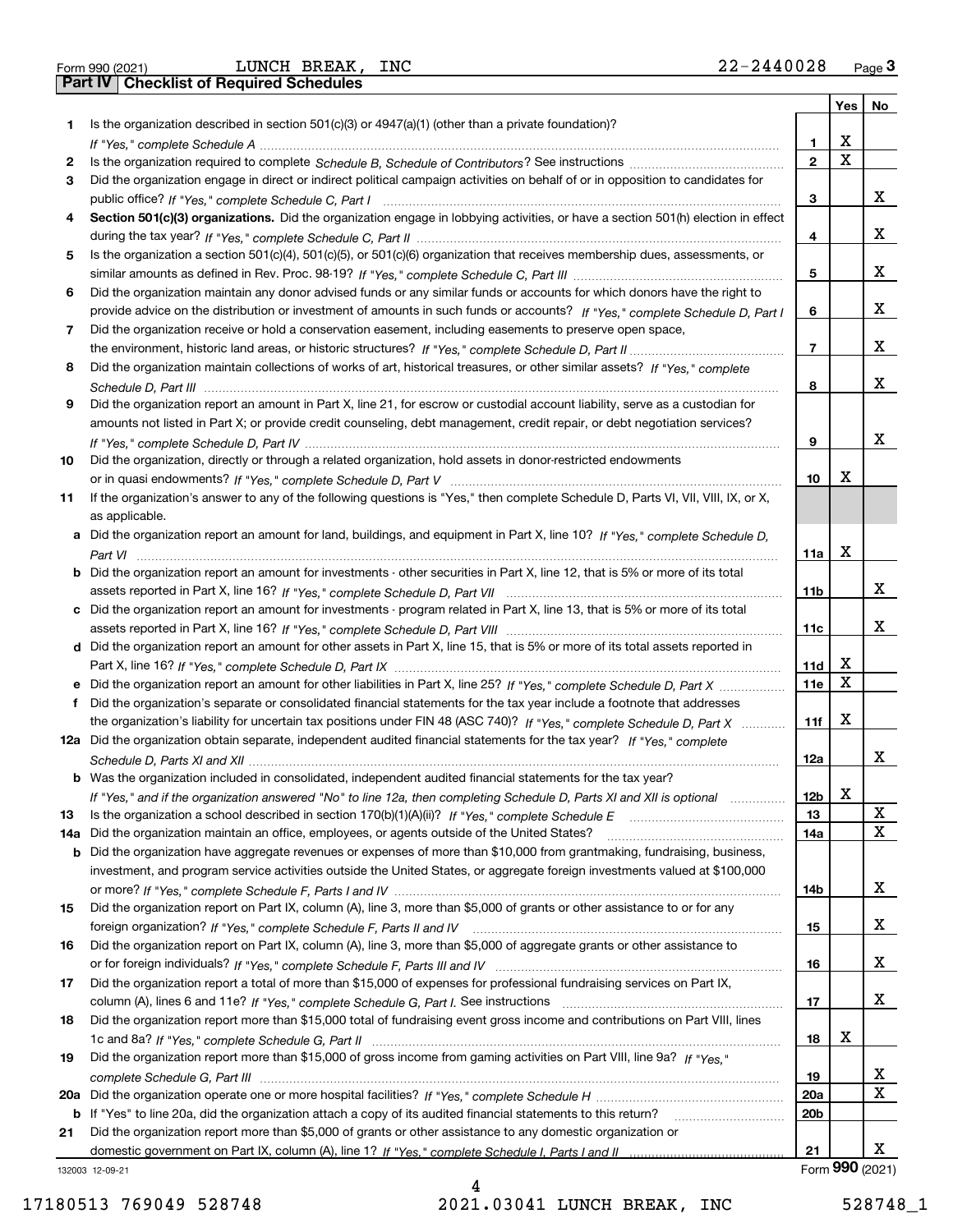|  | Form 990 (2021 |
|--|----------------|
|  |                |

*(continued)*

|               |                                                                                                                                    |            | Yes | No               |
|---------------|------------------------------------------------------------------------------------------------------------------------------------|------------|-----|------------------|
| 22            | Did the organization report more than \$5,000 of grants or other assistance to or for domestic individuals on                      |            |     |                  |
|               | Part IX, column (A), line 2? If "Yes," complete Schedule I, Parts I and III [[11]] [11] [11] [11] [11] [11] [1                     | 22         | X   |                  |
| 23            | Did the organization answer "Yes" to Part VII, Section A, line 3, 4, or 5, about compensation of the organization's current        |            |     |                  |
|               | and former officers, directors, trustees, key employees, and highest compensated employees? If "Yes," complete                     |            |     |                  |
|               |                                                                                                                                    | 23         | X   |                  |
|               | 24a Did the organization have a tax-exempt bond issue with an outstanding principal amount of more than \$100,000 as of the        |            |     |                  |
|               | last day of the year, that was issued after December 31, 2002? If "Yes," answer lines 24b through 24d and complete                 |            |     |                  |
|               |                                                                                                                                    | 24a        |     | х                |
|               |                                                                                                                                    | 24b        |     |                  |
|               | c Did the organization maintain an escrow account other than a refunding escrow at any time during the year to defease             |            |     |                  |
|               |                                                                                                                                    | 24c        |     |                  |
|               |                                                                                                                                    | 24d        |     |                  |
|               | 25a Section 501(c)(3), 501(c)(4), and 501(c)(29) organizations. Did the organization engage in an excess benefit                   |            |     |                  |
|               |                                                                                                                                    | 25a        |     | х                |
|               | b Is the organization aware that it engaged in an excess benefit transaction with a disqualified person in a prior year, and       |            |     |                  |
|               | that the transaction has not been reported on any of the organization's prior Forms 990 or 990-EZ? If "Yes," complete              |            |     |                  |
|               | Schedule L, Part I                                                                                                                 | 25b        |     | x                |
| 26            | Did the organization report any amount on Part X, line 5 or 22, for receivables from or payables to any current                    |            |     |                  |
|               | or former officer, director, trustee, key employee, creator or founder, substantial contributor, or 35%                            |            |     |                  |
|               | controlled entity or family member of any of these persons? If "Yes," complete Schedule L, Part II                                 | 26         |     | х                |
| 27            | Did the organization provide a grant or other assistance to any current or former officer, director, trustee, key employee,        |            |     |                  |
|               | creator or founder, substantial contributor or employee thereof, a grant selection committee member, or to a 35% controlled        |            |     |                  |
|               | entity (including an employee thereof) or family member of any of these persons? If "Yes," complete Schedule L, Part III           | 27         |     | x                |
| 28            | Was the organization a party to a business transaction with one of the following parties (see the Schedule L, Part IV,             |            |     |                  |
|               | instructions for applicable filing thresholds, conditions, and exceptions):                                                        |            |     |                  |
|               | a A current or former officer, director, trustee, key employee, creator or founder, or substantial contributor? If                 |            |     |                  |
|               |                                                                                                                                    | 28a        |     | x                |
|               |                                                                                                                                    | 28b        |     | $\mathbf X$      |
|               | c A 35% controlled entity of one or more individuals and/or organizations described in line 28a or 28b? If                         |            |     |                  |
|               |                                                                                                                                    |            |     | х                |
|               |                                                                                                                                    | 28c<br>29  | Х   |                  |
| 29            |                                                                                                                                    |            |     |                  |
| 30            | Did the organization receive contributions of art, historical treasures, or other similar assets, or qualified conservation        |            |     |                  |
|               |                                                                                                                                    | 30         |     | x<br>$\mathbf X$ |
| 31            | Did the organization liquidate, terminate, or dissolve and cease operations? If "Yes," complete Schedule N, Part I                 | 31         |     |                  |
| 32            | Did the organization sell, exchange, dispose of, or transfer more than 25% of its net assets? If "Yes," complete                   |            |     |                  |
|               | Schedule N, Part II                                                                                                                | 32         |     | х                |
| 33            | Did the organization own 100% of an entity disregarded as separate from the organization under Regulations                         |            |     |                  |
|               |                                                                                                                                    | 33         |     | х                |
| 34            | Was the organization related to any tax-exempt or taxable entity? If "Yes," complete Schedule R, Part II, III, or IV, and          |            |     |                  |
|               |                                                                                                                                    | 34         | X   |                  |
|               | 35a Did the organization have a controlled entity within the meaning of section 512(b)(13)?                                        | <b>35a</b> |     | X                |
|               | <b>b</b> If "Yes" to line 35a, did the organization receive any payment from or engage in any transaction with a controlled entity |            |     |                  |
|               |                                                                                                                                    | 35b        |     |                  |
| 36            | Section 501(c)(3) organizations. Did the organization make any transfers to an exempt non-charitable related organization?         |            |     |                  |
|               |                                                                                                                                    | 36         |     | x                |
| 37            | Did the organization conduct more than 5% of its activities through an entity that is not a related organization                   |            |     |                  |
|               |                                                                                                                                    | 37         |     | х                |
| 38            | Did the organization complete Schedule O and provide explanations on Schedule O for Part VI, lines 11b and 19?                     |            |     |                  |
|               | Note: All Form 990 filers are required to complete Schedule O                                                                      | 38         | X   |                  |
| <b>Part V</b> | <b>Statements Regarding Other IRS Filings and Tax Compliance</b>                                                                   |            |     |                  |
|               | Check if Schedule O contains a response or note to any line in this Part V                                                         |            |     |                  |
|               |                                                                                                                                    |            | Yes | No               |
|               | 14<br>1a                                                                                                                           |            |     |                  |
|               | 0<br>1b                                                                                                                            |            |     |                  |
|               | c Did the organization comply with backup withholding rules for reportable payments to vendors and reportable gaming               |            |     |                  |
|               | (gambling) winnings to prize winners?                                                                                              | 1c         |     |                  |
|               | 132004 12-09-21                                                                                                                    |            |     | Form 990 (2021)  |
|               | 5                                                                                                                                  |            |     |                  |

17180513 769049 528748 2021.03041 LUNCH BREAK, INC 528748\_1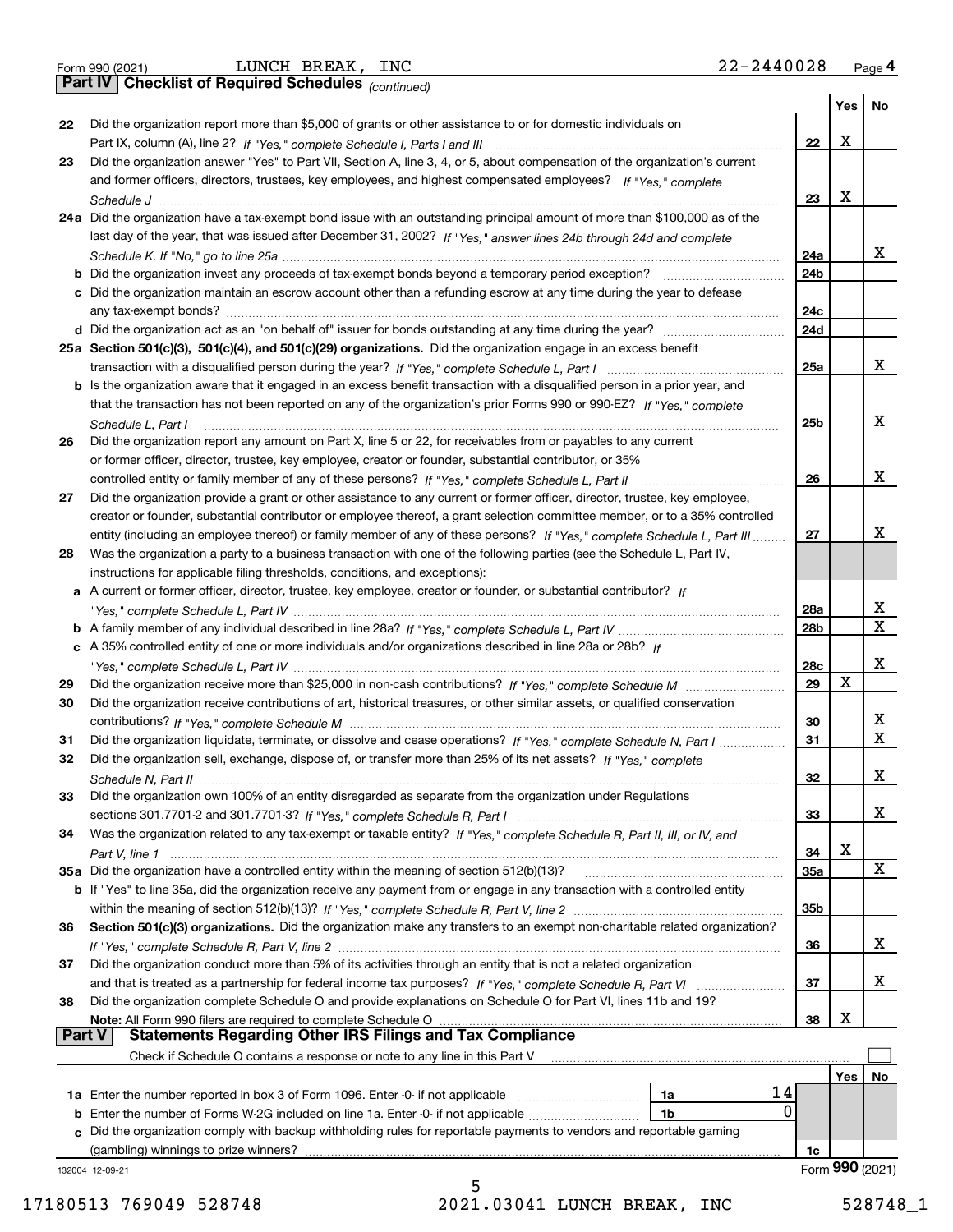| <b>Part V</b> | Statements Regarding Other IRS Filings and Tax Compliance (continued)                                                                           |                 |    |                |     |                         |
|---------------|-------------------------------------------------------------------------------------------------------------------------------------------------|-----------------|----|----------------|-----|-------------------------|
|               |                                                                                                                                                 |                 |    |                | Yes | No                      |
|               | 2a Enter the number of employees reported on Form W-3, Transmittal of Wage and Tax Statements,                                                  |                 | 35 |                |     |                         |
|               | filed for the calendar year ending with or within the year covered by this return                                                               | 2a              |    |                |     |                         |
|               |                                                                                                                                                 |                 |    | 2 <sub>b</sub> | x   |                         |
|               |                                                                                                                                                 |                 |    |                |     |                         |
|               | 3a Did the organization have unrelated business gross income of \$1,000 or more during the year?                                                |                 |    | 3a             |     | X                       |
|               |                                                                                                                                                 |                 |    | 3 <sub>b</sub> |     |                         |
|               | 4a At any time during the calendar year, did the organization have an interest in, or a signature or other authority over, a                    |                 |    |                |     |                         |
|               | financial account in a foreign country (such as a bank account, securities account, or other financial account)?                                |                 |    | 4a             |     | х                       |
|               | <b>b</b> If "Yes," enter the name of the foreign country $\blacktriangleright$                                                                  |                 |    |                |     |                         |
|               | See instructions for filing requirements for FinCEN Form 114, Report of Foreign Bank and Financial Accounts (FBAR).                             |                 |    |                |     |                         |
|               |                                                                                                                                                 |                 |    | 5a             |     | х                       |
| b             |                                                                                                                                                 |                 |    | 5b             |     | $\overline{\mathbf{X}}$ |
| c             |                                                                                                                                                 |                 |    | 5с             |     |                         |
|               | 6a Does the organization have annual gross receipts that are normally greater than \$100,000, and did the organization solicit                  |                 |    |                |     |                         |
|               | any contributions that were not tax deductible as charitable contributions?                                                                     |                 |    | 6a             |     | x                       |
|               | <b>b</b> If "Yes," did the organization include with every solicitation an express statement that such contributions or gifts                   |                 |    |                |     |                         |
|               |                                                                                                                                                 |                 |    | 6b             |     |                         |
| 7             | Organizations that may receive deductible contributions under section 170(c).                                                                   |                 |    |                |     |                         |
| а             | Did the organization receive a payment in excess of \$75 made partly as a contribution and partly for goods and services provided to the payor? |                 |    | 7a             | х   |                         |
| b             | If "Yes," did the organization notify the donor of the value of the goods or services provided?                                                 |                 |    | 7b             | X   |                         |
|               | c Did the organization sell, exchange, or otherwise dispose of tangible personal property for which it was required                             |                 |    |                |     |                         |
|               |                                                                                                                                                 |                 |    | 7c             |     | х                       |
|               | d If "Yes," indicate the number of Forms 8282 filed during the year [11] [11] No. 2010 [12] Henry Manuscover, 1                                 | 7d              |    |                |     |                         |
| е             | Did the organization receive any funds, directly or indirectly, to pay premiums on a personal benefit contract?                                 |                 |    | 7e             |     | х                       |
| f             | Did the organization, during the year, pay premiums, directly or indirectly, on a personal benefit contract?                                    |                 |    | 7f             |     | $\mathbf X$             |
| g             | If the organization received a contribution of qualified intellectual property, did the organization file Form 8899 as required?                |                 |    | 7g             |     |                         |
| h             | If the organization received a contribution of cars, boats, airplanes, or other vehicles, did the organization file a Form 1098-C?              |                 |    | 7h             |     |                         |
| 8             | Sponsoring organizations maintaining donor advised funds. Did a donor advised fund maintained by the                                            |                 |    |                |     |                         |
|               |                                                                                                                                                 |                 |    | 8              |     |                         |
|               | sponsoring organization have excess business holdings at any time during the year?                                                              |                 |    |                |     |                         |
| 9             | Sponsoring organizations maintaining donor advised funds.                                                                                       |                 |    |                |     |                         |
| а             | Did the sponsoring organization make any taxable distributions under section 4966?                                                              |                 |    | 9а             |     |                         |
| b             |                                                                                                                                                 |                 |    | 9b             |     |                         |
| 10            | Section 501(c)(7) organizations. Enter:                                                                                                         |                 |    |                |     |                         |
|               |                                                                                                                                                 | 10a<br> 10b     |    |                |     |                         |
|               | Gross receipts, included on Form 990, Part VIII, line 12, for public use of club facilities                                                     |                 |    |                |     |                         |
| 11            | Section 501(c)(12) organizations. Enter:                                                                                                        |                 |    |                |     |                         |
|               |                                                                                                                                                 | 11a             |    |                |     |                         |
|               | b Gross income from other sources. (Do not net amounts due or paid to other sources against                                                     |                 |    |                |     |                         |
|               |                                                                                                                                                 | 11b             |    |                |     |                         |
|               | 12a Section 4947(a)(1) non-exempt charitable trusts. Is the organization filing Form 990 in lieu of Form 1041?                                  |                 |    | 12a            |     |                         |
|               | <b>b</b> If "Yes," enter the amount of tax-exempt interest received or accrued during the year <i>manument</i>                                  | 12b             |    |                |     |                         |
| 13            | Section 501(c)(29) qualified nonprofit health insurance issuers.                                                                                |                 |    |                |     |                         |
|               | a Is the organization licensed to issue qualified health plans in more than one state?                                                          |                 |    | 13а            |     |                         |
|               | Note: See the instructions for additional information the organization must report on Schedule O.                                               |                 |    |                |     |                         |
|               | <b>b</b> Enter the amount of reserves the organization is required to maintain by the states in which the                                       |                 |    |                |     |                         |
|               |                                                                                                                                                 | 13 <sub>b</sub> |    |                |     |                         |
|               |                                                                                                                                                 | 13с             |    |                |     |                         |
|               | 14a Did the organization receive any payments for indoor tanning services during the tax year?                                                  |                 |    | 14a            |     | X                       |
|               |                                                                                                                                                 |                 |    | 14b            |     |                         |
| 15            | Is the organization subject to the section 4960 tax on payment(s) of more than \$1,000,000 in remuneration or                                   |                 |    |                |     |                         |
|               |                                                                                                                                                 |                 |    | 15             |     | x                       |
|               | If "Yes," see the instructions and file Form 4720, Schedule N.                                                                                  |                 |    |                |     |                         |
| 16            | Is the organization an educational institution subject to the section 4968 excise tax on net investment income?                                 |                 |    | 16             |     | х                       |
|               | If "Yes," complete Form 4720, Schedule O.                                                                                                       |                 |    |                |     |                         |
| 17            | Section 501(c)(21) organizations. Did the trust, any disqualified person, or mine operator engage in any                                        |                 |    |                |     |                         |
|               | activities that would result in the imposition of an excise tax under section 4951, 4952 or 4953?                                               |                 |    | 17             |     |                         |
|               | If "Yes," complete Form 6069.                                                                                                                   |                 |    |                |     |                         |
|               |                                                                                                                                                 |                 |    |                |     | Form 990 (2021)         |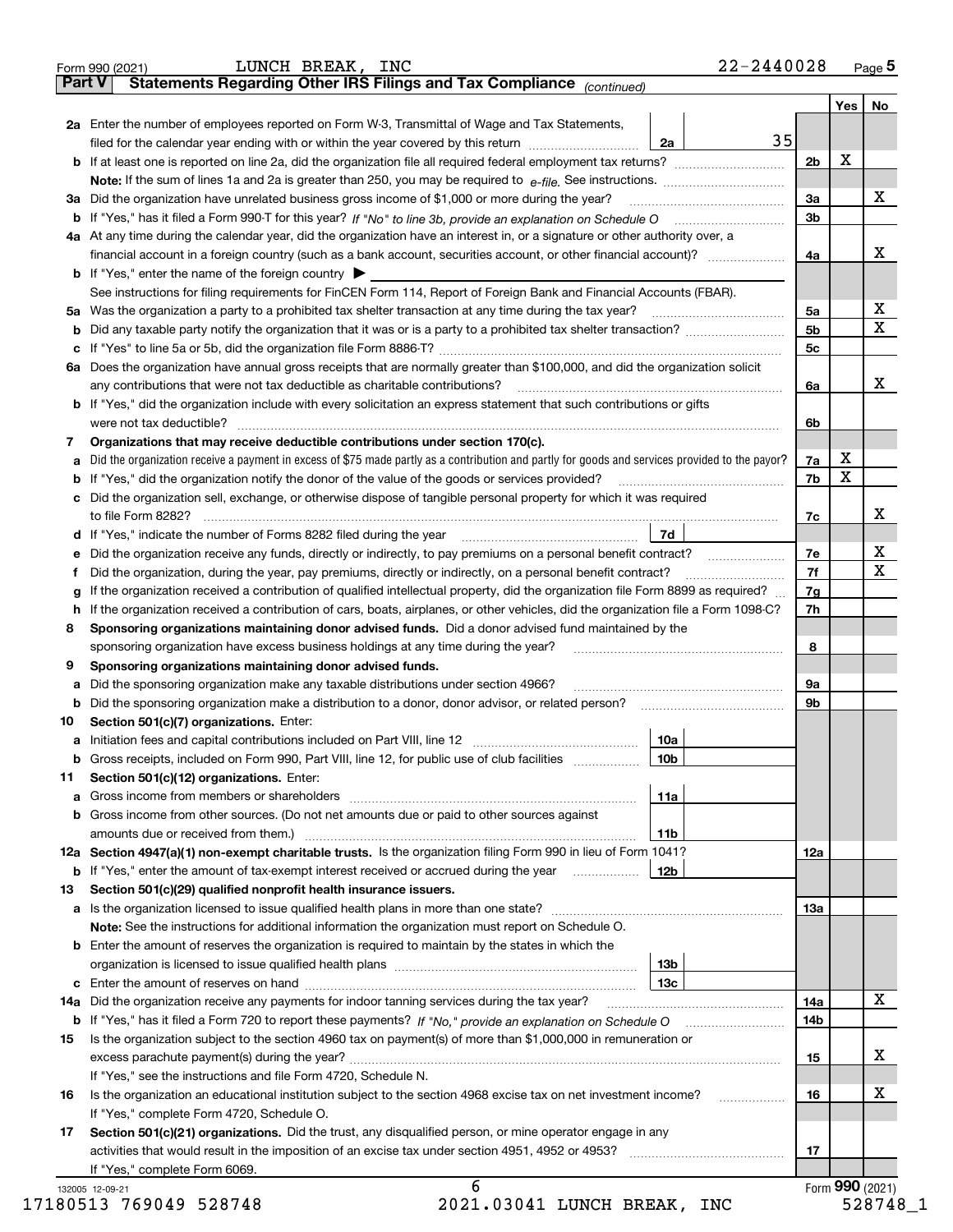|              | Check if Schedule O contains a response or note to any line in this Part VI [11] [12] Check if Schedule O contains a response or note to any line in this Part VI                                 |                 |             | $\overline{\mathbf{x}}$ |
|--------------|---------------------------------------------------------------------------------------------------------------------------------------------------------------------------------------------------|-----------------|-------------|-------------------------|
|              | <b>Section A. Governing Body and Management</b>                                                                                                                                                   |                 |             |                         |
|              |                                                                                                                                                                                                   | 21              | Yes   No    |                         |
|              | <b>1a</b> Enter the number of voting members of the governing body at the end of the tax year<br>1a                                                                                               |                 |             |                         |
|              | If there are material differences in voting rights among members of the governing body, or if the governing                                                                                       |                 |             |                         |
|              | body delegated broad authority to an executive committee or similar committee, explain on Schedule O.<br>Enter the number of voting members included on line 1a, above, who are independent<br>1b | 21              |             |                         |
| $\mathbf{2}$ | Did any officer, director, trustee, or key employee have a family relationship or a business relationship with any other                                                                          |                 |             |                         |
|              | officer, director, trustee, or key employee?                                                                                                                                                      | $\mathbf{2}$    |             | X                       |
| 3            | Did the organization delegate control over management duties customarily performed by or under the direct supervision                                                                             |                 |             |                         |
|              | of officers, directors, trustees, or key employees to a management company or other person?                                                                                                       | 3               |             |                         |
| 4            | Did the organization make any significant changes to its governing documents since the prior Form 990 was filed?                                                                                  | 4               |             | $rac{X}{X}$             |
| 5            |                                                                                                                                                                                                   | 5               |             | $\overline{\mathbf{x}}$ |
| 6            | Did the organization have members or stockholders?                                                                                                                                                | 6               |             | $\overline{\mathbf{x}}$ |
| 7a           | Did the organization have members, stockholders, or other persons who had the power to elect or appoint one or                                                                                    |                 |             |                         |
|              |                                                                                                                                                                                                   | 7a              |             | X                       |
|              | <b>b</b> Are any governance decisions of the organization reserved to (or subject to approval by) members, stockholders, or                                                                       |                 |             |                         |
|              | persons other than the governing body?                                                                                                                                                            | 7b              |             | х                       |
| 8            | Did the organization contemporaneously document the meetings held or written actions undertaken during the year by the following:                                                                 |                 |             |                         |
| а            |                                                                                                                                                                                                   | 8а              | х           |                         |
| b            |                                                                                                                                                                                                   | 8b              | X           |                         |
| 9            | Is there any officer, director, trustee, or key employee listed in Part VII, Section A, who cannot be reached at the                                                                              |                 |             |                         |
|              |                                                                                                                                                                                                   | 9               |             | x                       |
|              | Section B. Policies (This Section B requests information about policies not required by the Internal Revenue Code.)                                                                               |                 |             |                         |
|              |                                                                                                                                                                                                   |                 | Yes         | No                      |
|              |                                                                                                                                                                                                   | 10a             |             | X                       |
|              | b If "Yes," did the organization have written policies and procedures governing the activities of such chapters, affiliates,                                                                      |                 |             |                         |
|              |                                                                                                                                                                                                   | 10 <sub>b</sub> |             |                         |
|              | 11a Has the organization provided a complete copy of this Form 990 to all members of its governing body before filing the form?                                                                   | 11a             | x           |                         |
|              | <b>b</b> Describe on Schedule O the process, if any, used by the organization to review this Form 990.                                                                                            |                 |             |                         |
|              |                                                                                                                                                                                                   | 12a             | x           |                         |
| b            |                                                                                                                                                                                                   | 12 <sub>b</sub> | X           |                         |
|              | c Did the organization regularly and consistently monitor and enforce compliance with the policy? If "Yes," describe                                                                              |                 |             |                         |
|              |                                                                                                                                                                                                   | 12c             | X           |                         |
| 13           |                                                                                                                                                                                                   | 13              | $\mathbf X$ |                         |
| 14           | Did the organization have a written document retention and destruction policy? manufactured and the organization have a written document retention and destruction policy?                        | 14              | X           |                         |
| 15           | Did the process for determining compensation of the following persons include a review and approval by independent                                                                                |                 |             |                         |
|              | persons, comparability data, and contemporaneous substantiation of the deliberation and decision?                                                                                                 |                 |             |                         |
|              | a The organization's CEO, Executive Director, or top management official [111] [11] manument material manument                                                                                    | 15a             | х           |                         |
|              |                                                                                                                                                                                                   | 15b             |             | $\mathbf X$             |
|              | If "Yes" to line 15a or 15b, describe the process on Schedule O. See instructions.                                                                                                                |                 |             |                         |
|              | 16a Did the organization invest in, contribute assets to, or participate in a joint venture or similar arrangement with a                                                                         |                 |             |                         |
|              | taxable entity during the year?                                                                                                                                                                   | 16a             |             | х                       |
|              | b If "Yes," did the organization follow a written policy or procedure requiring the organization to evaluate its participation                                                                    |                 |             |                         |
|              | in joint venture arrangements under applicable federal tax law, and take steps to safequard the organization's                                                                                    |                 |             |                         |
|              | <b>Section C. Disclosure</b>                                                                                                                                                                      | 16b             |             |                         |
|              |                                                                                                                                                                                                   |                 |             |                         |
| 17           | List the states with which a copy of this Form 990 is required to be filed $\blacktriangleright\text{NJ}$                                                                                         |                 |             |                         |
| 18           | Section 6104 requires an organization to make its Forms 1023 (1024 or 1024-A, if applicable), 990, and 990-T (section 501(c)(3)s only) available                                                  |                 |             |                         |
|              | for public inspection. Indicate how you made these available. Check all that apply.<br>$\lfloor X \rfloor$ Upon request<br>Another's website                                                      |                 |             |                         |
|              | Own website<br>Other (explain on Schedule O)                                                                                                                                                      |                 |             |                         |
|              | Describe on Schedule O whether (and if so, how) the organization made its governing documents, conflict of interest policy, and financial                                                         |                 |             |                         |
| 19           |                                                                                                                                                                                                   |                 |             |                         |
|              | statements available to the public during the tax year.                                                                                                                                           |                 |             |                         |
| 20           | State the name, address, and telephone number of the person who possesses the organization's books and records                                                                                    |                 |             |                         |
|              | THE ORGANIZATION - 732-747-8577<br>PO BOX 2215, RED BANK, NJ<br>07701                                                                                                                             |                 |             |                         |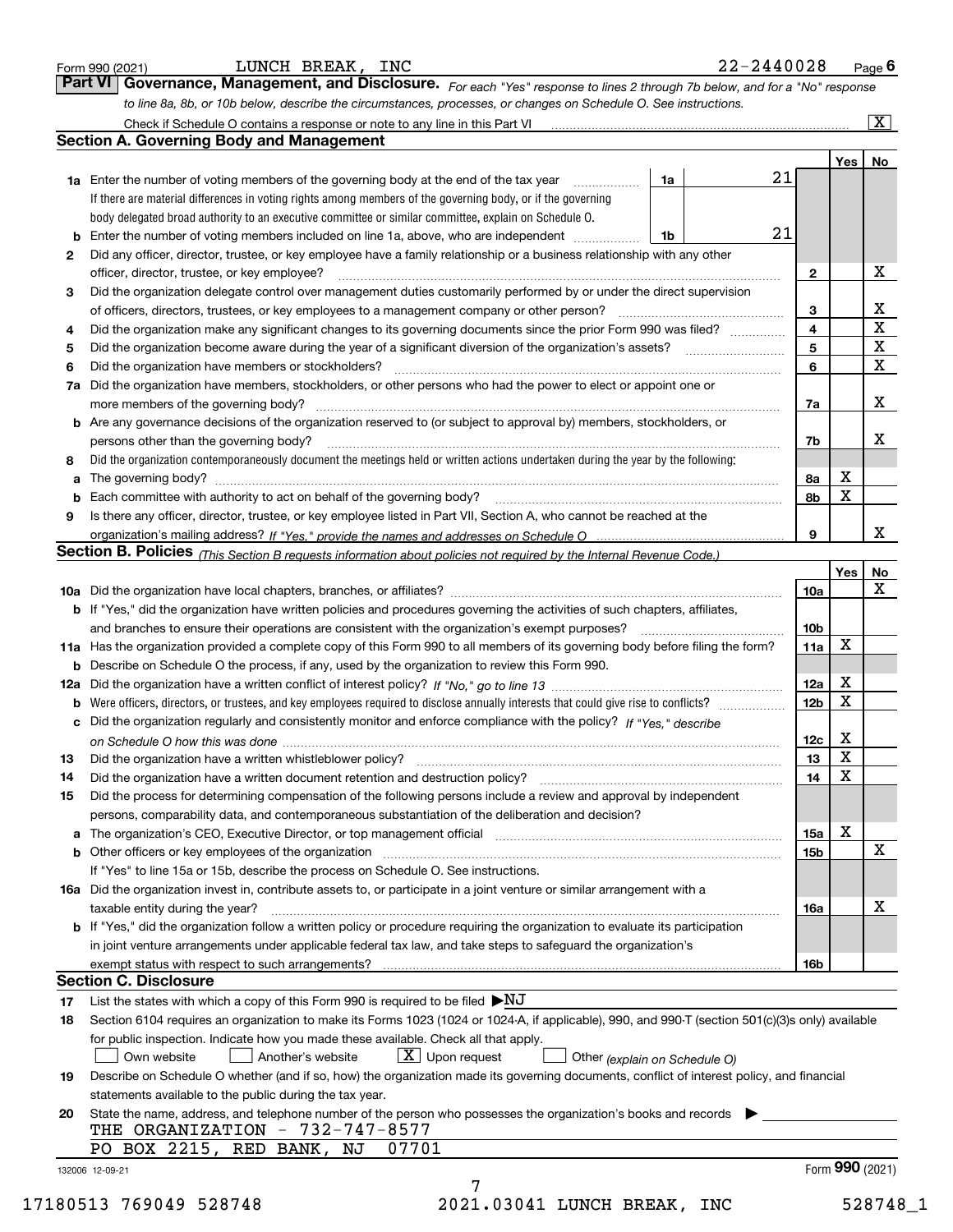| Form 990 (2021)   | LUNCH BREAK, INC                                                                                                                                           | 22-2440028 | Page |
|-------------------|------------------------------------------------------------------------------------------------------------------------------------------------------------|------------|------|
|                   | Part VII Compensation of Officers, Directors, Trustees, Key Employees, Highest Compensated                                                                 |            |      |
|                   | <b>Employees, and Independent Contractors</b>                                                                                                              |            |      |
|                   | Check if Schedule O contains a response or note to any line in this Part VII                                                                               |            |      |
| <b>Section A.</b> | Officers, Directors, Trustees, Key Employees, and Highest Compensated Employees                                                                            |            |      |
|                   | 1a Complete this table for all persons required to be listed. Report compensation for the calendar year ending with or within the organization's tax year. |            |      |

**•** List all of the organization's current officers, directors, trustees (whether individuals or organizations), regardless of amount of compensation. Enter -0- in columns (D), (E), and (F) if no compensation was paid.

 $\bullet$  List all of the organization's  $\sf current$  key employees, if any. See the instructions for definition of "key employee."

**•** List the organization's five current highest compensated employees (other than an officer, director, trustee, or key employee) who received reportable compensation (box 5 of Form W-2, Form 1099-MISC, and/or box 1 of Form 1099-NEC) of more than \$100,000 from the organization and any related organizations.

**•** List all of the organization's former officers, key employees, and highest compensated employees who received more than \$100,000 of reportable compensation from the organization and any related organizations.

**former directors or trustees**  ¥ List all of the organization's that received, in the capacity as a former director or trustee of the organization, more than \$10,000 of reportable compensation from the organization and any related organizations.

See the instructions for the order in which to list the persons above.

Check this box if neither the organization nor any related organization compensated any current officer, director, or trustee.  $\mathcal{L}^{\text{max}}$ 

| Position<br>Name and title<br>Reportable<br>Average<br>Reportable<br>Estimated<br>(do not check more than one<br>compensation<br>hours per<br>compensation<br>amount of<br>box, unless person is both an<br>officer and a director/trustee)<br>from related<br>other<br>week<br>from<br>Individual trustee or director<br>the<br>(list any<br>organizations<br>compensation<br>(W-2/1099-MISC/<br>hours for<br>organization<br>from the<br>Highest compensated<br>employee<br>Institutional trustee<br>(W-2/1099-MISC/<br>1099-NEC)<br>related<br>organization<br>Key employee<br>1099-NEC)<br>organizations<br>and related<br>below<br>organizations<br>Former<br>Officer<br>line)<br>35.00<br>GWENDOLYN O. LOVE<br>(1)<br>0.<br>5.00<br>$\mathbf X$<br>172,370.<br>13,500.<br>EXECUTIVE DIRECTOR<br>5.00<br>(2)<br>PHILLIP ANTOON<br>$\overline{\textbf{X}}$<br>0.<br>$\mathbf X$<br>0.<br>$\mathbf 0$ .<br>PRESIDENT<br>5.00<br>MIMI KEENAN<br>(3)<br>$\mathbf 0$ .<br>$\mathbf 0$ .<br>$\mathbf x$<br>$\overline{\mathbf{X}}$<br>$0$ .<br>VP (JAN-SEPT)<br>$\overline{5.00}$<br>JUANITA LEWIS<br>(4)<br>0.<br>0.<br>$\mathbf 0$ .<br>$\mathbf X$<br>$\overline{\textbf{X}}$<br>VP (OCT-DEC)<br>5.00<br>NANCY KARPF<br>(5)<br>0.<br>$0_{.}$<br>$\mathbf X$<br>$\overline{\textbf{X}}$<br>0.<br><b>SECRETARY</b><br>5.00<br>STEVEN HAUGENES<br>(6)<br>$\overline{\mathbf{X}}$<br>$\overline{\text{X}}$<br>0.<br>$\mathbf 0$ .<br>$0$ .<br><b>TREASURER</b><br>2.00<br>MICHAEL BAGNELL<br>(7)<br>$\mathbf X$<br>0.<br>$\mathbf 0$ .<br>$0_{.}$<br>TRUSTEE<br>2.00<br>RICK BRODSKY<br>(8)<br>$\overline{\mathbf{X}}$<br>$\mathbf 0$ .<br>$\mathbf 0$ .<br>$0_{.}$<br>TRUSTEE<br>2.00<br>KEVIN CHIEFF<br>(9)<br>$\mathbf x$<br>$\mathbf 0$ .<br>$0_{.}$<br>0.<br>TRUSTEE<br>2.00<br>(10) GEORGE CHRYSANTHOPOULOS<br>$\mathbf 0$ .<br>$\mathbf x$<br>0.<br>$\mathbf 0$ .<br>TRUSTEE<br>2.00<br>(11) CHRISTOPHER COLE<br>$\mathbf X$<br>0.<br>$\mathbf 0$ .<br>$\mathbf 0$ .<br><b>TRUSTEE</b><br>2.00<br>(12) MAURA CREEKMORE<br>$\mathbf x$<br>0.<br>$\mathbf 0$ .<br>$\mathbf 0$ .<br><b>TRUSTEE</b><br>2.00<br>(13) ERIC GATTI<br>0.<br>$\mathbf 0$ .<br>$0$ .<br>$\mathbf X$<br>TRUSTEE<br>2.00<br>(14) JOSEPHINE GUTTADAURO<br>$\mathbf x$<br>0.<br>$\mathbf 0$ .<br>$0$ .<br>TRUSTEE<br>2.00<br>(15) DAVID HINTON<br>$\mathbf 0$ .<br>$\mathbf X$<br>0.<br>$\mathbf 0$ .<br>TRUSTEE<br>2.00<br>(16) ROBIN KLEIN<br>0.<br>0.<br>$0$ .<br>$\mathbf X$<br><b>TRUSTEE</b><br>2.00<br>(17) BRIAN MCEVILY<br>$\overline{\textbf{X}}$<br>0.<br>0.<br>0.<br>TRUSTEE<br>$\overline{\phantom{a}}$ | (A) | (B) | (C) |  |  |  |  | (D) | (E) | (F) |  |  |
|---------------------------------------------------------------------------------------------------------------------------------------------------------------------------------------------------------------------------------------------------------------------------------------------------------------------------------------------------------------------------------------------------------------------------------------------------------------------------------------------------------------------------------------------------------------------------------------------------------------------------------------------------------------------------------------------------------------------------------------------------------------------------------------------------------------------------------------------------------------------------------------------------------------------------------------------------------------------------------------------------------------------------------------------------------------------------------------------------------------------------------------------------------------------------------------------------------------------------------------------------------------------------------------------------------------------------------------------------------------------------------------------------------------------------------------------------------------------------------------------------------------------------------------------------------------------------------------------------------------------------------------------------------------------------------------------------------------------------------------------------------------------------------------------------------------------------------------------------------------------------------------------------------------------------------------------------------------------------------------------------------------------------------------------------------------------------------------------------------------------------------------------------------------------------------------------------------------------------------------------------------------------------------------------------------------------------------------------------------------------------------------------------------------------------------------------------------------------------------------------------------------------------------------------------------------------------------------------|-----|-----|-----|--|--|--|--|-----|-----|-----|--|--|
|                                                                                                                                                                                                                                                                                                                                                                                                                                                                                                                                                                                                                                                                                                                                                                                                                                                                                                                                                                                                                                                                                                                                                                                                                                                                                                                                                                                                                                                                                                                                                                                                                                                                                                                                                                                                                                                                                                                                                                                                                                                                                                                                                                                                                                                                                                                                                                                                                                                                                                                                                                                             |     |     |     |  |  |  |  |     |     |     |  |  |
|                                                                                                                                                                                                                                                                                                                                                                                                                                                                                                                                                                                                                                                                                                                                                                                                                                                                                                                                                                                                                                                                                                                                                                                                                                                                                                                                                                                                                                                                                                                                                                                                                                                                                                                                                                                                                                                                                                                                                                                                                                                                                                                                                                                                                                                                                                                                                                                                                                                                                                                                                                                             |     |     |     |  |  |  |  |     |     |     |  |  |
|                                                                                                                                                                                                                                                                                                                                                                                                                                                                                                                                                                                                                                                                                                                                                                                                                                                                                                                                                                                                                                                                                                                                                                                                                                                                                                                                                                                                                                                                                                                                                                                                                                                                                                                                                                                                                                                                                                                                                                                                                                                                                                                                                                                                                                                                                                                                                                                                                                                                                                                                                                                             |     |     |     |  |  |  |  |     |     |     |  |  |
|                                                                                                                                                                                                                                                                                                                                                                                                                                                                                                                                                                                                                                                                                                                                                                                                                                                                                                                                                                                                                                                                                                                                                                                                                                                                                                                                                                                                                                                                                                                                                                                                                                                                                                                                                                                                                                                                                                                                                                                                                                                                                                                                                                                                                                                                                                                                                                                                                                                                                                                                                                                             |     |     |     |  |  |  |  |     |     |     |  |  |
|                                                                                                                                                                                                                                                                                                                                                                                                                                                                                                                                                                                                                                                                                                                                                                                                                                                                                                                                                                                                                                                                                                                                                                                                                                                                                                                                                                                                                                                                                                                                                                                                                                                                                                                                                                                                                                                                                                                                                                                                                                                                                                                                                                                                                                                                                                                                                                                                                                                                                                                                                                                             |     |     |     |  |  |  |  |     |     |     |  |  |
|                                                                                                                                                                                                                                                                                                                                                                                                                                                                                                                                                                                                                                                                                                                                                                                                                                                                                                                                                                                                                                                                                                                                                                                                                                                                                                                                                                                                                                                                                                                                                                                                                                                                                                                                                                                                                                                                                                                                                                                                                                                                                                                                                                                                                                                                                                                                                                                                                                                                                                                                                                                             |     |     |     |  |  |  |  |     |     |     |  |  |
|                                                                                                                                                                                                                                                                                                                                                                                                                                                                                                                                                                                                                                                                                                                                                                                                                                                                                                                                                                                                                                                                                                                                                                                                                                                                                                                                                                                                                                                                                                                                                                                                                                                                                                                                                                                                                                                                                                                                                                                                                                                                                                                                                                                                                                                                                                                                                                                                                                                                                                                                                                                             |     |     |     |  |  |  |  |     |     |     |  |  |
|                                                                                                                                                                                                                                                                                                                                                                                                                                                                                                                                                                                                                                                                                                                                                                                                                                                                                                                                                                                                                                                                                                                                                                                                                                                                                                                                                                                                                                                                                                                                                                                                                                                                                                                                                                                                                                                                                                                                                                                                                                                                                                                                                                                                                                                                                                                                                                                                                                                                                                                                                                                             |     |     |     |  |  |  |  |     |     |     |  |  |
|                                                                                                                                                                                                                                                                                                                                                                                                                                                                                                                                                                                                                                                                                                                                                                                                                                                                                                                                                                                                                                                                                                                                                                                                                                                                                                                                                                                                                                                                                                                                                                                                                                                                                                                                                                                                                                                                                                                                                                                                                                                                                                                                                                                                                                                                                                                                                                                                                                                                                                                                                                                             |     |     |     |  |  |  |  |     |     |     |  |  |
|                                                                                                                                                                                                                                                                                                                                                                                                                                                                                                                                                                                                                                                                                                                                                                                                                                                                                                                                                                                                                                                                                                                                                                                                                                                                                                                                                                                                                                                                                                                                                                                                                                                                                                                                                                                                                                                                                                                                                                                                                                                                                                                                                                                                                                                                                                                                                                                                                                                                                                                                                                                             |     |     |     |  |  |  |  |     |     |     |  |  |
|                                                                                                                                                                                                                                                                                                                                                                                                                                                                                                                                                                                                                                                                                                                                                                                                                                                                                                                                                                                                                                                                                                                                                                                                                                                                                                                                                                                                                                                                                                                                                                                                                                                                                                                                                                                                                                                                                                                                                                                                                                                                                                                                                                                                                                                                                                                                                                                                                                                                                                                                                                                             |     |     |     |  |  |  |  |     |     |     |  |  |
|                                                                                                                                                                                                                                                                                                                                                                                                                                                                                                                                                                                                                                                                                                                                                                                                                                                                                                                                                                                                                                                                                                                                                                                                                                                                                                                                                                                                                                                                                                                                                                                                                                                                                                                                                                                                                                                                                                                                                                                                                                                                                                                                                                                                                                                                                                                                                                                                                                                                                                                                                                                             |     |     |     |  |  |  |  |     |     |     |  |  |
|                                                                                                                                                                                                                                                                                                                                                                                                                                                                                                                                                                                                                                                                                                                                                                                                                                                                                                                                                                                                                                                                                                                                                                                                                                                                                                                                                                                                                                                                                                                                                                                                                                                                                                                                                                                                                                                                                                                                                                                                                                                                                                                                                                                                                                                                                                                                                                                                                                                                                                                                                                                             |     |     |     |  |  |  |  |     |     |     |  |  |
|                                                                                                                                                                                                                                                                                                                                                                                                                                                                                                                                                                                                                                                                                                                                                                                                                                                                                                                                                                                                                                                                                                                                                                                                                                                                                                                                                                                                                                                                                                                                                                                                                                                                                                                                                                                                                                                                                                                                                                                                                                                                                                                                                                                                                                                                                                                                                                                                                                                                                                                                                                                             |     |     |     |  |  |  |  |     |     |     |  |  |
|                                                                                                                                                                                                                                                                                                                                                                                                                                                                                                                                                                                                                                                                                                                                                                                                                                                                                                                                                                                                                                                                                                                                                                                                                                                                                                                                                                                                                                                                                                                                                                                                                                                                                                                                                                                                                                                                                                                                                                                                                                                                                                                                                                                                                                                                                                                                                                                                                                                                                                                                                                                             |     |     |     |  |  |  |  |     |     |     |  |  |
|                                                                                                                                                                                                                                                                                                                                                                                                                                                                                                                                                                                                                                                                                                                                                                                                                                                                                                                                                                                                                                                                                                                                                                                                                                                                                                                                                                                                                                                                                                                                                                                                                                                                                                                                                                                                                                                                                                                                                                                                                                                                                                                                                                                                                                                                                                                                                                                                                                                                                                                                                                                             |     |     |     |  |  |  |  |     |     |     |  |  |
|                                                                                                                                                                                                                                                                                                                                                                                                                                                                                                                                                                                                                                                                                                                                                                                                                                                                                                                                                                                                                                                                                                                                                                                                                                                                                                                                                                                                                                                                                                                                                                                                                                                                                                                                                                                                                                                                                                                                                                                                                                                                                                                                                                                                                                                                                                                                                                                                                                                                                                                                                                                             |     |     |     |  |  |  |  |     |     |     |  |  |
|                                                                                                                                                                                                                                                                                                                                                                                                                                                                                                                                                                                                                                                                                                                                                                                                                                                                                                                                                                                                                                                                                                                                                                                                                                                                                                                                                                                                                                                                                                                                                                                                                                                                                                                                                                                                                                                                                                                                                                                                                                                                                                                                                                                                                                                                                                                                                                                                                                                                                                                                                                                             |     |     |     |  |  |  |  |     |     |     |  |  |
|                                                                                                                                                                                                                                                                                                                                                                                                                                                                                                                                                                                                                                                                                                                                                                                                                                                                                                                                                                                                                                                                                                                                                                                                                                                                                                                                                                                                                                                                                                                                                                                                                                                                                                                                                                                                                                                                                                                                                                                                                                                                                                                                                                                                                                                                                                                                                                                                                                                                                                                                                                                             |     |     |     |  |  |  |  |     |     |     |  |  |
|                                                                                                                                                                                                                                                                                                                                                                                                                                                                                                                                                                                                                                                                                                                                                                                                                                                                                                                                                                                                                                                                                                                                                                                                                                                                                                                                                                                                                                                                                                                                                                                                                                                                                                                                                                                                                                                                                                                                                                                                                                                                                                                                                                                                                                                                                                                                                                                                                                                                                                                                                                                             |     |     |     |  |  |  |  |     |     |     |  |  |
|                                                                                                                                                                                                                                                                                                                                                                                                                                                                                                                                                                                                                                                                                                                                                                                                                                                                                                                                                                                                                                                                                                                                                                                                                                                                                                                                                                                                                                                                                                                                                                                                                                                                                                                                                                                                                                                                                                                                                                                                                                                                                                                                                                                                                                                                                                                                                                                                                                                                                                                                                                                             |     |     |     |  |  |  |  |     |     |     |  |  |
|                                                                                                                                                                                                                                                                                                                                                                                                                                                                                                                                                                                                                                                                                                                                                                                                                                                                                                                                                                                                                                                                                                                                                                                                                                                                                                                                                                                                                                                                                                                                                                                                                                                                                                                                                                                                                                                                                                                                                                                                                                                                                                                                                                                                                                                                                                                                                                                                                                                                                                                                                                                             |     |     |     |  |  |  |  |     |     |     |  |  |
|                                                                                                                                                                                                                                                                                                                                                                                                                                                                                                                                                                                                                                                                                                                                                                                                                                                                                                                                                                                                                                                                                                                                                                                                                                                                                                                                                                                                                                                                                                                                                                                                                                                                                                                                                                                                                                                                                                                                                                                                                                                                                                                                                                                                                                                                                                                                                                                                                                                                                                                                                                                             |     |     |     |  |  |  |  |     |     |     |  |  |
|                                                                                                                                                                                                                                                                                                                                                                                                                                                                                                                                                                                                                                                                                                                                                                                                                                                                                                                                                                                                                                                                                                                                                                                                                                                                                                                                                                                                                                                                                                                                                                                                                                                                                                                                                                                                                                                                                                                                                                                                                                                                                                                                                                                                                                                                                                                                                                                                                                                                                                                                                                                             |     |     |     |  |  |  |  |     |     |     |  |  |
|                                                                                                                                                                                                                                                                                                                                                                                                                                                                                                                                                                                                                                                                                                                                                                                                                                                                                                                                                                                                                                                                                                                                                                                                                                                                                                                                                                                                                                                                                                                                                                                                                                                                                                                                                                                                                                                                                                                                                                                                                                                                                                                                                                                                                                                                                                                                                                                                                                                                                                                                                                                             |     |     |     |  |  |  |  |     |     |     |  |  |
|                                                                                                                                                                                                                                                                                                                                                                                                                                                                                                                                                                                                                                                                                                                                                                                                                                                                                                                                                                                                                                                                                                                                                                                                                                                                                                                                                                                                                                                                                                                                                                                                                                                                                                                                                                                                                                                                                                                                                                                                                                                                                                                                                                                                                                                                                                                                                                                                                                                                                                                                                                                             |     |     |     |  |  |  |  |     |     |     |  |  |
|                                                                                                                                                                                                                                                                                                                                                                                                                                                                                                                                                                                                                                                                                                                                                                                                                                                                                                                                                                                                                                                                                                                                                                                                                                                                                                                                                                                                                                                                                                                                                                                                                                                                                                                                                                                                                                                                                                                                                                                                                                                                                                                                                                                                                                                                                                                                                                                                                                                                                                                                                                                             |     |     |     |  |  |  |  |     |     |     |  |  |
|                                                                                                                                                                                                                                                                                                                                                                                                                                                                                                                                                                                                                                                                                                                                                                                                                                                                                                                                                                                                                                                                                                                                                                                                                                                                                                                                                                                                                                                                                                                                                                                                                                                                                                                                                                                                                                                                                                                                                                                                                                                                                                                                                                                                                                                                                                                                                                                                                                                                                                                                                                                             |     |     |     |  |  |  |  |     |     |     |  |  |
|                                                                                                                                                                                                                                                                                                                                                                                                                                                                                                                                                                                                                                                                                                                                                                                                                                                                                                                                                                                                                                                                                                                                                                                                                                                                                                                                                                                                                                                                                                                                                                                                                                                                                                                                                                                                                                                                                                                                                                                                                                                                                                                                                                                                                                                                                                                                                                                                                                                                                                                                                                                             |     |     |     |  |  |  |  |     |     |     |  |  |
|                                                                                                                                                                                                                                                                                                                                                                                                                                                                                                                                                                                                                                                                                                                                                                                                                                                                                                                                                                                                                                                                                                                                                                                                                                                                                                                                                                                                                                                                                                                                                                                                                                                                                                                                                                                                                                                                                                                                                                                                                                                                                                                                                                                                                                                                                                                                                                                                                                                                                                                                                                                             |     |     |     |  |  |  |  |     |     |     |  |  |
|                                                                                                                                                                                                                                                                                                                                                                                                                                                                                                                                                                                                                                                                                                                                                                                                                                                                                                                                                                                                                                                                                                                                                                                                                                                                                                                                                                                                                                                                                                                                                                                                                                                                                                                                                                                                                                                                                                                                                                                                                                                                                                                                                                                                                                                                                                                                                                                                                                                                                                                                                                                             |     |     |     |  |  |  |  |     |     |     |  |  |
|                                                                                                                                                                                                                                                                                                                                                                                                                                                                                                                                                                                                                                                                                                                                                                                                                                                                                                                                                                                                                                                                                                                                                                                                                                                                                                                                                                                                                                                                                                                                                                                                                                                                                                                                                                                                                                                                                                                                                                                                                                                                                                                                                                                                                                                                                                                                                                                                                                                                                                                                                                                             |     |     |     |  |  |  |  |     |     |     |  |  |
|                                                                                                                                                                                                                                                                                                                                                                                                                                                                                                                                                                                                                                                                                                                                                                                                                                                                                                                                                                                                                                                                                                                                                                                                                                                                                                                                                                                                                                                                                                                                                                                                                                                                                                                                                                                                                                                                                                                                                                                                                                                                                                                                                                                                                                                                                                                                                                                                                                                                                                                                                                                             |     |     |     |  |  |  |  |     |     |     |  |  |
|                                                                                                                                                                                                                                                                                                                                                                                                                                                                                                                                                                                                                                                                                                                                                                                                                                                                                                                                                                                                                                                                                                                                                                                                                                                                                                                                                                                                                                                                                                                                                                                                                                                                                                                                                                                                                                                                                                                                                                                                                                                                                                                                                                                                                                                                                                                                                                                                                                                                                                                                                                                             |     |     |     |  |  |  |  |     |     |     |  |  |
|                                                                                                                                                                                                                                                                                                                                                                                                                                                                                                                                                                                                                                                                                                                                                                                                                                                                                                                                                                                                                                                                                                                                                                                                                                                                                                                                                                                                                                                                                                                                                                                                                                                                                                                                                                                                                                                                                                                                                                                                                                                                                                                                                                                                                                                                                                                                                                                                                                                                                                                                                                                             |     |     |     |  |  |  |  |     |     |     |  |  |
|                                                                                                                                                                                                                                                                                                                                                                                                                                                                                                                                                                                                                                                                                                                                                                                                                                                                                                                                                                                                                                                                                                                                                                                                                                                                                                                                                                                                                                                                                                                                                                                                                                                                                                                                                                                                                                                                                                                                                                                                                                                                                                                                                                                                                                                                                                                                                                                                                                                                                                                                                                                             |     |     |     |  |  |  |  |     |     |     |  |  |
|                                                                                                                                                                                                                                                                                                                                                                                                                                                                                                                                                                                                                                                                                                                                                                                                                                                                                                                                                                                                                                                                                                                                                                                                                                                                                                                                                                                                                                                                                                                                                                                                                                                                                                                                                                                                                                                                                                                                                                                                                                                                                                                                                                                                                                                                                                                                                                                                                                                                                                                                                                                             |     |     |     |  |  |  |  |     |     |     |  |  |
|                                                                                                                                                                                                                                                                                                                                                                                                                                                                                                                                                                                                                                                                                                                                                                                                                                                                                                                                                                                                                                                                                                                                                                                                                                                                                                                                                                                                                                                                                                                                                                                                                                                                                                                                                                                                                                                                                                                                                                                                                                                                                                                                                                                                                                                                                                                                                                                                                                                                                                                                                                                             |     |     |     |  |  |  |  |     |     |     |  |  |
|                                                                                                                                                                                                                                                                                                                                                                                                                                                                                                                                                                                                                                                                                                                                                                                                                                                                                                                                                                                                                                                                                                                                                                                                                                                                                                                                                                                                                                                                                                                                                                                                                                                                                                                                                                                                                                                                                                                                                                                                                                                                                                                                                                                                                                                                                                                                                                                                                                                                                                                                                                                             |     |     |     |  |  |  |  |     |     |     |  |  |
|                                                                                                                                                                                                                                                                                                                                                                                                                                                                                                                                                                                                                                                                                                                                                                                                                                                                                                                                                                                                                                                                                                                                                                                                                                                                                                                                                                                                                                                                                                                                                                                                                                                                                                                                                                                                                                                                                                                                                                                                                                                                                                                                                                                                                                                                                                                                                                                                                                                                                                                                                                                             |     |     |     |  |  |  |  |     |     |     |  |  |
|                                                                                                                                                                                                                                                                                                                                                                                                                                                                                                                                                                                                                                                                                                                                                                                                                                                                                                                                                                                                                                                                                                                                                                                                                                                                                                                                                                                                                                                                                                                                                                                                                                                                                                                                                                                                                                                                                                                                                                                                                                                                                                                                                                                                                                                                                                                                                                                                                                                                                                                                                                                             |     |     |     |  |  |  |  |     |     |     |  |  |
|                                                                                                                                                                                                                                                                                                                                                                                                                                                                                                                                                                                                                                                                                                                                                                                                                                                                                                                                                                                                                                                                                                                                                                                                                                                                                                                                                                                                                                                                                                                                                                                                                                                                                                                                                                                                                                                                                                                                                                                                                                                                                                                                                                                                                                                                                                                                                                                                                                                                                                                                                                                             |     |     |     |  |  |  |  |     |     |     |  |  |

8

132007 12-09-21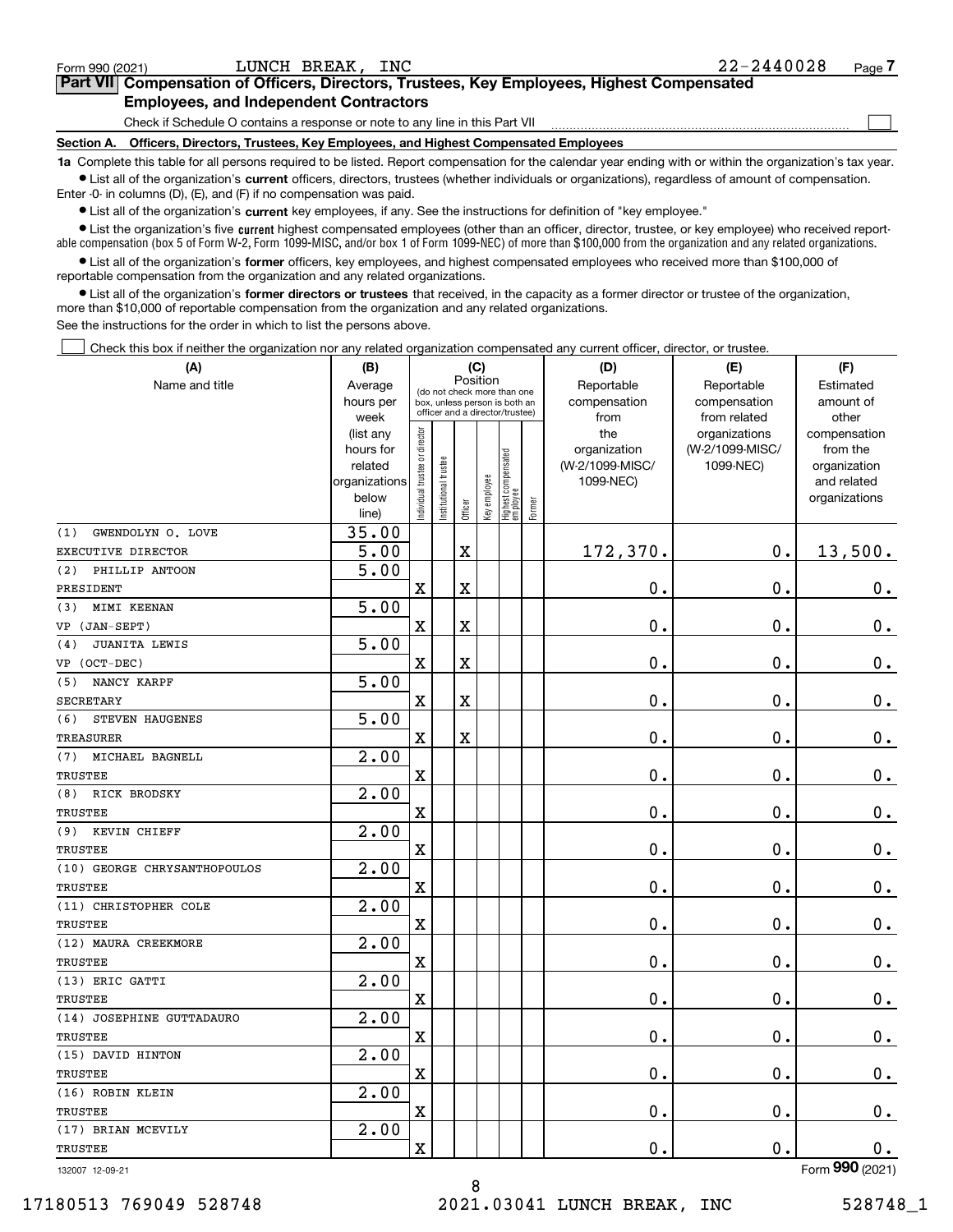| LUNCH BREAK, INC<br>Form 990 (2021)                                                                                                                                                                      |                                                                      |                                |                       |         |                                                                                                                    |                                 |        |                                                     | 22-2440028                                        |                  |   |                                                                          | Page 8  |
|----------------------------------------------------------------------------------------------------------------------------------------------------------------------------------------------------------|----------------------------------------------------------------------|--------------------------------|-----------------------|---------|--------------------------------------------------------------------------------------------------------------------|---------------------------------|--------|-----------------------------------------------------|---------------------------------------------------|------------------|---|--------------------------------------------------------------------------|---------|
| <b>Part VII</b><br>Section A. Officers, Directors, Trustees, Key Employees, and Highest Compensated Employees (continued)                                                                                |                                                                      |                                |                       |         |                                                                                                                    |                                 |        |                                                     |                                                   |                  |   |                                                                          |         |
| (A)<br>Name and title                                                                                                                                                                                    | (B)<br>Average<br>hours per<br>week                                  |                                |                       |         | (C)<br>Position<br>(do not check more than one<br>box, unless person is both an<br>officer and a director/trustee) |                                 |        | (D)<br>Reportable<br>compensation<br>from           | (E)<br>Reportable<br>compensation<br>from related |                  |   | (F)<br>Estimated<br>amount of<br>other                                   |         |
|                                                                                                                                                                                                          | (list any<br>hours for<br>related<br>organizations<br>below<br>line) | Individual trustee or director | Institutional trustee | Officer | key employee                                                                                                       | Highest compensated<br>employee | Former | the<br>organization<br>(W-2/1099-MISC/<br>1099-NEC) | organizations<br>(W-2/1099-MISC/<br>1099-NEC)     |                  |   | compensation<br>from the<br>organization<br>and related<br>organizations |         |
| (18) TRUDY PARTON<br>TRUSTEE                                                                                                                                                                             | 2.00                                                                 | X                              |                       |         |                                                                                                                    |                                 |        | 0.                                                  |                                                   | $\mathbf 0$ .    |   |                                                                          | $0$ .   |
| (19) CAROL PENN                                                                                                                                                                                          | 2.00                                                                 |                                |                       |         |                                                                                                                    |                                 |        |                                                     |                                                   |                  |   |                                                                          |         |
| TRUSTEE<br>(20) TINA PFLASTER                                                                                                                                                                            | 2.00                                                                 | X                              |                       |         |                                                                                                                    |                                 |        | 0.                                                  |                                                   | 0.               |   |                                                                          | 0.      |
| TRUSTEE                                                                                                                                                                                                  |                                                                      | X                              |                       |         |                                                                                                                    |                                 |        | 0.                                                  |                                                   | 0.               |   |                                                                          | 0.      |
| (21) STEPHEN REINHARD<br>TRUSTEE                                                                                                                                                                         | 2.00                                                                 | $\mathbf X$                    |                       |         |                                                                                                                    |                                 |        | 0.                                                  |                                                   | 0.               |   |                                                                          | $0$ .   |
| (22) MICHAEL A. WRIGHT<br>TRUSTEE                                                                                                                                                                        | 2.00                                                                 | X                              |                       |         |                                                                                                                    |                                 |        | 0.                                                  |                                                   | 0.               |   |                                                                          | 0.      |
|                                                                                                                                                                                                          |                                                                      |                                |                       |         |                                                                                                                    |                                 |        |                                                     |                                                   |                  |   |                                                                          |         |
|                                                                                                                                                                                                          |                                                                      |                                |                       |         |                                                                                                                    |                                 |        |                                                     |                                                   |                  |   |                                                                          |         |
| 1b Subtotal                                                                                                                                                                                              |                                                                      |                                |                       |         |                                                                                                                    |                                 |        | 172,370.                                            |                                                   | 0.               |   |                                                                          | 13,500. |
| c Total from continuation sheets to Part VII, Section A manufactured and response to Total from extension                                                                                                |                                                                      |                                |                       |         |                                                                                                                    |                                 |        | $0$ .                                               |                                                   | $\overline{0}$ . |   |                                                                          | 0.      |
|                                                                                                                                                                                                          |                                                                      |                                |                       |         |                                                                                                                    |                                 |        | 172, 370.                                           |                                                   | $\overline{0}$ . |   |                                                                          | 13,500. |
| Total number of individuals (including but not limited to those listed above) who received more than \$100,000 of reportable<br>$\mathbf{2}$<br>compensation from the organization $\blacktriangleright$ |                                                                      |                                |                       |         |                                                                                                                    |                                 |        |                                                     |                                                   |                  |   |                                                                          | 1       |
| Did the organization list any former officer, director, trustee, key employee, or highest compensated employee on<br>3                                                                                   |                                                                      |                                |                       |         |                                                                                                                    |                                 |        |                                                     |                                                   |                  |   | Yes                                                                      | No      |
| line 1a? If "Yes," complete Schedule J for such individual manufactured contained and the Ves," complete Schedule J for such individual                                                                  |                                                                      |                                |                       |         |                                                                                                                    |                                 |        |                                                     |                                                   |                  | 3 |                                                                          | х       |
| For any individual listed on line 1a, is the sum of reportable compensation and other compensation from the organization<br>4                                                                            |                                                                      |                                |                       |         |                                                                                                                    |                                 |        |                                                     |                                                   |                  | 4 | X                                                                        |         |
| Did any person listed on line 1a receive or accrue compensation from any unrelated organization or individual for services<br>5                                                                          |                                                                      |                                |                       |         |                                                                                                                    |                                 |        |                                                     |                                                   |                  |   |                                                                          |         |
| <b>Section B. Independent Contractors</b>                                                                                                                                                                |                                                                      |                                |                       |         |                                                                                                                    |                                 |        |                                                     |                                                   |                  | 5 |                                                                          | X       |
| Complete this table for your five highest compensated independent contractors that received more than \$100,000 of compensation from<br>1                                                                |                                                                      |                                |                       |         |                                                                                                                    |                                 |        |                                                     |                                                   |                  |   |                                                                          |         |
| the organization. Report compensation for the calendar year ending with or within the organization's tax year.<br>(A)                                                                                    |                                                                      |                                |                       |         |                                                                                                                    |                                 |        | (B)                                                 |                                                   |                  |   | (C)                                                                      |         |
| Name and business address                                                                                                                                                                                |                                                                      |                                | <b>NONE</b>           |         |                                                                                                                    |                                 |        | Description of services                             |                                                   |                  |   | Compensation                                                             |         |
|                                                                                                                                                                                                          |                                                                      |                                |                       |         |                                                                                                                    |                                 |        |                                                     |                                                   |                  |   |                                                                          |         |
|                                                                                                                                                                                                          |                                                                      |                                |                       |         |                                                                                                                    |                                 |        |                                                     |                                                   |                  |   |                                                                          |         |
|                                                                                                                                                                                                          |                                                                      |                                |                       |         |                                                                                                                    |                                 |        |                                                     |                                                   |                  |   |                                                                          |         |
|                                                                                                                                                                                                          |                                                                      |                                |                       |         |                                                                                                                    |                                 |        |                                                     |                                                   |                  |   |                                                                          |         |
|                                                                                                                                                                                                          |                                                                      |                                |                       |         |                                                                                                                    |                                 |        |                                                     |                                                   |                  |   |                                                                          |         |
| 2<br>Total number of independent contractors (including but not limited to those listed above) who received more than<br>\$100,000 of compensation from the organization                                 |                                                                      |                                |                       |         | 0                                                                                                                  |                                 |        |                                                     |                                                   |                  |   |                                                                          |         |

132008 12-09-21

Form (2021) **990**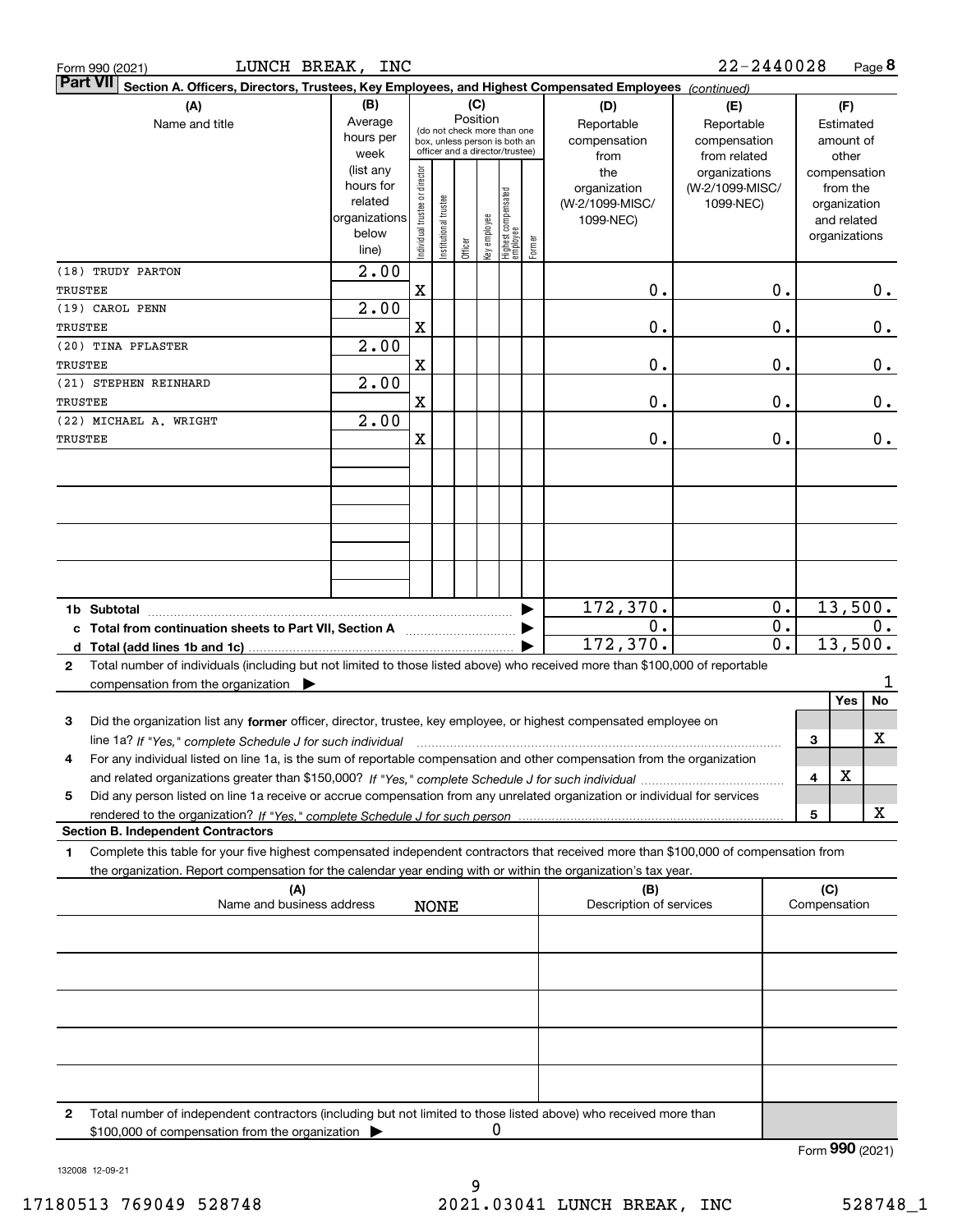| <b>Part VIII</b><br>Contributions, Gifts, Grants<br>and Other Similar Amounts |    | <b>Statement of Revenue</b><br>Check if Schedule O contains a response or note to any line in this Part VIII |                             |                |                |                      |                       |                                              |                                                 |                                                                 |
|-------------------------------------------------------------------------------|----|--------------------------------------------------------------------------------------------------------------|-----------------------------|----------------|----------------|----------------------|-----------------------|----------------------------------------------|-------------------------------------------------|-----------------------------------------------------------------|
|                                                                               |    |                                                                                                              |                             |                |                |                      |                       |                                              |                                                 |                                                                 |
|                                                                               |    |                                                                                                              |                             |                |                |                      |                       |                                              |                                                 |                                                                 |
|                                                                               |    |                                                                                                              |                             |                |                |                      | (A)<br>Total revenue  | (B)<br>Related or exempt<br>function revenue | $\overline{C}$<br>Unrelated<br>business revenue | (D)<br>Revenue excluded<br>from tax under<br>sections 512 - 514 |
|                                                                               |    | 1 a Federated campaigns                                                                                      |                             | <b>1a</b>      |                |                      |                       |                                              |                                                 |                                                                 |
|                                                                               |    | Membership dues<br>b                                                                                         |                             | 1 <sub>b</sub> |                |                      |                       |                                              |                                                 |                                                                 |
|                                                                               |    | Fundraising events<br>с                                                                                      |                             | 1 <sub>c</sub> |                | 647,568.             |                       |                                              |                                                 |                                                                 |
|                                                                               |    | d Related organizations                                                                                      | $\overline{\phantom{a}}$    | 1 <sub>d</sub> |                |                      |                       |                                              |                                                 |                                                                 |
|                                                                               |    | e Government grants (contributions)                                                                          |                             | 1e             |                |                      |                       |                                              |                                                 |                                                                 |
|                                                                               |    | f All other contributions, gifts, grants, and                                                                |                             |                |                |                      |                       |                                              |                                                 |                                                                 |
|                                                                               |    | similar amounts not included above                                                                           |                             | 1f             |                | 4,784,923.           |                       |                                              |                                                 |                                                                 |
|                                                                               |    | Noncash contributions included in lines 1a-1f<br>g                                                           |                             | $1g$ \$        |                | 2,070,280.           |                       |                                              |                                                 |                                                                 |
|                                                                               |    |                                                                                                              |                             |                |                | <b>Business Code</b> | 5,432,491.            |                                              |                                                 |                                                                 |
|                                                                               |    |                                                                                                              | GIFT CARD REVENUES          |                |                | 900099               | 54, 511.              | 54, 511.                                     |                                                 |                                                                 |
| Program Service                                                               | 2а | b                                                                                                            |                             |                |                |                      |                       |                                              |                                                 |                                                                 |
|                                                                               |    | c                                                                                                            |                             |                |                |                      |                       |                                              |                                                 |                                                                 |
| Revenue                                                                       |    | d                                                                                                            |                             |                |                |                      |                       |                                              |                                                 |                                                                 |
|                                                                               |    |                                                                                                              |                             |                |                |                      |                       |                                              |                                                 |                                                                 |
|                                                                               |    |                                                                                                              |                             |                |                |                      |                       |                                              |                                                 |                                                                 |
|                                                                               |    |                                                                                                              |                             |                |                |                      | 54, 511.              |                                              |                                                 |                                                                 |
|                                                                               | 3  | Investment income (including dividends, interest, and                                                        |                             |                |                |                      |                       |                                              |                                                 |                                                                 |
|                                                                               |    |                                                                                                              |                             |                |                |                      | 99,890.               |                                              |                                                 | 99,890.                                                         |
|                                                                               | 4  | Income from investment of tax-exempt bond proceeds                                                           |                             |                |                |                      |                       |                                              |                                                 |                                                                 |
|                                                                               | 5  |                                                                                                              |                             |                |                |                      |                       |                                              |                                                 |                                                                 |
|                                                                               |    |                                                                                                              |                             | (i) Real       |                | (ii) Personal        |                       |                                              |                                                 |                                                                 |
|                                                                               |    | 6 a Gross rents<br>$\overline{\phantom{a}}$                                                                  | <b>6a</b><br>6 <sub>b</sub> |                |                |                      |                       |                                              |                                                 |                                                                 |
|                                                                               |    | Less: rental expenses<br>Rental income or (loss)<br>с                                                        | 6c                          |                |                |                      |                       |                                              |                                                 |                                                                 |
|                                                                               |    | d Net rental income or (loss)                                                                                |                             |                |                |                      |                       |                                              |                                                 |                                                                 |
|                                                                               |    | 7 a Gross amount from sales of                                                                               |                             | (i) Securities |                | (ii) Other           |                       |                                              |                                                 |                                                                 |
|                                                                               |    | assets other than inventory                                                                                  | 7a                          | 3,625,741.     |                |                      |                       |                                              |                                                 |                                                                 |
|                                                                               |    | <b>b</b> Less: cost or other basis                                                                           |                             |                |                |                      |                       |                                              |                                                 |                                                                 |
|                                                                               |    | and sales expenses                                                                                           | 7 <sub>b</sub>              | 3,529,513.     |                |                      |                       |                                              |                                                 |                                                                 |
| evenue                                                                        |    | c Gain or (loss)                                                                                             | 7c                          | 96,228.        |                |                      |                       |                                              |                                                 |                                                                 |
| č                                                                             |    |                                                                                                              |                             |                |                |                      | 96,228.               |                                              |                                                 | 96,228.                                                         |
| Other                                                                         |    | 8 a Gross income from fundraising events (not                                                                |                             |                |                |                      |                       |                                              |                                                 |                                                                 |
|                                                                               |    | $647,568$ , of<br>including \$                                                                               |                             |                |                |                      |                       |                                              |                                                 |                                                                 |
|                                                                               |    | contributions reported on line 1c). See                                                                      |                             |                |                |                      |                       |                                              |                                                 |                                                                 |
|                                                                               |    |                                                                                                              |                             |                | 8a             | 94,460.<br>94,460.   |                       |                                              |                                                 |                                                                 |
|                                                                               |    | Less: direct expenses<br>b                                                                                   |                             |                | 8b             |                      | 0.                    |                                              |                                                 |                                                                 |
|                                                                               |    | Net income or (loss) from fundraising events<br>с<br>9 a Gross income from gaming activities. See            |                             |                |                |                      |                       |                                              |                                                 |                                                                 |
|                                                                               |    |                                                                                                              |                             |                | 9а             |                      |                       |                                              |                                                 |                                                                 |
|                                                                               |    |                                                                                                              |                             |                | 9 <sub>b</sub> |                      |                       |                                              |                                                 |                                                                 |
|                                                                               |    | c Net income or (loss) from gaming activities                                                                |                             |                |                |                      |                       |                                              |                                                 |                                                                 |
|                                                                               |    | 10 a Gross sales of inventory, less returns                                                                  |                             |                |                |                      |                       |                                              |                                                 |                                                                 |
|                                                                               |    |                                                                                                              |                             |                | 10a            |                      |                       |                                              |                                                 |                                                                 |
|                                                                               |    | <b>b</b> Less: cost of goods sold                                                                            |                             |                | 10b            |                      |                       |                                              |                                                 |                                                                 |
|                                                                               |    | <b>c</b> Net income or (loss) from sales of inventory                                                        |                             |                |                |                      |                       |                                              |                                                 |                                                                 |
|                                                                               |    |                                                                                                              |                             |                |                | <b>Business Code</b> |                       |                                              |                                                 |                                                                 |
| Miscellaneous<br>Revenue                                                      |    | 11 a MISC REVENUE                                                                                            |                             |                |                | 900099               | 3,263.                | 3, 263.                                      |                                                 |                                                                 |
|                                                                               |    | b                                                                                                            |                             |                |                |                      |                       |                                              |                                                 |                                                                 |
|                                                                               |    | c                                                                                                            |                             |                |                |                      |                       |                                              |                                                 |                                                                 |
|                                                                               |    |                                                                                                              |                             |                |                |                      |                       |                                              |                                                 |                                                                 |
|                                                                               |    |                                                                                                              |                             |                |                | ▶                    | 3, 263.<br>5,686,383. |                                              | $\mathbf{0}$ .                                  |                                                                 |
| 132009 12-09-21                                                               | 12 |                                                                                                              |                             |                |                |                      |                       | 57,774.                                      |                                                 | 196,118.<br>Form 990 (2021)                                     |

10 17180513 769049 528748 2021.03041 LUNCH BREAK, INC 528748\_1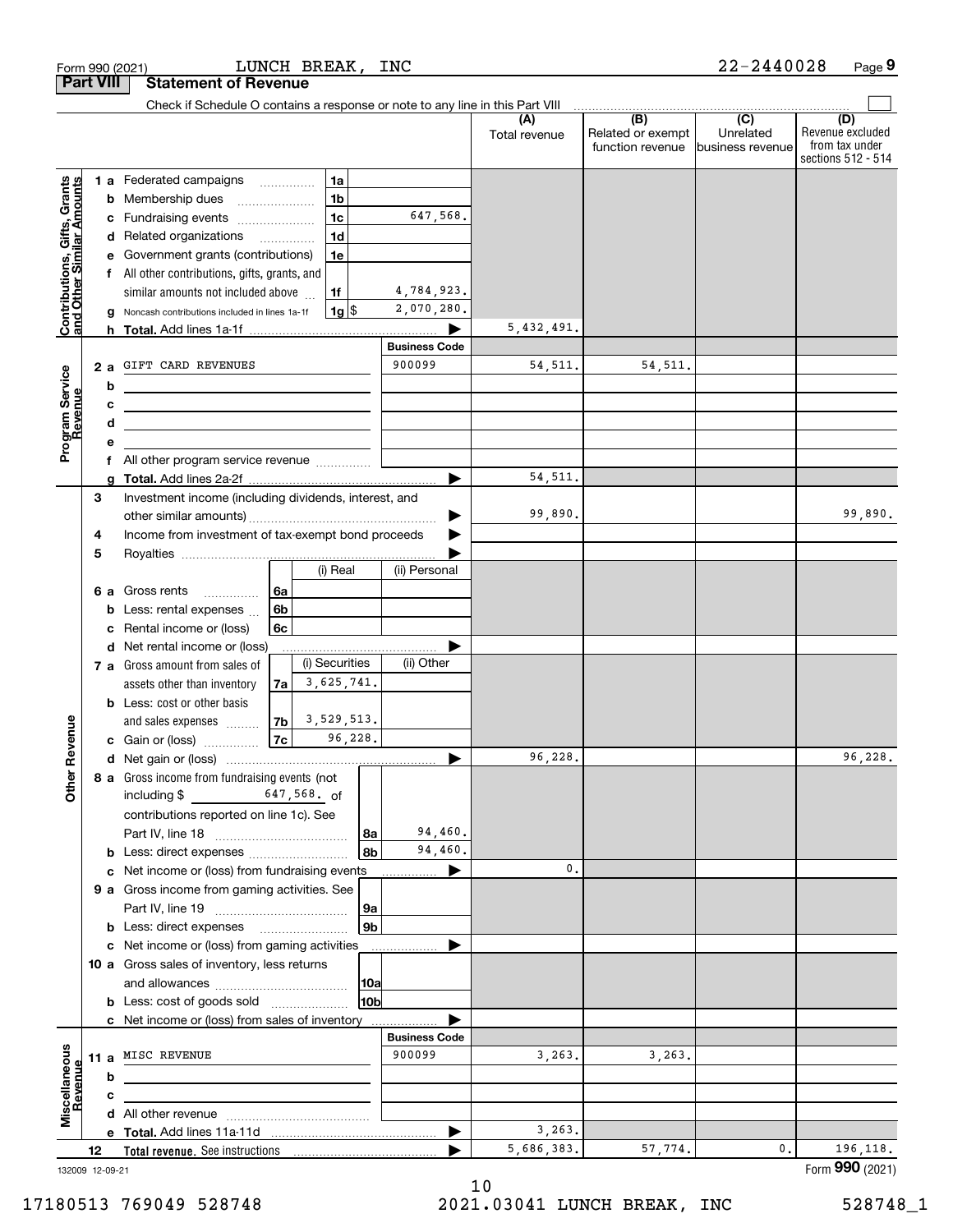|              | Section 501(c)(3) and 501(c)(4) organizations must complete all columns. All other organizations must complete column (A).                                                                                                                                          |                       |                                    |                                           |                                |
|--------------|---------------------------------------------------------------------------------------------------------------------------------------------------------------------------------------------------------------------------------------------------------------------|-----------------------|------------------------------------|-------------------------------------------|--------------------------------|
|              | Check if Schedule O contains a response or note to any line in this Part IX                                                                                                                                                                                         |                       |                                    |                                           |                                |
|              | Do not include amounts reported on lines 6b,<br>7b, 8b, 9b, and 10b of Part VIII.                                                                                                                                                                                   | (A)<br>Total expenses | (B)<br>Program service<br>expenses | (C)<br>Management and<br>general expenses | (D)<br>Fundraising<br>expenses |
| 1.           | Grants and other assistance to domestic organizations                                                                                                                                                                                                               |                       |                                    |                                           |                                |
|              | and domestic governments. See Part IV, line 21                                                                                                                                                                                                                      |                       |                                    |                                           |                                |
| $\mathbf{2}$ | Grants and other assistance to domestic                                                                                                                                                                                                                             |                       |                                    |                                           |                                |
|              | individuals. See Part IV, line 22<br>and a complete the complete state of the state of the state of the state of the state of the state of the state of the state of the state of the state of the state of the state of the state of the state of the state of the | 320, 450.             | 320,450.                           |                                           |                                |
| 3            | Grants and other assistance to foreign                                                                                                                                                                                                                              |                       |                                    |                                           |                                |
|              | organizations, foreign governments, and foreign                                                                                                                                                                                                                     |                       |                                    |                                           |                                |
|              | individuals. See Part IV, lines 15 and 16                                                                                                                                                                                                                           |                       |                                    |                                           |                                |
| 4            | Benefits paid to or for members                                                                                                                                                                                                                                     |                       |                                    |                                           |                                |
| 5            | Compensation of current officers, directors,                                                                                                                                                                                                                        |                       |                                    |                                           |                                |
|              |                                                                                                                                                                                                                                                                     | 185,870.              | 135,685.                           | 18,587.                                   | 31,598.                        |
| 6            | Compensation not included above to disqualified                                                                                                                                                                                                                     |                       |                                    |                                           |                                |
|              | persons (as defined under section 4958(f)(1)) and                                                                                                                                                                                                                   |                       |                                    |                                           |                                |
|              | persons described in section 4958(c)(3)(B)                                                                                                                                                                                                                          | 1,110,430.            | 808,199.                           | 111,337.                                  | 190,894.                       |
| 7            |                                                                                                                                                                                                                                                                     |                       |                                    |                                           |                                |
| 8            | Pension plan accruals and contributions (include                                                                                                                                                                                                                    |                       |                                    |                                           |                                |
|              | section 401(k) and 403(b) employer contributions)                                                                                                                                                                                                                   | 8,597.                | $\frac{6,276.72}{72,791.}$         | 859.                                      | 1,462.                         |
| 9            |                                                                                                                                                                                                                                                                     | $\frac{1}{83,969}$ .  |                                    | 486.                                      | 10,692.                        |
| 10           |                                                                                                                                                                                                                                                                     | 106,670.              | 81,258.                            | $\overline{5,775}$ .                      | 19,637.                        |
| 11           | Fees for services (nonemployees):                                                                                                                                                                                                                                   |                       |                                    |                                           |                                |
| a            |                                                                                                                                                                                                                                                                     |                       |                                    |                                           |                                |
| b            |                                                                                                                                                                                                                                                                     | 4,667.                |                                    | 4,667.                                    |                                |
| c            |                                                                                                                                                                                                                                                                     | 18,000.               |                                    | 18,000.                                   |                                |
| d            |                                                                                                                                                                                                                                                                     |                       |                                    |                                           |                                |
|              | Professional fundraising services. See Part IV, line 17                                                                                                                                                                                                             |                       |                                    |                                           |                                |
|              | Investment management fees                                                                                                                                                                                                                                          | 6,151.                |                                    | 6,151.                                    |                                |
| g            | Other. (If line 11g amount exceeds 10% of line 25,                                                                                                                                                                                                                  |                       |                                    |                                           |                                |
|              | column (A), amount, list line 11g expenses on Sch O.)                                                                                                                                                                                                               | 52,956.               | <u>30,403.</u>                     | $\frac{22,095.}{17,605.}$                 | 458.                           |
| 12           |                                                                                                                                                                                                                                                                     | 32,928.               | 6,082.                             |                                           | 9,241.                         |
| 13           |                                                                                                                                                                                                                                                                     |                       |                                    |                                           |                                |
| 14           |                                                                                                                                                                                                                                                                     | 17,366.               |                                    | 17,366.                                   |                                |
| 15           |                                                                                                                                                                                                                                                                     |                       |                                    |                                           |                                |
| 16           |                                                                                                                                                                                                                                                                     | 152,738.              | 110, 540.                          | 40,000.                                   | 2,198.                         |
| 17           |                                                                                                                                                                                                                                                                     |                       |                                    |                                           |                                |
| 18           | Payments of travel or entertainment expenses                                                                                                                                                                                                                        |                       |                                    |                                           |                                |
|              | for any federal, state, or local public officials                                                                                                                                                                                                                   |                       |                                    |                                           |                                |
| 19           | Conferences, conventions, and meetings                                                                                                                                                                                                                              |                       |                                    |                                           |                                |
| 20           | Interest                                                                                                                                                                                                                                                            |                       |                                    |                                           |                                |
| 21           |                                                                                                                                                                                                                                                                     |                       |                                    |                                           |                                |
| 22           | Depreciation, depletion, and amortization                                                                                                                                                                                                                           | 148,013.              | 129,630.                           | 14,801.                                   | 3,582.                         |
| 23           | Insurance                                                                                                                                                                                                                                                           | 48,616.               | 42,072.                            | $\overline{5,381}$ .                      | 1, 163.                        |
| 24           | Other expenses. Itemize expenses not covered<br>above. (List miscellaneous expenses on line 24e. If<br>line 24e amount exceeds 10% of line 25, column (A),<br>amount, list line 24e expenses on Schedule O.)                                                        |                       |                                    |                                           |                                |
| a            | FOOD AND SUPPLIES                                                                                                                                                                                                                                                   | 2,312,107.            | 2,311,822.                         | 285.                                      |                                |
|              | MATERIALS AND SUPPLIES                                                                                                                                                                                                                                              | 117,769.              | 33,043.                            | 43,931.                                   | 40,795.                        |
|              | <b>GARDEN EXPENSES</b>                                                                                                                                                                                                                                              | 47,822.               | 47,822.                            |                                           |                                |
| d            | MISCELLANEOUS                                                                                                                                                                                                                                                       | 40,528.               | 12,544.                            | 17,383.                                   | 10,601.                        |
|              | e All other expenses                                                                                                                                                                                                                                                | 24,227.               | 797.                               | 23,430.                                   |                                |
| 25           | Total functional expenses. Add lines 1 through 24e                                                                                                                                                                                                                  | 4,839,874.            | 4, 149, 414.                       | 368,139.                                  | 322, 321.                      |
| 26           | Joint costs. Complete this line only if the organization                                                                                                                                                                                                            |                       |                                    |                                           |                                |
|              | reported in column (B) joint costs from a combined                                                                                                                                                                                                                  |                       |                                    |                                           |                                |
|              | educational campaign and fundraising solicitation.                                                                                                                                                                                                                  |                       |                                    |                                           |                                |
|              | Check here $\blacktriangleright$<br>if following SOP 98-2 (ASC 958-720)                                                                                                                                                                                             |                       |                                    |                                           |                                |

132010 12-09-21

11 17180513 769049 528748 2021.03041 LUNCH BREAK, INC 528748\_1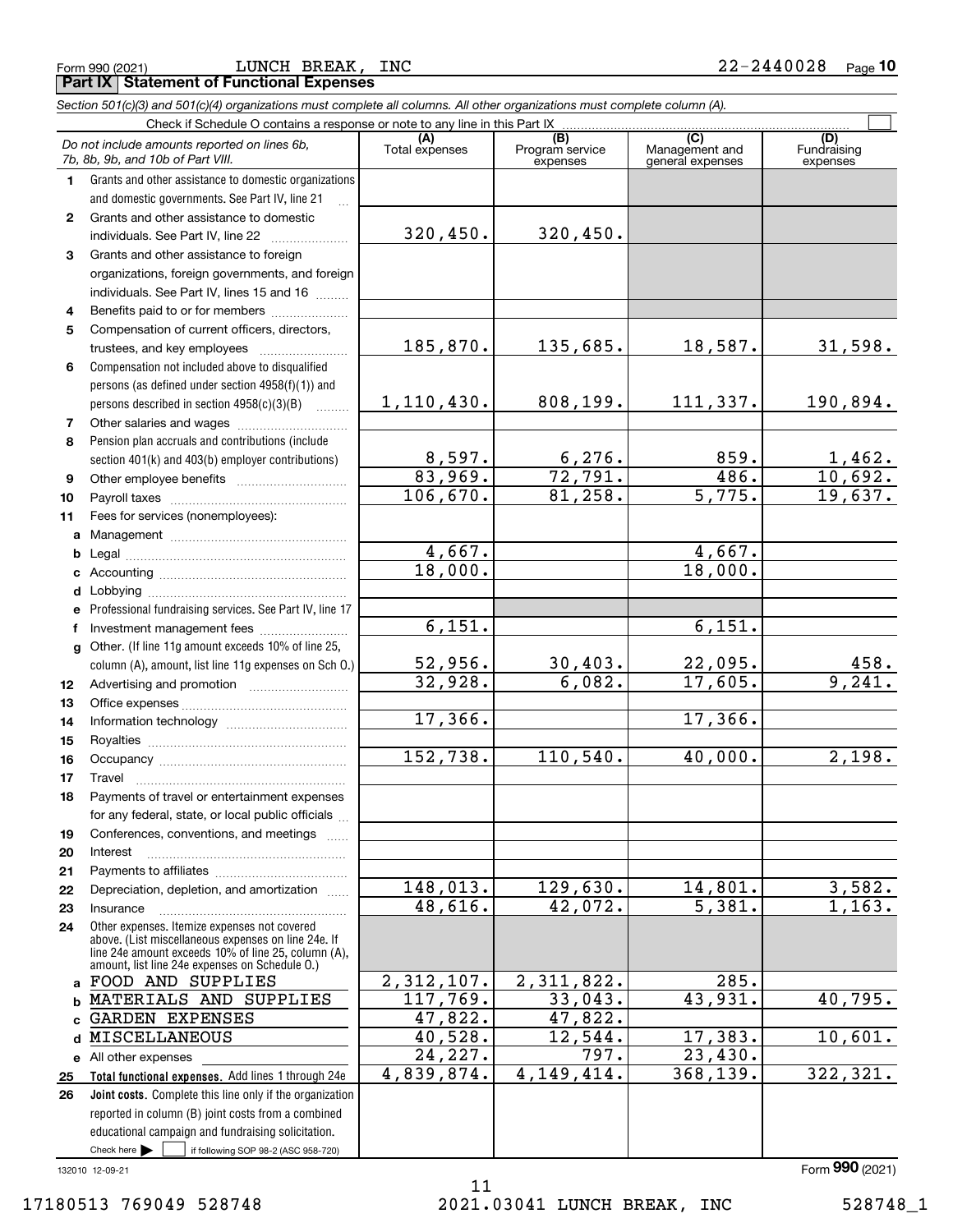|                             | Part X   | LUNCH BREAK, INC<br>Form 990 (2021)<br><b>Balance Sheet</b>                                                                                                                                                                    |                       |            |                            |              | $22 - 2440028$                            | Page 11  |
|-----------------------------|----------|--------------------------------------------------------------------------------------------------------------------------------------------------------------------------------------------------------------------------------|-----------------------|------------|----------------------------|--------------|-------------------------------------------|----------|
|                             |          |                                                                                                                                                                                                                                |                       |            |                            |              |                                           |          |
|                             |          |                                                                                                                                                                                                                                |                       |            | (A)<br>Beginning of year   |              | (B)<br>End of year                        |          |
|                             | 1        |                                                                                                                                                                                                                                |                       |            | 274,486.                   | $\mathbf{1}$ |                                           | 543,689. |
|                             | 2        |                                                                                                                                                                                                                                |                       |            | 2,415,379.                 | $\mathbf{2}$ | 2,774,334.                                |          |
|                             | 3        |                                                                                                                                                                                                                                |                       |            | 38,355.                    | 3            |                                           |          |
|                             | 4        |                                                                                                                                                                                                                                |                       |            | 6,021.                     | 4            |                                           | 35,552.  |
|                             | 5        | Loans and other receivables from any current or former officer, director,                                                                                                                                                      |                       |            |                            |              |                                           |          |
|                             |          | trustee, key employee, creator or founder, substantial contributor, or 35%                                                                                                                                                     |                       |            |                            |              |                                           |          |
|                             |          | controlled entity or family member of any of these persons <i>manufology</i> controlled                                                                                                                                        |                       |            |                            | 5            |                                           |          |
|                             | 6        | Loans and other receivables from other disqualified persons (as defined                                                                                                                                                        |                       |            |                            |              |                                           |          |
|                             |          | under section $4958(f)(1)$ , and persons described in section $4958(c)(3)(B)$                                                                                                                                                  |                       | $\sim$     |                            | 6            |                                           |          |
| Assets                      | 7        |                                                                                                                                                                                                                                |                       |            |                            | 7            |                                           |          |
|                             | 8        |                                                                                                                                                                                                                                |                       |            |                            | 8            |                                           |          |
|                             | 9        | Prepaid expenses and deferred charges [11] [11] [11] [12] [12] [12] [12] [13] [13] [13] [13] [13] [13] [13] [1                                                                                                                 |                       |            | 13,923.                    | 9            |                                           | 46,284.  |
|                             |          | <b>10a</b> Land, buildings, and equipment: cost or other                                                                                                                                                                       |                       |            |                            |              |                                           |          |
|                             |          | basis. Complete Part VI of Schedule D $\frac{10a}{3}$ , 902, 029.                                                                                                                                                              | 10 <sub>b</sub>       | 1,484,390. |                            |              |                                           |          |
|                             |          |                                                                                                                                                                                                                                | 1,905,417.            | 10c        | 2,417,639.                 |              |                                           |          |
|                             | 11       |                                                                                                                                                                                                                                | 2,569,756.            | 11         | $\overline{5,967},859.$    |              |                                           |          |
|                             | 12       |                                                                                                                                                                                                                                |                       |            | 12                         |              |                                           |          |
|                             | 13       |                                                                                                                                                                                                                                |                       |            | 13                         |              |                                           |          |
|                             | 14       |                                                                                                                                                                                                                                |                       |            | 14                         |              |                                           |          |
|                             | 15       |                                                                                                                                                                                                                                |                       | 1,635,880. | 15                         | 3,405,602.   |                                           |          |
|                             | 16       |                                                                                                                                                                                                                                | 8,859,217.<br>80,114. | 16         | 15,190,959.                | 47,917.      |                                           |          |
|                             | 17       |                                                                                                                                                                                                                                |                       |            | 17                         |              |                                           |          |
|                             | 18<br>19 |                                                                                                                                                                                                                                |                       |            |                            | 18<br>19     |                                           |          |
|                             | 20       | Deferred revenue manual contracts and contracts are contracted and contract and contract are contracted and contract are contracted and contract are contracted and contract are contracted and contract are contracted and co |                       |            |                            | 20           |                                           |          |
|                             | 21       | Escrow or custodial account liability. Complete Part IV of Schedule D                                                                                                                                                          |                       |            |                            | 21           |                                           |          |
|                             | 22       | Loans and other payables to any current or former officer, director,                                                                                                                                                           |                       |            |                            |              |                                           |          |
|                             |          | trustee, key employee, creator or founder, substantial contributor, or 35%                                                                                                                                                     |                       |            |                            |              |                                           |          |
| Liabilities                 |          | controlled entity or family member of any of these persons                                                                                                                                                                     |                       |            |                            | 22           |                                           |          |
|                             | 23       | Secured mortgages and notes payable to unrelated third parties                                                                                                                                                                 |                       |            |                            | 23           |                                           |          |
|                             | 24       |                                                                                                                                                                                                                                |                       |            |                            | 24           |                                           |          |
|                             | 25       | Other liabilities (including federal income tax, payables to related third                                                                                                                                                     |                       |            |                            |              |                                           |          |
|                             |          | parties, and other liabilities not included on lines 17-24). Complete Part X                                                                                                                                                   |                       |            |                            |              |                                           |          |
|                             |          | of Schedule D                                                                                                                                                                                                                  |                       |            | 585,521.                   | 25           | <u>5,159,953.</u>                         |          |
|                             | 26       | Total liabilities. Add lines 17 through 25                                                                                                                                                                                     |                       |            | 665,635.                   | 26           | $\overline{5,207},870.$                   |          |
|                             |          | Organizations that follow FASB ASC 958, check here $\blacktriangleright \boxed{X}$                                                                                                                                             |                       |            |                            |              |                                           |          |
|                             |          | and complete lines 27, 28, 32, and 33.                                                                                                                                                                                         |                       |            |                            |              |                                           |          |
|                             | 27       |                                                                                                                                                                                                                                |                       | 5,909,346. | 27                         | 6,759,208.   |                                           |          |
|                             | 28       | Net assets with donor restrictions [100] [2010] Net assets with donor restrictions [100] [2010] [2010] [2010] [                                                                                                                |                       |            | 2,284,236.                 | 28           | $\overline{3,223,881.}$                   |          |
|                             |          | Organizations that do not follow FASB ASC 958, check here $\blacktriangleright$                                                                                                                                                |                       |            |                            |              |                                           |          |
| Net Assets or Fund Balances |          | and complete lines 29 through 33.                                                                                                                                                                                              |                       |            |                            |              |                                           |          |
|                             | 29       |                                                                                                                                                                                                                                |                       |            |                            | 29           |                                           |          |
|                             | 30       | Paid-in or capital surplus, or land, building, or equipment fund                                                                                                                                                               |                       |            |                            | 30           |                                           |          |
|                             | 31       | Retained earnings, endowment, accumulated income, or other funds                                                                                                                                                               |                       |            |                            | 31           |                                           |          |
|                             | 32       |                                                                                                                                                                                                                                |                       |            | 8, 193, 582.<br>8,859,217. | 32<br>33     | 9,983,089.<br>$\overline{15}$ , 190, 959. |          |
|                             | 33       |                                                                                                                                                                                                                                |                       |            |                            |              |                                           |          |

Form (2021) **990**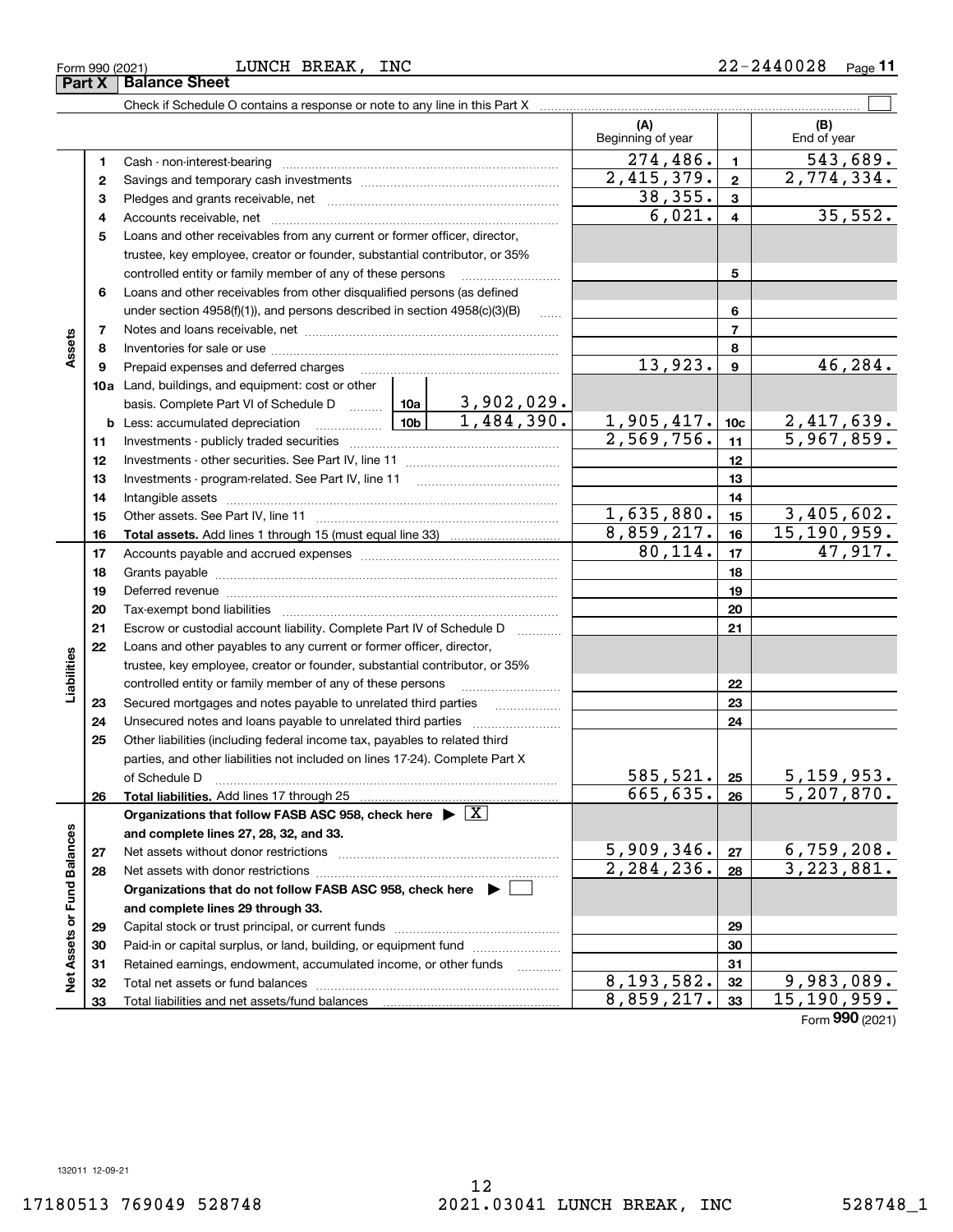|    | LUNCH BREAK, INC<br>Form 990 (2021)                                                                                                                                                                                            | 22-2440028     |                |     | Page 12                 |
|----|--------------------------------------------------------------------------------------------------------------------------------------------------------------------------------------------------------------------------------|----------------|----------------|-----|-------------------------|
|    | <b>Reconciliation of Net Assets</b><br>Part XI                                                                                                                                                                                 |                |                |     |                         |
|    |                                                                                                                                                                                                                                |                |                |     | $ \mathbf{X} $          |
|    |                                                                                                                                                                                                                                |                |                |     |                         |
| 1  | Total revenue (must equal Part VIII, column (A), line 12)                                                                                                                                                                      | $\mathbf{1}$   | 5,686,383.     |     |                         |
| 2  | Total expenses (must equal Part IX, column (A), line 25)                                                                                                                                                                       | $\mathbf{2}$   | 4,839,874.     |     |                         |
| 3  | Revenue less expenses. Subtract line 2 from line 1                                                                                                                                                                             | 3              |                |     | 846,509.                |
| 4  |                                                                                                                                                                                                                                | 4              | 8, 193, 582.   |     |                         |
| 5  | Net unrealized gains (losses) on investments                                                                                                                                                                                   | 5              |                |     | $-18, 185.$             |
| 6  | Donated services and use of facilities [111] matter contracts and the service of facilities [11] matter contracts and use of facilities [11] matter contracts and the service of facilities [11] matter contracts and the serv | 6              |                |     |                         |
| 7  |                                                                                                                                                                                                                                | $\overline{7}$ |                |     |                         |
| 8  | Prior period adjustments                                                                                                                                                                                                       | 8              |                |     |                         |
| 9  | Other changes in net assets or fund balances (explain on Schedule O)                                                                                                                                                           | $\mathbf{q}$   |                |     | 961, 183.               |
| 10 | Net assets or fund balances at end of year. Combine lines 3 through 9 (must equal Part X, line 32,                                                                                                                             |                |                |     |                         |
|    |                                                                                                                                                                                                                                | 10             | 9,983,089.     |     |                         |
|    | Part XII Financial Statements and Reporting                                                                                                                                                                                    |                |                |     |                         |
|    |                                                                                                                                                                                                                                |                |                |     | $\overline{\mathbf{X}}$ |
|    |                                                                                                                                                                                                                                |                |                | Yes | No                      |
| 1. | $ X $ Accrual<br>Accounting method used to prepare the Form 990: <u>I</u> Cash<br>Other                                                                                                                                        |                |                |     |                         |
|    | If the organization changed its method of accounting from a prior year or checked "Other," explain on Schedule O.                                                                                                              |                |                |     |                         |
|    | 2a Were the organization's financial statements compiled or reviewed by an independent accountant?                                                                                                                             |                | 2a             |     | x                       |
|    | If "Yes," check a box below to indicate whether the financial statements for the year were compiled or reviewed on a                                                                                                           |                |                |     |                         |
|    | separate basis, consolidated basis, or both:                                                                                                                                                                                   |                |                |     |                         |
|    | Separate basis<br><b>Consolidated basis</b><br>Both consolidated and separate basis                                                                                                                                            |                |                |     |                         |
|    | <b>b</b> Were the organization's financial statements audited by an independent accountant?                                                                                                                                    |                | 2 <sub>b</sub> | X   |                         |
|    | If "Yes," check a box below to indicate whether the financial statements for the year were audited on a separate basis,                                                                                                        |                |                |     |                         |
|    | consolidated basis, or both:                                                                                                                                                                                                   |                |                |     |                         |
|    | $\mathbf{X}$ Consolidated basis<br>Both consolidated and separate basis<br>Separate basis                                                                                                                                      |                |                |     |                         |
|    | c If "Yes" to line 2a or 2b, does the organization have a committee that assumes responsibility for oversight of the audit,                                                                                                    |                |                |     |                         |
|    | review, or compilation of its financial statements and selection of an independent accountant?                                                                                                                                 |                | 2c             | x   |                         |
|    | If the organization changed either its oversight process or selection process during the tax year, explain on Schedule O.                                                                                                      |                |                |     |                         |
|    | 3a As a result of a federal award, was the organization required to undergo an audit or audits as set forth in the Single Audit                                                                                                |                |                |     |                         |
|    |                                                                                                                                                                                                                                |                | 3a             |     | х                       |
|    | b If "Yes," did the organization undergo the required audit or audits? If the organization did not undergo the required audit                                                                                                  |                |                |     |                         |
|    | or audits, explain why on Schedule O and describe any steps taken to undergo such audits matures and the contex-                                                                                                               |                | 3b             | nnn |                         |

Form (2021) **990**

132012 12-09-21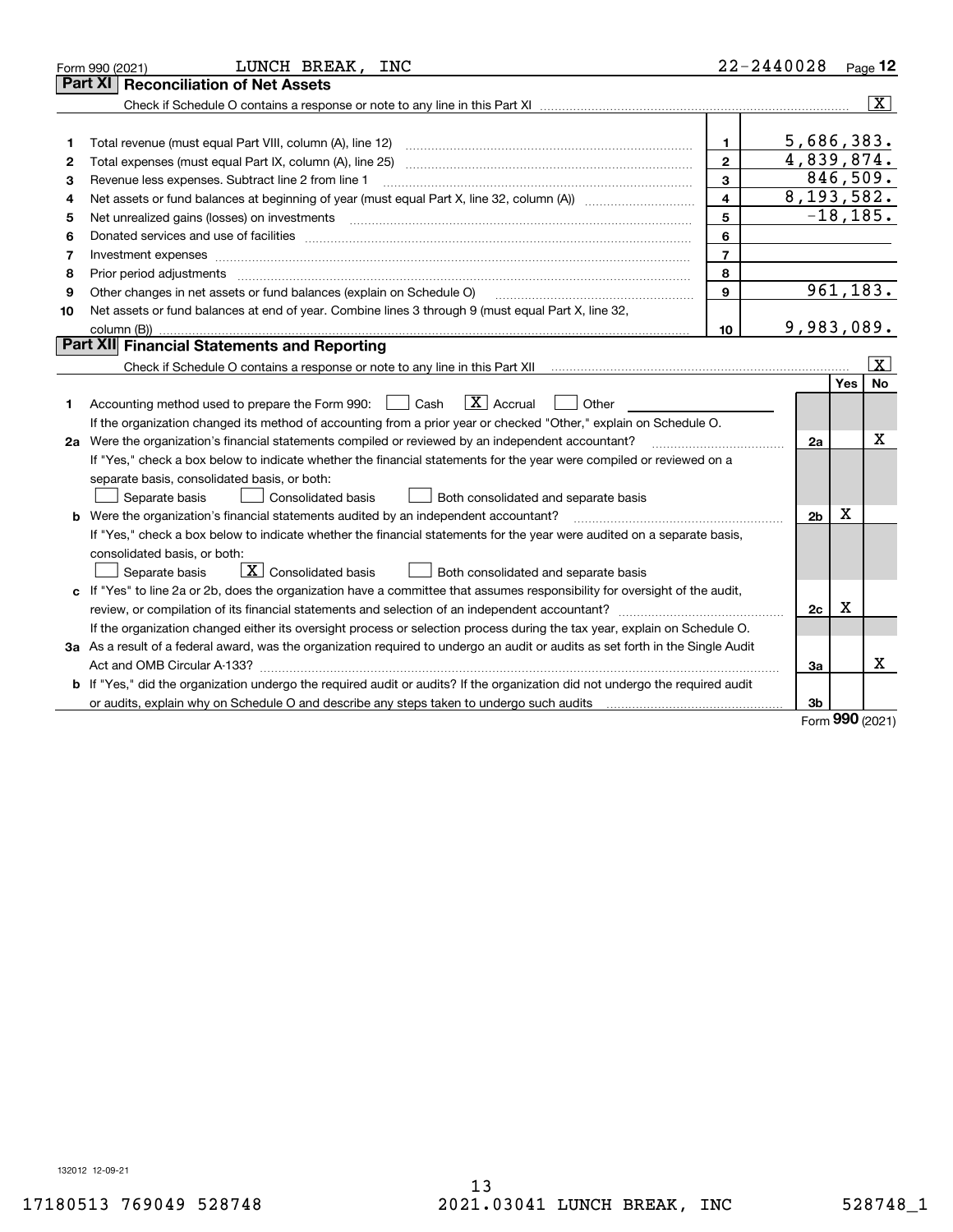Department of the Treasury Internal Revenue Service

**(Form 990)**

# **Public Charity Status and Public Support**

**Complete if the organization is a section 501(c)(3) organization or a section 4947(a)(1) nonexempt charitable trust.**

**| Attach to Form 990 or Form 990-EZ.** 

**| Go to www.irs.gov/Form990 for instructions and the latest information.**

| OMB No 1545-0047      |
|-----------------------|
| 202                   |
| <b>Open to Public</b> |

**Inspection**

| er identification numb |  |
|------------------------|--|

|  |  | Name of the organization |
|--|--|--------------------------|
|--|--|--------------------------|

|                | <b>Employer identification number</b><br>Name of the organization |                                                                                                                                                                                                                                                                 |                                                                                                                         |                            |                                    |                                 |                            |  |                            |  |
|----------------|-------------------------------------------------------------------|-----------------------------------------------------------------------------------------------------------------------------------------------------------------------------------------------------------------------------------------------------------------|-------------------------------------------------------------------------------------------------------------------------|----------------------------|------------------------------------|---------------------------------|----------------------------|--|----------------------------|--|
| Part I         |                                                                   |                                                                                                                                                                                                                                                                 | LUNCH BREAK,<br>INC<br>Reason for Public Charity Status. (All organizations must complete this part.) See instructions. |                            |                                    |                                 |                            |  | 22-2440028                 |  |
|                |                                                                   |                                                                                                                                                                                                                                                                 |                                                                                                                         |                            |                                    |                                 |                            |  |                            |  |
|                |                                                                   | The organization is not a private foundation because it is: (For lines 1 through 12, check only one box.)                                                                                                                                                       |                                                                                                                         |                            |                                    |                                 |                            |  |                            |  |
| 1.             |                                                                   | A church, convention of churches, or association of churches described in section 170(b)(1)(A)(i).                                                                                                                                                              |                                                                                                                         |                            |                                    |                                 |                            |  |                            |  |
| 2              |                                                                   | A school described in section 170(b)(1)(A)(ii). (Attach Schedule E (Form 990).)                                                                                                                                                                                 |                                                                                                                         |                            |                                    |                                 |                            |  |                            |  |
| з              |                                                                   | A hospital or a cooperative hospital service organization described in section 170(b)(1)(A)(iii).                                                                                                                                                               |                                                                                                                         |                            |                                    |                                 |                            |  |                            |  |
| 4              |                                                                   | A medical research organization operated in conjunction with a hospital described in section 170(b)(1)(A)(iii). Enter the hospital's name,                                                                                                                      |                                                                                                                         |                            |                                    |                                 |                            |  |                            |  |
|                |                                                                   | city, and state:                                                                                                                                                                                                                                                |                                                                                                                         |                            |                                    |                                 |                            |  |                            |  |
| 5              |                                                                   | An organization operated for the benefit of a college or university owned or operated by a governmental unit described in                                                                                                                                       |                                                                                                                         |                            |                                    |                                 |                            |  |                            |  |
|                |                                                                   | section 170(b)(1)(A)(iv). (Complete Part II.)                                                                                                                                                                                                                   |                                                                                                                         |                            |                                    |                                 |                            |  |                            |  |
| 6              |                                                                   | A federal, state, or local government or governmental unit described in section 170(b)(1)(A)(v).<br>$X$ An organization that normally receives a substantial part of its support from a governmental unit or from the general public described in               |                                                                                                                         |                            |                                    |                                 |                            |  |                            |  |
| $\overline{7}$ |                                                                   |                                                                                                                                                                                                                                                                 |                                                                                                                         |                            |                                    |                                 |                            |  |                            |  |
|                |                                                                   | section 170(b)(1)(A)(vi). (Complete Part II.)                                                                                                                                                                                                                   |                                                                                                                         |                            |                                    |                                 |                            |  |                            |  |
| 8<br>9         |                                                                   | A community trust described in section 170(b)(1)(A)(vi). (Complete Part II.)                                                                                                                                                                                    |                                                                                                                         |                            |                                    |                                 |                            |  |                            |  |
|                |                                                                   | An agricultural research organization described in section 170(b)(1)(A)(ix) operated in conjunction with a land-grant college<br>or university or a non-land-grant college of agriculture (see instructions). Enter the name, city, and state of the college or |                                                                                                                         |                            |                                    |                                 |                            |  |                            |  |
|                |                                                                   | university:                                                                                                                                                                                                                                                     |                                                                                                                         |                            |                                    |                                 |                            |  |                            |  |
| 10             |                                                                   | An organization that normally receives (1) more than 33 1/3% of its support from contributions, membership fees, and gross receipts from                                                                                                                        |                                                                                                                         |                            |                                    |                                 |                            |  |                            |  |
|                |                                                                   | activities related to its exempt functions, subject to certain exceptions; and (2) no more than 33 1/3% of its support from gross investment                                                                                                                    |                                                                                                                         |                            |                                    |                                 |                            |  |                            |  |
|                |                                                                   | income and unrelated business taxable income (less section 511 tax) from businesses acquired by the organization after June 30, 1975.                                                                                                                           |                                                                                                                         |                            |                                    |                                 |                            |  |                            |  |
|                |                                                                   | See section 509(a)(2). (Complete Part III.)                                                                                                                                                                                                                     |                                                                                                                         |                            |                                    |                                 |                            |  |                            |  |
| 11             |                                                                   | An organization organized and operated exclusively to test for public safety. See section 509(a)(4).                                                                                                                                                            |                                                                                                                         |                            |                                    |                                 |                            |  |                            |  |
| 12             |                                                                   | An organization organized and operated exclusively for the benefit of, to perform the functions of, or to carry out the purposes of one or                                                                                                                      |                                                                                                                         |                            |                                    |                                 |                            |  |                            |  |
|                |                                                                   | more publicly supported organizations described in section $509(a)(1)$ or section $509(a)(2)$ . See section $509(a)(3)$ . Check the box on                                                                                                                      |                                                                                                                         |                            |                                    |                                 |                            |  |                            |  |
|                |                                                                   | lines 12a through 12d that describes the type of supporting organization and complete lines 12e, 12f, and 12g.                                                                                                                                                  |                                                                                                                         |                            |                                    |                                 |                            |  |                            |  |
| а              |                                                                   | Type I. A supporting organization operated, supervised, or controlled by its supported organization(s), typically by giving                                                                                                                                     |                                                                                                                         |                            |                                    |                                 |                            |  |                            |  |
|                |                                                                   | the supported organization(s) the power to regularly appoint or elect a majority of the directors or trustees of the supporting                                                                                                                                 |                                                                                                                         |                            |                                    |                                 |                            |  |                            |  |
|                |                                                                   | organization. You must complete Part IV, Sections A and B.                                                                                                                                                                                                      |                                                                                                                         |                            |                                    |                                 |                            |  |                            |  |
| b              |                                                                   | Type II. A supporting organization supervised or controlled in connection with its supported organization(s), by having                                                                                                                                         |                                                                                                                         |                            |                                    |                                 |                            |  |                            |  |
|                |                                                                   | control or management of the supporting organization vested in the same persons that control or manage the supported                                                                                                                                            |                                                                                                                         |                            |                                    |                                 |                            |  |                            |  |
|                |                                                                   | organization(s). You must complete Part IV, Sections A and C.                                                                                                                                                                                                   |                                                                                                                         |                            |                                    |                                 |                            |  |                            |  |
| с              |                                                                   | Type III functionally integrated. A supporting organization operated in connection with, and functionally integrated with,                                                                                                                                      |                                                                                                                         |                            |                                    |                                 |                            |  |                            |  |
|                |                                                                   | its supported organization(s) (see instructions). You must complete Part IV, Sections A, D, and E.                                                                                                                                                              |                                                                                                                         |                            |                                    |                                 |                            |  |                            |  |
| d              |                                                                   | Type III non-functionally integrated. A supporting organization operated in connection with its supported organization(s)                                                                                                                                       |                                                                                                                         |                            |                                    |                                 |                            |  |                            |  |
|                |                                                                   | that is not functionally integrated. The organization generally must satisfy a distribution requirement and an attentiveness                                                                                                                                    |                                                                                                                         |                            |                                    |                                 |                            |  |                            |  |
|                |                                                                   | requirement (see instructions). You must complete Part IV, Sections A and D, and Part V.                                                                                                                                                                        |                                                                                                                         |                            |                                    |                                 |                            |  |                            |  |
|                |                                                                   | Check this box if the organization received a written determination from the IRS that it is a Type I, Type II, Type III                                                                                                                                         |                                                                                                                         |                            |                                    |                                 |                            |  |                            |  |
|                |                                                                   | functionally integrated, or Type III non-functionally integrated supporting organization.                                                                                                                                                                       |                                                                                                                         |                            |                                    |                                 |                            |  |                            |  |
| f              |                                                                   | Enter the number of supported organizations                                                                                                                                                                                                                     |                                                                                                                         |                            |                                    |                                 |                            |  |                            |  |
|                |                                                                   | Provide the following information about the supported organization(s).<br>(i) Name of supported                                                                                                                                                                 | (ii) EIN                                                                                                                | (iii) Type of organization |                                    | (iv) Is the organization listed | (v) Amount of monetary     |  | (vi) Amount of other       |  |
|                |                                                                   | organization                                                                                                                                                                                                                                                    |                                                                                                                         | (described on lines 1-10   | in your governing document?<br>Yes | No                              | support (see instructions) |  | support (see instructions) |  |
|                |                                                                   |                                                                                                                                                                                                                                                                 |                                                                                                                         | above (see instructions))  |                                    |                                 |                            |  |                            |  |
|                |                                                                   |                                                                                                                                                                                                                                                                 |                                                                                                                         |                            |                                    |                                 |                            |  |                            |  |
|                |                                                                   |                                                                                                                                                                                                                                                                 |                                                                                                                         |                            |                                    |                                 |                            |  |                            |  |
|                |                                                                   |                                                                                                                                                                                                                                                                 |                                                                                                                         |                            |                                    |                                 |                            |  |                            |  |
|                |                                                                   |                                                                                                                                                                                                                                                                 |                                                                                                                         |                            |                                    |                                 |                            |  |                            |  |
|                |                                                                   |                                                                                                                                                                                                                                                                 |                                                                                                                         |                            |                                    |                                 |                            |  |                            |  |
|                |                                                                   |                                                                                                                                                                                                                                                                 |                                                                                                                         |                            |                                    |                                 |                            |  |                            |  |
|                |                                                                   |                                                                                                                                                                                                                                                                 |                                                                                                                         |                            |                                    |                                 |                            |  |                            |  |
|                |                                                                   |                                                                                                                                                                                                                                                                 |                                                                                                                         |                            |                                    |                                 |                            |  |                            |  |
|                |                                                                   |                                                                                                                                                                                                                                                                 |                                                                                                                         |                            |                                    |                                 |                            |  |                            |  |
| Total          |                                                                   |                                                                                                                                                                                                                                                                 |                                                                                                                         |                            |                                    |                                 |                            |  |                            |  |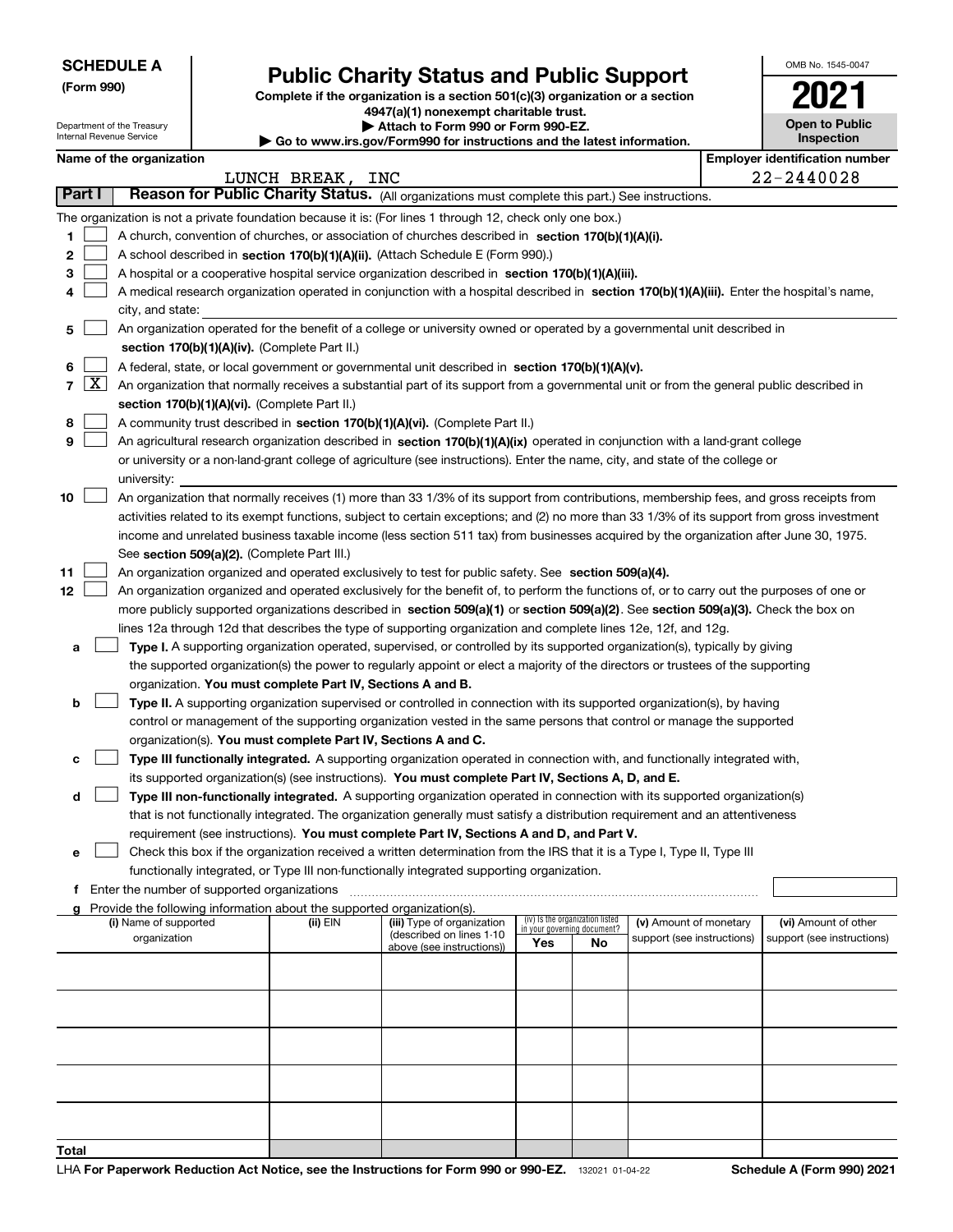Schedule A (Form 990) 2021 LUNCH BREAK, INC LUNCH BREAK,

**2**

(Complete only if you checked the box on line 5, 7, or 8 of Part I or if the organization failed to qualify under Part III. If the organization fails to qualify under the tests listed below, please complete Part III.) **Part II Support Schedule for Organizations Described in Sections 170(b)(1)(A)(iv) and 170(b)(1)(A)(vi)**

| <b>Section A. Public Support</b>                                                                                                                                                                                                                                                                                |          |            |            |            |           |                   |
|-----------------------------------------------------------------------------------------------------------------------------------------------------------------------------------------------------------------------------------------------------------------------------------------------------------------|----------|------------|------------|------------|-----------|-------------------|
| Calendar year (or fiscal year beginning in) $\blacktriangleright$                                                                                                                                                                                                                                               | (a) 2017 | (b) 2018   | $(c)$ 2019 | $(d)$ 2020 | (e) 2021  | (f) Total         |
| 1 Gifts, grants, contributions, and                                                                                                                                                                                                                                                                             |          |            |            |            |           |                   |
| membership fees received. (Do not                                                                                                                                                                                                                                                                               |          |            |            |            |           |                   |
| include any "unusual grants.")                                                                                                                                                                                                                                                                                  | 1645553. | 1759237.   | 2033470.   | 6484171.   |           | 5432491.17354922. |
| 2 Tax revenues levied for the organ-                                                                                                                                                                                                                                                                            |          |            |            |            |           |                   |
| ization's benefit and either paid to                                                                                                                                                                                                                                                                            |          |            |            |            |           |                   |
| or expended on its behalf                                                                                                                                                                                                                                                                                       |          |            |            |            |           |                   |
| 3 The value of services or facilities                                                                                                                                                                                                                                                                           |          |            |            |            |           |                   |
| furnished by a governmental unit to                                                                                                                                                                                                                                                                             |          |            |            |            |           |                   |
| the organization without charge                                                                                                                                                                                                                                                                                 |          |            |            |            |           |                   |
| 4 Total. Add lines 1 through 3                                                                                                                                                                                                                                                                                  | 1645553. | 1759237.   | 2033470.   | 6484171.   |           | 5432491.17354922. |
| 5 The portion of total contributions                                                                                                                                                                                                                                                                            |          |            |            |            |           |                   |
| by each person (other than a                                                                                                                                                                                                                                                                                    |          |            |            |            |           |                   |
| governmental unit or publicly                                                                                                                                                                                                                                                                                   |          |            |            |            |           |                   |
| supported organization) included                                                                                                                                                                                                                                                                                |          |            |            |            |           |                   |
| on line 1 that exceeds 2% of the                                                                                                                                                                                                                                                                                |          |            |            |            |           |                   |
| amount shown on line 11,                                                                                                                                                                                                                                                                                        |          |            |            |            |           |                   |
| column (f)                                                                                                                                                                                                                                                                                                      |          |            |            |            |           | 129,148.          |
| 6 Public support. Subtract line 5 from line 4.                                                                                                                                                                                                                                                                  |          |            |            |            |           | 17225774.         |
| <b>Section B. Total Support</b>                                                                                                                                                                                                                                                                                 |          |            |            |            |           |                   |
| Calendar year (or fiscal year beginning in) $\blacktriangleright$                                                                                                                                                                                                                                               | (a) 2017 | $(b)$ 2018 | $(c)$ 2019 | $(d)$ 2020 | (e) 2021  | (f) Total         |
| 7 Amounts from line 4<br>and a complete and a complete the                                                                                                                                                                                                                                                      | 1645553. | 1759237.   | 2033470.   | 6484171.   |           | 5432491.17354922. |
| 8 Gross income from interest,                                                                                                                                                                                                                                                                                   |          |            |            |            |           |                   |
| dividends, payments received on                                                                                                                                                                                                                                                                                 |          |            |            |            |           |                   |
| securities loans, rents, royalties,                                                                                                                                                                                                                                                                             |          |            |            |            |           |                   |
| and income from similar sources                                                                                                                                                                                                                                                                                 | 45,835.  | 51,054.    | 63,176.    | 60, 197.   | 196, 118. | 416,380.          |
| <b>9</b> Net income from unrelated business                                                                                                                                                                                                                                                                     |          |            |            |            |           |                   |
| activities, whether or not the                                                                                                                                                                                                                                                                                  |          |            |            |            |           |                   |
| business is regularly carried on                                                                                                                                                                                                                                                                                |          |            |            |            |           |                   |
| 10 Other income. Do not include gain                                                                                                                                                                                                                                                                            |          |            |            |            |           |                   |
| or loss from the sale of capital                                                                                                                                                                                                                                                                                |          |            |            |            |           |                   |
| assets (Explain in Part VI.)                                                                                                                                                                                                                                                                                    |          |            |            |            |           | 17771302.         |
| 11 Total support. Add lines 7 through 10                                                                                                                                                                                                                                                                        |          |            |            |            | 12        | 270, 296.         |
| 12 Gross receipts from related activities, etc. (see instructions)<br>13 First 5 years. If the Form 990 is for the organization's first, second, third, fourth, or fifth tax year as a section 501(c)(3)                                                                                                        |          |            |            |            |           |                   |
|                                                                                                                                                                                                                                                                                                                 |          |            |            |            |           | ▶                 |
| <b>Section C. Computation of Public Support Percentage</b>                                                                                                                                                                                                                                                      |          |            |            |            |           |                   |
|                                                                                                                                                                                                                                                                                                                 |          |            |            |            | 14        | 96.93<br>%        |
|                                                                                                                                                                                                                                                                                                                 |          |            |            |            | 15        | 97.97<br>$\%$     |
|                                                                                                                                                                                                                                                                                                                 |          |            |            |            |           |                   |
| 16a 33 1/3% support test - 2021. If the organization did not check the box on line 13, and line 14 is 33 1/3% or more, check this box and<br>$\blacktriangleright$ $\boxed{\text{X}}$<br>stop here. The organization qualifies as a publicly supported organization manufaction manufacture or the organization |          |            |            |            |           |                   |
| b 33 1/3% support test - 2020. If the organization did not check a box on line 13 or 16a, and line 15 is 33 1/3% or more, check this box                                                                                                                                                                        |          |            |            |            |           |                   |
|                                                                                                                                                                                                                                                                                                                 |          |            |            |            |           |                   |
| 17a 10% -facts-and-circumstances test - 2021. If the organization did not check a box on line 13, 16a, or 16b, and line 14 is 10% or more,                                                                                                                                                                      |          |            |            |            |           |                   |
| and if the organization meets the facts-and-circumstances test, check this box and stop here. Explain in Part VI how the organization                                                                                                                                                                           |          |            |            |            |           |                   |
| meets the facts-and-circumstances test. The organization qualifies as a publicly supported organization                                                                                                                                                                                                         |          |            |            |            |           |                   |
| <b>b 10% -facts-and-circumstances test - 2020.</b> If the organization did not check a box on line 13, 16a, 16b, or 17a, and line 15 is 10% or                                                                                                                                                                  |          |            |            |            |           |                   |
| more, and if the organization meets the facts-and-circumstances test, check this box and stop here. Explain in Part VI how the                                                                                                                                                                                  |          |            |            |            |           |                   |
| organization meets the facts-and-circumstances test. The organization qualifies as a publicly supported organization                                                                                                                                                                                            |          |            |            |            |           |                   |
| 18 Private foundation. If the organization did not check a box on line 13, 16a, 16b, 17a, or 17b, check this box and see instructions                                                                                                                                                                           |          |            |            |            |           |                   |

**Schedule A (Form 990) 2021**

132022 01-04-22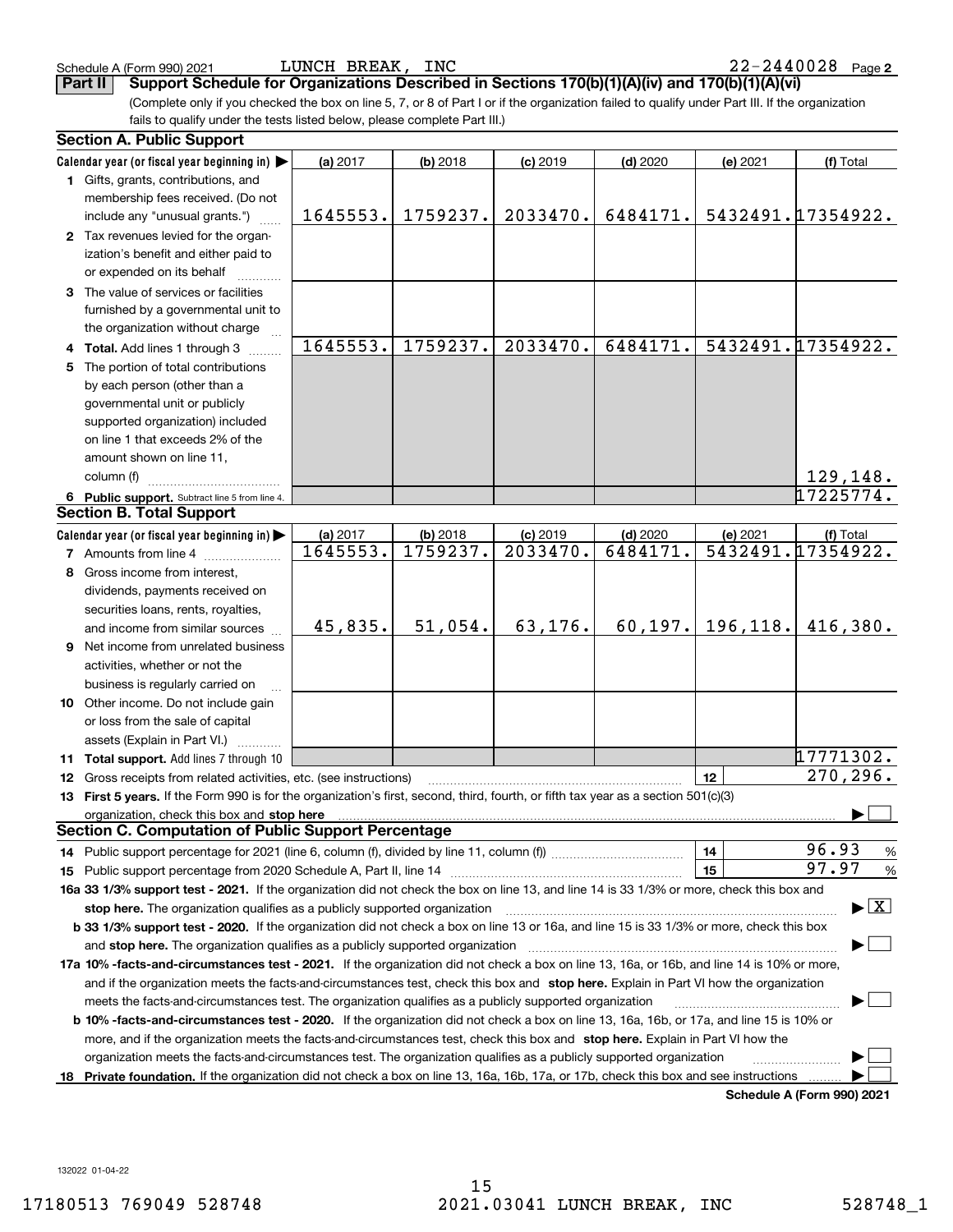**Part III Support Schedule for Organizations Described in Section 509(a)(2)** 

(Complete only if you checked the box on line 10 of Part I or if the organization failed to qualify under Part II. If the organization fails to qualify under the tests listed below, please complete Part II.)

|    | <b>Section A. Public Support</b>                                                                                                                                                                |          |          |                 |            |          |                            |
|----|-------------------------------------------------------------------------------------------------------------------------------------------------------------------------------------------------|----------|----------|-----------------|------------|----------|----------------------------|
|    | Calendar year (or fiscal year beginning in) $\blacktriangleright$                                                                                                                               | (a) 2017 | (b) 2018 | <b>(c)</b> 2019 | $(d)$ 2020 | (e) 2021 | (f) Total                  |
|    | 1 Gifts, grants, contributions, and                                                                                                                                                             |          |          |                 |            |          |                            |
|    | membership fees received. (Do not                                                                                                                                                               |          |          |                 |            |          |                            |
|    | include any "unusual grants.")                                                                                                                                                                  |          |          |                 |            |          |                            |
|    | <b>2</b> Gross receipts from admissions,<br>merchandise sold or services per-<br>formed, or facilities furnished in<br>any activity that is related to the<br>organization's tax-exempt purpose |          |          |                 |            |          |                            |
|    | 3 Gross receipts from activities that                                                                                                                                                           |          |          |                 |            |          |                            |
|    | are not an unrelated trade or bus-                                                                                                                                                              |          |          |                 |            |          |                            |
|    | iness under section 513                                                                                                                                                                         |          |          |                 |            |          |                            |
|    | 4 Tax revenues levied for the organ-                                                                                                                                                            |          |          |                 |            |          |                            |
|    | ization's benefit and either paid to<br>or expended on its behalf<br>.                                                                                                                          |          |          |                 |            |          |                            |
|    | 5 The value of services or facilities                                                                                                                                                           |          |          |                 |            |          |                            |
|    | furnished by a governmental unit to                                                                                                                                                             |          |          |                 |            |          |                            |
|    | the organization without charge                                                                                                                                                                 |          |          |                 |            |          |                            |
|    | <b>6 Total.</b> Add lines 1 through 5 $\dots$                                                                                                                                                   |          |          |                 |            |          |                            |
|    | 7a Amounts included on lines 1, 2, and<br>3 received from disqualified persons                                                                                                                  |          |          |                 |            |          |                            |
|    | <b>b</b> Amounts included on lines 2 and 3 received<br>from other than disqualified persons that<br>exceed the greater of \$5,000 or 1% of the<br>amount on line 13 for the year                |          |          |                 |            |          |                            |
|    | c Add lines 7a and 7b                                                                                                                                                                           |          |          |                 |            |          |                            |
|    | 8 Public support. (Subtract line 7c from line 6.)<br><b>Section B. Total Support</b>                                                                                                            |          |          |                 |            |          |                            |
|    | Calendar year (or fiscal year beginning in)                                                                                                                                                     | (a) 2017 | (b) 2018 | <b>(c)</b> 2019 | $(d)$ 2020 | (e) 2021 | (f) Total                  |
|    | 9 Amounts from line 6                                                                                                                                                                           |          |          |                 |            |          |                            |
|    | 10a Gross income from interest,<br>dividends, payments received on<br>securities loans, rents, royalties,<br>and income from similar sources                                                    |          |          |                 |            |          |                            |
|    | <b>b</b> Unrelated business taxable income                                                                                                                                                      |          |          |                 |            |          |                            |
|    | (less section 511 taxes) from businesses<br>acquired after June 30, 1975 [10001]                                                                                                                |          |          |                 |            |          |                            |
|    | c Add lines 10a and 10b                                                                                                                                                                         |          |          |                 |            |          |                            |
|    | 11 Net income from unrelated business<br>activities not included on line 10b,<br>whether or not the business is<br>regularly carried on                                                         |          |          |                 |            |          |                            |
|    | 12 Other income. Do not include gain<br>or loss from the sale of capital<br>assets (Explain in Part VI.)                                                                                        |          |          |                 |            |          |                            |
|    | 13 Total support. (Add lines 9, 10c, 11, and 12.)                                                                                                                                               |          |          |                 |            |          |                            |
|    | 14 First 5 years. If the Form 990 is for the organization's first, second, third, fourth, or fifth tax year as a section 501(c)(3) organization,                                                |          |          |                 |            |          |                            |
|    | check this box and stop here <b>manufacture and contained and stop here</b> check this box and stop here <b>manufacture</b>                                                                     |          |          |                 |            |          |                            |
|    | <b>Section C. Computation of Public Support Percentage</b>                                                                                                                                      |          |          |                 |            |          |                            |
|    |                                                                                                                                                                                                 |          |          |                 |            | 15       | %                          |
| 16 | Public support percentage from 2020 Schedule A, Part III, line 15                                                                                                                               |          |          |                 |            | 16       | %                          |
|    | <b>Section D. Computation of Investment Income Percentage</b>                                                                                                                                   |          |          |                 |            |          |                            |
|    | 17 Investment income percentage for 2021 (line 10c, column (f), divided by line 13, column (f))                                                                                                 |          |          |                 |            | 17       | %                          |
|    | 18 Investment income percentage from 2020 Schedule A, Part III, line 17                                                                                                                         |          |          |                 |            | 18       | %                          |
|    | 19a 33 1/3% support tests - 2021. If the organization did not check the box on line 14, and line 15 is more than 33 1/3%, and line 17 is not                                                    |          |          |                 |            |          |                            |
|    | more than 33 1/3%, check this box and stop here. The organization qualifies as a publicly supported organization                                                                                |          |          |                 |            |          |                            |
|    | b 33 1/3% support tests - 2020. If the organization did not check a box on line 14 or line 19a, and line 16 is more than 33 1/3%, and                                                           |          |          |                 |            |          |                            |
|    | line 18 is not more than 33 1/3%, check this box and stop here. The organization qualifies as a publicly supported organization                                                                 |          |          |                 |            |          |                            |
| 20 | Private foundation. If the organization did not check a box on line 14, 19a, or 19b, check this box and see instructions                                                                        |          |          |                 |            |          |                            |
|    | 132023 01-04-22                                                                                                                                                                                 |          |          |                 |            |          | Schedule A (Form 990) 2021 |
|    |                                                                                                                                                                                                 |          | 16       |                 |            |          |                            |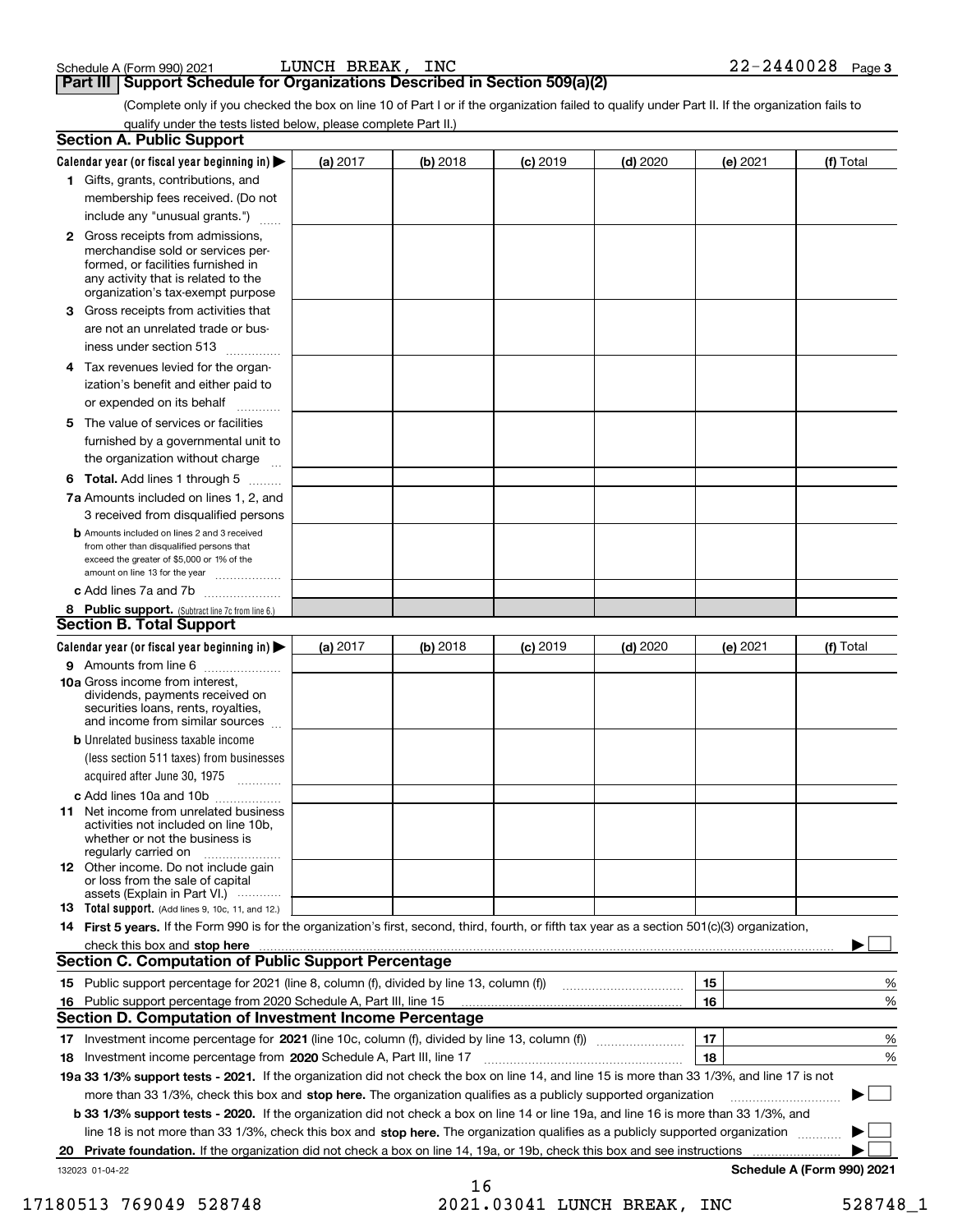| LUNCH BREAK, | INC | $22 - 2440028$ | Page 4 |
|--------------|-----|----------------|--------|
|--------------|-----|----------------|--------|

**1**

**2**

**3a**

**3b**

**3c**

**4a**

**4b**

**4c**

**5a**

**5b5c**

**6**

**7**

**8**

**9a**

**9b**

**9c**

**10a**

**10b**

**YesNo**

## **Part IV Supporting Organizations**

(Complete only if you checked a box in line 12 on Part I. If you checked box 12a, Part I, complete Sections A and B. If you checked box 12b, Part I, complete Sections A and C. If you checked box 12c, Part I, complete Sections A, D, and E. If you checked box 12d, Part I, complete Sections A and D, and complete Part V.)

### **Section A. All Supporting Organizations**

- **1** Are all of the organization's supported organizations listed by name in the organization's governing documents? If "No," describe in **Part VI** how the supported organizations are designated. If designated by *class or purpose, describe the designation. If historic and continuing relationship, explain.*
- **2** Did the organization have any supported organization that does not have an IRS determination of status under section 509(a)(1) or (2)? If "Yes," explain in Part VI how the organization determined that the supported *organization was described in section 509(a)(1) or (2).*
- **3a** Did the organization have a supported organization described in section 501(c)(4), (5), or (6)? If "Yes," answer *lines 3b and 3c below.*
- **b** Did the organization confirm that each supported organization qualified under section 501(c)(4), (5), or (6) and satisfied the public support tests under section 509(a)(2)? If "Yes," describe in **Part VI** when and how the *organization made the determination.*
- **c**Did the organization ensure that all support to such organizations was used exclusively for section 170(c)(2)(B) purposes? If "Yes," explain in **Part VI** what controls the organization put in place to ensure such use.
- **4a***If* Was any supported organization not organized in the United States ("foreign supported organization")? *"Yes," and if you checked box 12a or 12b in Part I, answer lines 4b and 4c below.*
- **b** Did the organization have ultimate control and discretion in deciding whether to make grants to the foreign supported organization? If "Yes," describe in **Part VI** how the organization had such control and discretion *despite being controlled or supervised by or in connection with its supported organizations.*
- **c** Did the organization support any foreign supported organization that does not have an IRS determination under sections 501(c)(3) and 509(a)(1) or (2)? If "Yes," explain in **Part VI** what controls the organization used *to ensure that all support to the foreign supported organization was used exclusively for section 170(c)(2)(B) purposes.*
- **5a** Did the organization add, substitute, or remove any supported organizations during the tax year? If "Yes," answer lines 5b and 5c below (if applicable). Also, provide detail in **Part VI,** including (i) the names and EIN *numbers of the supported organizations added, substituted, or removed; (ii) the reasons for each such action; (iii) the authority under the organization's organizing document authorizing such action; and (iv) how the action was accomplished (such as by amendment to the organizing document).*
- **b** Type I or Type II only. Was any added or substituted supported organization part of a class already designated in the organization's organizing document?
- **cSubstitutions only.**  Was the substitution the result of an event beyond the organization's control?
- **6** Did the organization provide support (whether in the form of grants or the provision of services or facilities) to **Part VI.** *If "Yes," provide detail in* support or benefit one or more of the filing organization's supported organizations? anyone other than (i) its supported organizations, (ii) individuals that are part of the charitable class benefited by one or more of its supported organizations, or (iii) other supporting organizations that also
- **7**Did the organization provide a grant, loan, compensation, or other similar payment to a substantial contributor *If "Yes," complete Part I of Schedule L (Form 990).* regard to a substantial contributor? (as defined in section 4958(c)(3)(C)), a family member of a substantial contributor, or a 35% controlled entity with
- **8** Did the organization make a loan to a disqualified person (as defined in section 4958) not described on line 7? *If "Yes," complete Part I of Schedule L (Form 990).*
- **9a** Was the organization controlled directly or indirectly at any time during the tax year by one or more in section 509(a)(1) or (2))? If "Yes," *provide detail in* <code>Part VI.</code> disqualified persons, as defined in section 4946 (other than foundation managers and organizations described
- **b**the supporting organization had an interest? If "Yes," provide detail in P**art VI**. Did one or more disqualified persons (as defined on line 9a) hold a controlling interest in any entity in which
- **c**Did a disqualified person (as defined on line 9a) have an ownership interest in, or derive any personal benefit from, assets in which the supporting organization also had an interest? If "Yes," provide detail in P**art VI.**
- **10a** Was the organization subject to the excess business holdings rules of section 4943 because of section supporting organizations)? If "Yes," answer line 10b below. 4943(f) (regarding certain Type II supporting organizations, and all Type III non-functionally integrated
- **b** Did the organization have any excess business holdings in the tax year? (Use Schedule C, Form 4720, to *determine whether the organization had excess business holdings.)*

132024 01-04-21



### 17 17180513 769049 528748 2021.03041 LUNCH BREAK, INC 528748\_1

# **Schedule A (Form 990) 2021**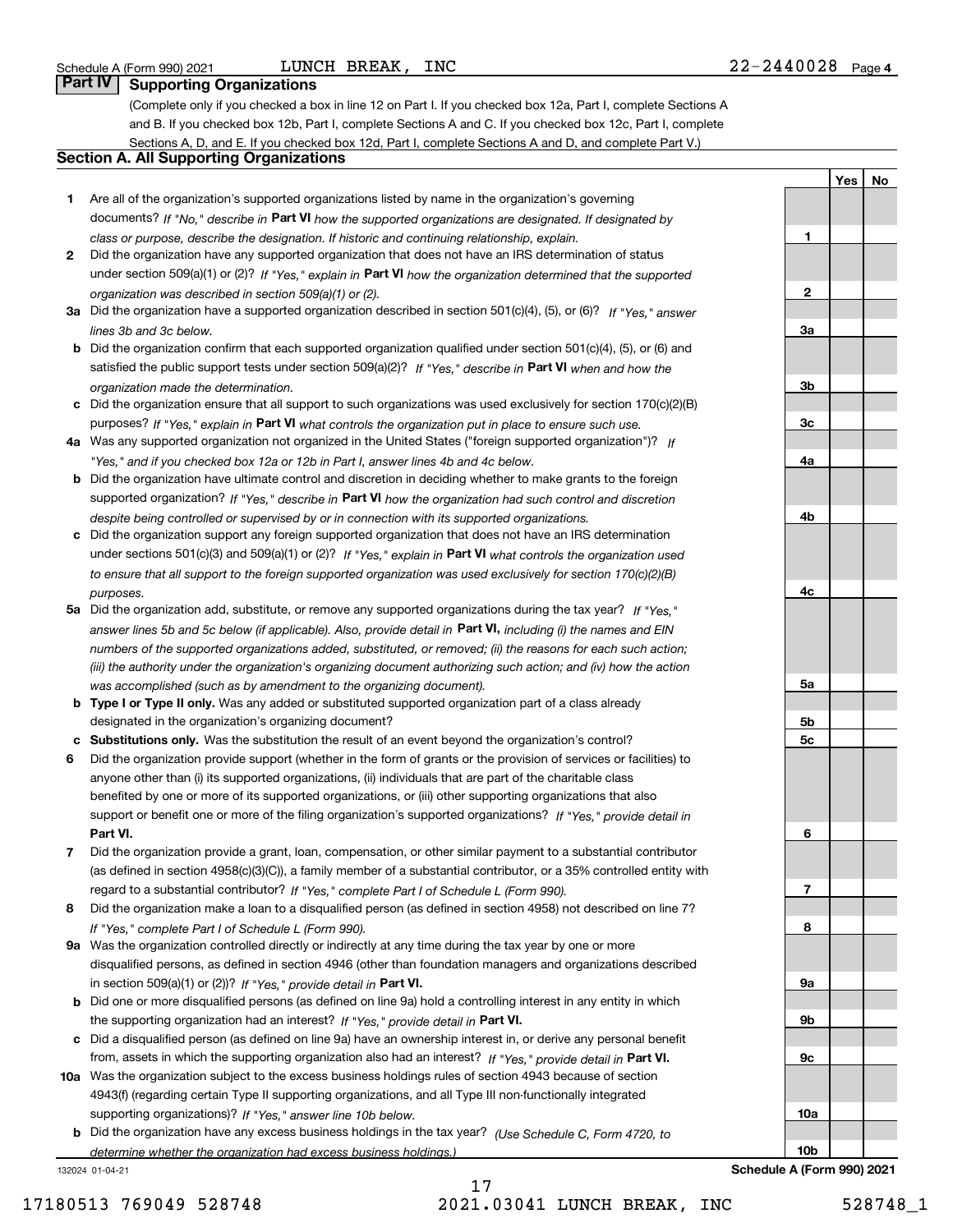| Schedule<br>, 990) 2021<br>$\cdot$ (Form | INC<br><b>BREAK</b><br><b>TINIOU</b><br>⊿UNCH | ם ר<br>- 71<br>Page 5 |
|------------------------------------------|-----------------------------------------------|-----------------------|
|                                          |                                               |                       |

|              | Supporting Organizations (continued)<br>Part IV                                                                                                                                                                                                                                                                                                                                                                                                                                                                                                                                                                                                      |                 |            |           |
|--------------|------------------------------------------------------------------------------------------------------------------------------------------------------------------------------------------------------------------------------------------------------------------------------------------------------------------------------------------------------------------------------------------------------------------------------------------------------------------------------------------------------------------------------------------------------------------------------------------------------------------------------------------------------|-----------------|------------|-----------|
|              |                                                                                                                                                                                                                                                                                                                                                                                                                                                                                                                                                                                                                                                      |                 | Yes        | <b>No</b> |
| 11           | Has the organization accepted a gift or contribution from any of the following persons?                                                                                                                                                                                                                                                                                                                                                                                                                                                                                                                                                              |                 |            |           |
|              | a A person who directly or indirectly controls, either alone or together with persons described on lines 11b and                                                                                                                                                                                                                                                                                                                                                                                                                                                                                                                                     |                 |            |           |
|              | 11c below, the governing body of a supported organization?                                                                                                                                                                                                                                                                                                                                                                                                                                                                                                                                                                                           | 11a             |            |           |
|              | <b>b</b> A family member of a person described on line 11a above?                                                                                                                                                                                                                                                                                                                                                                                                                                                                                                                                                                                    | 11 <sub>b</sub> |            |           |
|              | c A 35% controlled entity of a person described on line 11a or 11b above? If "Yes" to line 11a, 11b, or 11c, provide                                                                                                                                                                                                                                                                                                                                                                                                                                                                                                                                 |                 |            |           |
|              | detail in Part VI.                                                                                                                                                                                                                                                                                                                                                                                                                                                                                                                                                                                                                                   | 11c             |            |           |
|              | <b>Section B. Type I Supporting Organizations</b>                                                                                                                                                                                                                                                                                                                                                                                                                                                                                                                                                                                                    |                 |            |           |
|              |                                                                                                                                                                                                                                                                                                                                                                                                                                                                                                                                                                                                                                                      |                 | <b>Yes</b> | No        |
| 1            | Did the governing body, members of the governing body, officers acting in their official capacity, or membership of one or<br>more supported organizations have the power to regularly appoint or elect at least a majority of the organization's officers,<br>directors, or trustees at all times during the tax year? If "No," describe in Part VI how the supported organization(s)<br>effectively operated, supervised, or controlled the organization's activities. If the organization had more than one supported<br>organization, describe how the powers to appoint and/or remove officers, directors, or trustees were allocated among the |                 |            |           |
|              | supported organizations and what conditions or restrictions, if any, applied to such powers during the tax year.                                                                                                                                                                                                                                                                                                                                                                                                                                                                                                                                     | 1               |            |           |
| $\mathbf{2}$ | Did the organization operate for the benefit of any supported organization other than the supported                                                                                                                                                                                                                                                                                                                                                                                                                                                                                                                                                  |                 |            |           |
|              | organization(s) that operated, supervised, or controlled the supporting organization? If "Yes," explain in                                                                                                                                                                                                                                                                                                                                                                                                                                                                                                                                           |                 |            |           |
|              | <b>Part VI</b> how providing such benefit carried out the purposes of the supported organization(s) that operated,                                                                                                                                                                                                                                                                                                                                                                                                                                                                                                                                   |                 |            |           |
|              | supervised, or controlled the supporting organization.                                                                                                                                                                                                                                                                                                                                                                                                                                                                                                                                                                                               | $\mathbf{2}$    |            |           |
|              | Section C. Type II Supporting Organizations                                                                                                                                                                                                                                                                                                                                                                                                                                                                                                                                                                                                          |                 |            |           |
|              |                                                                                                                                                                                                                                                                                                                                                                                                                                                                                                                                                                                                                                                      |                 | <b>Yes</b> | <b>No</b> |
| 1            | Were a majority of the organization's directors or trustees during the tax year also a majority of the directors                                                                                                                                                                                                                                                                                                                                                                                                                                                                                                                                     |                 |            |           |
|              | or trustees of each of the organization's supported organization(s)? If "No," describe in Part VI how control                                                                                                                                                                                                                                                                                                                                                                                                                                                                                                                                        |                 |            |           |
|              | or management of the supporting organization was vested in the same persons that controlled or managed                                                                                                                                                                                                                                                                                                                                                                                                                                                                                                                                               |                 |            |           |
|              | the supported organization(s).                                                                                                                                                                                                                                                                                                                                                                                                                                                                                                                                                                                                                       |                 |            |           |
|              | Section D. All Type III Supporting Organizations                                                                                                                                                                                                                                                                                                                                                                                                                                                                                                                                                                                                     |                 |            |           |
|              |                                                                                                                                                                                                                                                                                                                                                                                                                                                                                                                                                                                                                                                      |                 | Yes        | No        |
| 1            | Did the organization provide to each of its supported organizations, by the last day of the fifth month of the                                                                                                                                                                                                                                                                                                                                                                                                                                                                                                                                       |                 |            |           |
|              | organization's tax year, (i) a written notice describing the type and amount of support provided during the prior tax                                                                                                                                                                                                                                                                                                                                                                                                                                                                                                                                |                 |            |           |
|              | ing til andere af the Fause 000 that und med usereth. Glad as af the data af matification had (ii) and to af the                                                                                                                                                                                                                                                                                                                                                                                                                                                                                                                                     |                 |            |           |

|              | organization's tax year, (i) a written notice describing the type and amount of support provided during the prior tax  |  |  |
|--------------|------------------------------------------------------------------------------------------------------------------------|--|--|
|              | year, (ii) a copy of the Form 990 that was most recently filed as of the date of notification, and (iii) copies of the |  |  |
|              | organization's governing documents in effect on the date of notification, to the extent not previously provided?       |  |  |
| $\mathbf{2}$ | Were any of the organization's officers, directors, or trustees either (i) appointed or elected by the supported       |  |  |
|              | organization(s) or (ii) serving on the governing body of a supported organization? If "No," explain in Part VI how     |  |  |
|              | the organization maintained a close and continuous working relationship with the supported organization(s).            |  |  |
| 3            | By reason of the relationship described on line 2, above, did the organization's supported organizations have a        |  |  |
|              | significant voice in the organization's investment policies and in directing the use of the organization's             |  |  |
|              | income or assets at all times during the tax year? If "Yes," describe in Part VI the role the organization's           |  |  |

*supported organizations played in this regard.*

## **Section E. Type III Functionally Integrated Supporting Organizations**

| Check the box next to the method that the organization used to satisfy the Integral Part Test during the year (see instructions). |  |
|-----------------------------------------------------------------------------------------------------------------------------------|--|
|                                                                                                                                   |  |

**a**The organization satisfied the Activities Test. *Complete* line 2 below.  $\mathcal{L}^{\text{max}}$ 

|  |  | <b>b</b> $\Box$ The organization is the parent of each of its supported organizations. Complete line 3 below. |  |
|--|--|---------------------------------------------------------------------------------------------------------------|--|
|--|--|---------------------------------------------------------------------------------------------------------------|--|

|  | The organization supported a governmental entity. Describe in Part VI how you supported a governmental entity (see instructions). |  |
|--|-----------------------------------------------------------------------------------------------------------------------------------|--|
|  |                                                                                                                                   |  |

18

- **2Answer lines 2a and 2b below. Yes No** Activities Test.
- **a** Did substantially all of the organization's activities during the tax year directly further the exempt purposes of the supported organization(s) to which the organization was responsive? If "Yes," then in **Part VI identify those supported organizations and explain**  *how these activities directly furthered their exempt purposes, how the organization was responsive to those supported organizations, and how the organization determined that these activities constituted substantially all of its activities.*
- **b** Did the activities described on line 2a, above, constitute activities that, but for the organization's involvement, **Part VI**  *the reasons for the organization's position that its supported organization(s) would have engaged in* one or more of the organization's supported organization(s) would have been engaged in? If "Yes," e*xplain in these activities but for the organization's involvement.*
- **3**Parent of Supported Organizations. Answer lines 3a and 3b below.

**a** Did the organization have the power to regularly appoint or elect a majority of the officers, directors, or trustees of each of the supported organizations? If "Yes" or "No" provide details in **Part VI.** 

132025 01-04-22 **b** Did the organization exercise a substantial degree of direction over the policies, programs, and activities of each of its supported organizations? If "Yes," describe in Part VI the role played by the organization in this regard.

**3bSchedule A (Form 990) 2021**

**3**

**2a**

**2b**

**3a**

17180513 769049 528748 2021.03041 LUNCH BREAK, INC 528748\_1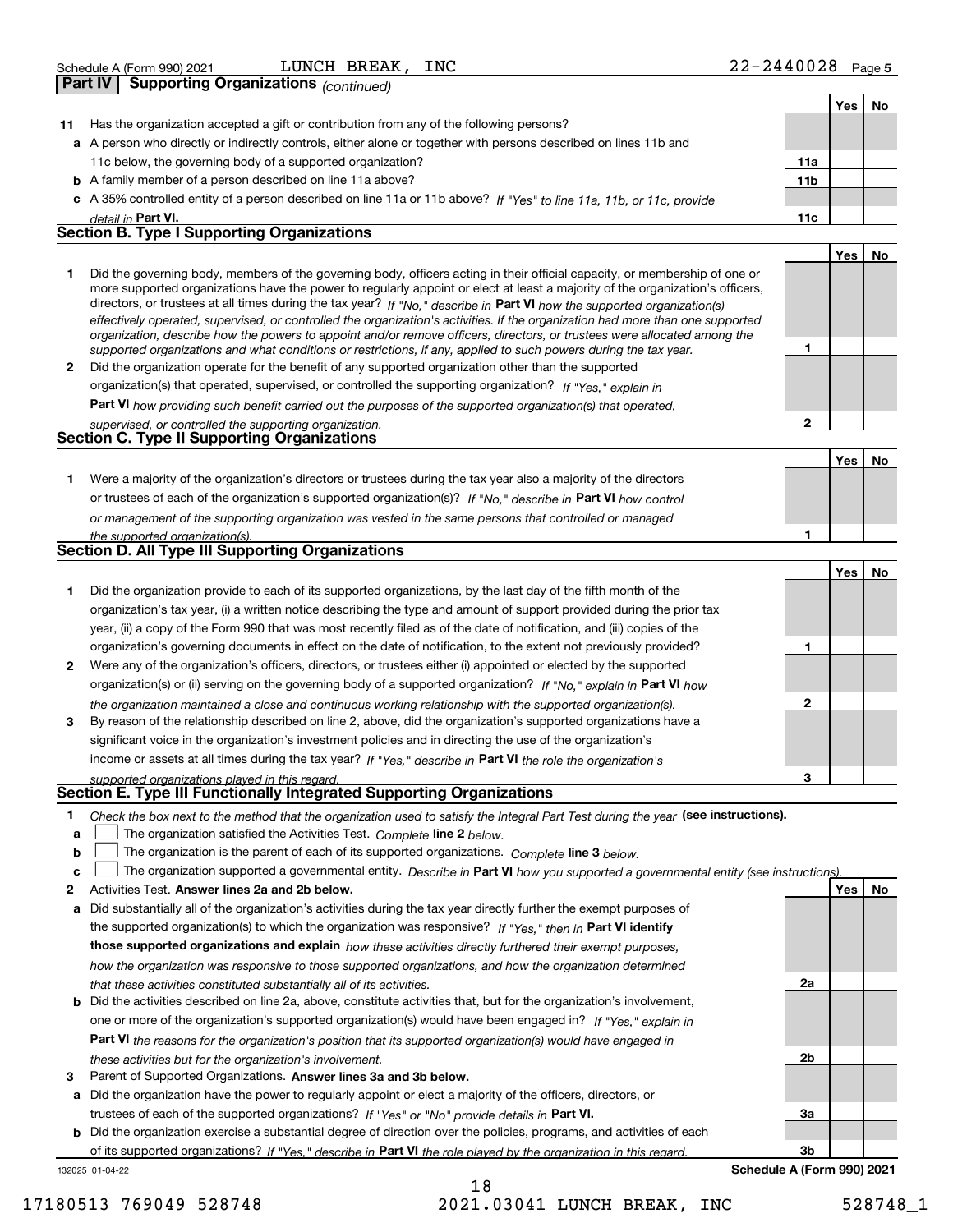|                | Section A - Adjusted Net Income                                                                                                                     |                | (A) Prior Year | (B) Current Year<br>(optional) |
|----------------|-----------------------------------------------------------------------------------------------------------------------------------------------------|----------------|----------------|--------------------------------|
| $\mathbf{1}$   | Net short-term capital gain                                                                                                                         | 1              |                |                                |
| 2              | Recoveries of prior-year distributions                                                                                                              | $\mathbf{2}$   |                |                                |
| 3              | Other gross income (see instructions)                                                                                                               | 3              |                |                                |
| 4              | Add lines 1 through 3.                                                                                                                              | 4              |                |                                |
| 5              | Depreciation and depletion                                                                                                                          | 5              |                |                                |
| 6              | Portion of operating expenses paid or incurred for production or                                                                                    |                |                |                                |
|                | collection of gross income or for management, conservation, or                                                                                      |                |                |                                |
|                | maintenance of property held for production of income (see instructions)                                                                            | 6              |                |                                |
| $\overline{7}$ | Other expenses (see instructions)                                                                                                                   | $\overline{7}$ |                |                                |
| 8              | <b>Adjusted Net Income</b> (subtract lines 5, 6, and 7 from line 4)                                                                                 | 8              |                |                                |
|                | Section B - Minimum Asset Amount                                                                                                                    |                | (A) Prior Year | (B) Current Year<br>(optional) |
| 1              | Aggregate fair market value of all non-exempt-use assets (see                                                                                       |                |                |                                |
|                | instructions for short tax year or assets held for part of year):                                                                                   |                |                |                                |
|                | a Average monthly value of securities                                                                                                               | 1a             |                |                                |
|                | <b>b</b> Average monthly cash balances                                                                                                              | 1b             |                |                                |
|                | c Fair market value of other non-exempt-use assets                                                                                                  | 1c             |                |                                |
|                | d Total (add lines 1a, 1b, and 1c)                                                                                                                  | 1d             |                |                                |
|                | e Discount claimed for blockage or other factors                                                                                                    |                |                |                                |
|                | (explain in detail in Part VI):                                                                                                                     |                |                |                                |
| 2              | Acquisition indebtedness applicable to non-exempt-use assets                                                                                        | $\mathbf{2}$   |                |                                |
| з              | Subtract line 2 from line 1d.                                                                                                                       | 3              |                |                                |
| 4              | Cash deemed held for exempt use. Enter 0.015 of line 3 (for greater amount,                                                                         |                |                |                                |
|                | see instructions).                                                                                                                                  | 4              |                |                                |
| 5              | Net value of non-exempt-use assets (subtract line 4 from line 3)                                                                                    | 5              |                |                                |
| 6              | Multiply line 5 by 0.035.                                                                                                                           | 6              |                |                                |
| 7              | Recoveries of prior-year distributions                                                                                                              | $\overline{7}$ |                |                                |
| 8              | <b>Minimum Asset Amount</b> (add line 7 to line 6)                                                                                                  | 8              |                |                                |
|                | <b>Section C - Distributable Amount</b>                                                                                                             |                |                | <b>Current Year</b>            |
| $\mathbf{1}$   | Adjusted net income for prior year (from Section A, line 8, column A)                                                                               | 1              |                |                                |
| $\mathbf{2}$   | Enter 0.85 of line 1.                                                                                                                               | $\mathbf{2}$   |                |                                |
| 3              | Minimum asset amount for prior year (from Section B, line 8, column A)                                                                              | 3              |                |                                |
| 4              | Enter greater of line 2 or line 3.                                                                                                                  | 4              |                |                                |
| 5              | Income tax imposed in prior year                                                                                                                    | 5              |                |                                |
| 6              | <b>Distributable Amount.</b> Subtract line 5 from line 4, unless subject to                                                                         |                |                |                                |
|                | emergency temporary reduction (see instructions).                                                                                                   | 6              |                |                                |
| $\overline{7}$ | Check here if the current year is the organization's first as a non-functionally integrated Type III supporting organization (see<br>instructions). |                |                |                                |

Schedule A (Form 990) 2021 Page LUNCH BREAK, INC 22-2440028 **Part V Type III Non-Functionally Integrated 509(a)(3) Supporting Organizations** 

1 **1** Check here if the organization satisfied the Integral Part Test as a qualifying trust on Nov. 20, 1970 (explain in Part VI). See instructions.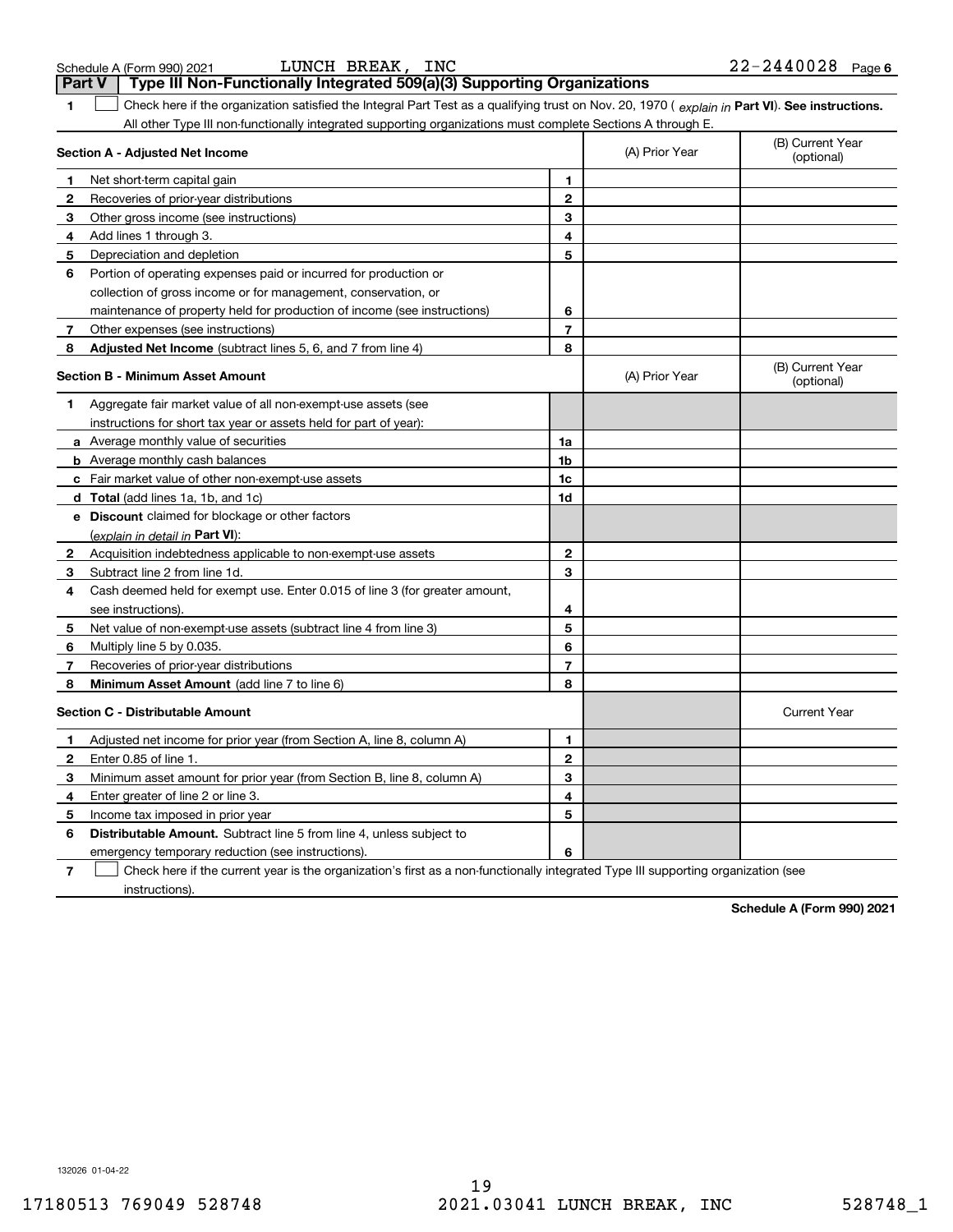**e**Excess from 2021

Schedule A (Form 990) 2021 LUNCH BREAK, LNC Z Z – Z 4 4 U U Z 8 Page

LUNCH BREAK, INC 22-2440028

| Part V       | Type III Non-Functionally Integrated 509(a)(3) Supporting Organizations                    |                                    | (continued)                                   |              |                                                         |
|--------------|--------------------------------------------------------------------------------------------|------------------------------------|-----------------------------------------------|--------------|---------------------------------------------------------|
|              | <b>Section D - Distributions</b>                                                           |                                    |                                               |              | <b>Current Year</b>                                     |
| 1            | Amounts paid to supported organizations to accomplish exempt purposes                      |                                    |                                               | 1            |                                                         |
| 2            | Amounts paid to perform activity that directly furthers exempt purposes of supported       |                                    |                                               |              |                                                         |
|              | organizations, in excess of income from activity                                           |                                    |                                               | $\mathbf{2}$ |                                                         |
| 3            | Administrative expenses paid to accomplish exempt purposes of supported organizations      |                                    |                                               | 3            |                                                         |
| 4            | Amounts paid to acquire exempt-use assets                                                  |                                    |                                               | 4            |                                                         |
| 5            | Qualified set-aside amounts (prior IRS approval required - provide details in Part VI)     |                                    |                                               | 5            |                                                         |
| 6            | Other distributions ( <i>describe in</i> Part VI). See instructions.                       |                                    |                                               | 6            |                                                         |
| 7            | Total annual distributions. Add lines 1 through 6.                                         |                                    |                                               | 7            |                                                         |
| 8            | Distributions to attentive supported organizations to which the organization is responsive |                                    |                                               |              |                                                         |
|              | (provide details in Part VI). See instructions.                                            |                                    |                                               | 8            |                                                         |
| 9            | Distributable amount for 2021 from Section C, line 6                                       |                                    |                                               | 9            |                                                         |
| 10           | Line 8 amount divided by line 9 amount                                                     |                                    |                                               | 10           |                                                         |
|              | <b>Section E - Distribution Allocations</b> (see instructions)                             | (i)<br><b>Excess Distributions</b> | (ii)<br><b>Underdistributions</b><br>Pre-2021 |              | (iii)<br><b>Distributable</b><br><b>Amount for 2021</b> |
| 1.           | Distributable amount for 2021 from Section C, line 6                                       |                                    |                                               |              |                                                         |
| 2            | Underdistributions, if any, for years prior to 2021 (reason-                               |                                    |                                               |              |                                                         |
|              | able cause required - explain in Part VI). See instructions.                               |                                    |                                               |              |                                                         |
| 3            | Excess distributions carryover, if any, to 2021                                            |                                    |                                               |              |                                                         |
|              | a From 2016                                                                                |                                    |                                               |              |                                                         |
|              | <b>b</b> From 2017                                                                         |                                    |                                               |              |                                                         |
|              | c From 2018                                                                                |                                    |                                               |              |                                                         |
|              | d From 2019                                                                                |                                    |                                               |              |                                                         |
|              | e From 2020                                                                                |                                    |                                               |              |                                                         |
| f            | <b>Total</b> of lines 3a through 3e                                                        |                                    |                                               |              |                                                         |
|              | g Applied to underdistributions of prior years                                             |                                    |                                               |              |                                                         |
|              | <b>h</b> Applied to 2021 distributable amount                                              |                                    |                                               |              |                                                         |
| $\mathbf{I}$ | Carryover from 2016 not applied (see instructions)                                         |                                    |                                               |              |                                                         |
|              | Remainder. Subtract lines 3g, 3h, and 3i from line 3f.                                     |                                    |                                               |              |                                                         |
| 4            | Distributions for 2021 from Section D,                                                     |                                    |                                               |              |                                                         |
|              | line $7:$                                                                                  |                                    |                                               |              |                                                         |
|              | a Applied to underdistributions of prior years                                             |                                    |                                               |              |                                                         |
|              | <b>b</b> Applied to 2021 distributable amount                                              |                                    |                                               |              |                                                         |
|              | c Remainder. Subtract lines 4a and 4b from line 4.                                         |                                    |                                               |              |                                                         |
| 5            | Remaining underdistributions for years prior to 2021, if                                   |                                    |                                               |              |                                                         |
|              | any. Subtract lines 3g and 4a from line 2. For result greater                              |                                    |                                               |              |                                                         |
|              | than zero, explain in Part VI. See instructions.                                           |                                    |                                               |              |                                                         |
| 6            | Remaining underdistributions for 2021. Subtract lines 3h                                   |                                    |                                               |              |                                                         |
|              | and 4b from line 1. For result greater than zero, explain in                               |                                    |                                               |              |                                                         |
|              | Part VI. See instructions.                                                                 |                                    |                                               |              |                                                         |
| 7            | Excess distributions carryover to 2022. Add lines 3j                                       |                                    |                                               |              |                                                         |
|              | and 4c.                                                                                    |                                    |                                               |              |                                                         |
| 8            | Breakdown of line 7:                                                                       |                                    |                                               |              |                                                         |
|              | a Excess from 2017                                                                         |                                    |                                               |              |                                                         |
|              | b Excess from 2018                                                                         |                                    |                                               |              |                                                         |
|              | c Excess from 2019                                                                         |                                    |                                               |              |                                                         |
|              | d Excess from 2020                                                                         |                                    |                                               |              |                                                         |

**Schedule A (Form 990) 2021**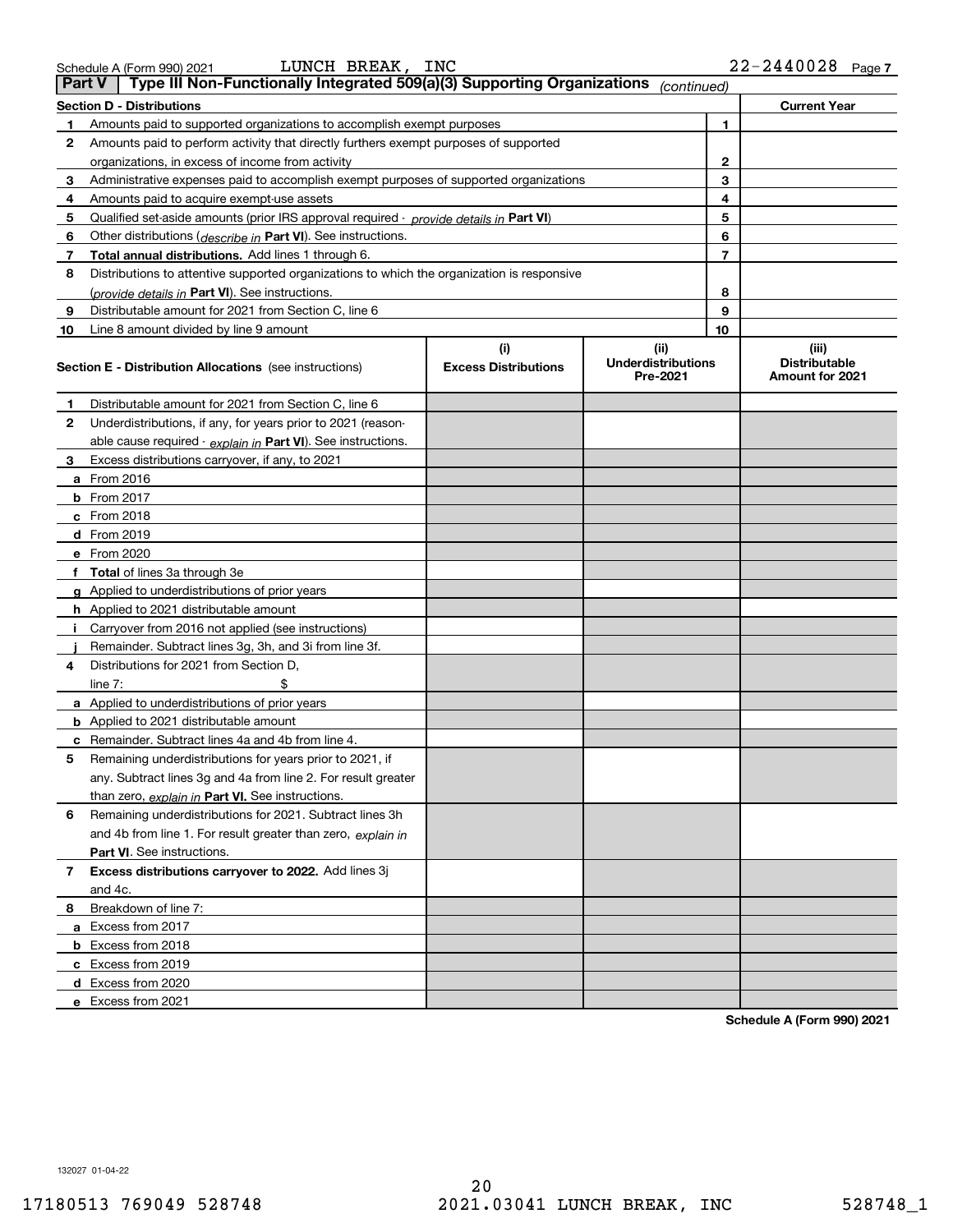| (See instructions.) | Part IV, Section A, lines 1, 2, 3b, 3c, 4b, 4c, 5a, 6, 9a, 9b, 9c, 11a, 11b, and 11c; Part IV, Section B, lines 1 and 2; Part IV, Section C,<br>line 1; Part IV, Section D, lines 2 and 3; Part IV, Section E, lines 1c, 2a, 2b,<br>Section D, lines 5, 6, and 8; and Part V, Section E, lines 2, 5, and 6. Also complete this part for any additional information. |
|---------------------|---------------------------------------------------------------------------------------------------------------------------------------------------------------------------------------------------------------------------------------------------------------------------------------------------------------------------------------------------------------------|
|                     |                                                                                                                                                                                                                                                                                                                                                                     |
|                     |                                                                                                                                                                                                                                                                                                                                                                     |
|                     |                                                                                                                                                                                                                                                                                                                                                                     |
|                     |                                                                                                                                                                                                                                                                                                                                                                     |
|                     |                                                                                                                                                                                                                                                                                                                                                                     |
|                     |                                                                                                                                                                                                                                                                                                                                                                     |
|                     |                                                                                                                                                                                                                                                                                                                                                                     |
|                     |                                                                                                                                                                                                                                                                                                                                                                     |
|                     |                                                                                                                                                                                                                                                                                                                                                                     |
|                     |                                                                                                                                                                                                                                                                                                                                                                     |
|                     |                                                                                                                                                                                                                                                                                                                                                                     |
|                     |                                                                                                                                                                                                                                                                                                                                                                     |
|                     |                                                                                                                                                                                                                                                                                                                                                                     |
|                     |                                                                                                                                                                                                                                                                                                                                                                     |
|                     |                                                                                                                                                                                                                                                                                                                                                                     |
|                     |                                                                                                                                                                                                                                                                                                                                                                     |
|                     |                                                                                                                                                                                                                                                                                                                                                                     |
|                     |                                                                                                                                                                                                                                                                                                                                                                     |
|                     |                                                                                                                                                                                                                                                                                                                                                                     |
|                     |                                                                                                                                                                                                                                                                                                                                                                     |
|                     |                                                                                                                                                                                                                                                                                                                                                                     |
|                     |                                                                                                                                                                                                                                                                                                                                                                     |
|                     |                                                                                                                                                                                                                                                                                                                                                                     |
|                     |                                                                                                                                                                                                                                                                                                                                                                     |
|                     |                                                                                                                                                                                                                                                                                                                                                                     |
|                     |                                                                                                                                                                                                                                                                                                                                                                     |
|                     |                                                                                                                                                                                                                                                                                                                                                                     |
|                     |                                                                                                                                                                                                                                                                                                                                                                     |
|                     |                                                                                                                                                                                                                                                                                                                                                                     |
|                     |                                                                                                                                                                                                                                                                                                                                                                     |
|                     |                                                                                                                                                                                                                                                                                                                                                                     |
|                     |                                                                                                                                                                                                                                                                                                                                                                     |
|                     |                                                                                                                                                                                                                                                                                                                                                                     |
|                     |                                                                                                                                                                                                                                                                                                                                                                     |
|                     |                                                                                                                                                                                                                                                                                                                                                                     |
|                     |                                                                                                                                                                                                                                                                                                                                                                     |
| 132028 01-04-22     | Schedule A (Form 990) 2021                                                                                                                                                                                                                                                                                                                                          |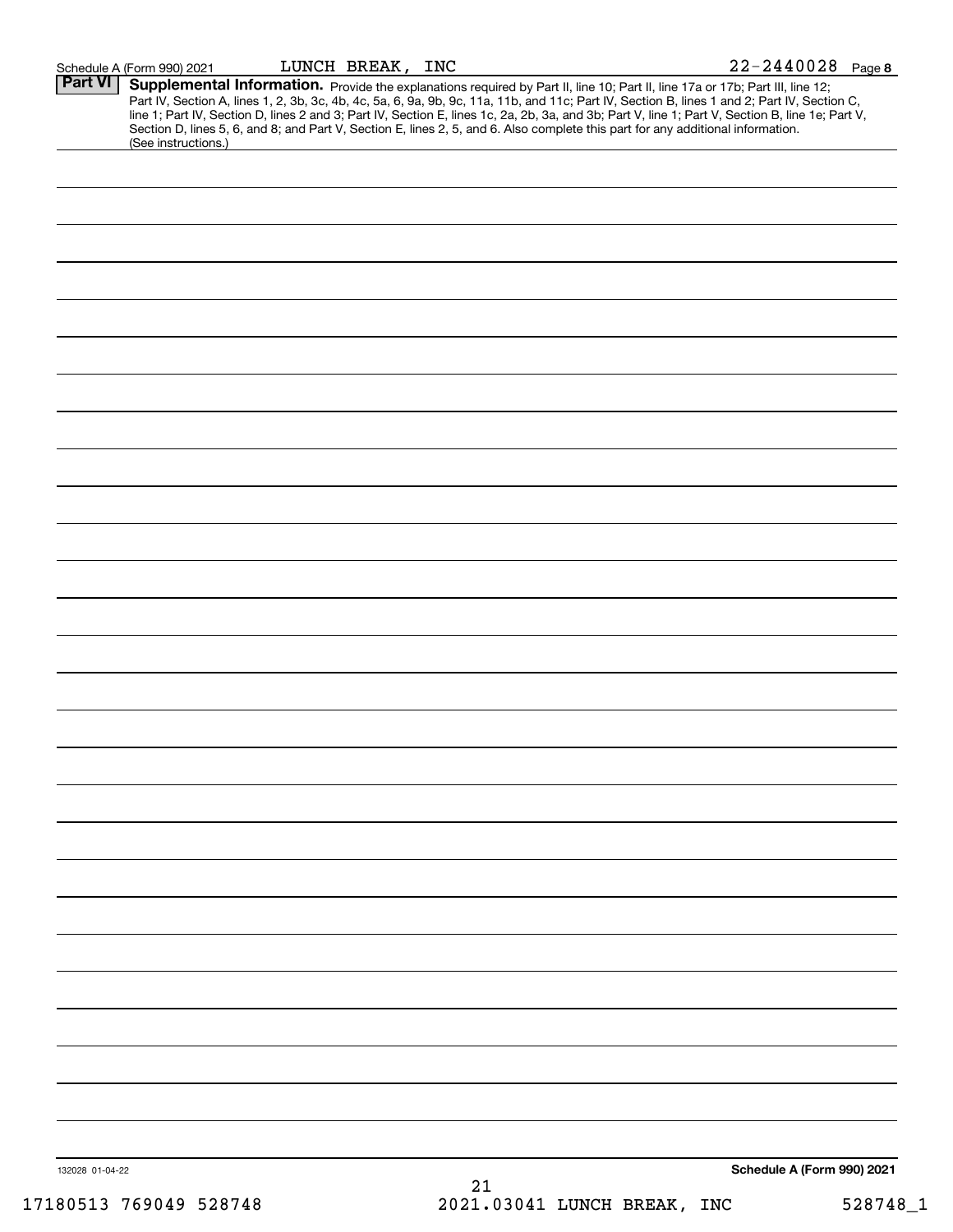Department of the Treasury Internal Revenue Service

Name of the organization

**Organization type** (check one):

### \*\* PUBLIC DISCLOSURE COPY \*\*

# **Schedule B Schedule of Contributors**

**(Form 990) | Attach to Form 990 or Form 990-PF. | Go to www.irs.gov/Form990 for the latest information.** OMB No. 1545-0047

# **2021**

**Employer identification number**

LUNCH BREAK, INC 22-2440028

| LUNCH BREAK, | IN <sub>0</sub> |
|--------------|-----------------|

| Filers of:         | Section:                                                                    |
|--------------------|-----------------------------------------------------------------------------|
| Form 990 or 990-EZ | $\boxed{\text{X}}$ 501(c)( 3) (enter number) organization                   |
|                    | $4947(a)(1)$ nonexempt charitable trust not treated as a private foundation |
|                    | 527 political organization                                                  |
| Form 990-PF        | 501(c)(3) exempt private foundation                                         |
|                    | 4947(a)(1) nonexempt charitable trust treated as a private foundation       |
|                    | 501(c)(3) taxable private foundation                                        |

Check if your organization is covered by the **General Rule** or a **Special Rule. Note:**  Only a section 501(c)(7), (8), or (10) organization can check boxes for both the General Rule and a Special Rule. See instructions.

### **General Rule**

 $\mathcal{L}^{\text{max}}$ 

For an organization filing Form 990, 990-EZ, or 990-PF that received, during the year, contributions totaling \$5,000 or more (in money or property) from any one contributor. Complete Parts I and II. See instructions for determining a contributor's total contributions.

### **Special Rules**

contributor, during the year, total contributions of the greater of (1**)** \$5,000; or (2) 2% of the amount on (i) Form 990, Part VIII, line 1h;  $\boxed{\textbf{X}}$  For an organization described in section 501(c)(3) filing Form 990 or 990-EZ that met the 33 1/3% support test of the regulations under sections 509(a)(1) and 170(b)(1)(A)(vi), that checked Schedule A (Form 990), Part II, line 13, 16a, or 16b, and that received from any one or (ii) Form 990-EZ, line 1. Complete Parts I and II.

For an organization described in section 501(c)(7), (8), or (10) filing Form 990 or 990-EZ that received from any one contributor, during the year, total contributions of more than \$1,000 exclusively for religious, charitable, scientific, literary, or educational purposes, or for the prevention of cruelty to children or animals. Complete Parts I (entering "N/A" in column (b) instead of the contributor name and address), II, and III.  $\mathcal{L}^{\text{max}}$ 

purpose. Don't complete any of the parts unless the **General Rule** applies to this organization because it received *nonexclusively* year, contributions <sub>exclusively</sub> for religious, charitable, etc., purposes, but no such contributions totaled more than \$1,000. If this box is checked, enter here the total contributions that were received during the year for an  $\;$ exclusively religious, charitable, etc., For an organization described in section 501(c)(7), (8), or (10) filing Form 990 or 990-EZ that received from any one contributor, during the religious, charitable, etc., contributions totaling \$5,000 or more during the year  $\Box$ — $\Box$   $\Box$  $\mathcal{L}^{\text{max}}$ 

Caution: An organization that isn't covered by the General Rule and/or the Special Rules doesn't file Schedule B (Form 990), but it **must** answer "No" on Part IV, line 2, of its Form 990; or check the box on line H of its Form 990-EZ or on its Form 990-PF, Part I, line 2, to certify that it doesn't meet the filing requirements of Schedule B (Form 990).

LHA For Paperwork Reduction Act Notice, see the instructions for Form 990, 990-EZ, or 990-PF. **In the act and Schedule B** (Form 990) (2021)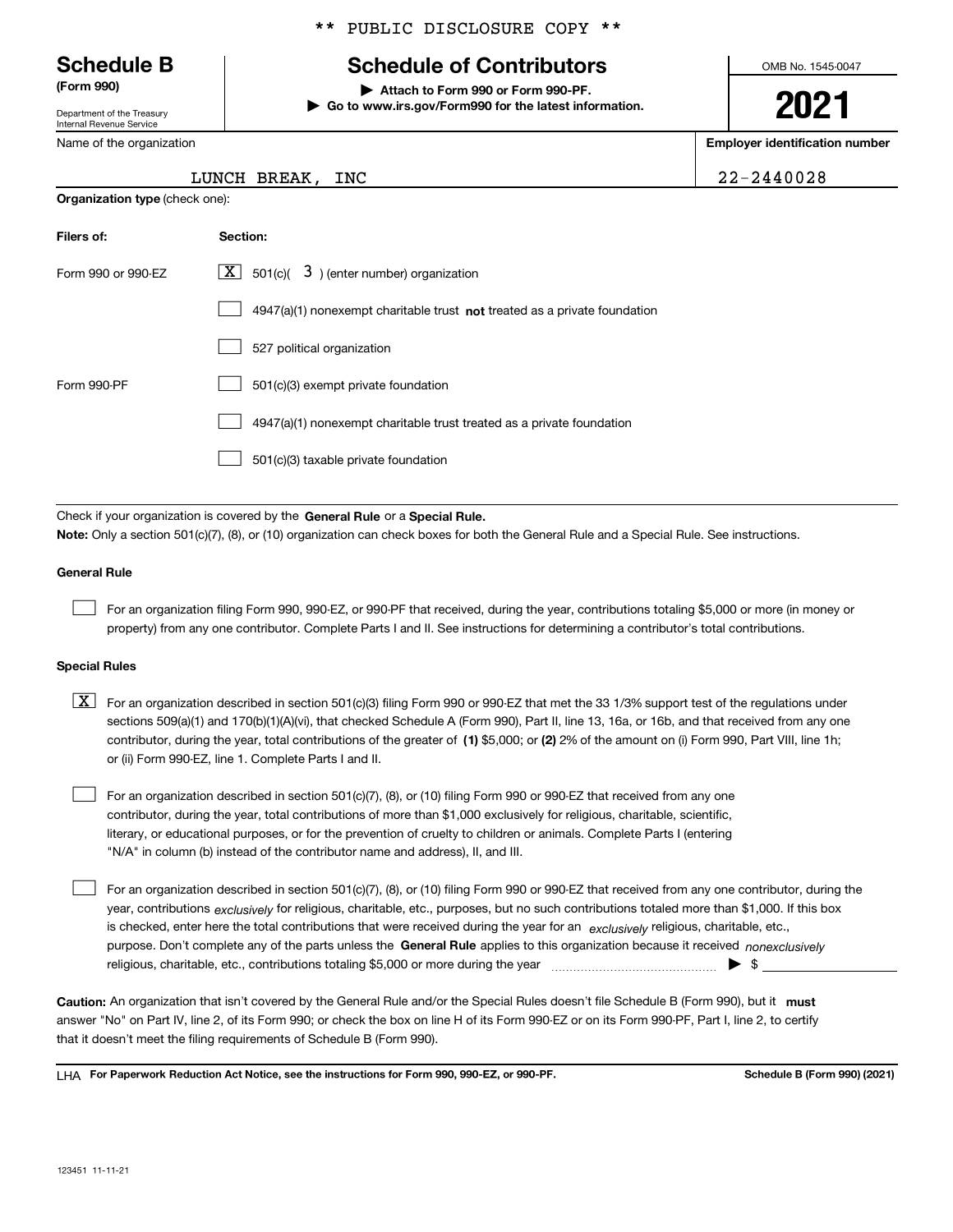|                      | Schedule B (Form 990) (2021)                                                                   |                                   | Page 2                                                                                                                                           |
|----------------------|------------------------------------------------------------------------------------------------|-----------------------------------|--------------------------------------------------------------------------------------------------------------------------------------------------|
| Name of organization |                                                                                                |                                   | <b>Employer identification number</b>                                                                                                            |
|                      | LUNCH BREAK, INC                                                                               |                                   | 22-2440028                                                                                                                                       |
| Part I               | Contributors (see instructions). Use duplicate copies of Part I if additional space is needed. |                                   |                                                                                                                                                  |
| (a)<br>No.           | (b)<br>Name, address, and ZIP + 4                                                              | (c)<br><b>Total contributions</b> | (d)<br>Type of contribution                                                                                                                      |
| 1                    |                                                                                                | 160,000.<br>\$                    | $\overline{\mathbf{X}}$<br>Person<br>Payroll<br>Noncash<br>(Complete Part II for<br>noncash contributions.)                                      |
| (a)<br>No.           | (b)<br>Name, address, and ZIP + 4                                                              | (c)<br><b>Total contributions</b> | (d)<br>Type of contribution                                                                                                                      |
| 2                    |                                                                                                | 125,000.<br>\$                    | $\overline{\mathbf{X}}$<br>Person<br>Payroll<br>Noncash<br>(Complete Part II for<br>noncash contributions.)                                      |
| (a)<br>No.           | (b)<br>Name, address, and ZIP + 4                                                              | (c)<br><b>Total contributions</b> | (d)<br>Type of contribution                                                                                                                      |
| 3                    |                                                                                                | 102,459.<br>\$                    | $\overline{\mathbf{X}}$<br>Person<br>Payroll<br>Noncash<br>(Complete Part II for<br>noncash contributions.)                                      |
| (a)<br>No.           | (b)<br>Name, address, and ZIP + 4                                                              | (c)<br><b>Total contributions</b> | (d)<br>Type of contribution                                                                                                                      |
| 4                    |                                                                                                | 100,000.<br>\$                    | $\overline{\text{X}}$<br>Person<br>Payroll<br>Noncash<br>(Complete Part II for<br>noncash contributions.)                                        |
| (a)<br>No.           | (b)<br>Name, address, and ZIP + 4                                                              | (c)<br><b>Total contributions</b> | (d)<br>Type of contribution                                                                                                                      |
| 5                    |                                                                                                | 100,000.<br>\$                    | $\overline{\text{X}}$<br>Person<br>Payroll<br><b>Noncash</b><br>(Complete Part II for<br>noncash contributions.)                                 |
| (a)<br>No.           | (b)<br>Name, address, and ZIP + 4                                                              | (c)<br><b>Total contributions</b> | (d)<br>Type of contribution                                                                                                                      |
| 6<br>123452 11-11-21 |                                                                                                | 90,000.<br>\$                     | $\overline{\text{X}}$<br>Person<br>Payroll<br><b>Noncash</b><br>(Complete Part II for<br>noncash contributions.)<br>Schedule B (Form 990) (2021) |

### Schedule B (Form 990) (2021) Page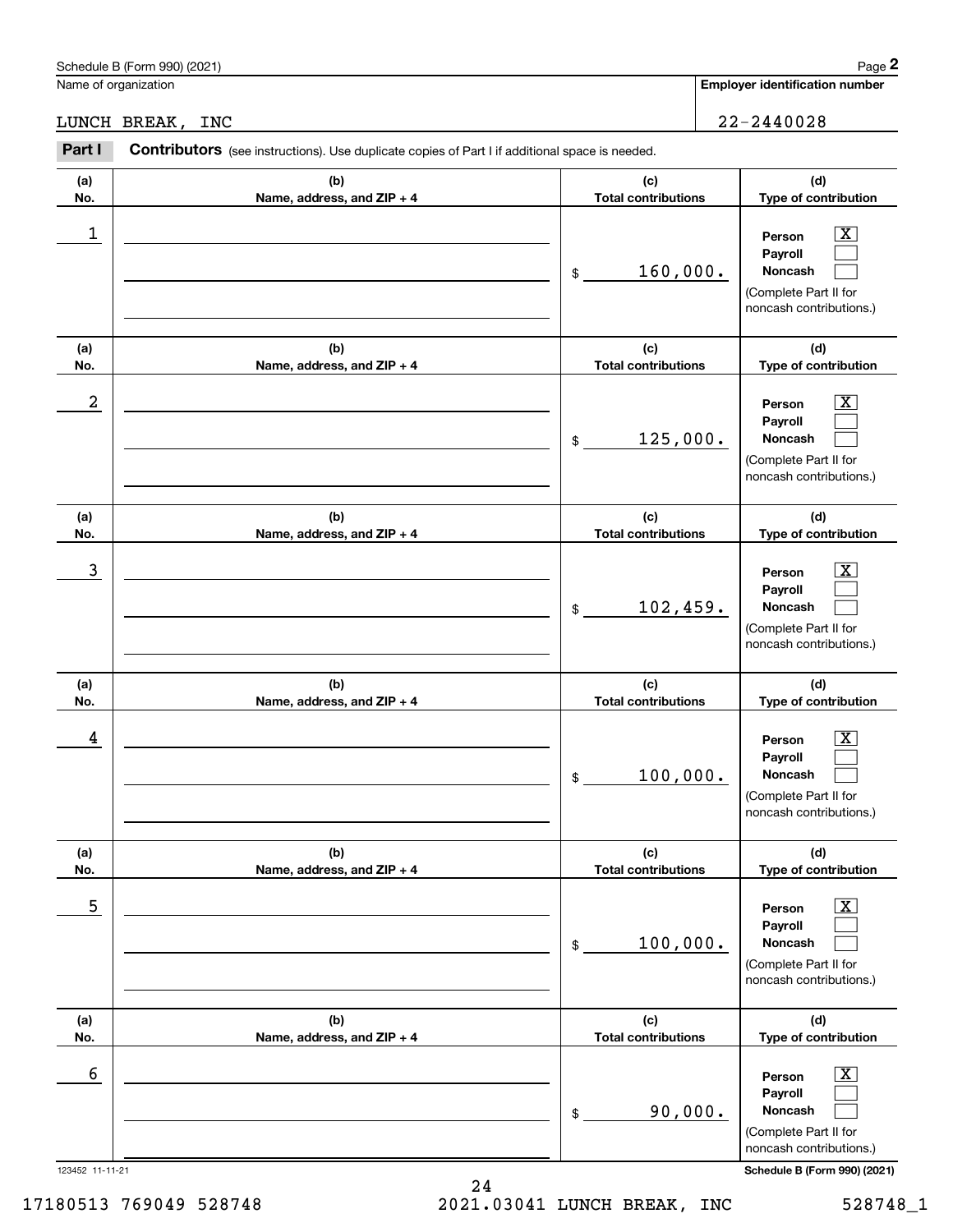|                       | Schedule B (Form 990) (2021)                                                                   |                                                    | Page 2                                                                                                                                      |
|-----------------------|------------------------------------------------------------------------------------------------|----------------------------------------------------|---------------------------------------------------------------------------------------------------------------------------------------------|
| Name of organization  |                                                                                                |                                                    | <b>Employer identification number</b>                                                                                                       |
|                       | LUNCH BREAK, INC                                                                               |                                                    | 22-2440028                                                                                                                                  |
| Part I                | Contributors (see instructions). Use duplicate copies of Part I if additional space is needed. |                                                    |                                                                                                                                             |
| (a)<br>No.            | (b)<br>Name, address, and ZIP + 4                                                              | (c)<br><b>Total contributions</b>                  | (d)<br>Type of contribution                                                                                                                 |
| 7                     |                                                                                                | 75,000.<br>$\mathfrak{S}$                          | $\overline{\mathbf{X}}$<br>Person<br>Payroll<br>Noncash<br>(Complete Part II for<br>noncash contributions.)                                 |
| (a)<br>No.            | (b)<br>Name, address, and ZIP + 4                                                              | (c)<br><b>Total contributions</b>                  | (d)<br>Type of contribution                                                                                                                 |
| 8                     |                                                                                                | 52,960.<br>$\mathfrak{S}$                          | $\overline{\mathbf{X}}$<br>Person<br>Payroll<br>Noncash<br>(Complete Part II for<br>noncash contributions.)                                 |
| (a)                   | (b)                                                                                            | (c)                                                | (d)                                                                                                                                         |
| No.<br>9              | Name, address, and ZIP + 4                                                                     | <b>Total contributions</b><br>50,000.<br>\$        | Type of contribution<br>$\overline{\mathbf{X}}$<br>Person<br>Payroll<br>Noncash<br>(Complete Part II for<br>noncash contributions.)         |
| (a)<br>No.<br>10      | (b)<br>Name, address, and ZIP + 4                                                              | (c)<br><b>Total contributions</b><br>50,000.<br>\$ | (d)<br>Type of contribution<br>$\overline{\text{X}}$<br>Person<br>Payroll<br>Noncash<br>(Complete Part II for                               |
| (a)<br>No.<br>11      | (b)<br>Name, address, and ZIP + 4                                                              | (c)<br><b>Total contributions</b>                  | noncash contributions.)<br>(d)<br>Type of contribution<br>$\overline{\mathbf{X}}$<br>Person                                                 |
|                       |                                                                                                | 49,717.<br>\$                                      | Payroll<br>Noncash<br>(Complete Part II for<br>noncash contributions.)                                                                      |
| (a)<br>No.            | (b)<br>Name, address, and ZIP + 4                                                              | (c)<br><b>Total contributions</b>                  | (d)<br>Type of contribution                                                                                                                 |
| 12<br>123452 11-11-21 |                                                                                                | 40,000.<br>\$                                      | $\overline{\mathbf{X}}$<br>Person<br>Payroll<br>Noncash<br>(Complete Part II for<br>noncash contributions.)<br>Schedule B (Form 990) (2021) |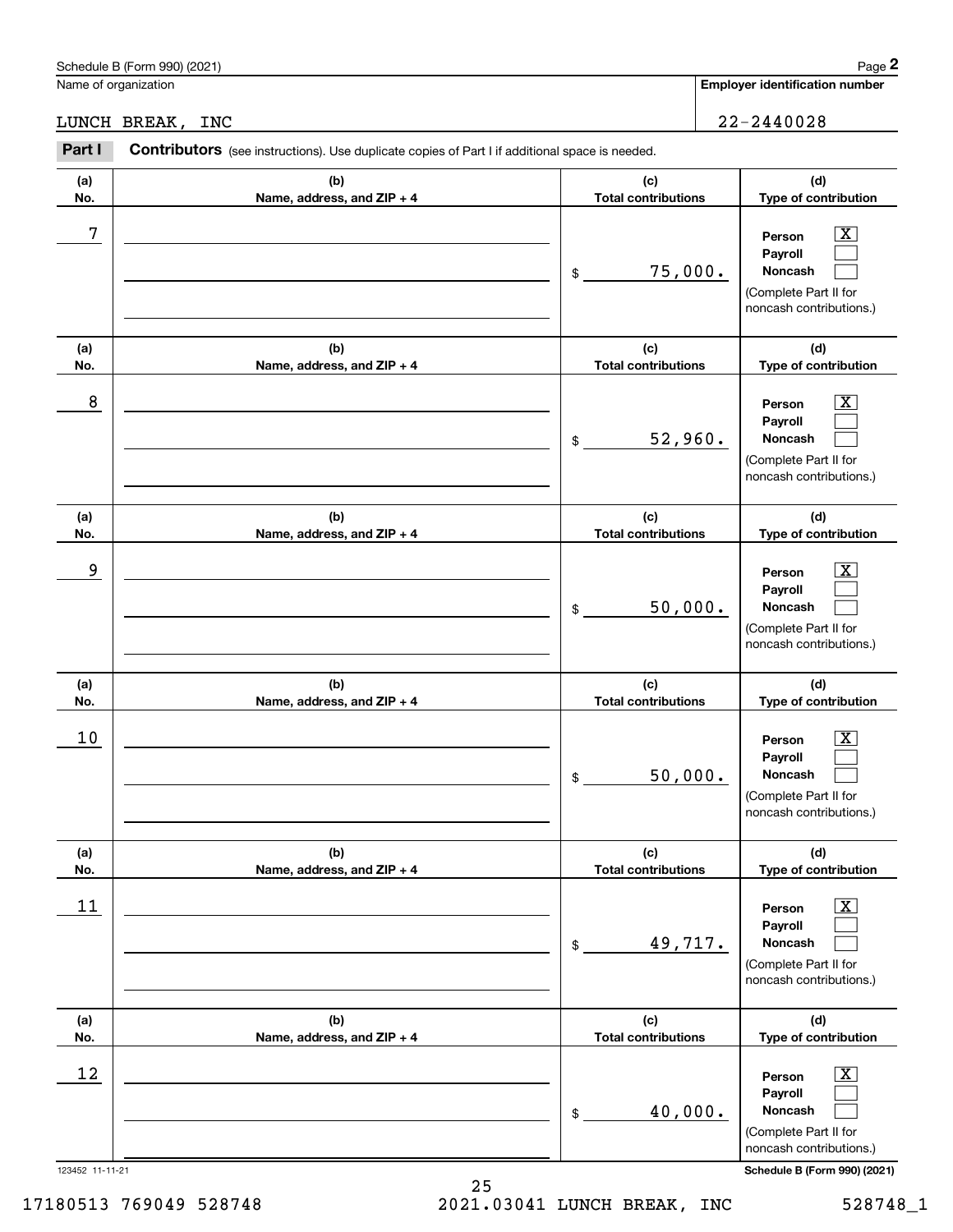|                 | Schedule B (Form 990) (2021)                                                                   |                                   | Page 2                                                                                                        |
|-----------------|------------------------------------------------------------------------------------------------|-----------------------------------|---------------------------------------------------------------------------------------------------------------|
|                 | Name of organization                                                                           |                                   | <b>Employer identification number</b>                                                                         |
|                 | LUNCH BREAK, INC                                                                               |                                   | 22-2440028                                                                                                    |
| Part I          | Contributors (see instructions). Use duplicate copies of Part I if additional space is needed. |                                   |                                                                                                               |
| (a)<br>No.      | (b)<br>Name, address, and ZIP + 4                                                              | (c)<br><b>Total contributions</b> | (d)<br>Type of contribution                                                                                   |
| 13              |                                                                                                | 36,630.<br>\$                     | $\boxed{\text{X}}$<br>Person<br>Payroll<br>Noncash<br>(Complete Part II for<br>noncash contributions.)        |
| (a)<br>No.      | (b)<br>Name, address, and ZIP + 4                                                              | (c)<br><b>Total contributions</b> | (d)<br>Type of contribution                                                                                   |
| 14              |                                                                                                | 33,816.<br>\$                     | $\vert$ X<br>Person<br>Payroll<br>Noncash<br>(Complete Part II for<br>noncash contributions.)                 |
| (a)<br>No.      | (b)<br>Name, address, and ZIP + 4                                                              | (c)<br><b>Total contributions</b> | (d)<br>Type of contribution                                                                                   |
| 15              |                                                                                                | 32,807.<br>\$                     | $\mathbf{X}$<br>Person<br>Payroll<br>Noncash<br>(Complete Part II for<br>noncash contributions.)              |
| (a)<br>No.      | (b)<br>Name, address, and ZIP + 4                                                              | (c)<br><b>Total contributions</b> | (d)<br>Type of contribution                                                                                   |
| 16              |                                                                                                | 31,000.<br>\$                     | $\vert$ X<br>Person<br>Payroll<br>Noncash<br>(Complete Part II for<br>noncash contributions.)                 |
| (a)<br>No.      | (b)<br>Name, address, and ZIP + 4                                                              | (c)<br><b>Total contributions</b> | (d)<br>Type of contribution                                                                                   |
| 17              |                                                                                                | 25,834.<br>\$                     | $\boxed{\text{X}}$<br>Person<br>Payroll<br><b>Noncash</b><br>(Complete Part II for<br>noncash contributions.) |
| (a)<br>No.      | (b)<br>Name, address, and ZIP + 4                                                              | (c)<br><b>Total contributions</b> | (d)<br>Type of contribution                                                                                   |
| 18              |                                                                                                | 25,000.<br>\$                     | $\boxed{\text{X}}$<br>Person<br>Payroll<br>Noncash<br>(Complete Part II for<br>noncash contributions.)        |
| 123452 11-11-21 |                                                                                                |                                   | Schedule B (Form 990) (2021)                                                                                  |

## Schedule B (Form 990) (2021) Page 2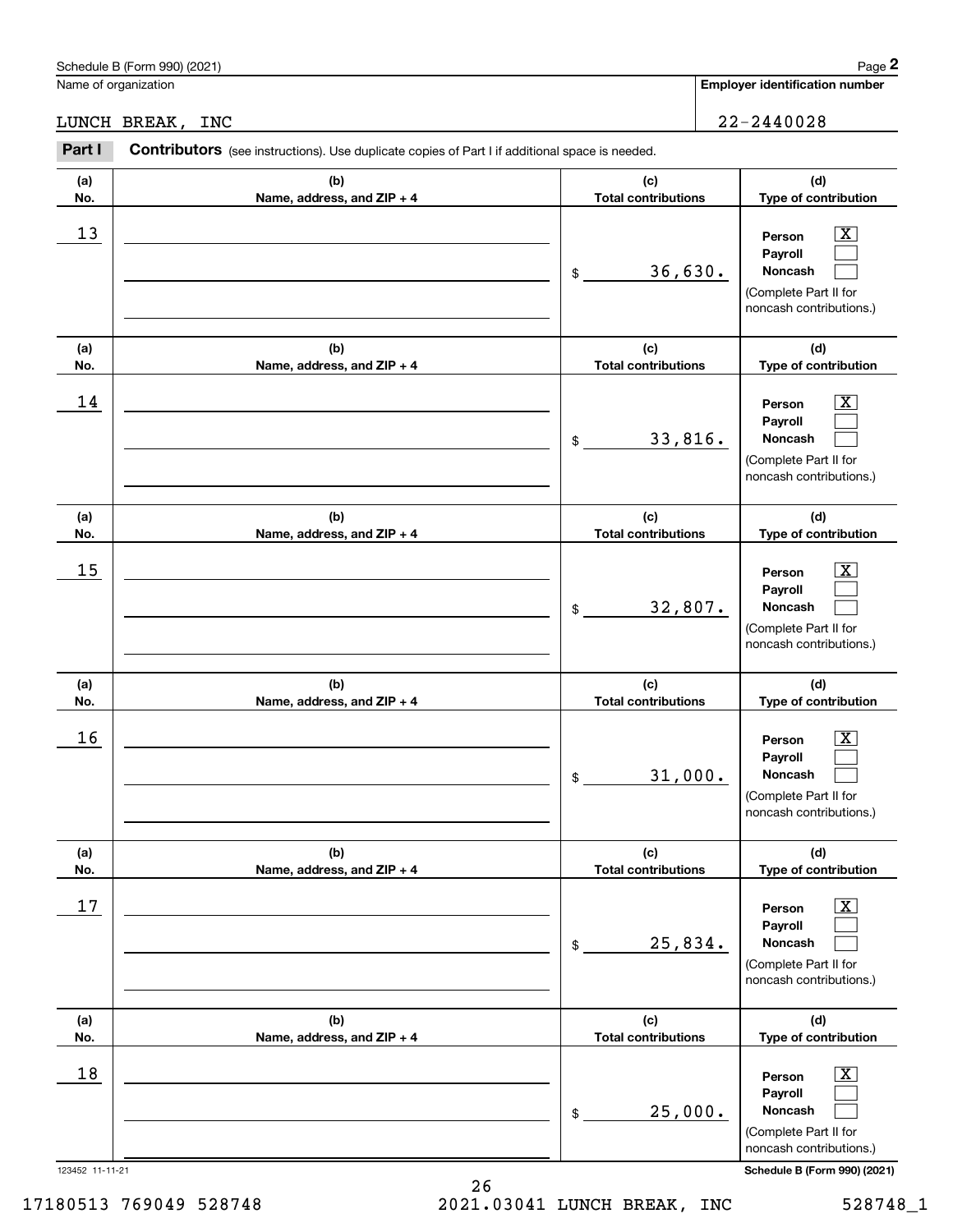|                       | Schedule B (Form 990) (2021)                                                                   |                                             | Page 2                                                                                                                                               |
|-----------------------|------------------------------------------------------------------------------------------------|---------------------------------------------|------------------------------------------------------------------------------------------------------------------------------------------------------|
| Name of organization  |                                                                                                |                                             | <b>Employer identification number</b>                                                                                                                |
|                       | LUNCH BREAK, INC                                                                               |                                             | 22-2440028                                                                                                                                           |
| Part I                | Contributors (see instructions). Use duplicate copies of Part I if additional space is needed. |                                             |                                                                                                                                                      |
| (a)<br>No.            | (b)<br>Name, address, and ZIP + 4                                                              | (c)<br><b>Total contributions</b>           | (d)<br>Type of contribution                                                                                                                          |
| 19                    |                                                                                                | 25,000.<br>\$                               | $\boxed{\text{X}}$<br>Person<br>Payroll<br><b>Noncash</b><br>(Complete Part II for<br>noncash contributions.)                                        |
| (a)<br>No.            | (b)<br>Name, address, and ZIP + 4                                                              | (c)<br><b>Total contributions</b>           | (d)<br>Type of contribution                                                                                                                          |
| 20                    |                                                                                                | 25,000.<br>\$                               | $\overline{\mathbf{x}}$<br>Person<br>Payroll<br>Noncash<br>(Complete Part II for<br>noncash contributions.)                                          |
| (a)<br>No.            | (b)<br>Name, address, and ZIP + 4                                                              | (c)<br><b>Total contributions</b>           | (d)<br>Type of contribution                                                                                                                          |
| 21                    |                                                                                                | 25,000.<br>\$                               | $\boxed{\text{X}}$<br>Person<br>Payroll<br>Noncash<br>(Complete Part II for<br>noncash contributions.)                                               |
| (a)<br>No.            | (b)<br>Name, address, and ZIP + 4                                                              | (c)<br><b>Total contributions</b>           | (d)<br>Type of contribution                                                                                                                          |
| 22                    |                                                                                                | 25,000.<br>\$                               | $\boxed{\text{X}}$<br>Person<br>Payroll<br>Noncash<br>(Complete Part II for<br>noncash contributions.)                                               |
| (a)                   | (b)                                                                                            | (c)                                         | (d)                                                                                                                                                  |
| No.<br>23             | Name, address, and ZIP + 4                                                                     | <b>Total contributions</b><br>25,000.<br>\$ | Type of contribution<br>$\boxed{\text{X}}$<br>Person<br>Payroll<br><b>Noncash</b><br>(Complete Part II for<br>noncash contributions.)                |
| (a)<br>No.            | (b)<br>Name, address, and ZIP + 4                                                              | (c)<br><b>Total contributions</b>           | (d)<br>Type of contribution                                                                                                                          |
| 24<br>123452 11-11-21 |                                                                                                | 25,000.<br>\$                               | $\boxed{\text{X}}$<br>Person<br>Payroll<br><b>Noncash</b><br>(Complete Part II for<br>noncash contributions.)<br><b>Schedule B (Form 990) (2021)</b> |

27 17180513 769049 528748 2021.03041 LUNCH BREAK, INC 528748\_1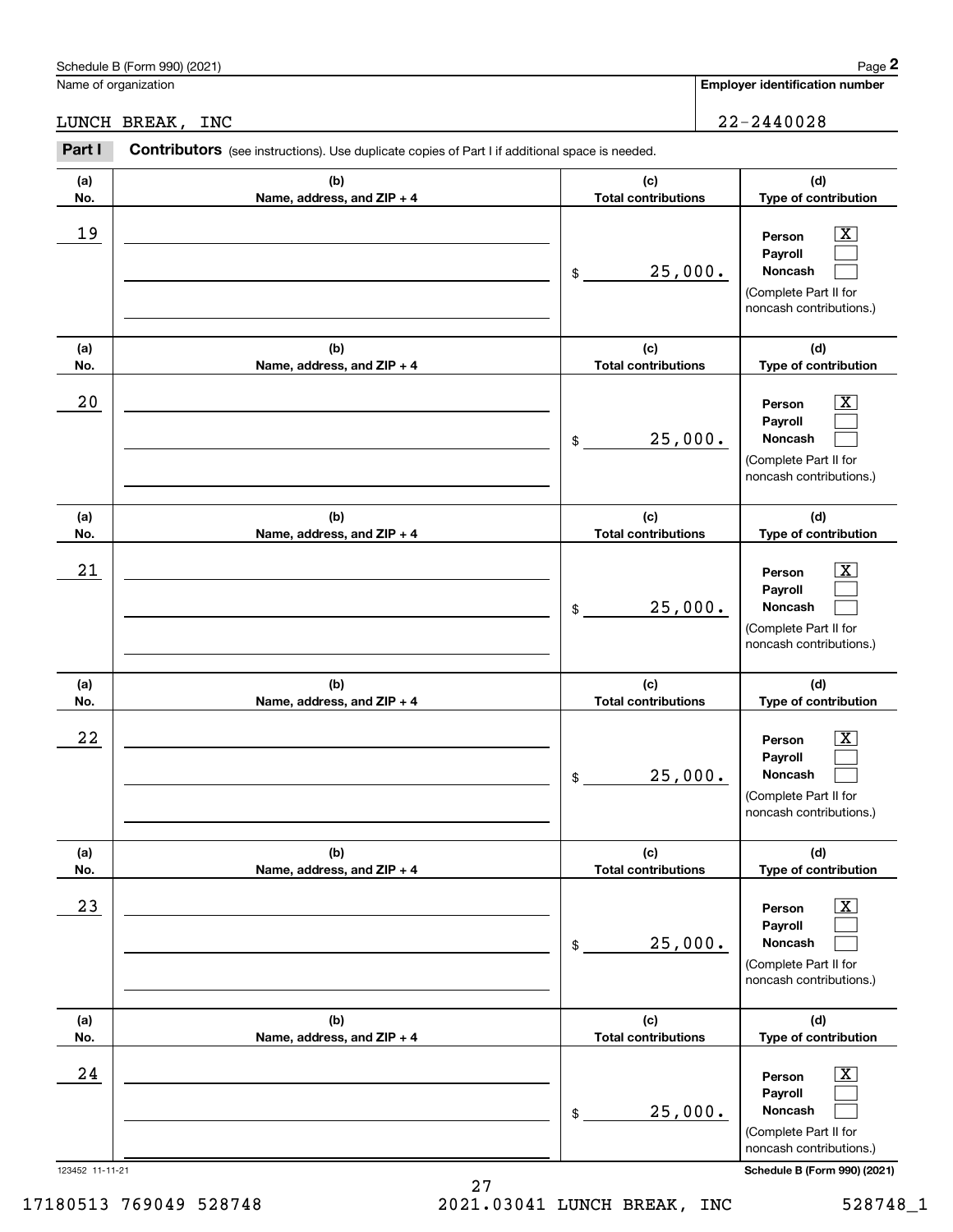|                       | Schedule B (Form 990) (2021)                                                                   |                                   | Page 2                                                                                                                                    |
|-----------------------|------------------------------------------------------------------------------------------------|-----------------------------------|-------------------------------------------------------------------------------------------------------------------------------------------|
| Name of organization  |                                                                                                |                                   | <b>Employer identification number</b>                                                                                                     |
|                       | LUNCH BREAK,<br>INC                                                                            |                                   | 22-2440028                                                                                                                                |
| Part I                | Contributors (see instructions). Use duplicate copies of Part I if additional space is needed. |                                   |                                                                                                                                           |
| (a)<br>No.            | (b)<br>Name, address, and ZIP + 4                                                              | (c)<br><b>Total contributions</b> | (d)<br>Type of contribution                                                                                                               |
| 25                    |                                                                                                | 20,633.<br>\$                     | $\overline{\text{X}}$<br>Person<br>Payroll<br>Noncash<br>(Complete Part II for<br>noncash contributions.)                                 |
| (a)<br>No.            | (b)<br>Name, address, and ZIP + 4                                                              | (c)<br><b>Total contributions</b> | (d)<br>Type of contribution                                                                                                               |
| 26                    |                                                                                                | 20,150.<br>\$                     | $\overline{\text{X}}$<br>Person<br>Payroll<br>Noncash<br>(Complete Part II for<br>noncash contributions.)                                 |
| (a)<br>No.            | (b)<br>Name, address, and ZIP + 4                                                              | (c)<br><b>Total contributions</b> | (d)<br>Type of contribution                                                                                                               |
| 27                    |                                                                                                | 20,000.<br>\$                     | $\overline{\text{X}}$<br>Person<br>Payroll<br>Noncash<br>(Complete Part II for<br>noncash contributions.)                                 |
| (a)<br>No.            | (b)<br>Name, address, and ZIP + 4                                                              | (c)<br><b>Total contributions</b> | (d)<br>Type of contribution                                                                                                               |
| 28                    |                                                                                                | 20,000.<br>\$                     | $\overline{\text{X}}$<br>Person<br>Payroll<br>Noncash<br>(Complete Part II for<br>noncash contributions.)                                 |
| (a)<br>No.            | (b)<br>Name, address, and ZIP + 4                                                              | (c)<br><b>Total contributions</b> | (d)<br>Type of contribution                                                                                                               |
| 29                    |                                                                                                | 20,000.<br>\$                     | $\overline{\text{X}}$<br>Person<br>Payroll<br>Noncash<br>(Complete Part II for<br>noncash contributions.)                                 |
| (a)<br>No.            | (b)<br>Name, address, and ZIP + 4                                                              | (c)<br><b>Total contributions</b> | (d)<br>Type of contribution                                                                                                               |
| 30<br>123452 11-11-21 |                                                                                                | 17,500.<br>\$                     | $\overline{\text{X}}$<br>Person<br>Payroll<br>Noncash<br>(Complete Part II for<br>noncash contributions.)<br>Schedule B (Form 990) (2021) |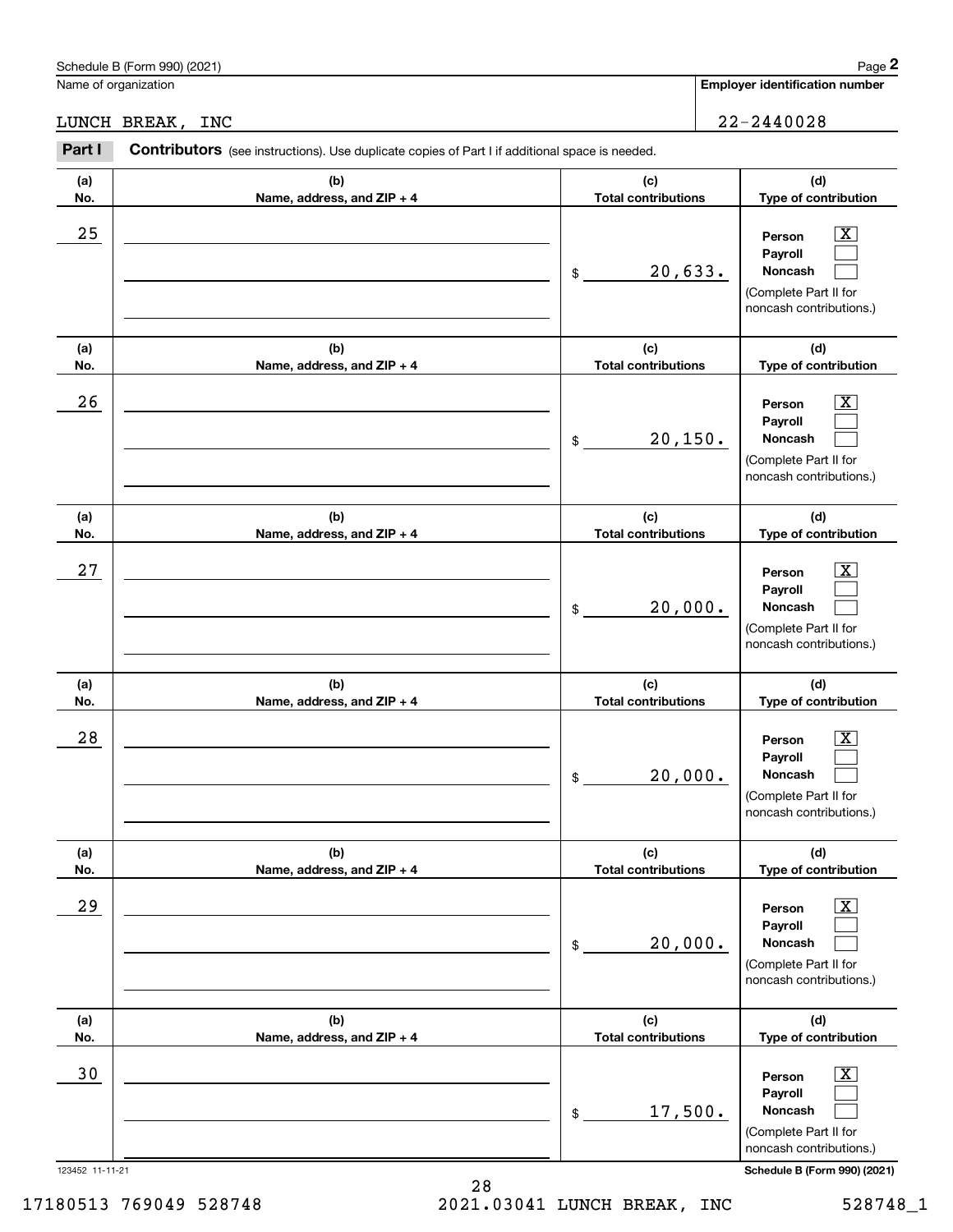|                       | Schedule B (Form 990) (2021)                                                                   |                                   | Page 2                                                                                                                                 |
|-----------------------|------------------------------------------------------------------------------------------------|-----------------------------------|----------------------------------------------------------------------------------------------------------------------------------------|
| Name of organization  |                                                                                                |                                   | <b>Employer identification number</b>                                                                                                  |
|                       | LUNCH BREAK,<br><b>INC</b>                                                                     |                                   | 22-2440028                                                                                                                             |
| Part I                | Contributors (see instructions). Use duplicate copies of Part I if additional space is needed. |                                   |                                                                                                                                        |
| (a)<br>No.            | (b)<br>Name, address, and ZIP + 4                                                              | (c)<br><b>Total contributions</b> | (d)<br>Type of contribution                                                                                                            |
| 31                    |                                                                                                | 15,000.<br>\$                     | $\mathbf{X}$<br>Person<br>Payroll<br>Noncash<br>(Complete Part II for<br>noncash contributions.)                                       |
| (a)<br>No.            | (b)<br>Name, address, and ZIP + 4                                                              | (c)<br><b>Total contributions</b> | (d)<br>Type of contribution                                                                                                            |
| 32                    |                                                                                                | 15,000.<br>\$                     | $\mathbf{X}$<br>Person<br>Payroll<br>Noncash<br>(Complete Part II for<br>noncash contributions.)                                       |
| (a)<br>No.            | (b)<br>Name, address, and ZIP + 4                                                              | (c)<br><b>Total contributions</b> | (d)<br>Type of contribution                                                                                                            |
| 33                    |                                                                                                | 15,000.<br>\$                     | $\mathbf{X}$<br>Person<br>Payroll<br>Noncash<br>(Complete Part II for<br>noncash contributions.)                                       |
| (a)<br>No.            | (b)<br>Name, address, and ZIP + 4                                                              | (c)<br><b>Total contributions</b> | (d)<br>Type of contribution                                                                                                            |
| 34                    |                                                                                                | 15,000.<br>\$                     | $\mathbf{X}$<br>Person<br>Payroll<br>Noncash<br>(Complete Part II for<br>noncash contributions.)                                       |
| (a)<br>No.            | (b)<br>Name, address, and ZIP + 4                                                              | (c)<br><b>Total contributions</b> | (d)<br>Type of contribution                                                                                                            |
| 35                    |                                                                                                | 15,000.<br>\$                     | $\boxed{\text{X}}$<br>Person<br>Payroll<br><b>Noncash</b><br>(Complete Part II for<br>noncash contributions.)                          |
| (a)<br>No.            | (b)<br>Name, address, and ZIP + 4                                                              | (c)<br><b>Total contributions</b> | (d)<br>Type of contribution                                                                                                            |
| 36<br>123452 11-11-21 |                                                                                                | 15,000.<br>\$                     | $\boxed{\text{X}}$<br>Person<br>Payroll<br>Noncash<br>(Complete Part II for<br>noncash contributions.)<br>Schedule B (Form 990) (2021) |

Schedule B (Form 990) (2021) Page 2

29 17180513 769049 528748 2021.03041 LUNCH BREAK, INC 528748\_1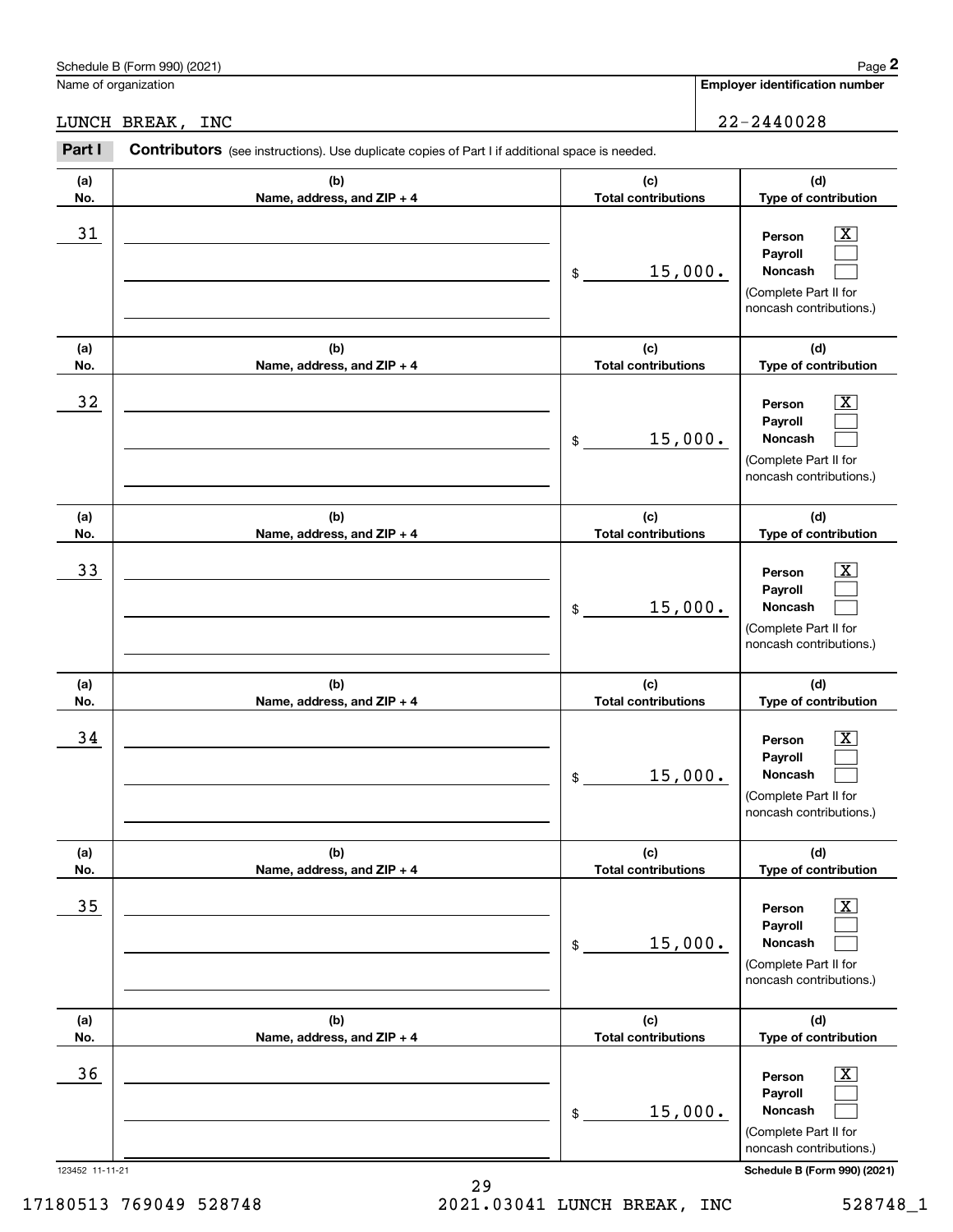|                      | Schedule B (Form 990) (2021)                                                                   |                                   | Page 2                                                                                                                                        |
|----------------------|------------------------------------------------------------------------------------------------|-----------------------------------|-----------------------------------------------------------------------------------------------------------------------------------------------|
| Name of organization |                                                                                                |                                   | <b>Employer identification number</b>                                                                                                         |
|                      | LUNCH BREAK,<br><b>INC</b>                                                                     |                                   | 22-2440028                                                                                                                                    |
| Part I               | Contributors (see instructions). Use duplicate copies of Part I if additional space is needed. |                                   |                                                                                                                                               |
| (a)<br>No.           | (b)<br>Name, address, and ZIP + 4                                                              | (c)<br><b>Total contributions</b> | (d)<br>Type of contribution                                                                                                                   |
| 37                   |                                                                                                | 12,500.<br>\$                     | $\boxed{\text{X}}$<br>Person<br>Payroll<br>Noncash<br>(Complete Part II for<br>noncash contributions.)                                        |
| (a)<br>No.           | (b)<br>Name, address, and ZIP + 4                                                              | (c)<br><b>Total contributions</b> | (d)<br>Type of contribution                                                                                                                   |
| 38                   |                                                                                                | 10,980.<br>\$                     | $\mathbf{X}$<br>Person<br>Payroll<br>Noncash<br>(Complete Part II for<br>noncash contributions.)                                              |
| (a)<br>No.           | (b)<br>Name, address, and ZIP + 4                                                              | (c)<br><b>Total contributions</b> | (d)<br>Type of contribution                                                                                                                   |
| 39                   |                                                                                                | 10,000.<br>\$                     | $\mathbf{X}$<br>Person<br>Payroll<br>Noncash<br>(Complete Part II for<br>noncash contributions.)                                              |
| (a)<br>No.           | (b)<br>Name, address, and ZIP + 4                                                              | (c)<br><b>Total contributions</b> | (d)<br>Type of contribution                                                                                                                   |
| 40                   |                                                                                                | 10,000.<br>\$                     | $\lfloor x \rfloor$<br>Person<br>Payroll<br><b>Noncash</b><br>(Complete Part II for<br>noncash contributions.)                                |
| (a)<br>No.           | (b)<br>Name, address, and ZIP + 4                                                              | (c)<br><b>Total contributions</b> | (d)<br>Type of contribution                                                                                                                   |
| 41                   |                                                                                                | 10,000.<br>\$                     | $\boxed{\text{X}}$<br>Person<br>Payroll<br><b>Noncash</b><br>(Complete Part II for<br>noncash contributions.)                                 |
| (a)<br>No.           | (b)<br>Name, address, and ZIP + 4                                                              | (c)<br><b>Total contributions</b> | (d)<br>Type of contribution                                                                                                                   |
| 42                   | 123452 11-11-21                                                                                | 10,000.<br>\$                     | $\boxed{\text{X}}$<br>Person<br>Payroll<br><b>Noncash</b><br>(Complete Part II for<br>noncash contributions.)<br>Schedule B (Form 990) (2021) |

30 17180513 769049 528748 2021.03041 LUNCH BREAK, INC 528748\_1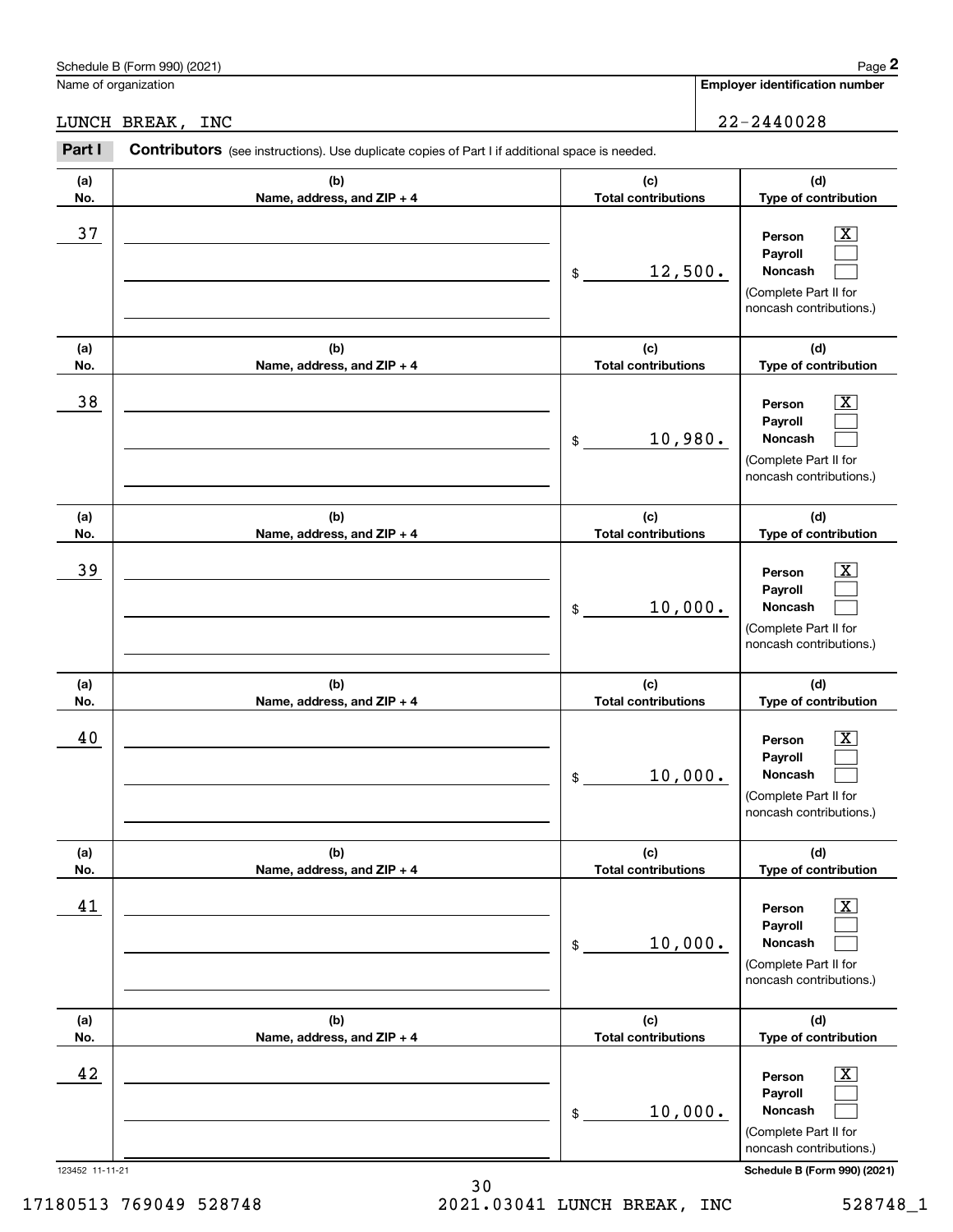|                 | Schedule B (Form 990) (2021)                                                                   |                                   | Page 2                                                                                                 |
|-----------------|------------------------------------------------------------------------------------------------|-----------------------------------|--------------------------------------------------------------------------------------------------------|
|                 | Name of organization                                                                           |                                   | <b>Employer identification number</b>                                                                  |
|                 | LUNCH BREAK, INC                                                                               |                                   | 22-2440028                                                                                             |
| Part I          | Contributors (see instructions). Use duplicate copies of Part I if additional space is needed. |                                   |                                                                                                        |
| (a)<br>No.      | (b)<br>Name, address, and ZIP + 4                                                              | (c)<br><b>Total contributions</b> | (d)<br>Type of contribution                                                                            |
| 43              |                                                                                                | 10,000.<br>\$                     | $\boxed{\text{X}}$<br>Person<br>Payroll<br>Noncash<br>(Complete Part II for<br>noncash contributions.) |
| (a)<br>No.      | (b)<br>Name, address, and ZIP + 4                                                              | (c)<br><b>Total contributions</b> | (d)<br>Type of contribution                                                                            |
| 44              |                                                                                                | 10,000.<br>\$                     | $\boxed{\text{X}}$<br>Person<br>Payroll<br>Noncash<br>(Complete Part II for<br>noncash contributions.) |
| (a)<br>No.      | (b)<br>Name, address, and ZIP + 4                                                              | (c)<br><b>Total contributions</b> | (d)<br>Type of contribution                                                                            |
| 45              |                                                                                                | 10,000.<br>\$                     | $\mathbf{X}$<br>Person<br>Payroll<br>Noncash<br>(Complete Part II for<br>noncash contributions.)       |
| (a)<br>No.      | (b)<br>Name, address, and ZIP + 4                                                              | (c)<br><b>Total contributions</b> | (d)<br>Type of contribution                                                                            |
| 46              |                                                                                                | 10,000.<br>\$                     | $\vert$ X<br>Person<br>Payroll<br>Noncash<br>(Complete Part II for<br>noncash contributions.)          |
| (a)<br>No.      | (b)<br>Name, address, and ZIP + 4                                                              | (c)<br><b>Total contributions</b> | (d)<br>Type of contribution                                                                            |
| 47              |                                                                                                | 10,000.<br>\$                     | $\boxed{\text{X}}$<br>Person<br>Payroll<br>Noncash<br>(Complete Part II for<br>noncash contributions.) |
| (a)<br>No.      | (b)<br>Name, address, and ZIP + 4                                                              | (c)<br><b>Total contributions</b> | (d)<br>Type of contribution                                                                            |
| 48              |                                                                                                | 10,000.<br>\$                     | $\boxed{\text{X}}$<br>Person<br>Payroll<br>Noncash<br>(Complete Part II for<br>noncash contributions.) |
| 123452 11-11-21 |                                                                                                |                                   | Schedule B (Form 990) (2021)                                                                           |

### Name of organization

Schedule B (Form 990) (2021) Page 2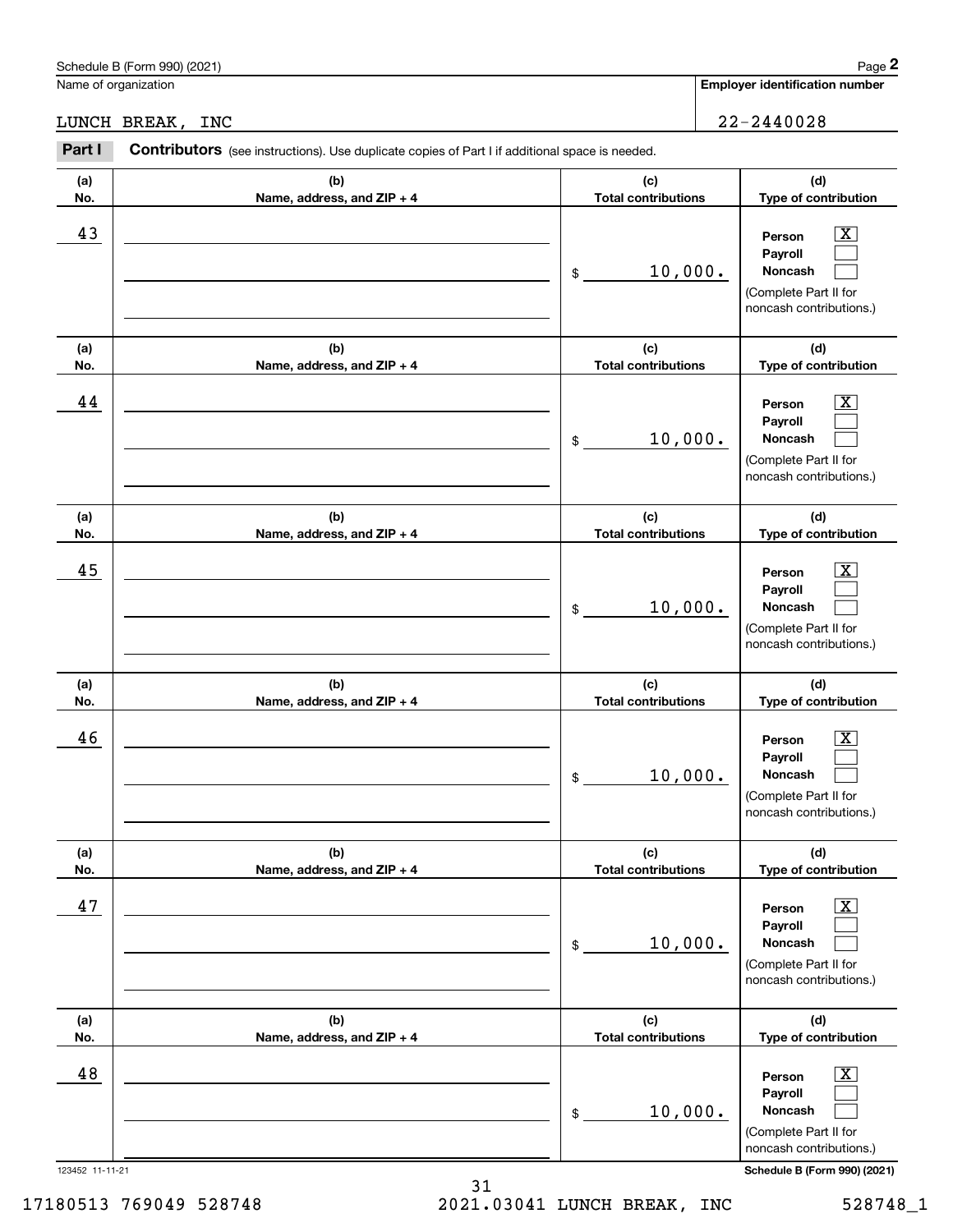|                      | Schedule B (Form 990) (2021)                                                                   |                                   | Page 2                                                                                                                                        |
|----------------------|------------------------------------------------------------------------------------------------|-----------------------------------|-----------------------------------------------------------------------------------------------------------------------------------------------|
| Name of organization |                                                                                                |                                   | <b>Employer identification number</b>                                                                                                         |
|                      | LUNCH BREAK,<br><b>INC</b>                                                                     |                                   | 22-2440028                                                                                                                                    |
| Part I               | Contributors (see instructions). Use duplicate copies of Part I if additional space is needed. |                                   |                                                                                                                                               |
| (a)<br>No.           | (b)<br>Name, address, and ZIP + 4                                                              | (c)<br><b>Total contributions</b> | (d)<br>Type of contribution                                                                                                                   |
| 49                   |                                                                                                | 10,000.<br>\$                     | $\mathbf{X}$<br>Person<br>Payroll<br>Noncash<br>(Complete Part II for<br>noncash contributions.)                                              |
| (a)<br>No.           | (b)<br>Name, address, and ZIP + 4                                                              | (c)<br><b>Total contributions</b> | (d)<br>Type of contribution                                                                                                                   |
| 50                   |                                                                                                | 10,000.<br>\$                     | $\mathbf{X}$<br>Person<br>Payroll<br>Noncash<br>(Complete Part II for<br>noncash contributions.)                                              |
| (a)<br>No.           | (b)<br>Name, address, and ZIP + 4                                                              | (c)<br><b>Total contributions</b> | (d)<br>Type of contribution                                                                                                                   |
| 51                   |                                                                                                | 10,000.<br>\$                     | $\mathbf{X}$<br>Person<br>Payroll<br>Noncash<br>(Complete Part II for<br>noncash contributions.)                                              |
| (a)<br>No.           | (b)<br>Name, address, and ZIP + 4                                                              | (c)<br><b>Total contributions</b> | (d)<br>Type of contribution                                                                                                                   |
| 52                   |                                                                                                | 10,000.<br>\$                     | $\lfloor x \rfloor$<br>Person<br>Payroll<br>Noncash<br>(Complete Part II for<br>noncash contributions.)                                       |
| (a)<br>No.           | (b)<br>Name, address, and ZIP + 4                                                              | (c)<br><b>Total contributions</b> | (d)<br>Type of contribution                                                                                                                   |
| 53                   |                                                                                                | 10,000.<br>\$                     | $\boxed{\text{X}}$<br>Person<br>Payroll<br>Noncash<br>(Complete Part II for<br>noncash contributions.)                                        |
| (a)<br>No.           | (b)<br>Name, address, and ZIP + 4                                                              | (c)<br><b>Total contributions</b> | (d)<br>Type of contribution                                                                                                                   |
| 54                   |                                                                                                | 10,000.<br>\$                     | $\boxed{\text{X}}$<br>Person<br>Payroll<br><b>Noncash</b><br>(Complete Part II for<br>noncash contributions.)<br>Schedule B (Form 990) (2021) |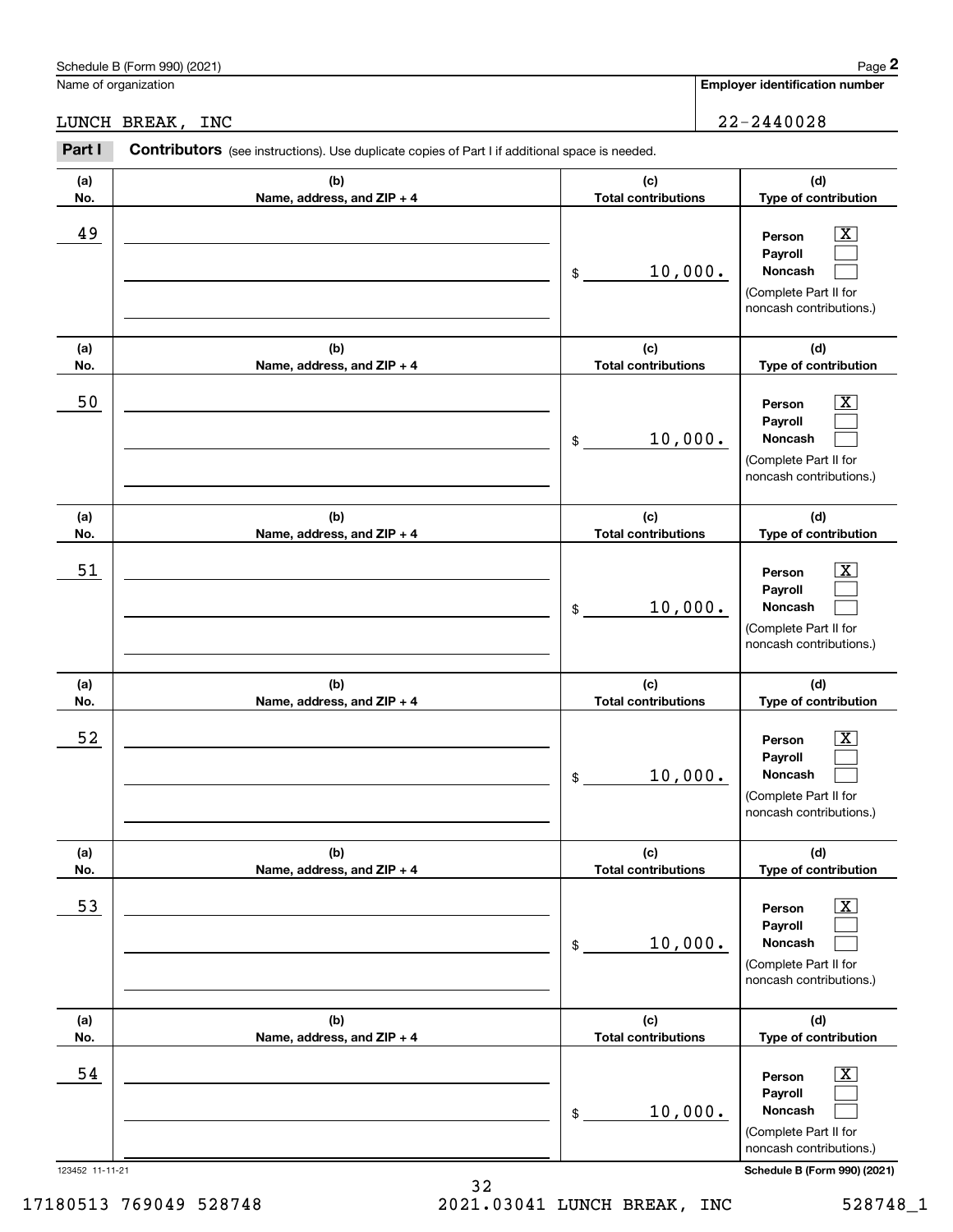|                       | Schedule B (Form 990) (2021)                                                                   |                                   | Page 2                                                                                                                                 |
|-----------------------|------------------------------------------------------------------------------------------------|-----------------------------------|----------------------------------------------------------------------------------------------------------------------------------------|
| Name of organization  |                                                                                                |                                   | <b>Employer identification number</b>                                                                                                  |
|                       | LUNCH BREAK,<br><b>INC</b>                                                                     |                                   | 22-2440028                                                                                                                             |
| Part I                | Contributors (see instructions). Use duplicate copies of Part I if additional space is needed. |                                   |                                                                                                                                        |
| (a)<br>No.            | (b)<br>Name, address, and ZIP + 4                                                              | (c)<br><b>Total contributions</b> | (d)<br>Type of contribution                                                                                                            |
| 55                    |                                                                                                | 10,000.<br>\$                     | $\mathbf{X}$<br>Person<br>Payroll<br>Noncash<br>(Complete Part II for<br>noncash contributions.)                                       |
| (a)<br>No.            | (b)<br>Name, address, and ZIP + 4                                                              | (c)<br><b>Total contributions</b> | (d)<br>Type of contribution                                                                                                            |
| 56                    |                                                                                                | 10,000.<br>\$                     | $\mathbf{X}$<br>Person<br>Payroll<br>Noncash<br>(Complete Part II for<br>noncash contributions.)                                       |
| (a)<br>No.            | (b)<br>Name, address, and ZIP + 4                                                              | (c)<br><b>Total contributions</b> | (d)<br>Type of contribution                                                                                                            |
| 57                    |                                                                                                | 10,000.<br>\$                     | $\mathbf{X}$<br>Person<br>Payroll<br>Noncash<br>(Complete Part II for<br>noncash contributions.)                                       |
| (a)<br>No.            | (b)<br>Name, address, and ZIP + 4                                                              | (c)<br><b>Total contributions</b> | (d)<br>Type of contribution                                                                                                            |
| 58                    |                                                                                                | 10,000.<br>\$                     | $\mathbf{X}$<br>Person<br>Payroll<br>Noncash<br>(Complete Part II for<br>noncash contributions.)                                       |
| (a)<br>No.            | (b)<br>Name, address, and ZIP + 4                                                              | (c)<br><b>Total contributions</b> | (d)<br>Type of contribution                                                                                                            |
| 59                    |                                                                                                | 10,000.<br>\$                     | $\boxed{\text{X}}$<br>Person<br>Payroll<br>Noncash<br>(Complete Part II for<br>noncash contributions.)                                 |
| (a)<br>No.            | (b)<br>Name, address, and ZIP + 4                                                              | (c)<br><b>Total contributions</b> | (d)<br>Type of contribution                                                                                                            |
| 60<br>123452 11-11-21 |                                                                                                | 10,000.<br>\$                     | $\boxed{\text{X}}$<br>Person<br>Payroll<br>Noncash<br>(Complete Part II for<br>noncash contributions.)<br>Schedule B (Form 990) (2021) |

## Schedule B (Form 990) (2021) Page 2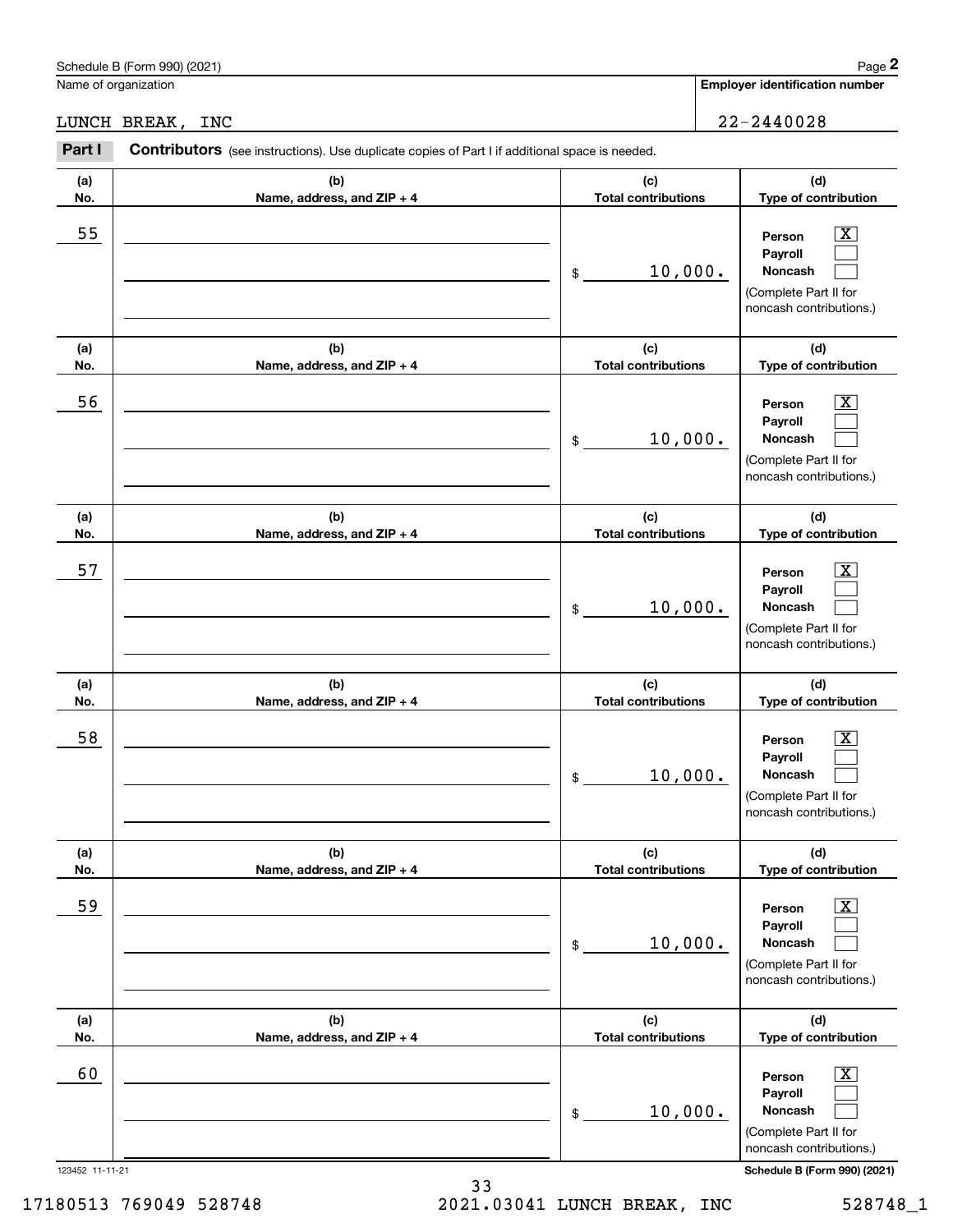|                 | Schedule B (Form 990) (2021)                                                                   |                                   | Page 2                                                                                                  |
|-----------------|------------------------------------------------------------------------------------------------|-----------------------------------|---------------------------------------------------------------------------------------------------------|
|                 | Name of organization                                                                           |                                   | <b>Employer identification number</b>                                                                   |
|                 | LUNCH BREAK,<br><b>INC</b>                                                                     |                                   | 22-2440028                                                                                              |
| Part I          | Contributors (see instructions). Use duplicate copies of Part I if additional space is needed. |                                   |                                                                                                         |
| (a)<br>No.      | (b)<br>Name, address, and ZIP + 4                                                              | (c)<br><b>Total contributions</b> | (d)<br>Type of contribution                                                                             |
| 61              |                                                                                                | 10,000.<br>\$                     | $\mathbf{X}$<br>Person<br>Payroll<br>Noncash<br>(Complete Part II for<br>noncash contributions.)        |
| (a)<br>No.      | (b)<br>Name, address, and ZIP + 4                                                              | (c)<br><b>Total contributions</b> | (d)<br>Type of contribution                                                                             |
| 62              |                                                                                                | 10,000.<br>\$                     | $\mathbf{X}$<br>Person<br>Payroll<br>Noncash<br>(Complete Part II for<br>noncash contributions.)        |
| (a)<br>No.      | (b)<br>Name, address, and ZIP + 4                                                              | (c)<br><b>Total contributions</b> | (d)<br>Type of contribution                                                                             |
| 63              |                                                                                                | 10,000.<br>\$                     | $\mathbf{X}$<br>Person<br>Payroll<br>Noncash<br>(Complete Part II for<br>noncash contributions.)        |
| (a)<br>No.      | (b)<br>Name, address, and ZIP + 4                                                              | (c)<br><b>Total contributions</b> | (d)<br>Type of contribution                                                                             |
| 64              |                                                                                                | 10,000.<br>\$                     | $\lfloor x \rfloor$<br>Person<br>Payroll<br>Noncash<br>(Complete Part II for<br>noncash contributions.) |
| (a)<br>No.      | (b)<br>Name, address, and ZIP + 4                                                              | (c)<br><b>Total contributions</b> | (d)<br>Type of contribution                                                                             |
| 65              |                                                                                                | 10,000.<br>\$                     | $\boxed{\text{X}}$<br>Person<br>Payroll<br>Noncash<br>(Complete Part II for<br>noncash contributions.)  |
| (a)<br>No.      | (b)<br>Name, address, and ZIP + 4                                                              | (c)<br><b>Total contributions</b> | (d)<br>Type of contribution                                                                             |
| 66              |                                                                                                | 10,000.<br>\$                     | $\boxed{\text{X}}$<br>Person<br>Payroll<br>Noncash<br>(Complete Part II for<br>noncash contributions.)  |
| 123452 11-11-21 | 34                                                                                             |                                   | <b>Schedule B (Form 990) (2021)</b>                                                                     |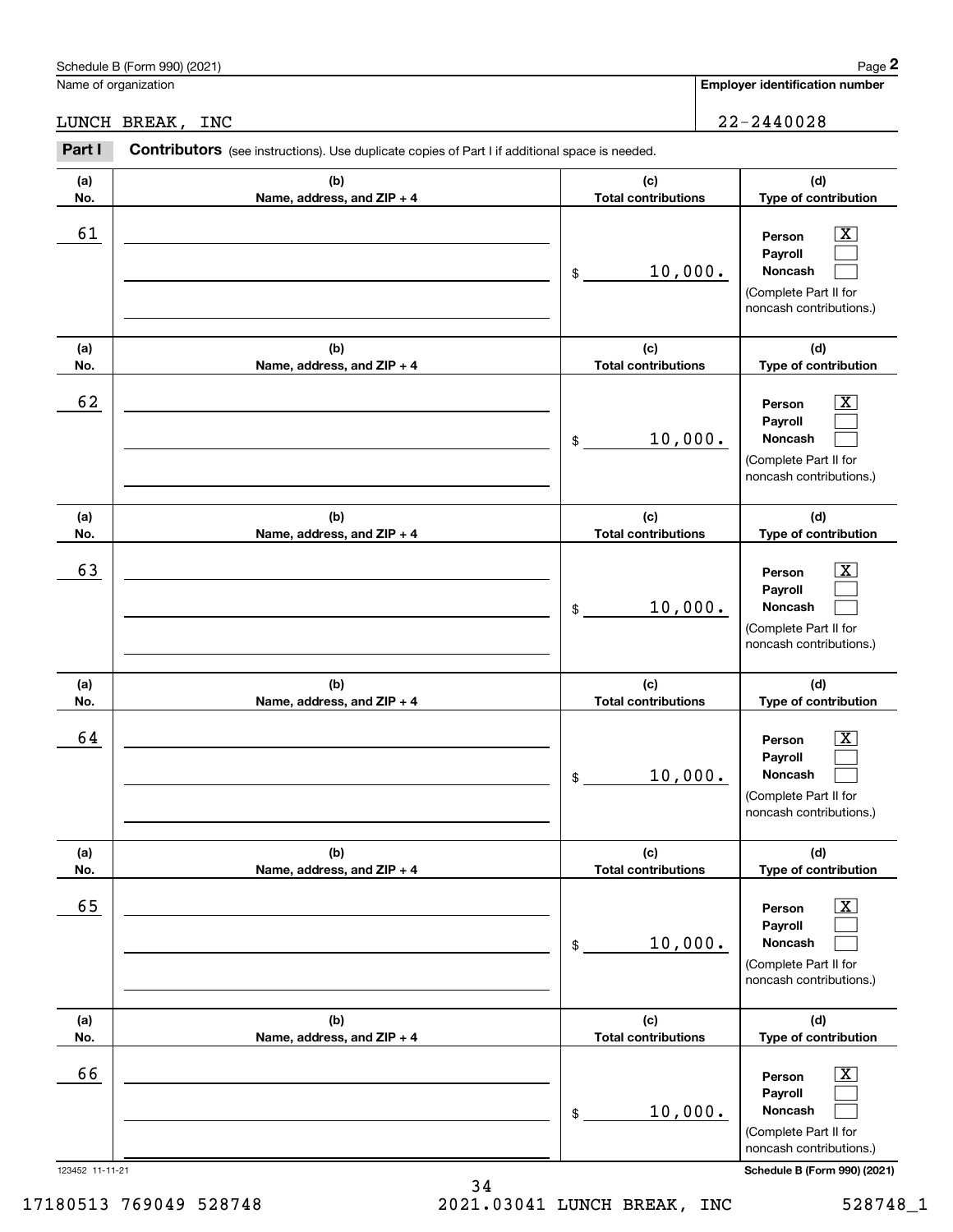| Name of organization | Schedule B (Form 990) (2021)                                                                   |                                   | Page 2<br><b>Employer identification number</b>                                                             |
|----------------------|------------------------------------------------------------------------------------------------|-----------------------------------|-------------------------------------------------------------------------------------------------------------|
|                      |                                                                                                |                                   |                                                                                                             |
|                      | LUNCH BREAK, INC                                                                               |                                   | 22-2440028                                                                                                  |
| Part I               | Contributors (see instructions). Use duplicate copies of Part I if additional space is needed. |                                   |                                                                                                             |
| (a)<br>No.           | (b)<br>Name, address, and ZIP + 4                                                              | (c)<br><b>Total contributions</b> | (d)<br>Type of contribution                                                                                 |
| 67                   |                                                                                                | 9,864.<br>\$                      | $\overline{\text{X}}$<br>Person<br>Payroll<br>Noncash<br>(Complete Part II for<br>noncash contributions.)   |
| (a)<br>No.           | (b)<br>Name, address, and ZIP + 4                                                              | (c)<br><b>Total contributions</b> | (d)<br>Type of contribution                                                                                 |
| 68                   |                                                                                                | 8,000.<br>\$                      | $\overline{\texttt{X}}$<br>Person<br>Payroll<br>Noncash<br>(Complete Part II for<br>noncash contributions.) |
| (a)<br>No.           | (b)<br>Name, address, and ZIP + 4                                                              | (c)<br><b>Total contributions</b> | (d)<br>Type of contribution                                                                                 |
| 69                   |                                                                                                | 7,630.<br>\$                      | $\overline{\texttt{X}}$<br>Person<br>Payroll<br>Noncash<br>(Complete Part II for<br>noncash contributions.) |
| (a)<br>No.           | (b)<br>Name, address, and ZIP + 4                                                              | (c)<br><b>Total contributions</b> | (d)<br>Type of contribution                                                                                 |
| 70                   |                                                                                                | 7,500.<br>\$                      | $\overline{\mathbf{X}}$<br>Person<br>Payroll<br>Noncash<br>(Complete Part II for<br>noncash contributions.) |
| (a)<br>No.           | (b)<br>Name, address, and ZIP + 4                                                              | (c)<br><b>Total contributions</b> | (d)<br>Type of contribution                                                                                 |
| 71                   |                                                                                                | 7,500.<br>\$                      | $\overline{\text{X}}$<br>Person<br>Payroll<br>Noncash<br>(Complete Part II for<br>noncash contributions.)   |
| (a)<br>No.           | (b)<br>Name, address, and ZIP + 4                                                              | (c)<br><b>Total contributions</b> | (d)<br>Type of contribution                                                                                 |
| 72                   |                                                                                                | 7,500.<br>\$                      | $\overline{\text{X}}$<br>Person<br>Payroll<br>Noncash<br>(Complete Part II for<br>noncash contributions.)   |

Schedule B (Form 990) (2021) Page 2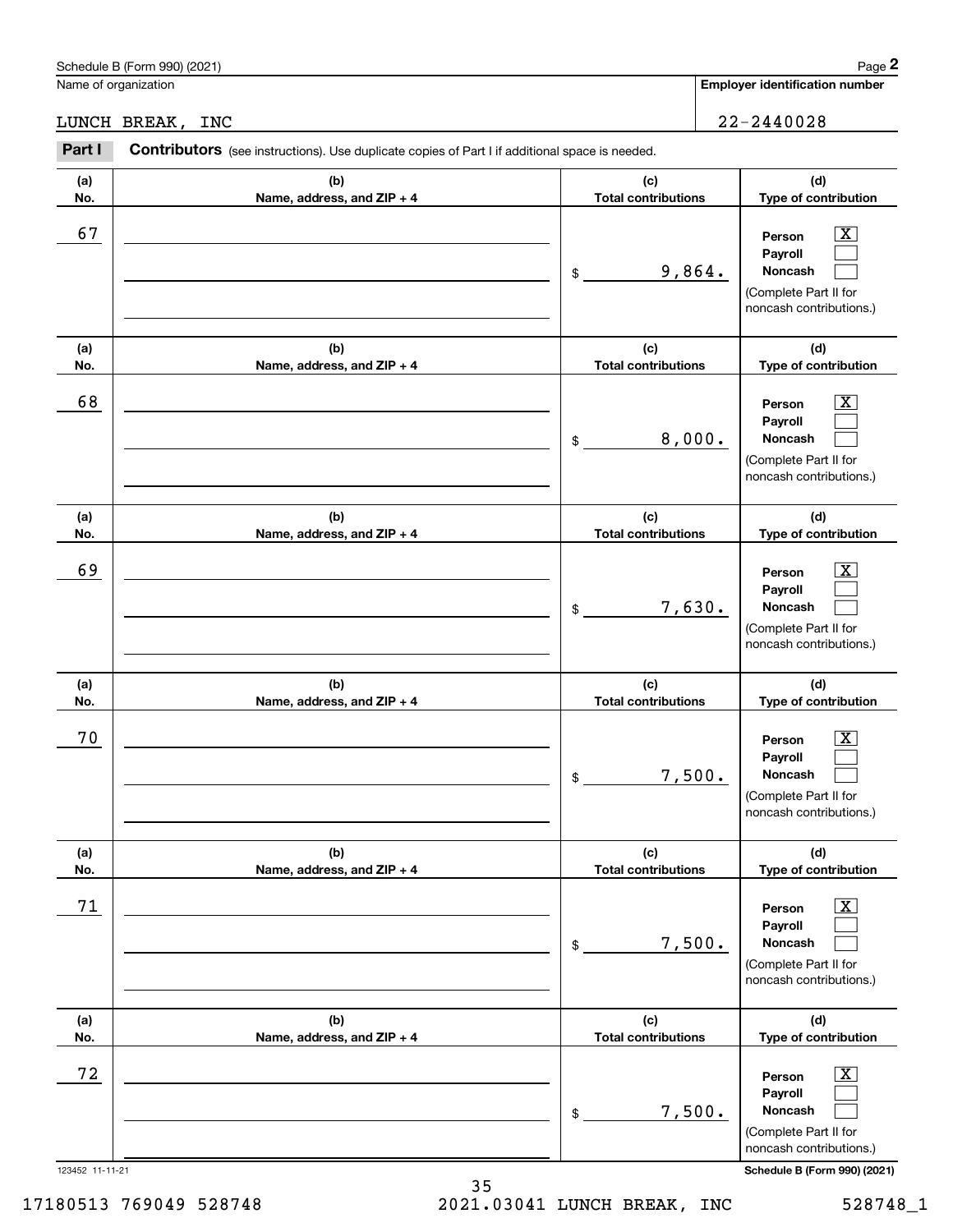|                       | Schedule B (Form 990) (2021)                                                                   |                                       | Page 2                                                                                                                                 |
|-----------------------|------------------------------------------------------------------------------------------------|---------------------------------------|----------------------------------------------------------------------------------------------------------------------------------------|
| Name of organization  |                                                                                                | <b>Employer identification number</b> |                                                                                                                                        |
|                       | LUNCH BREAK,<br><b>INC</b>                                                                     |                                       | 22-2440028                                                                                                                             |
| Part I                | Contributors (see instructions). Use duplicate copies of Part I if additional space is needed. |                                       |                                                                                                                                        |
| (a)<br>No.            | (b)<br>Name, address, and ZIP + 4                                                              | (c)<br><b>Total contributions</b>     | (d)<br>Type of contribution                                                                                                            |
| 73                    |                                                                                                | 7,500.<br>\$                          | $\boxed{\text{X}}$<br>Person<br>Payroll<br>Noncash<br>(Complete Part II for<br>noncash contributions.)                                 |
| (a)<br>No.            | (b)<br>Name, address, and ZIP + 4                                                              | (c)<br><b>Total contributions</b>     | (d)<br>Type of contribution                                                                                                            |
| 74                    |                                                                                                | 7,148.<br>\$                          | $\mathbf{X}$<br>Person<br>Payroll<br>Noncash<br>(Complete Part II for<br>noncash contributions.)                                       |
| (a)<br>No.            | (b)<br>Name, address, and ZIP + 4                                                              | (c)<br><b>Total contributions</b>     | (d)<br>Type of contribution                                                                                                            |
| 75                    |                                                                                                | 6,050.<br>\$                          | $\mathbf{X}$<br>Person<br>Payroll<br>Noncash<br>(Complete Part II for<br>noncash contributions.)                                       |
| (a)<br>No.            | (b)<br>Name, address, and ZIP + 4                                                              | (c)<br><b>Total contributions</b>     | (d)<br>Type of contribution                                                                                                            |
| 76                    |                                                                                                | 6,000.<br>\$                          | $\mathbf{X}$<br>Person<br>Payroll<br>Noncash<br>(Complete Part II for<br>noncash contributions.)                                       |
| (a)<br>No.            | (b)<br>Name, address, and ZIP + 4                                                              | (c)<br><b>Total contributions</b>     | (d)<br>Type of contribution                                                                                                            |
| 77                    |                                                                                                | 5,550.<br>\$                          | $\boxed{\text{X}}$<br>Person<br>Payroll<br><b>Noncash</b><br>(Complete Part II for<br>noncash contributions.)                          |
| (a)<br>No.            | (b)<br>Name, address, and ZIP + 4                                                              | (c)<br><b>Total contributions</b>     | (d)<br>Type of contribution                                                                                                            |
| 78<br>123452 11-11-21 |                                                                                                | 5,500.<br>\$                          | $\boxed{\text{X}}$<br>Person<br>Payroll<br>Noncash<br>(Complete Part II for<br>noncash contributions.)<br>Schedule B (Form 990) (2021) |

36

17180513 769049 528748 2021.03041 LUNCH BREAK, INC 528748\_1

Schedule B (Form 990) (2021) Page 2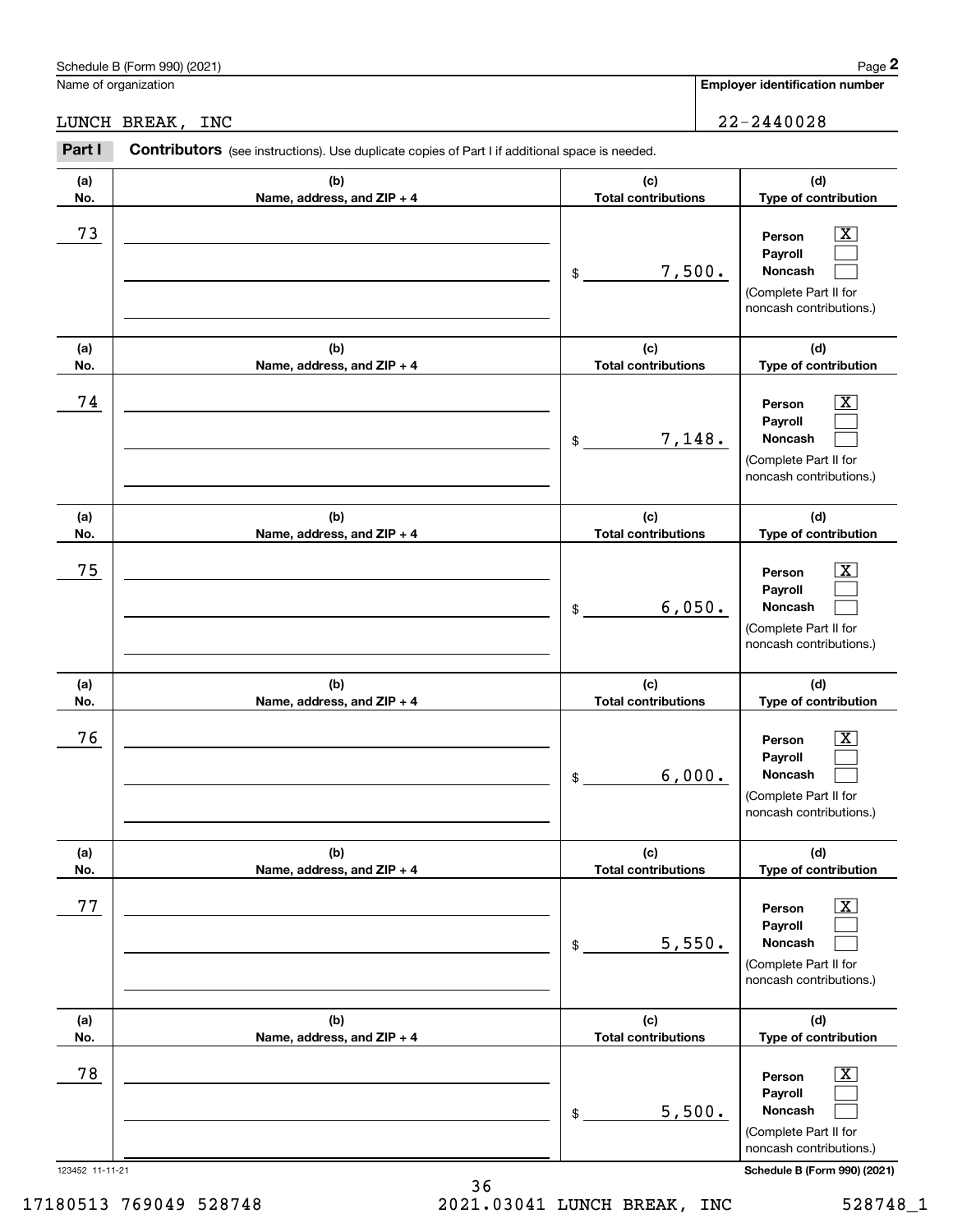|                      | Schedule B (Form 990) (2021)                                                                   |                                   | Page 2                                                                                                      |  |  |
|----------------------|------------------------------------------------------------------------------------------------|-----------------------------------|-------------------------------------------------------------------------------------------------------------|--|--|
| Name of organization |                                                                                                |                                   | <b>Employer identification number</b>                                                                       |  |  |
|                      | LUNCH BREAK,<br><b>INC</b>                                                                     |                                   | 22-2440028                                                                                                  |  |  |
| Part I               | Contributors (see instructions). Use duplicate copies of Part I if additional space is needed. |                                   |                                                                                                             |  |  |
| (a)<br>No.           | (b)<br>Name, address, and ZIP + 4                                                              | (c)<br><b>Total contributions</b> | (d)<br>Type of contribution                                                                                 |  |  |
| 79                   |                                                                                                | 5,500.<br>\$                      | $\overline{\mathbf{X}}$<br>Person<br>Payroll<br>Noncash<br>(Complete Part II for<br>noncash contributions.) |  |  |
| (a)<br>No.           | (b)<br>Name, address, and ZIP + 4                                                              | (c)<br><b>Total contributions</b> | (d)<br>Type of contribution                                                                                 |  |  |
| 80                   |                                                                                                | 5,500.<br>\$                      | $\overline{\text{X}}$<br>Person<br>Payroll<br>Noncash<br>(Complete Part II for<br>noncash contributions.)   |  |  |
| (a)<br>No.           | (b)<br>Name, address, and ZIP + 4                                                              | (c)<br><b>Total contributions</b> | (d)<br>Type of contribution                                                                                 |  |  |
| 81                   |                                                                                                | 5,200.<br>\$                      | $\overline{\text{X}}$<br>Person<br>Payroll<br>Noncash<br>(Complete Part II for<br>noncash contributions.)   |  |  |
| (a)<br>No.           | (b)<br>Name, address, and ZIP + 4                                                              | (c)<br><b>Total contributions</b> | (d)<br>Type of contribution                                                                                 |  |  |
| 82                   |                                                                                                | 5,135.<br>\$                      | $\overline{\text{X}}$<br>Person<br>Payroll<br>Noncash<br>(Complete Part II for<br>noncash contributions.)   |  |  |
| (a)<br>No.           | (b)<br>Name, address, and ZIP + 4                                                              | (c)<br><b>Total contributions</b> | (d)<br>Type of contribution                                                                                 |  |  |
| 83                   |                                                                                                | 5,000.<br>\$                      | $\overline{\mathbf{X}}$<br>Person<br>Payroll<br>Noncash<br>(Complete Part II for<br>noncash contributions.) |  |  |
| (a)<br>No.           | (b)<br>Name, address, and ZIP + 4                                                              | (c)<br><b>Total contributions</b> | (d)<br>Type of contribution                                                                                 |  |  |
| 84                   |                                                                                                | 5,000.<br>\$                      | $\overline{\mathbf{X}}$<br>Person<br>Payroll<br>Noncash<br>(Complete Part II for<br>noncash contributions.) |  |  |
| 123452 11-11-21      |                                                                                                |                                   | Schedule B (Form 990) (2021)                                                                                |  |  |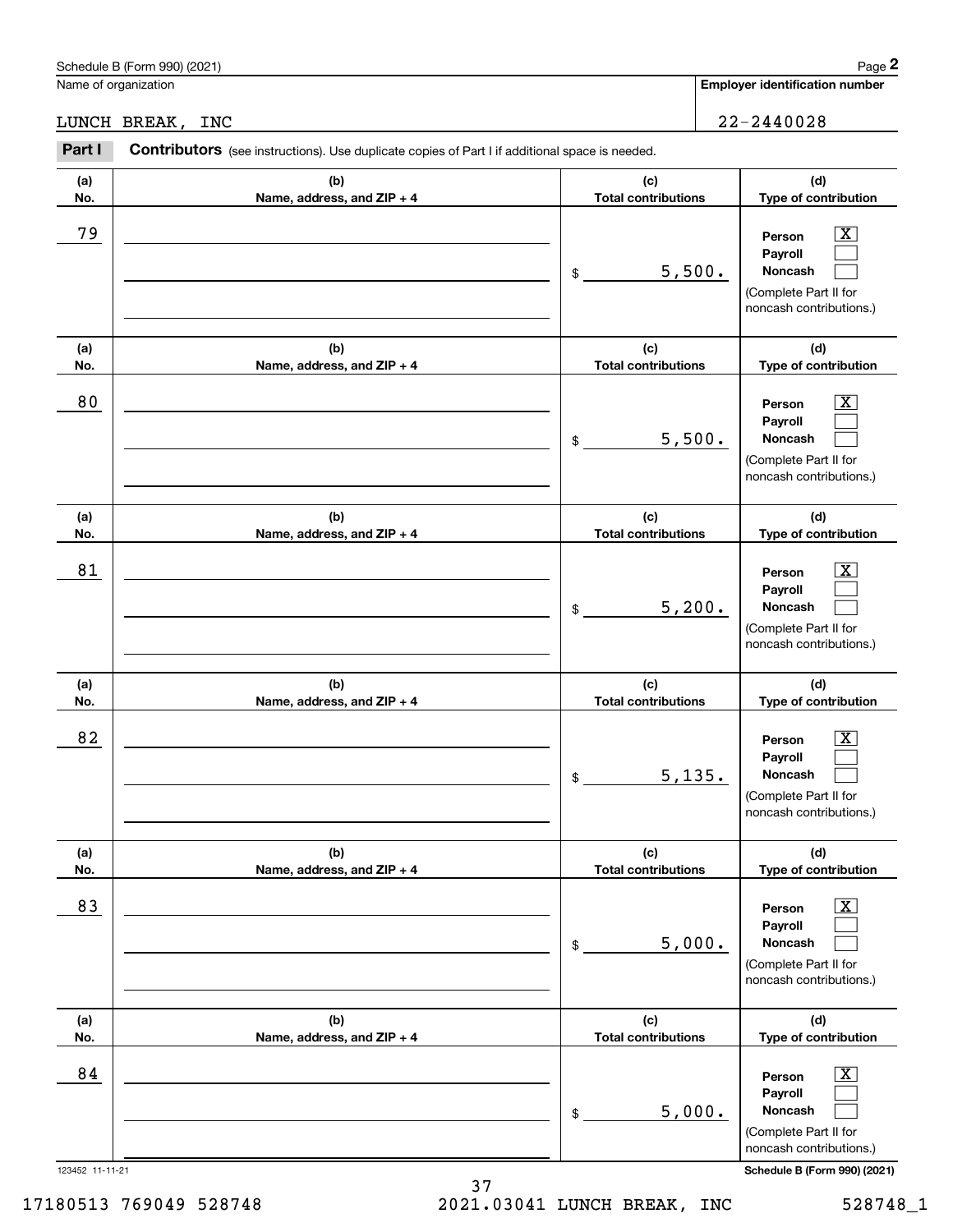|                       | Schedule B (Form 990) (2021)                                                                   |                                   | Page 2                                                                                                                                    |
|-----------------------|------------------------------------------------------------------------------------------------|-----------------------------------|-------------------------------------------------------------------------------------------------------------------------------------------|
| Name of organization  |                                                                                                |                                   | <b>Employer identification number</b>                                                                                                     |
|                       | LUNCH BREAK, INC                                                                               |                                   | 22-2440028                                                                                                                                |
| Part I                | Contributors (see instructions). Use duplicate copies of Part I if additional space is needed. |                                   |                                                                                                                                           |
| (a)<br>No.            | (b)<br>Name, address, and ZIP + 4                                                              | (c)<br><b>Total contributions</b> | (d)<br>Type of contribution                                                                                                               |
| 85                    |                                                                                                | 5,000.<br>\$                      | $\overline{\text{X}}$<br>Person<br>Payroll<br>Noncash<br>(Complete Part II for<br>noncash contributions.)                                 |
| (a)<br>No.            | (b)<br>Name, address, and ZIP + 4                                                              | (c)<br><b>Total contributions</b> | (d)<br>Type of contribution                                                                                                               |
| 86                    |                                                                                                | 5,000.<br>\$                      | $\overline{\texttt{X}}$<br>Person<br>Payroll<br>Noncash<br>(Complete Part II for<br>noncash contributions.)                               |
| (a)<br>No.            | (b)<br>Name, address, and ZIP + 4                                                              | (c)<br><b>Total contributions</b> | (d)<br>Type of contribution                                                                                                               |
| 87                    |                                                                                                | 5,000.<br>\$                      | $\overline{\texttt{X}}$<br>Person<br>Payroll<br>Noncash<br>(Complete Part II for<br>noncash contributions.)                               |
| (a)<br>No.            | (b)<br>Name, address, and ZIP + 4                                                              | (c)<br><b>Total contributions</b> | (d)<br>Type of contribution                                                                                                               |
| 88                    |                                                                                                | 5,000.<br>\$                      | $\overline{\mathbf{X}}$<br>Person<br>Payroll<br>Noncash<br>(Complete Part II for<br>noncash contributions.)                               |
| (a)<br>No.            | (b)<br>Name, address, and ZIP + 4                                                              | (c)<br><b>Total contributions</b> | (d)<br>Type of contribution                                                                                                               |
| 89                    |                                                                                                | 5,000.<br>\$                      | $\overline{\text{X}}$<br>Person<br>Payroll<br>Noncash<br>(Complete Part II for<br>noncash contributions.)                                 |
| (a)<br>No.            | (b)<br>Name, address, and ZIP + 4                                                              | (c)<br><b>Total contributions</b> | (d)<br>Type of contribution                                                                                                               |
| 90<br>123452 11-11-21 |                                                                                                | 5,000.<br>\$                      | $\overline{\text{X}}$<br>Person<br>Payroll<br>Noncash<br>(Complete Part II for<br>noncash contributions.)<br>Schedule B (Form 990) (2021) |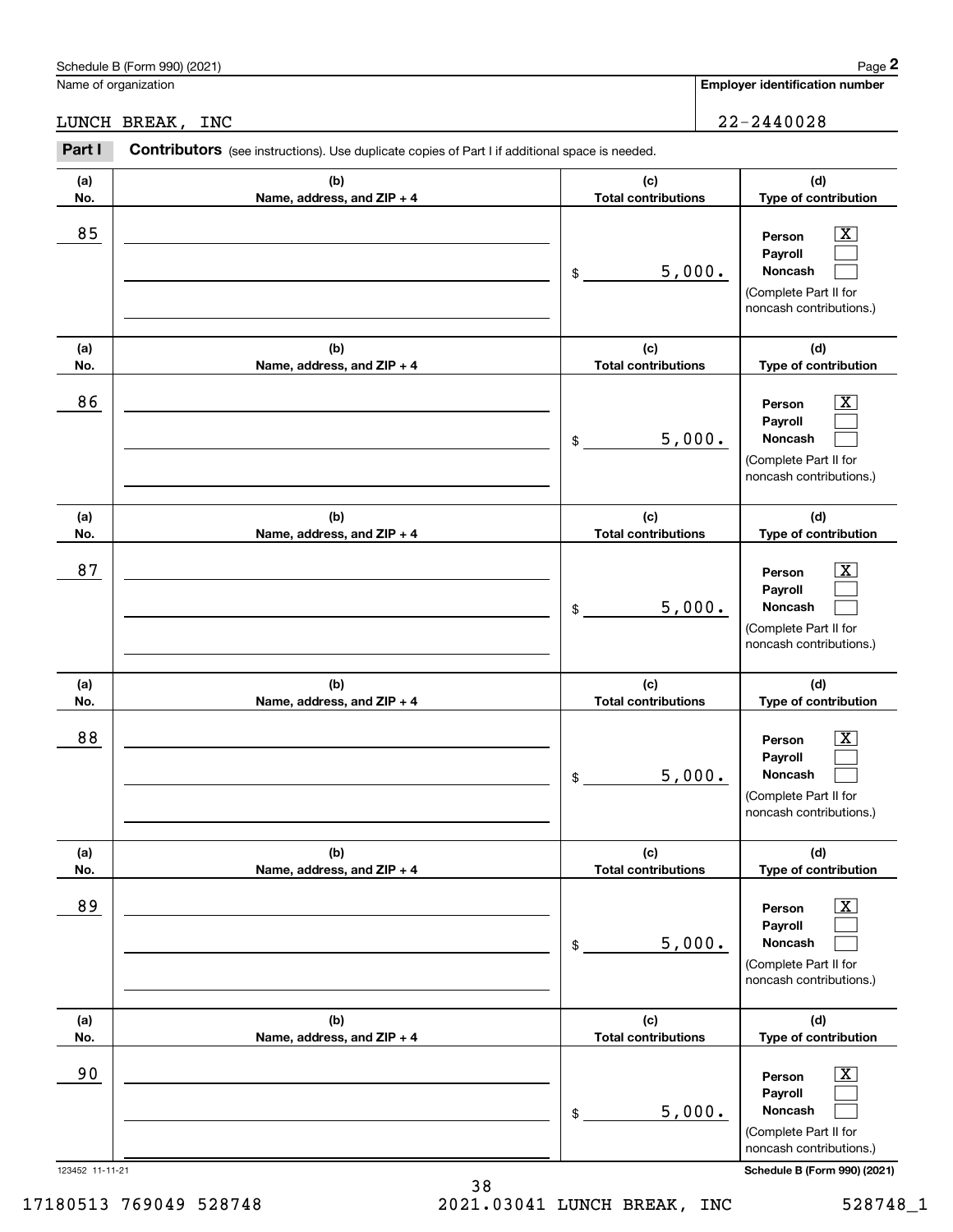|                 | Schedule B (Form 990) (2021)                                                                   |                                   | Page 2                                                                                                             |
|-----------------|------------------------------------------------------------------------------------------------|-----------------------------------|--------------------------------------------------------------------------------------------------------------------|
|                 | Name of organization                                                                           |                                   | <b>Employer identification number</b>                                                                              |
|                 | LUNCH BREAK,<br><b>INC</b>                                                                     |                                   | 22-2440028                                                                                                         |
| Part I          | Contributors (see instructions). Use duplicate copies of Part I if additional space is needed. |                                   |                                                                                                                    |
| (a)<br>No.      | (b)<br>Name, address, and ZIP + 4                                                              | (c)<br><b>Total contributions</b> | (d)<br>Type of contribution                                                                                        |
| 91              |                                                                                                | 5,000.<br>\$                      | $\overline{\text{X}}$<br>Person<br>Payroll<br><b>Noncash</b><br>(Complete Part II for<br>noncash contributions.)   |
| (a)<br>No.      | (b)<br>Name, address, and ZIP + 4                                                              | (c)<br><b>Total contributions</b> | (d)<br>Type of contribution                                                                                        |
| 92              |                                                                                                | 5,000.<br>\$                      | $\overline{\texttt{X}}$<br>Person<br>Payroll<br><b>Noncash</b><br>(Complete Part II for<br>noncash contributions.) |
| (a)<br>No.      | (b)<br>Name, address, and ZIP + 4                                                              | (c)<br><b>Total contributions</b> | (d)<br>Type of contribution                                                                                        |
| 93              |                                                                                                | 5,000.<br>\$                      | $\overline{\text{X}}$<br>Person<br>Payroll<br><b>Noncash</b><br>(Complete Part II for<br>noncash contributions.)   |
| (a)<br>No.      | (b)<br>Name, address, and ZIP + 4                                                              | (c)<br><b>Total contributions</b> | (d)<br>Type of contribution                                                                                        |
| 94              |                                                                                                | 5,000.<br>\$                      | $\overline{\mathbf{X}}$<br>Person<br>Payroll<br>Noncash<br>(Complete Part II for<br>noncash contributions.)        |
| (a)<br>No.      | (b)<br>Name, address, and ZIP + 4                                                              | (c)<br><b>Total contributions</b> | (d)<br>Type of contribution                                                                                        |
| 95              |                                                                                                | 5,000.<br>\$                      | $\boxed{\text{X}}$<br>Person<br>Payroll<br><b>Noncash</b><br>(Complete Part II for<br>noncash contributions.)      |
| (a)<br>No.      | (b)<br>Name, address, and ZIP + 4                                                              | (c)<br><b>Total contributions</b> | (d)<br>Type of contribution                                                                                        |
| 96              |                                                                                                | 5,000.<br>\$                      | $\boxed{\text{X}}$<br>Person<br>Payroll<br><b>Noncash</b><br>(Complete Part II for<br>noncash contributions.)      |
| 123452 11-11-21 |                                                                                                |                                   | Schedule B (Form 990) (2021)                                                                                       |

# Name of organization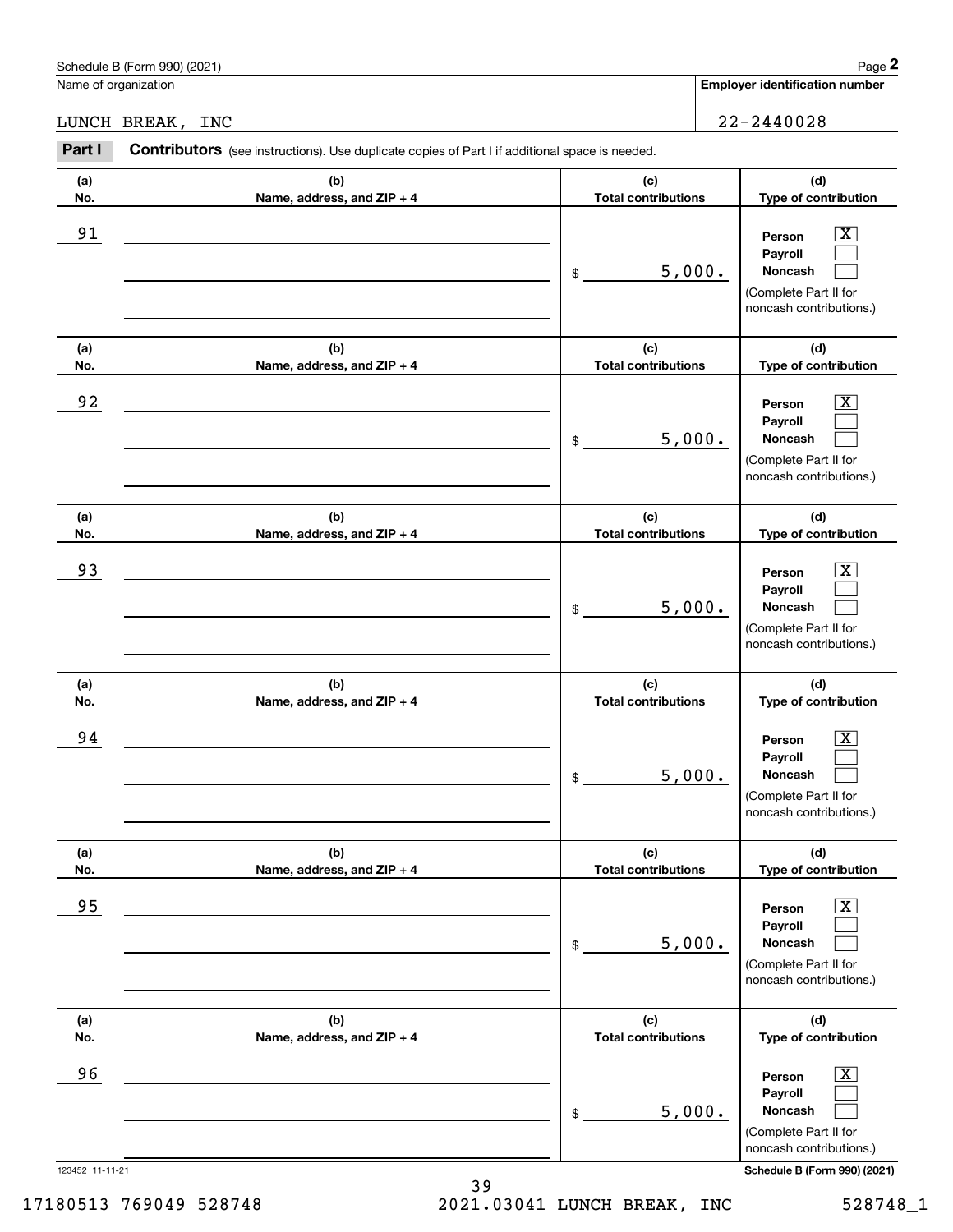|                 | Schedule B (Form 990) (2021)                                                                   |                                   | Page 2                                                                                                             |
|-----------------|------------------------------------------------------------------------------------------------|-----------------------------------|--------------------------------------------------------------------------------------------------------------------|
|                 | Name of organization                                                                           |                                   | <b>Employer identification number</b>                                                                              |
|                 | LUNCH BREAK,<br><b>INC</b>                                                                     |                                   | 22-2440028                                                                                                         |
| Part I          | Contributors (see instructions). Use duplicate copies of Part I if additional space is needed. |                                   |                                                                                                                    |
| (a)<br>No.      | (b)<br>Name, address, and ZIP + 4                                                              | (c)<br><b>Total contributions</b> | (d)<br>Type of contribution                                                                                        |
| 97              |                                                                                                | 5,000.<br>\$                      | $\overline{\text{X}}$<br>Person<br>Payroll<br><b>Noncash</b><br>(Complete Part II for<br>noncash contributions.)   |
| (a)<br>No.      | (b)<br>Name, address, and ZIP + 4                                                              | (c)<br><b>Total contributions</b> | (d)<br>Type of contribution                                                                                        |
| 98              |                                                                                                | 5,000.<br>\$                      | $\overline{\texttt{X}}$<br>Person<br>Payroll<br><b>Noncash</b><br>(Complete Part II for<br>noncash contributions.) |
| (a)<br>No.      | (b)<br>Name, address, and ZIP + 4                                                              | (c)<br><b>Total contributions</b> | (d)<br>Type of contribution                                                                                        |
| 99              |                                                                                                | 5,000.<br>\$                      | $\overline{\text{X}}$<br>Person<br>Payroll<br><b>Noncash</b><br>(Complete Part II for<br>noncash contributions.)   |
| (a)<br>No.      | (b)<br>Name, address, and ZIP + 4                                                              | (c)<br><b>Total contributions</b> | (d)<br>Type of contribution                                                                                        |
| 100             |                                                                                                | 5,000.<br>\$                      | $\overline{\mathbf{X}}$<br>Person<br>Payroll<br>Noncash<br>(Complete Part II for<br>noncash contributions.)        |
| (a)<br>No.      | (b)<br>Name, address, and ZIP + 4                                                              | (c)<br><b>Total contributions</b> | (d)<br>Type of contribution                                                                                        |
| 101             |                                                                                                | 5,000.<br>\$                      | $\boxed{\text{X}}$<br>Person<br>Payroll<br><b>Noncash</b><br>(Complete Part II for<br>noncash contributions.)      |
| (a)<br>No.      | (b)<br>Name, address, and ZIP + 4                                                              | (c)<br><b>Total contributions</b> | (d)<br>Type of contribution                                                                                        |
| 102             |                                                                                                | 5,000.<br>\$                      | $\boxed{\text{X}}$<br>Person<br>Payroll<br><b>Noncash</b><br>(Complete Part II for<br>noncash contributions.)      |
| 123452 11-11-21 |                                                                                                |                                   | Schedule B (Form 990) (2021)                                                                                       |

40 17180513 769049 528748 2021.03041 LUNCH BREAK, INC 528748\_1

Schedule B (Form 990) (2021) Page 2 Name of organization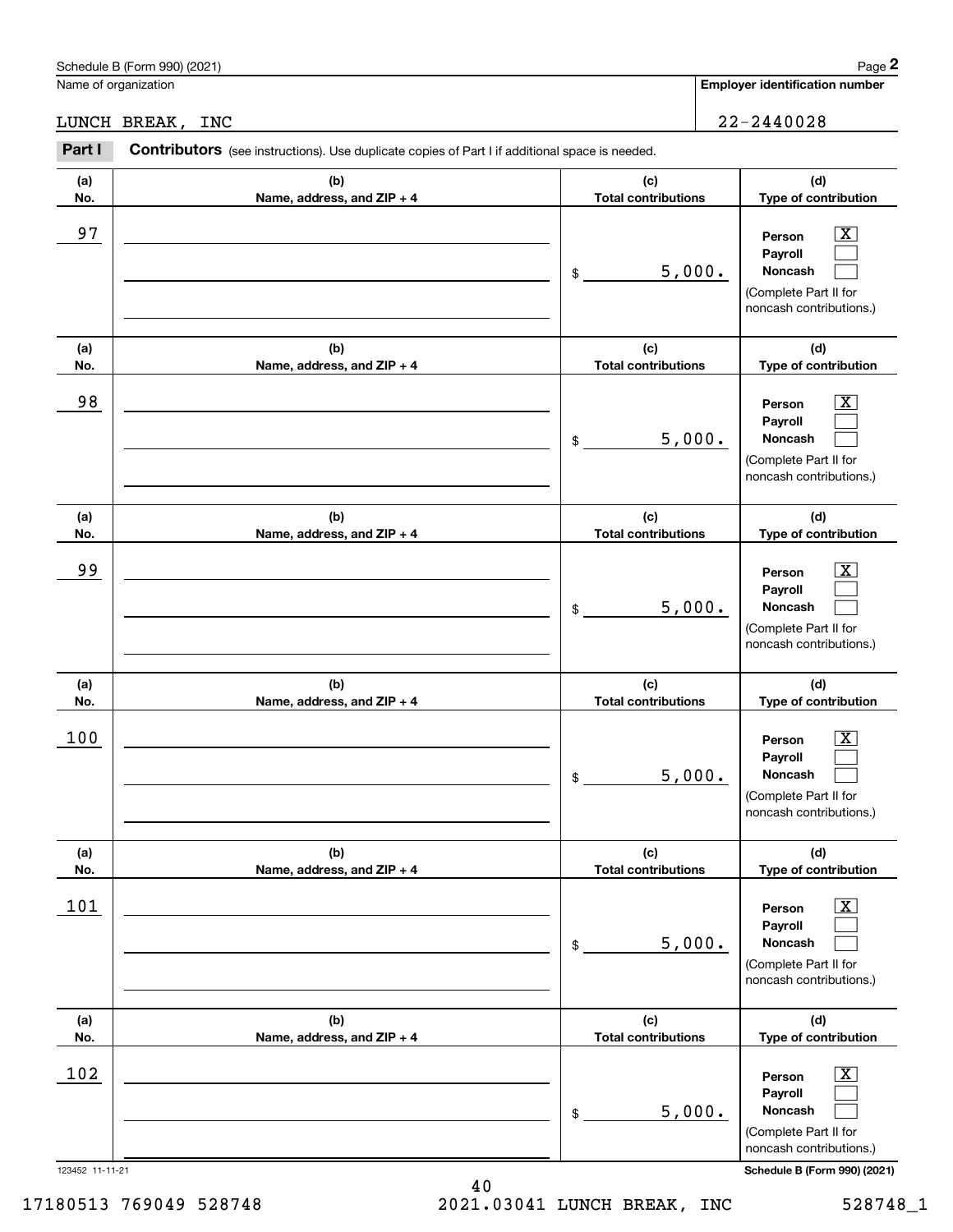|                      | Schedule B (Form 990) (2021)                                                                   |                                   | Page 2                                                                                                      |
|----------------------|------------------------------------------------------------------------------------------------|-----------------------------------|-------------------------------------------------------------------------------------------------------------|
| Name of organization |                                                                                                |                                   | <b>Employer identification number</b>                                                                       |
|                      | LUNCH BREAK,<br>INC                                                                            |                                   | 22-2440028                                                                                                  |
| Part I               | Contributors (see instructions). Use duplicate copies of Part I if additional space is needed. |                                   |                                                                                                             |
| (a)<br>No.           | (b)<br>Name, address, and ZIP + 4                                                              | (c)<br><b>Total contributions</b> | (d)<br>Type of contribution                                                                                 |
| 103                  |                                                                                                | 5,000.<br>\$                      | $\overline{\mathbf{X}}$<br>Person<br>Payroll<br>Noncash<br>(Complete Part II for<br>noncash contributions.) |
| (a)<br>No.           | (b)<br>Name, address, and ZIP + 4                                                              | (c)<br><b>Total contributions</b> | (d)<br>Type of contribution                                                                                 |
| 104                  |                                                                                                | 5,000.<br>\$                      | $\overline{\text{X}}$<br>Person<br>Payroll<br>Noncash<br>(Complete Part II for<br>noncash contributions.)   |
| (a)<br>No.           | (b)<br>Name, address, and ZIP + 4                                                              | (c)<br><b>Total contributions</b> | (d)<br>Type of contribution                                                                                 |
| 105                  |                                                                                                | 5,000.<br>\$                      | $\mathbf{X}$<br>Person<br>Payroll<br>Noncash<br>(Complete Part II for<br>noncash contributions.)            |
| (a)<br>No.           | (b)<br>Name, address, and ZIP + 4                                                              | (c)<br><b>Total contributions</b> | (d)<br>Type of contribution                                                                                 |
| 106                  |                                                                                                | 5,000.<br>\$                      | $\mathbf{X}$<br>Person<br>Payroll<br>Noncash<br>(Complete Part II for<br>noncash contributions.)            |
| (a)<br>No.           | (b)<br>Name, address, and ZIP + 4                                                              | (c)<br><b>Total contributions</b> | (d)<br>Type of contribution                                                                                 |
| 107                  |                                                                                                | 5,000.<br>\$                      | $\overline{\mathbf{X}}$<br>Person<br>Payroll<br>Noncash<br>(Complete Part II for<br>noncash contributions.) |
| (a)<br>No.           | (b)<br>Name, address, and ZIP + 4                                                              | (c)<br><b>Total contributions</b> | (d)<br>Type of contribution                                                                                 |
| 108                  |                                                                                                | 5,000.<br>\$                      | $\overline{\mathbf{X}}$<br>Person<br>Payroll<br>Noncash<br>(Complete Part II for<br>noncash contributions.) |
| 123452 11-11-21      |                                                                                                |                                   | Schedule B (Form 990) (2021)                                                                                |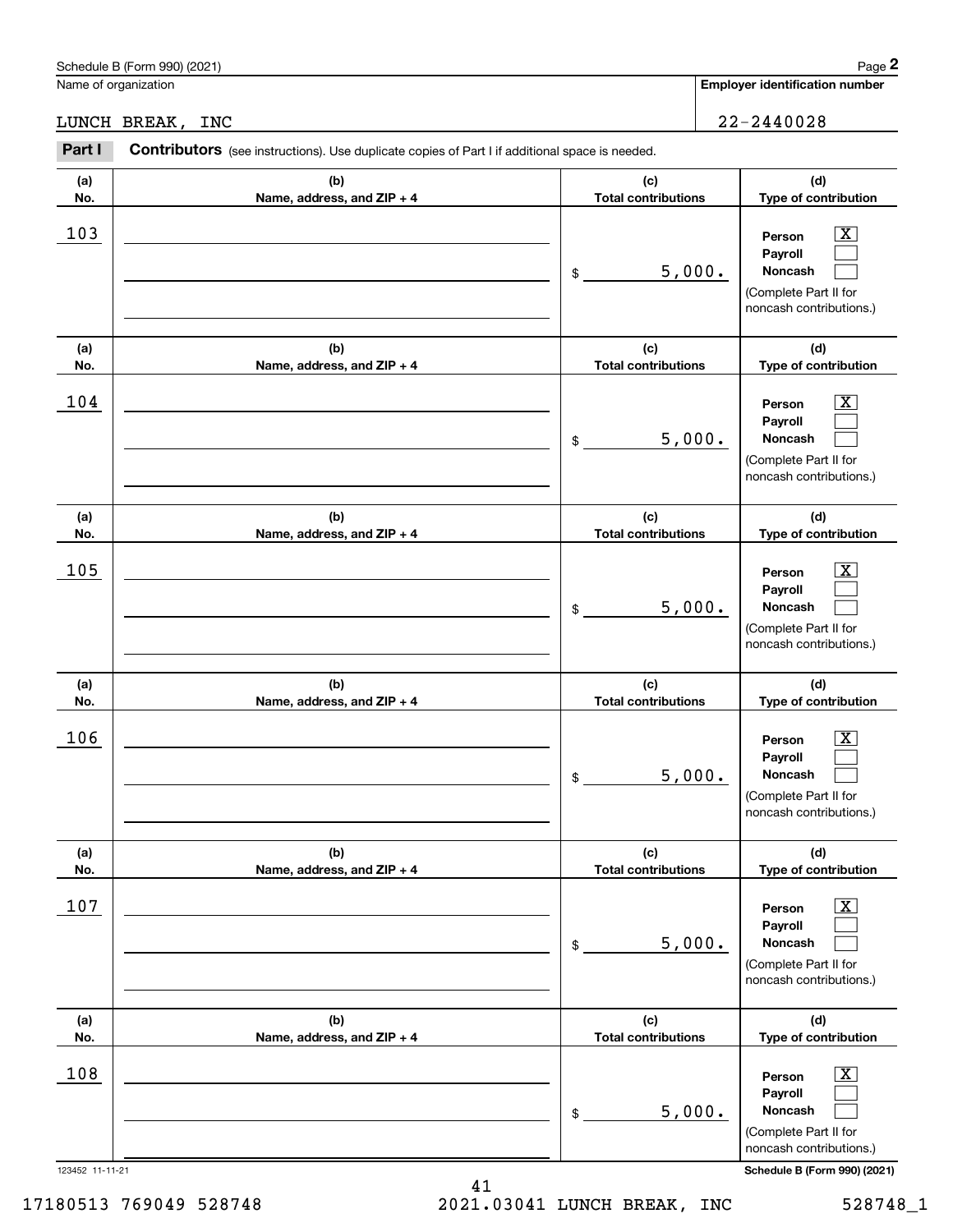|                        | Schedule B (Form 990) (2021)                                                                   |                                   | Page 2                                                                                                                                      |
|------------------------|------------------------------------------------------------------------------------------------|-----------------------------------|---------------------------------------------------------------------------------------------------------------------------------------------|
| Name of organization   |                                                                                                |                                   | <b>Employer identification number</b>                                                                                                       |
|                        | LUNCH BREAK,<br>INC                                                                            |                                   | 22-2440028                                                                                                                                  |
| Part I                 | Contributors (see instructions). Use duplicate copies of Part I if additional space is needed. |                                   |                                                                                                                                             |
| (a)<br>No.             | (b)<br>Name, address, and ZIP + 4                                                              | (c)<br><b>Total contributions</b> | (d)<br>Type of contribution                                                                                                                 |
| 109                    |                                                                                                | 5,000.<br>\$                      | $\overline{\mathbf{X}}$<br>Person<br>Payroll<br>Noncash<br>(Complete Part II for<br>noncash contributions.)                                 |
| (a)<br>No.             | (b)<br>Name, address, and ZIP + 4                                                              | (c)<br><b>Total contributions</b> | (d)<br>Type of contribution                                                                                                                 |
| 110                    |                                                                                                | 5,000.<br>\$                      | $\overline{\mathbf{X}}$<br>Person<br>Payroll<br>Noncash<br>(Complete Part II for<br>noncash contributions.)                                 |
| (a)<br>No.             | (b)<br>Name, address, and ZIP + 4                                                              | (c)<br><b>Total contributions</b> | (d)<br>Type of contribution                                                                                                                 |
| 111                    |                                                                                                | 5,000.<br>\$                      | $\overline{\mathbf{X}}$<br>Person<br>Payroll<br>Noncash<br>(Complete Part II for<br>noncash contributions.)                                 |
| (a)<br>No.             | (b)<br>Name, address, and ZIP + 4                                                              | (c)<br><b>Total contributions</b> | (d)<br>Type of contribution                                                                                                                 |
| 112                    |                                                                                                | 5,000.<br>\$                      | $\mathbf{X}$<br>Person<br>Payroll<br>Noncash<br>(Complete Part II for<br>noncash contributions.)                                            |
| (a)<br>No.             | (b)<br>Name, address, and ZIP + 4                                                              | (c)<br><b>Total contributions</b> | (d)<br>Type of contribution                                                                                                                 |
| 113                    |                                                                                                | 5,000.<br>\$                      | $\overline{\mathbf{X}}$<br>Person<br>Payroll<br>Noncash<br>(Complete Part II for<br>noncash contributions.)                                 |
| (a)<br>No.             | (b)<br>Name, address, and ZIP + 4                                                              | (c)<br><b>Total contributions</b> | (d)<br>Type of contribution                                                                                                                 |
| 114<br>123452 11-11-21 |                                                                                                | 5,000.<br>\$                      | $\overline{\mathbf{x}}$<br>Person<br>Payroll<br>Noncash<br>(Complete Part II for<br>noncash contributions.)<br>Schedule B (Form 990) (2021) |

# Schedule B (Form 990) (2021) Page 2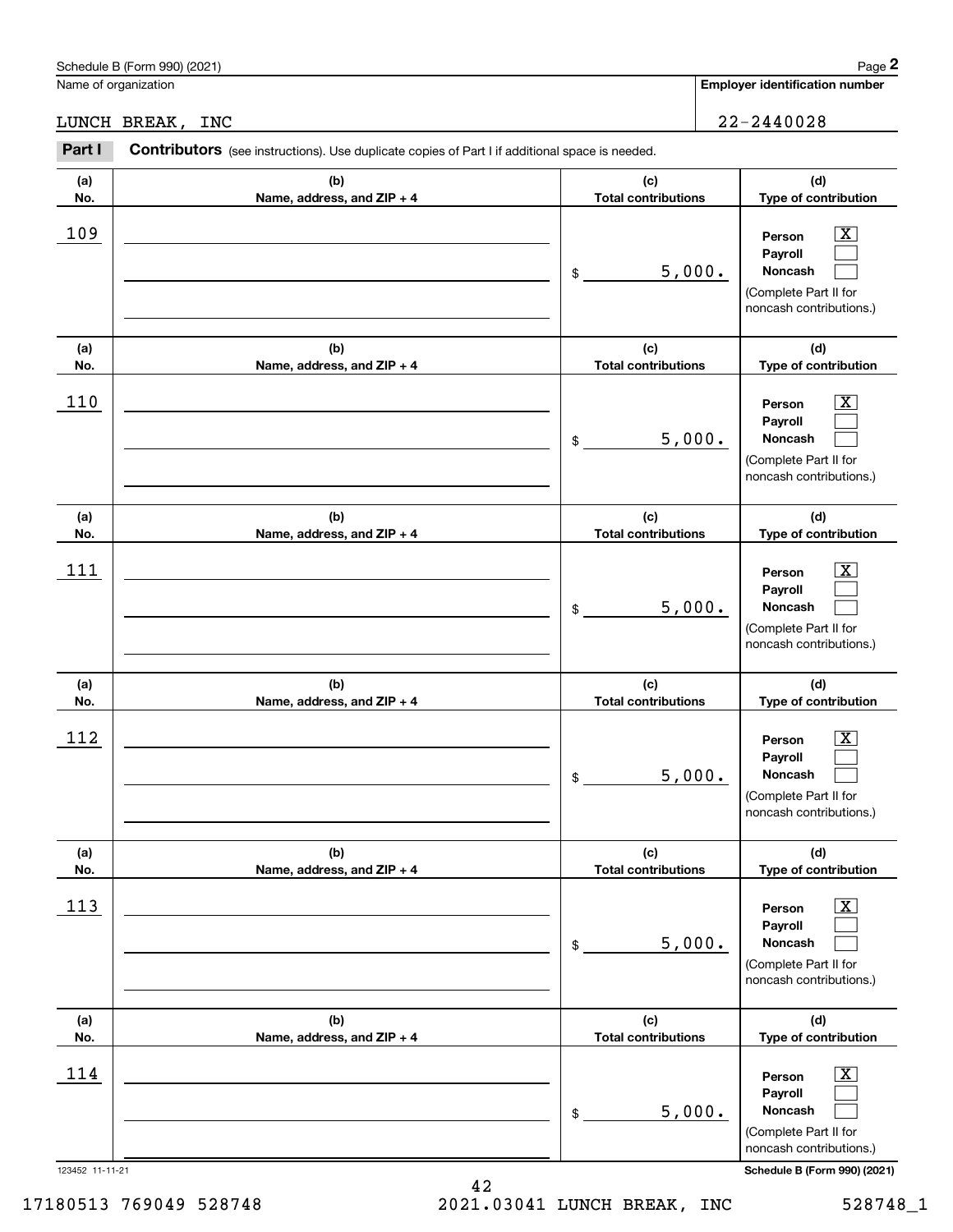|            | Schedule B (Form 990) (2021)                                                                   |                                   | Page 2                                                                                                      |
|------------|------------------------------------------------------------------------------------------------|-----------------------------------|-------------------------------------------------------------------------------------------------------------|
|            | Name of organization                                                                           |                                   | <b>Employer identification number</b>                                                                       |
|            | LUNCH BREAK,<br>INC                                                                            |                                   | 22-2440028                                                                                                  |
| Part I     | Contributors (see instructions). Use duplicate copies of Part I if additional space is needed. |                                   |                                                                                                             |
| (a)<br>No. | (b)<br>Name, address, and ZIP + 4                                                              | (c)<br><b>Total contributions</b> | (d)<br>Type of contribution                                                                                 |
| 115        |                                                                                                | 5,000.<br>\$                      | $\overline{\texttt{X}}$<br>Person<br>Payroll<br>Noncash<br>(Complete Part II for<br>noncash contributions.) |
| (a)<br>No. | (b)<br>Name, address, and ZIP + 4                                                              | (c)<br><b>Total contributions</b> | (d)<br>Type of contribution                                                                                 |
| 116        |                                                                                                | 5,000.<br>\$                      | $\overline{\texttt{X}}$<br>Person<br>Payroll<br>Noncash<br>(Complete Part II for<br>noncash contributions.) |
| (a)<br>No. | (b)<br>Name, address, and ZIP + 4                                                              | (c)<br><b>Total contributions</b> | (d)<br>Type of contribution                                                                                 |
|            |                                                                                                | \$                                | Person<br>Payroll<br>Noncash<br>(Complete Part II for<br>noncash contributions.)                            |
| (a)<br>No. | (b)<br>Name, address, and ZIP + 4                                                              | (c)<br><b>Total contributions</b> | (d)<br>Type of contribution                                                                                 |
|            |                                                                                                | \$                                | Person<br>Payroll<br>Noncash<br>(Complete Part II for<br>noncash contributions.)                            |
| (a)<br>No. | (b)<br>Name, address, and ZIP + 4                                                              | (c)<br><b>Total contributions</b> | (d)<br>Type of contribution                                                                                 |
|            |                                                                                                | \$                                | Person<br>Payroll<br>Noncash<br>(Complete Part II for<br>noncash contributions.)                            |
| (a)<br>No. | (b)<br>Name, address, and ZIP + 4                                                              | (c)<br><b>Total contributions</b> | (d)<br>Type of contribution                                                                                 |
|            |                                                                                                | \$                                | Person<br>Payroll<br>Noncash<br>(Complete Part II for<br>noncash contributions.)                            |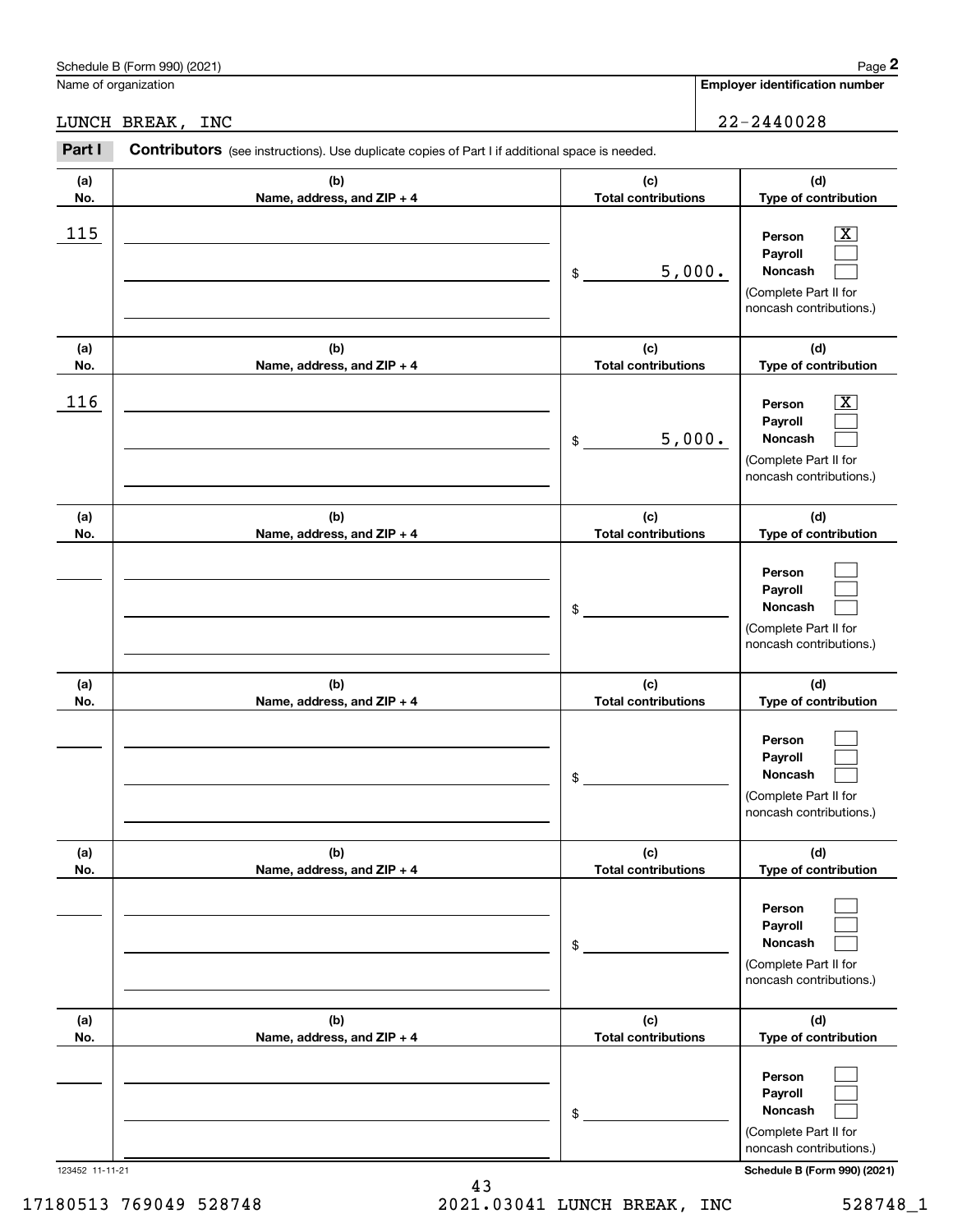|                              | Schedule B (Form 990) (2021)                                                                        |                                                 | Page 3                                |
|------------------------------|-----------------------------------------------------------------------------------------------------|-------------------------------------------------|---------------------------------------|
|                              | Name of organization                                                                                |                                                 | <b>Employer identification number</b> |
|                              | LUNCH BREAK, INC                                                                                    |                                                 | $22 - 2440028$                        |
| Part II                      | Noncash Property (see instructions). Use duplicate copies of Part II if additional space is needed. |                                                 |                                       |
| (a)<br>No.<br>from<br>Part I | (b)<br>Description of noncash property given                                                        | (c)<br>FMV (or estimate)<br>(See instructions.) | (d)<br>Date received                  |
|                              |                                                                                                     | \$                                              |                                       |
| (a)<br>No.<br>from<br>Part I | (b)<br>Description of noncash property given                                                        | (c)<br>FMV (or estimate)<br>(See instructions.) | (d)<br>Date received                  |
|                              |                                                                                                     | \$                                              |                                       |
| (a)<br>No.<br>from<br>Part I | (b)<br>Description of noncash property given                                                        | (c)<br>FMV (or estimate)<br>(See instructions.) | (d)<br>Date received                  |
|                              |                                                                                                     | \$                                              |                                       |
| (a)<br>No.<br>from<br>Part I | (b)<br>Description of noncash property given                                                        | (c)<br>FMV (or estimate)<br>(See instructions.) | (d)<br>Date received                  |
|                              |                                                                                                     | \$                                              |                                       |
| (a)<br>No.<br>from<br>Part I | (b)<br>Description of noncash property given                                                        | (c)<br>FMV (or estimate)<br>(See instructions.) | (d)<br>Date received                  |
|                              |                                                                                                     | \$                                              |                                       |
| (a)<br>No.<br>from<br>Part I | (b)<br>Description of noncash property given                                                        | (c)<br>FMV (or estimate)<br>(See instructions.) | (d)<br>Date received                  |
|                              |                                                                                                     | \$                                              |                                       |
| 123453 11-11-21              |                                                                                                     |                                                 | Schedule B (Form 990) (2021)          |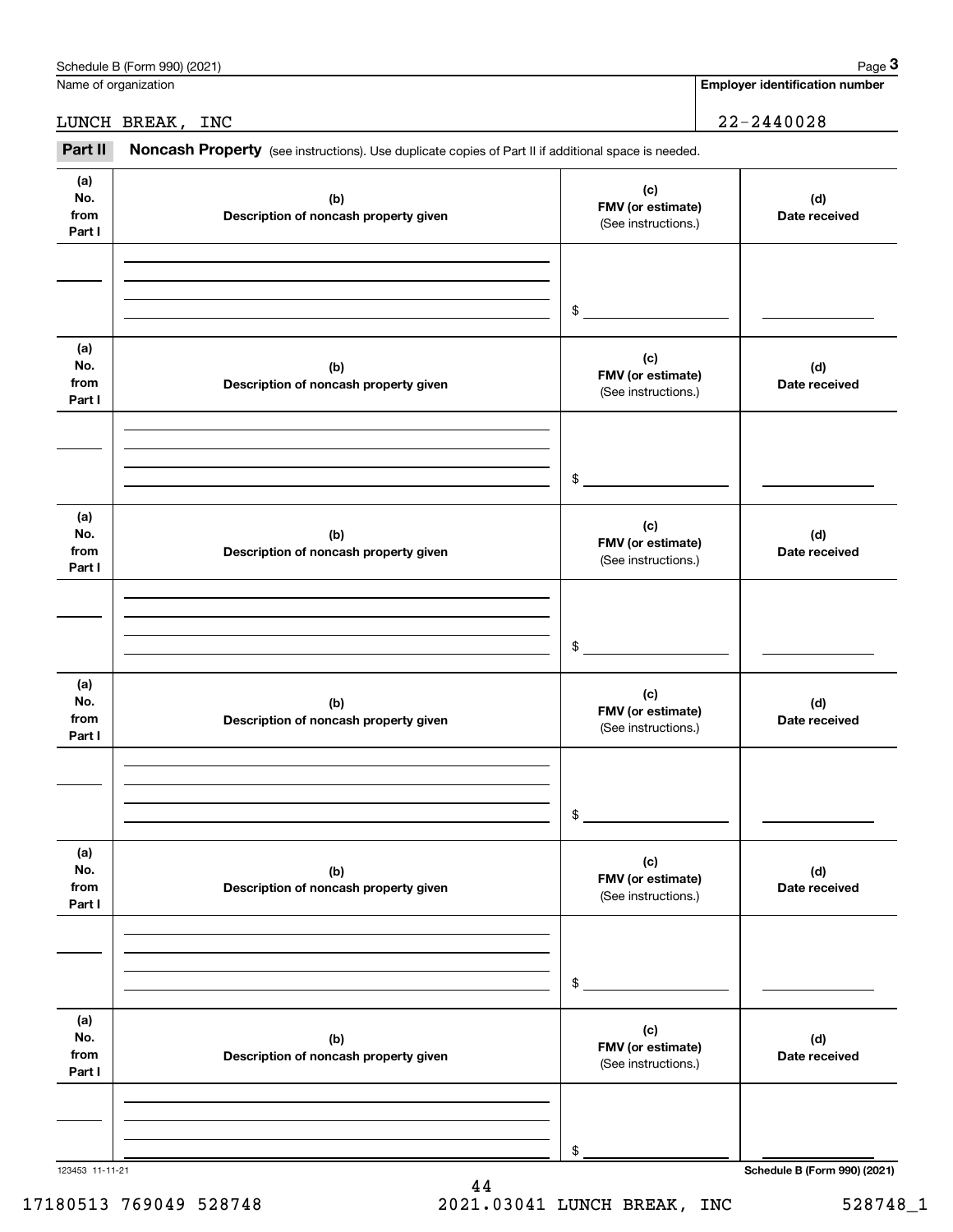|                           | Schedule B (Form 990) (2021)                                                                                                                                                                                                                                                 |                      | Page 4                                   |
|---------------------------|------------------------------------------------------------------------------------------------------------------------------------------------------------------------------------------------------------------------------------------------------------------------------|----------------------|------------------------------------------|
|                           | Name of organization                                                                                                                                                                                                                                                         |                      | <b>Employer identification number</b>    |
|                           | LUNCH BREAK, INC                                                                                                                                                                                                                                                             |                      | 22-2440028                               |
| Part III                  | Exclusively religious, charitable, etc., contributions to organizations described in section 501(c)(7), (8), or (10) that total more than \$1,000 for the year<br>from any one contributor. Complete columns (a) through (e) and the following line entry. For organizations |                      |                                          |
|                           | completing Part III, enter the total of exclusively religious, charitable, etc., contributions of \$1,000 or less for the year. (Enter this info. once.) $\blacktriangleright$ \$                                                                                            |                      |                                          |
| (a) No.                   | Use duplicate copies of Part III if additional space is needed.                                                                                                                                                                                                              |                      |                                          |
| from<br>Part I            | (b) Purpose of gift                                                                                                                                                                                                                                                          | (c) Use of gift      | (d) Description of how gift is held      |
|                           |                                                                                                                                                                                                                                                                              |                      |                                          |
|                           |                                                                                                                                                                                                                                                                              |                      |                                          |
|                           |                                                                                                                                                                                                                                                                              |                      |                                          |
|                           |                                                                                                                                                                                                                                                                              | (e) Transfer of gift |                                          |
|                           |                                                                                                                                                                                                                                                                              |                      |                                          |
|                           | Transferee's name, address, and ZIP + 4                                                                                                                                                                                                                                      |                      | Relationship of transferor to transferee |
|                           |                                                                                                                                                                                                                                                                              |                      |                                          |
|                           |                                                                                                                                                                                                                                                                              |                      |                                          |
| (a) No.                   |                                                                                                                                                                                                                                                                              |                      |                                          |
| from<br>Part I            | (b) Purpose of gift                                                                                                                                                                                                                                                          | (c) Use of gift      | (d) Description of how gift is held      |
|                           |                                                                                                                                                                                                                                                                              |                      |                                          |
|                           |                                                                                                                                                                                                                                                                              |                      |                                          |
|                           |                                                                                                                                                                                                                                                                              |                      |                                          |
|                           |                                                                                                                                                                                                                                                                              | (e) Transfer of gift |                                          |
|                           | Transferee's name, address, and ZIP + 4                                                                                                                                                                                                                                      |                      | Relationship of transferor to transferee |
|                           |                                                                                                                                                                                                                                                                              |                      |                                          |
|                           |                                                                                                                                                                                                                                                                              |                      |                                          |
|                           |                                                                                                                                                                                                                                                                              |                      |                                          |
| (a) No.<br>from           | (b) Purpose of gift                                                                                                                                                                                                                                                          | (c) Use of gift      | (d) Description of how gift is held      |
| Part I                    |                                                                                                                                                                                                                                                                              |                      |                                          |
|                           |                                                                                                                                                                                                                                                                              |                      |                                          |
|                           |                                                                                                                                                                                                                                                                              |                      |                                          |
|                           |                                                                                                                                                                                                                                                                              | (e) Transfer of gift |                                          |
|                           |                                                                                                                                                                                                                                                                              |                      |                                          |
|                           | Transferee's name, address, and ZIP + 4                                                                                                                                                                                                                                      |                      | Relationship of transferor to transferee |
|                           |                                                                                                                                                                                                                                                                              |                      |                                          |
|                           |                                                                                                                                                                                                                                                                              |                      |                                          |
|                           |                                                                                                                                                                                                                                                                              |                      |                                          |
| (a) No.<br>from<br>Part I | (b) Purpose of gift                                                                                                                                                                                                                                                          | (c) Use of gift      | (d) Description of how gift is held      |
|                           |                                                                                                                                                                                                                                                                              |                      |                                          |
|                           |                                                                                                                                                                                                                                                                              |                      |                                          |
|                           |                                                                                                                                                                                                                                                                              |                      |                                          |
|                           |                                                                                                                                                                                                                                                                              | (e) Transfer of gift |                                          |
|                           |                                                                                                                                                                                                                                                                              |                      |                                          |
|                           | Transferee's name, address, and ZIP + 4                                                                                                                                                                                                                                      |                      | Relationship of transferor to transferee |
|                           |                                                                                                                                                                                                                                                                              |                      |                                          |
|                           |                                                                                                                                                                                                                                                                              |                      |                                          |
| 123454 11-11-21           |                                                                                                                                                                                                                                                                              |                      | Schedule B (Form 990) (2021)             |
|                           |                                                                                                                                                                                                                                                                              |                      |                                          |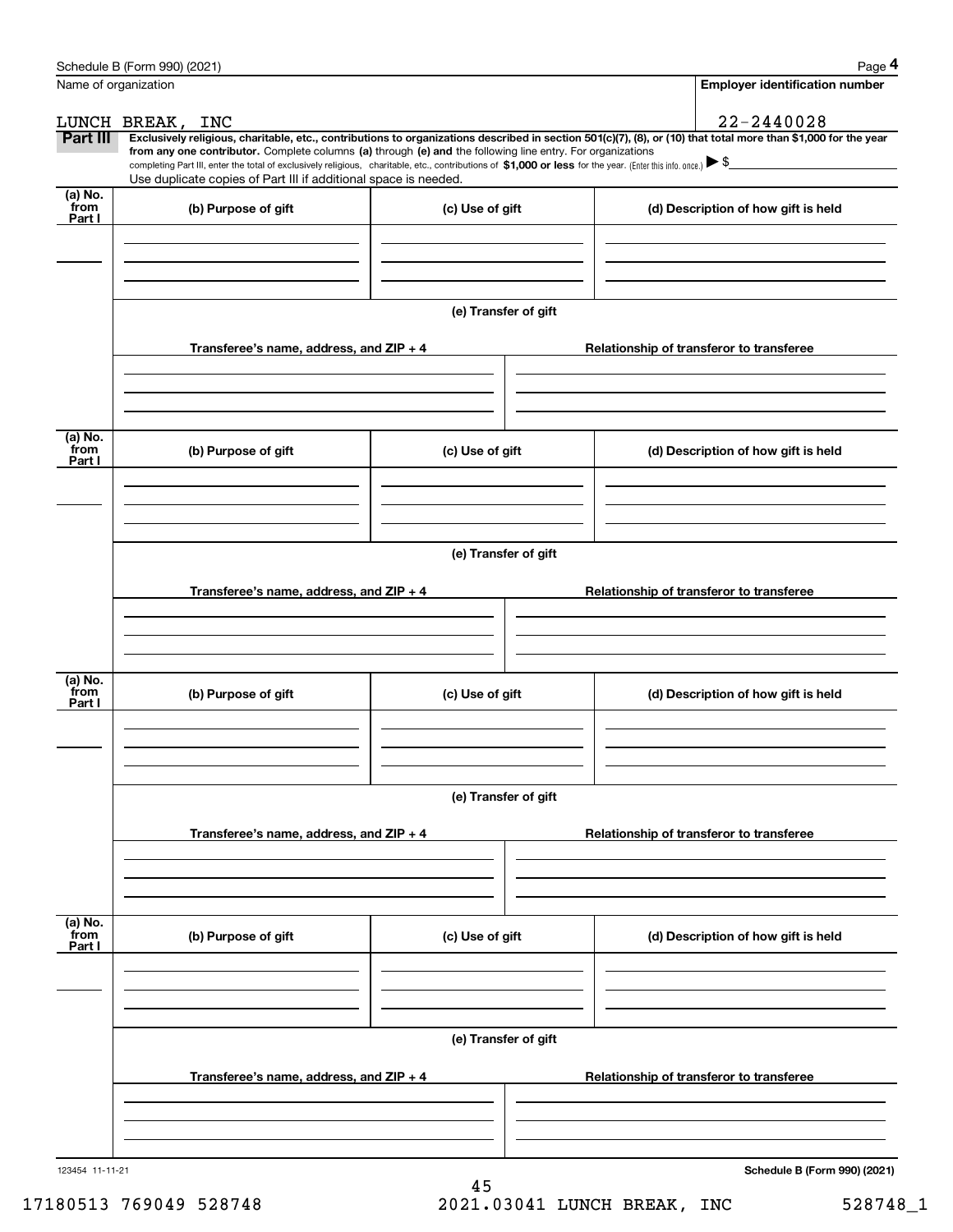|         | <b>SCHEDULE D</b>              |                                                                                                        | <b>Supplemental Financial Statements</b>                                                                                                                                                                                       |                          | OMB No. 1545-0047                                   |
|---------|--------------------------------|--------------------------------------------------------------------------------------------------------|--------------------------------------------------------------------------------------------------------------------------------------------------------------------------------------------------------------------------------|--------------------------|-----------------------------------------------------|
|         | (Form 990)                     |                                                                                                        | Complete if the organization answered "Yes" on Form 990,                                                                                                                                                                       |                          |                                                     |
|         | Department of the Treasury     |                                                                                                        | Part IV, line 6, 7, 8, 9, 10, 11a, 11b, 11c, 11d, 11e, 11f, 12a, or 12b.<br>Attach to Form 990.                                                                                                                                |                          | <b>Open to Public</b>                               |
|         | Internal Revenue Service       |                                                                                                        | Go to www.irs.gov/Form990 for instructions and the latest information.                                                                                                                                                         |                          | Inspection                                          |
|         | Name of the organization       | LUNCH BREAK, INC                                                                                       |                                                                                                                                                                                                                                |                          | <b>Employer identification number</b><br>22-2440028 |
| Part I  |                                |                                                                                                        | Organizations Maintaining Donor Advised Funds or Other Similar Funds or Accounts. Complete if the                                                                                                                              |                          |                                                     |
|         |                                | organization answered "Yes" on Form 990, Part IV, line 6.                                              |                                                                                                                                                                                                                                |                          |                                                     |
|         |                                |                                                                                                        | (a) Donor advised funds                                                                                                                                                                                                        |                          | (b) Funds and other accounts                        |
| 1       |                                |                                                                                                        |                                                                                                                                                                                                                                |                          |                                                     |
| 2       |                                | Aggregate value of contributions to (during year)                                                      |                                                                                                                                                                                                                                |                          |                                                     |
| з       |                                |                                                                                                        |                                                                                                                                                                                                                                |                          |                                                     |
| 4<br>5  |                                |                                                                                                        | Did the organization inform all donors and donor advisors in writing that the assets held in donor advised funds                                                                                                               |                          |                                                     |
|         |                                |                                                                                                        |                                                                                                                                                                                                                                |                          | Yes<br><b>No</b>                                    |
| 6       |                                |                                                                                                        | Did the organization inform all grantees, donors, and donor advisors in writing that grant funds can be used only                                                                                                              |                          |                                                     |
|         |                                |                                                                                                        | for charitable purposes and not for the benefit of the donor or donor advisor, or for any other purpose conferring                                                                                                             |                          |                                                     |
|         | impermissible private benefit? |                                                                                                        |                                                                                                                                                                                                                                |                          | Yes<br>No                                           |
| Part II |                                |                                                                                                        | Conservation Easements. Complete if the organization answered "Yes" on Form 990, Part IV, line 7.                                                                                                                              |                          |                                                     |
| 1       |                                | Purpose(s) of conservation easements held by the organization (check all that apply).                  |                                                                                                                                                                                                                                |                          |                                                     |
|         |                                | Preservation of land for public use (for example, recreation or education)                             |                                                                                                                                                                                                                                |                          | Preservation of a historically important land area  |
|         |                                | Protection of natural habitat                                                                          | Preservation of a certified historic structure                                                                                                                                                                                 |                          |                                                     |
|         |                                | Preservation of open space                                                                             |                                                                                                                                                                                                                                |                          |                                                     |
| 2       | day of the tax year.           |                                                                                                        | Complete lines 2a through 2d if the organization held a qualified conservation contribution in the form of a conservation easement on the last                                                                                 |                          | Held at the End of the Tax Year                     |
|         |                                |                                                                                                        |                                                                                                                                                                                                                                | 2a                       |                                                     |
| b       |                                | Total acreage restricted by conservation easements                                                     |                                                                                                                                                                                                                                | 2 <sub>b</sub>           |                                                     |
|         |                                |                                                                                                        | Number of conservation easements on a certified historic structure included in (a) manufacture included in (a)                                                                                                                 | 2c                       |                                                     |
|         |                                |                                                                                                        | d Number of conservation easements included in (c) acquired after 7/25/06, and not on a historic structure                                                                                                                     |                          |                                                     |
|         |                                |                                                                                                        | listed in the National Register [111] [12] The Mational Register [11] Mathematic Mathematic Mathematic Mathematic Mathematic Mathematic Mathematic Mathematic Mathematic Mathematic Mathematic Mathematic Mathematic Mathemati | 2d                       |                                                     |
| з       |                                |                                                                                                        | Number of conservation easements modified, transferred, released, extinguished, or terminated by the organization during the tax                                                                                               |                          |                                                     |
|         | $year \blacktriangleright$     |                                                                                                        |                                                                                                                                                                                                                                |                          |                                                     |
| 4       |                                | Number of states where property subject to conservation easement is located $\blacktriangleright$      |                                                                                                                                                                                                                                |                          |                                                     |
| 5       |                                | Does the organization have a written policy regarding the periodic monitoring, inspection, handling of |                                                                                                                                                                                                                                |                          |                                                     |
| 6       |                                | violations, and enforcement of the conservation easements it holds?                                    | Staff and volunteer hours devoted to monitoring, inspecting, handling of violations, and enforcing conservation easements during the year                                                                                      |                          | Yes<br><b>No</b>                                    |
|         |                                |                                                                                                        |                                                                                                                                                                                                                                |                          |                                                     |
| 7       |                                |                                                                                                        | Amount of expenses incurred in monitoring, inspecting, handling of violations, and enforcing conservation easements during the year                                                                                            |                          |                                                     |
|         | $\blacktriangleright$ \$       |                                                                                                        |                                                                                                                                                                                                                                |                          |                                                     |
| 8       |                                |                                                                                                        | Does each conservation easement reported on line 2(d) above satisfy the requirements of section 170(h)(4)(B)(i)                                                                                                                |                          |                                                     |
|         |                                |                                                                                                        |                                                                                                                                                                                                                                |                          | Yes<br>No                                           |
| 9       |                                |                                                                                                        | In Part XIII, describe how the organization reports conservation easements in its revenue and expense statement and                                                                                                            |                          |                                                     |
|         |                                |                                                                                                        | balance sheet, and include, if applicable, the text of the footnote to the organization's financial statements that describes the                                                                                              |                          |                                                     |
|         | Part III                       | organization's accounting for conservation easements.                                                  | Organizations Maintaining Collections of Art, Historical Treasures, or Other Similar Assets.                                                                                                                                   |                          |                                                     |
|         |                                | Complete if the organization answered "Yes" on Form 990, Part IV, line 8.                              |                                                                                                                                                                                                                                |                          |                                                     |
|         |                                |                                                                                                        | 1a If the organization elected, as permitted under FASB ASC 958, not to report in its revenue statement and balance sheet works                                                                                                |                          |                                                     |
|         |                                |                                                                                                        | of art, historical treasures, or other similar assets held for public exhibition, education, or research in furtherance of public                                                                                              |                          |                                                     |
|         |                                |                                                                                                        | service, provide in Part XIII the text of the footnote to its financial statements that describes these items.                                                                                                                 |                          |                                                     |
|         |                                |                                                                                                        | <b>b</b> If the organization elected, as permitted under FASB ASC 958, to report in its revenue statement and balance sheet works of                                                                                           |                          |                                                     |
|         |                                |                                                                                                        | art, historical treasures, or other similar assets held for public exhibition, education, or research in furtherance of public service,                                                                                        |                          |                                                     |
|         |                                | provide the following amounts relating to these items:                                                 |                                                                                                                                                                                                                                |                          |                                                     |
|         |                                |                                                                                                        |                                                                                                                                                                                                                                |                          | $\triangleright$ \$                                 |
|         |                                | (ii) Assets included in Form 990, Part X                                                               |                                                                                                                                                                                                                                |                          | $\bullet$ \$                                        |
| 2       |                                |                                                                                                        | If the organization received or held works of art, historical treasures, or other similar assets for financial gain, provide                                                                                                   |                          |                                                     |
|         |                                | the following amounts required to be reported under FASB ASC 958 relating to these items:              | a Revenue included on Form 990, Part VIII, line 1 [2000] [2000] [2000] [2000] [2000] [2000] [2000] [2000] [2000                                                                                                                |                          | \$                                                  |
|         |                                |                                                                                                        |                                                                                                                                                                                                                                | $\blacktriangleright$ \$ |                                                     |
|         |                                | LHA For Paperwork Reduction Act Notice, see the Instructions for Form 990.                             |                                                                                                                                                                                                                                |                          | Schedule D (Form 990) 2021                          |

132051 10-28-21

| 17180513 769049 528748 | 2021.03041 LUNCH BREAK, INC | 528748 1 |
|------------------------|-----------------------------|----------|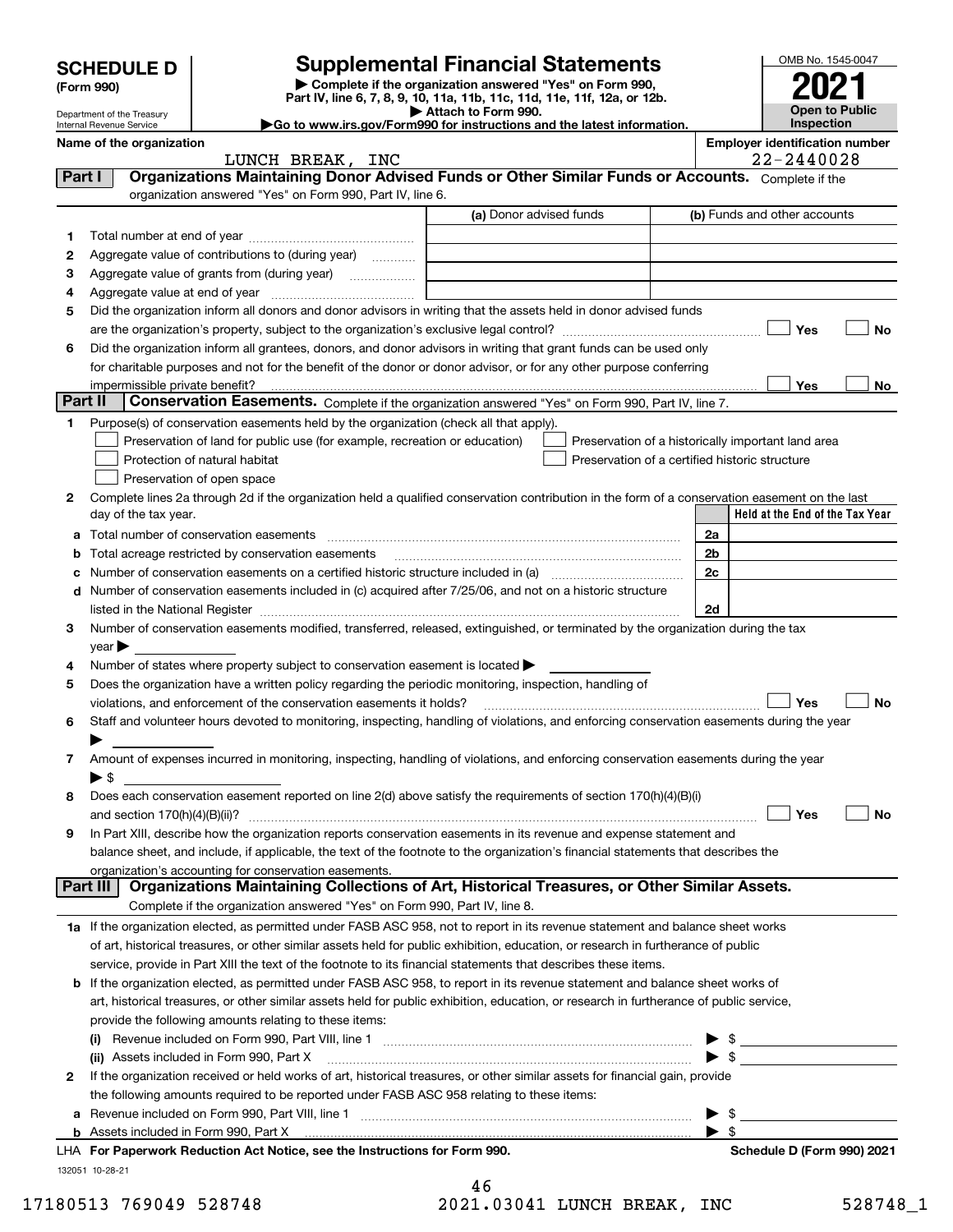|        | Schedule D (Form 990) 2021                                                                                                                                                                                                                  | LUNCH BREAK, INC   |                |                                                                                                                                                                                                                                 |            |                      |            | $22 - 2440028$ Page 2    |            |             |
|--------|---------------------------------------------------------------------------------------------------------------------------------------------------------------------------------------------------------------------------------------------|--------------------|----------------|---------------------------------------------------------------------------------------------------------------------------------------------------------------------------------------------------------------------------------|------------|----------------------|------------|--------------------------|------------|-------------|
|        | Organizations Maintaining Collections of Art, Historical Treasures, or Other Similar Assets (continued)<br>Part III                                                                                                                         |                    |                |                                                                                                                                                                                                                                 |            |                      |            |                          |            |             |
| з      | Using the organization's acquisition, accession, and other records, check any of the following that make significant use of its                                                                                                             |                    |                |                                                                                                                                                                                                                                 |            |                      |            |                          |            |             |
|        | collection items (check all that apply):                                                                                                                                                                                                    |                    |                |                                                                                                                                                                                                                                 |            |                      |            |                          |            |             |
| a      | Public exhibition                                                                                                                                                                                                                           |                    |                | Loan or exchange program                                                                                                                                                                                                        |            |                      |            |                          |            |             |
| b      | Scholarly research                                                                                                                                                                                                                          |                    |                | Other and the contract of the contract of the contract of the contract of the contract of the contract of the contract of the contract of the contract of the contract of the contract of the contract of the contract of the c |            |                      |            |                          |            |             |
| c      | Preservation for future generations                                                                                                                                                                                                         |                    |                |                                                                                                                                                                                                                                 |            |                      |            |                          |            |             |
| 4      | Provide a description of the organization's collections and explain how they further the organization's exempt purpose in Part XIII.                                                                                                        |                    |                |                                                                                                                                                                                                                                 |            |                      |            |                          |            |             |
| 5      | During the year, did the organization solicit or receive donations of art, historical treasures, or other similar assets                                                                                                                    |                    |                |                                                                                                                                                                                                                                 |            |                      |            |                          |            |             |
|        | to be sold to raise funds rather than to be maintained as part of the organization's collection?                                                                                                                                            |                    |                |                                                                                                                                                                                                                                 |            |                      |            | Yes                      |            | No          |
|        | Part IV<br>Escrow and Custodial Arrangements. Complete if the organization answered "Yes" on Form 990, Part IV, line 9, or                                                                                                                  |                    |                |                                                                                                                                                                                                                                 |            |                      |            |                          |            |             |
|        | reported an amount on Form 990, Part X, line 21.                                                                                                                                                                                            |                    |                |                                                                                                                                                                                                                                 |            |                      |            |                          |            |             |
|        | 1a Is the organization an agent, trustee, custodian or other intermediary for contributions or other assets not included                                                                                                                    |                    |                |                                                                                                                                                                                                                                 |            |                      |            |                          |            |             |
|        |                                                                                                                                                                                                                                             |                    |                |                                                                                                                                                                                                                                 |            |                      |            | Yes                      |            | No          |
|        | b If "Yes," explain the arrangement in Part XIII and complete the following table:                                                                                                                                                          |                    |                |                                                                                                                                                                                                                                 |            |                      |            |                          |            |             |
|        |                                                                                                                                                                                                                                             |                    |                |                                                                                                                                                                                                                                 |            |                      |            | Amount                   |            |             |
| c      | Beginning balance measurements and the contract measurement of the contract measurement of the contract measurement                                                                                                                         |                    |                |                                                                                                                                                                                                                                 |            | 1c                   |            |                          |            |             |
|        |                                                                                                                                                                                                                                             |                    |                |                                                                                                                                                                                                                                 |            | 1d                   |            |                          |            |             |
|        | e Distributions during the year manufactured and continuum and contained and the year manufactured and contained and the year manufactured and contained and contained and contained and contained and contained and contained              |                    |                |                                                                                                                                                                                                                                 |            | 1e                   |            |                          |            |             |
| Ť.     | Ending balance measurements are all the contract of the contract of the contract of the contract of the contract of the contract of the contract of the contract of the contract of the contract of the contract of the contra              |                    |                |                                                                                                                                                                                                                                 |            | 1f                   |            |                          |            |             |
|        | 2a Did the organization include an amount on Form 990, Part X, line 21, for escrow or custodial account liability?<br><b>b</b> If "Yes," explain the arrangement in Part XIII. Check here if the explanation has been provided on Part XIII |                    |                |                                                                                                                                                                                                                                 |            |                      |            | Yes                      |            | No          |
| Part V | Endowment Funds. Complete if the organization answered "Yes" on Form 990, Part IV, line 10.                                                                                                                                                 |                    |                |                                                                                                                                                                                                                                 |            |                      |            |                          |            |             |
|        |                                                                                                                                                                                                                                             | (a) Current year   | (b) Prior year | (c) Two years back                                                                                                                                                                                                              |            | (d) Three years back |            | (e) Four years back      |            |             |
| 1a     | Beginning of year balance                                                                                                                                                                                                                   | 1,534,664.         | 1,367,259.     | 1,170,341.                                                                                                                                                                                                                      |            |                      | 1,244,134. |                          | 1,104,798. |             |
|        |                                                                                                                                                                                                                                             |                    |                |                                                                                                                                                                                                                                 |            |                      |            |                          |            |             |
|        | Net investment earnings, gains, and losses                                                                                                                                                                                                  | 159,399.           | 175,084.       |                                                                                                                                                                                                                                 | 203,959.   |                      | $-66,844.$ |                          | 145,812.   |             |
|        |                                                                                                                                                                                                                                             |                    |                |                                                                                                                                                                                                                                 |            |                      |            |                          |            |             |
|        | e Other expenditures for facilities                                                                                                                                                                                                         |                    |                |                                                                                                                                                                                                                                 |            |                      |            |                          |            |             |
|        | and programs                                                                                                                                                                                                                                |                    |                |                                                                                                                                                                                                                                 |            |                      |            |                          |            |             |
|        |                                                                                                                                                                                                                                             | 7,072.             | 7,679.         |                                                                                                                                                                                                                                 | 7,041.     |                      | 6,949.     |                          |            | 6,476.      |
| g      | End of year balance                                                                                                                                                                                                                         | 1,686,991.         | 1,534,664.     |                                                                                                                                                                                                                                 | 1,367,259. |                      | 1,170,341. |                          | 1,244,134. |             |
| 2      | Provide the estimated percentage of the current year end balance (line 1g, column (a)) held as:                                                                                                                                             |                    |                |                                                                                                                                                                                                                                 |            |                      |            |                          |            |             |
| а      | Board designated or quasi-endowment                                                                                                                                                                                                         |                    | %              |                                                                                                                                                                                                                                 |            |                      |            |                          |            |             |
|        | Permanent endowment $\blacktriangleright$ ______100                                                                                                                                                                                         | %                  |                |                                                                                                                                                                                                                                 |            |                      |            |                          |            |             |
|        | $\mathsf{c}$ Term endowment $\blacktriangleright$                                                                                                                                                                                           | %                  |                |                                                                                                                                                                                                                                 |            |                      |            |                          |            |             |
|        | The percentages on lines 2a, 2b, and 2c should equal 100%.                                                                                                                                                                                  |                    |                |                                                                                                                                                                                                                                 |            |                      |            |                          |            |             |
|        | 3a Are there endowment funds not in the possession of the organization that are held and administered for the organization                                                                                                                  |                    |                |                                                                                                                                                                                                                                 |            |                      |            |                          |            |             |
|        | by:                                                                                                                                                                                                                                         |                    |                |                                                                                                                                                                                                                                 |            |                      |            |                          | Yes        | No          |
|        | (i)                                                                                                                                                                                                                                         |                    |                |                                                                                                                                                                                                                                 |            |                      |            | 3a(i)                    |            | X           |
|        |                                                                                                                                                                                                                                             |                    |                |                                                                                                                                                                                                                                 |            |                      |            | 3a(ii)                   |            | $\mathbf X$ |
|        |                                                                                                                                                                                                                                             |                    |                |                                                                                                                                                                                                                                 |            |                      |            | 3b                       |            |             |
| 4      | Describe in Part XIII the intended uses of the organization's endowment funds.                                                                                                                                                              |                    |                |                                                                                                                                                                                                                                 |            |                      |            |                          |            |             |
|        | Land, Buildings, and Equipment.<br>Part VI                                                                                                                                                                                                  |                    |                |                                                                                                                                                                                                                                 |            |                      |            |                          |            |             |
|        | Complete if the organization answered "Yes" on Form 990, Part IV, line 11a. See Form 990, Part X, line 10.                                                                                                                                  |                    |                |                                                                                                                                                                                                                                 |            |                      |            |                          |            |             |
|        | Description of property                                                                                                                                                                                                                     | (a) Cost or other  |                | (b) Cost or other                                                                                                                                                                                                               |            | (c) Accumulated      |            | (d) Book value           |            |             |
|        |                                                                                                                                                                                                                                             | basis (investment) |                | basis (other)                                                                                                                                                                                                                   |            | depreciation         |            |                          |            |             |
|        |                                                                                                                                                                                                                                             |                    |                | 607,482.                                                                                                                                                                                                                        |            |                      |            | 607,482.                 |            |             |
| b      |                                                                                                                                                                                                                                             |                    |                | 2,739,862.                                                                                                                                                                                                                      |            | 1,051,023.           |            | $\overline{1,688,839}$ . |            |             |
|        |                                                                                                                                                                                                                                             |                    |                |                                                                                                                                                                                                                                 |            |                      |            |                          |            |             |
|        |                                                                                                                                                                                                                                             |                    |                | 434,027.                                                                                                                                                                                                                        |            | 353,016.             |            |                          | 81,011.    |             |
|        |                                                                                                                                                                                                                                             |                    |                | 120,658.                                                                                                                                                                                                                        |            | 80, 351.             |            |                          | 40,307.    |             |
|        | Total. Add lines 1a through 1e. (Column (d) must equal Form 990. Part X, column (B), line 10c.)                                                                                                                                             |                    |                |                                                                                                                                                                                                                                 |            |                      |            | 2,417,639.               |            |             |

**Schedule D (Form 990) 2021**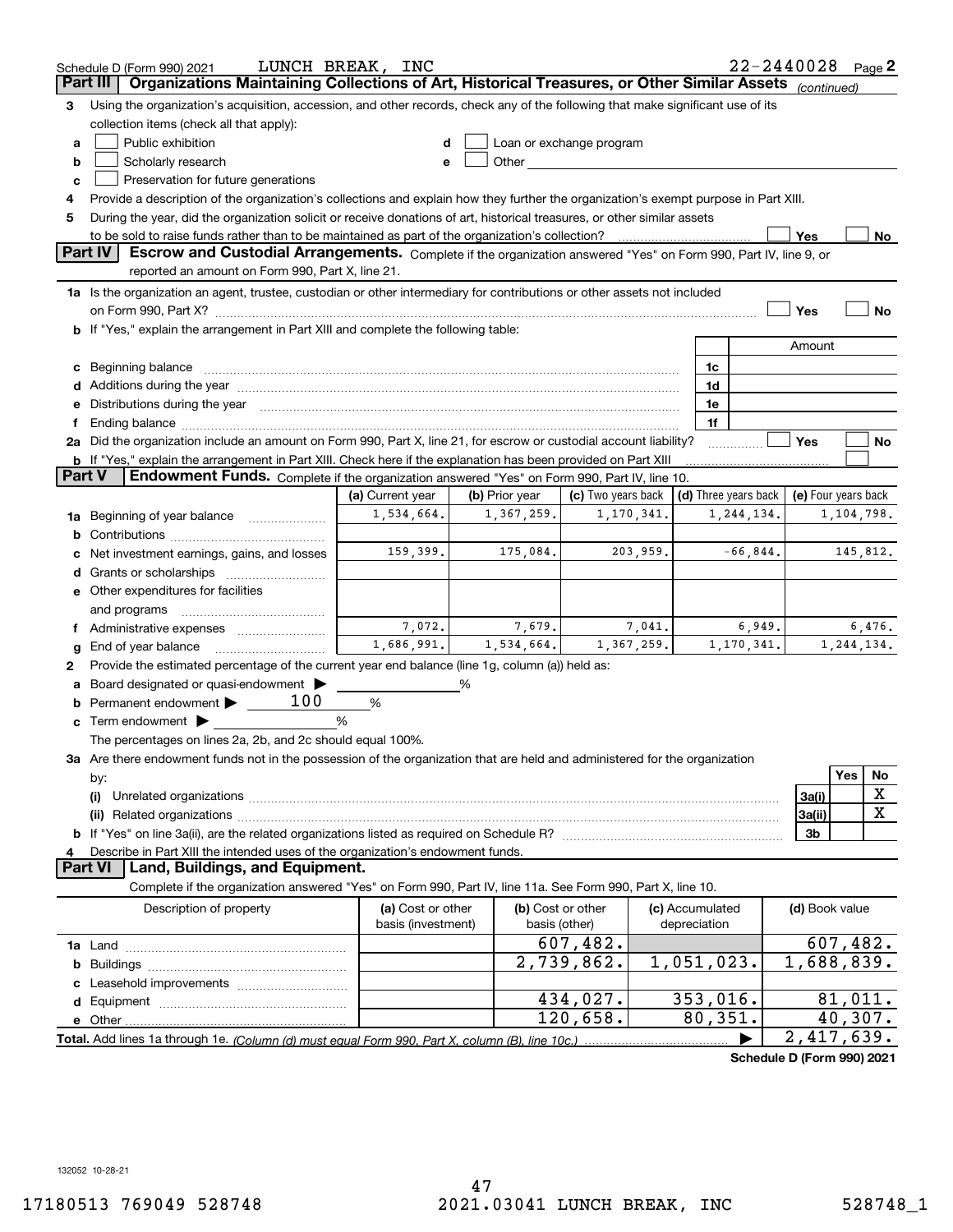| Schedule D (Form 990) 2021                      | LUNCH BREAK, | INC | $22 - 2440028$ | Page |
|-------------------------------------------------|--------------|-----|----------------|------|
| <b>Part VII</b> Investments - Other Securities. |              |     |                |      |

|                                                                                                                                                                                                                   | (b) Book value  | (c) Method of valuation: Cost or end-of-year market value |                            |
|-------------------------------------------------------------------------------------------------------------------------------------------------------------------------------------------------------------------|-----------------|-----------------------------------------------------------|----------------------------|
| (1) Financial derivatives                                                                                                                                                                                         |                 |                                                           |                            |
| (2) Closely held equity interests                                                                                                                                                                                 |                 |                                                           |                            |
| (3) Other                                                                                                                                                                                                         |                 |                                                           |                            |
| (A)                                                                                                                                                                                                               |                 |                                                           |                            |
| (B)                                                                                                                                                                                                               |                 |                                                           |                            |
| (C)                                                                                                                                                                                                               |                 |                                                           |                            |
| (D)                                                                                                                                                                                                               |                 |                                                           |                            |
| (E)                                                                                                                                                                                                               |                 |                                                           |                            |
| (F)                                                                                                                                                                                                               |                 |                                                           |                            |
| (G)                                                                                                                                                                                                               |                 |                                                           |                            |
|                                                                                                                                                                                                                   |                 |                                                           |                            |
| (H)                                                                                                                                                                                                               |                 |                                                           |                            |
| Total. (Col. (b) must equal Form 990, Part X, col. (B) line 12.)<br>Part VIII Investments - Program Related.                                                                                                      |                 |                                                           |                            |
|                                                                                                                                                                                                                   |                 |                                                           |                            |
| Complete if the organization answered "Yes" on Form 990, Part IV, line 11c. See Form 990, Part X, line 13.                                                                                                        |                 |                                                           |                            |
| (a) Description of investment                                                                                                                                                                                     | (b) Book value  | (c) Method of valuation: Cost or end-of-year market value |                            |
| (1)                                                                                                                                                                                                               |                 |                                                           |                            |
| (2)                                                                                                                                                                                                               |                 |                                                           |                            |
| (3)                                                                                                                                                                                                               |                 |                                                           |                            |
| (4)                                                                                                                                                                                                               |                 |                                                           |                            |
| (5)                                                                                                                                                                                                               |                 |                                                           |                            |
| (6)                                                                                                                                                                                                               |                 |                                                           |                            |
| (7)                                                                                                                                                                                                               |                 |                                                           |                            |
| (8)                                                                                                                                                                                                               |                 |                                                           |                            |
| (9)                                                                                                                                                                                                               |                 |                                                           |                            |
| Total. (Col. (b) must equal Form 990, Part X, col. (B) line 13.)<br><b>Other Assets.</b><br>Part IX<br>Complete if the organization answered "Yes" on Form 990, Part IV, line 11d. See Form 990, Part X, line 15. |                 |                                                           |                            |
|                                                                                                                                                                                                                   |                 |                                                           |                            |
|                                                                                                                                                                                                                   | (a) Description |                                                           | (b) Book value             |
| (1) RESTRICTED CASH                                                                                                                                                                                               |                 |                                                           |                            |
| (2)                                                                                                                                                                                                               |                 |                                                           |                            |
| (3)                                                                                                                                                                                                               |                 |                                                           |                            |
| (4)                                                                                                                                                                                                               |                 |                                                           |                            |
| (5)                                                                                                                                                                                                               |                 |                                                           |                            |
| (6)                                                                                                                                                                                                               |                 |                                                           | 3,405,602.                 |
| (7)                                                                                                                                                                                                               |                 |                                                           |                            |
| (8)                                                                                                                                                                                                               |                 |                                                           |                            |
|                                                                                                                                                                                                                   |                 |                                                           |                            |
| (9)                                                                                                                                                                                                               |                 |                                                           |                            |
| <b>Other Liabilities.</b><br>Part X                                                                                                                                                                               |                 |                                                           |                            |
|                                                                                                                                                                                                                   |                 |                                                           |                            |
| Complete if the organization answered "Yes" on Form 990, Part IV, line 11e or 11f. See Form 990, Part X, line 25.                                                                                                 |                 |                                                           |                            |
| (a) Description of liability                                                                                                                                                                                      |                 |                                                           | (b) Book value             |
| (1)<br>Federal income taxes                                                                                                                                                                                       |                 |                                                           |                            |
| DUE TO INTERCOMPANY<br>(2)                                                                                                                                                                                        |                 |                                                           |                            |
| (3)                                                                                                                                                                                                               |                 |                                                           |                            |
| (4)                                                                                                                                                                                                               |                 |                                                           |                            |
| (5)                                                                                                                                                                                                               |                 |                                                           |                            |
| (6)                                                                                                                                                                                                               |                 |                                                           |                            |
| (7)                                                                                                                                                                                                               |                 |                                                           |                            |
| 1.<br>(8)                                                                                                                                                                                                         |                 |                                                           | 3,405,602.<br>5, 159, 953. |

**2.** Liability for uncertain tax positions. In Part XIII, provide the text of the footnote to the organization's financial statements that reports the organization's liability for uncertain tax positions under FASB ASC 740. Check here if the text of the footnote has been provided in Part XIII  $\boxed{\text{X}}$ 

**Schedule D (Form 990) 2021**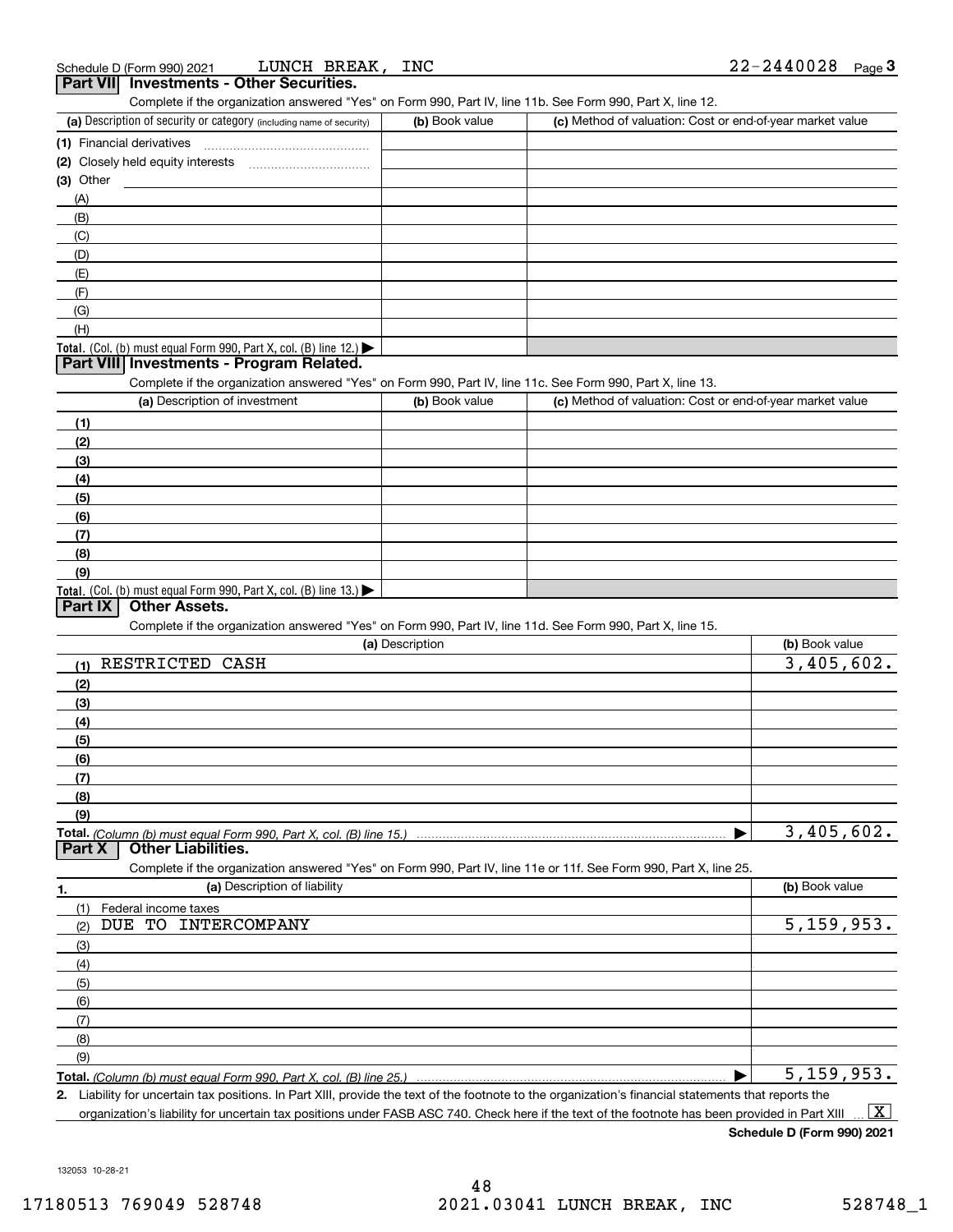|    | LUNCH BREAK, INC<br>Schedule D (Form 990) 2021                                                                                                                                                                                |                |                                                                                                                 |                         | $22 - 2440028$ Page 4   |
|----|-------------------------------------------------------------------------------------------------------------------------------------------------------------------------------------------------------------------------------|----------------|-----------------------------------------------------------------------------------------------------------------|-------------------------|-------------------------|
|    | Reconciliation of Revenue per Audited Financial Statements With Revenue per Return.<br><b>Part XI</b>                                                                                                                         |                |                                                                                                                 |                         |                         |
|    | Complete if the organization answered "Yes" on Form 990, Part IV, line 12a.                                                                                                                                                   |                |                                                                                                                 |                         |                         |
| 1  | Total revenue, gains, and other support per audited financial statements                                                                                                                                                      |                | and a series of the contract of the contract of the contract of the contract of the contract of the contract of | $\blacksquare$          | 6,068,587.              |
| 2  | Amounts included on line 1 but not on Form 990, Part VIII, line 12:                                                                                                                                                           |                |                                                                                                                 |                         |                         |
| a  | Net unrealized gains (losses) on investments [11] matter contracts and the unrealized gains (losses) on investments                                                                                                           | 2a             | $-18, 185.$                                                                                                     |                         |                         |
| b  |                                                                                                                                                                                                                               | 2 <sub>b</sub> | 406,540.                                                                                                        |                         |                         |
| с  |                                                                                                                                                                                                                               | 2c             |                                                                                                                 |                         |                         |
| d  |                                                                                                                                                                                                                               | 2d             |                                                                                                                 |                         |                         |
|    | e Add lines 2a through 2d                                                                                                                                                                                                     |                |                                                                                                                 | 2e                      | 388, 355.               |
| 3  |                                                                                                                                                                                                                               |                |                                                                                                                 | $\overline{\mathbf{3}}$ | $\overline{5,680,232.}$ |
| 4  | Amounts included on Form 990, Part VIII, line 12, but not on line 1:                                                                                                                                                          |                |                                                                                                                 |                         |                         |
| a  | Investment expenses not included on Form 990, Part VIII, line 7b                                                                                                                                                              | 4a             |                                                                                                                 |                         |                         |
| b  | Other (Describe in Part XIII.) [100] [100] [100] [100] [100] [100] [100] [100] [100] [100] [100] [100] [100] [                                                                                                                | 4 <sub>b</sub> | 6,151.                                                                                                          |                         |                         |
|    | Add lines 4a and 4b                                                                                                                                                                                                           |                |                                                                                                                 | 4с                      | 6,151.                  |
| 5  |                                                                                                                                                                                                                               |                |                                                                                                                 | 5                       | 5,686,383.              |
|    | Part XII   Reconciliation of Expenses per Audited Financial Statements With Expenses per Return.                                                                                                                              |                |                                                                                                                 |                         |                         |
|    | Complete if the organization answered "Yes" on Form 990, Part IV, line 12a.                                                                                                                                                   |                |                                                                                                                 |                         |                         |
| 1. | Total expenses and losses per audited financial statements [11, 11] manuscription control expenses and losses per audited financial statements [11] manuscription of the statements [11] manuscription of the statements [11] |                |                                                                                                                 | $\blacksquare$          | 5, 240, 263.            |
| 2  | Amounts included on line 1 but not on Form 990, Part IX, line 25:                                                                                                                                                             |                |                                                                                                                 |                         |                         |
| a  | Donated services and use of facilities <b>EXAMPLE 2008</b>                                                                                                                                                                    | 2a             | 406,540.                                                                                                        |                         |                         |
| b  |                                                                                                                                                                                                                               |                |                                                                                                                 |                         |                         |
|    |                                                                                                                                                                                                                               | 2 <sub>b</sub> |                                                                                                                 |                         |                         |
| c. | Other losses                                                                                                                                                                                                                  | 2c             |                                                                                                                 |                         |                         |
| d  |                                                                                                                                                                                                                               | $\vert$ 2d     |                                                                                                                 |                         |                         |
|    |                                                                                                                                                                                                                               |                |                                                                                                                 | 2e                      | 406,540.                |
| 3  |                                                                                                                                                                                                                               |                |                                                                                                                 | 3                       | 4,833,723.              |
| 4  | Amounts included on Form 990, Part IX, line 25, but not on line 1:                                                                                                                                                            |                |                                                                                                                 |                         |                         |
| a  | Investment expenses not included on Form 990, Part VIII, line 7b [11, 111, 111, 111]                                                                                                                                          | 4a             |                                                                                                                 |                         |                         |
| b  |                                                                                                                                                                                                                               | 4 <sub>h</sub> | 6,151.                                                                                                          |                         |                         |
|    | c Add lines 4a and 4b                                                                                                                                                                                                         |                |                                                                                                                 | 4c                      | 6,151.                  |
| 5  |                                                                                                                                                                                                                               |                |                                                                                                                 | 5                       | 4,839,874.              |
|    | Part XIII Supplemental Information.                                                                                                                                                                                           |                |                                                                                                                 |                         |                         |
|    | Provide the descriptions required for Part II, lines 3, 5, and 9; Part III, lines 1a and 4; Part IV, lines 1b and 2b; Part V, line 4; Part X, line 2; Part XI,                                                                |                |                                                                                                                 |                         |                         |

PART X, LINE 2:

THE ORGANIZATION ACCOUNTS FOR UNCERTAINTY IN INCOME TAXES USING A

RECOGNITION THRESHOLD OF MORE-LIKELY-THAN NOT TO BE SUSTAINED UPON

EXAMINATION BY THE APPROPRIATE TAXING AUTHORITY. MEASUREMENT OF THE TAX

UNCERTAINTY OCCURS IF THE RECOGNITION THRESHOLD IS MET. MANAGEMENT

DETERMINED THERE WERE NO TAX UNCERTAINTIES THAT MET THE RECOGNITION

THRESHOLD IN 2021.

### PART XI, LINE 4B - OTHER ADJUSTMENTS:

INVESTMENT REVENUE SHOWN NET OF FEES **151.** (6,151.

# PART XII, LINE 4B - OTHER ADJUSTMENTS:

132054 10-28-21

17180513 769049 528748 2021.03041 LUNCH BREAK, INC 528748\_1

49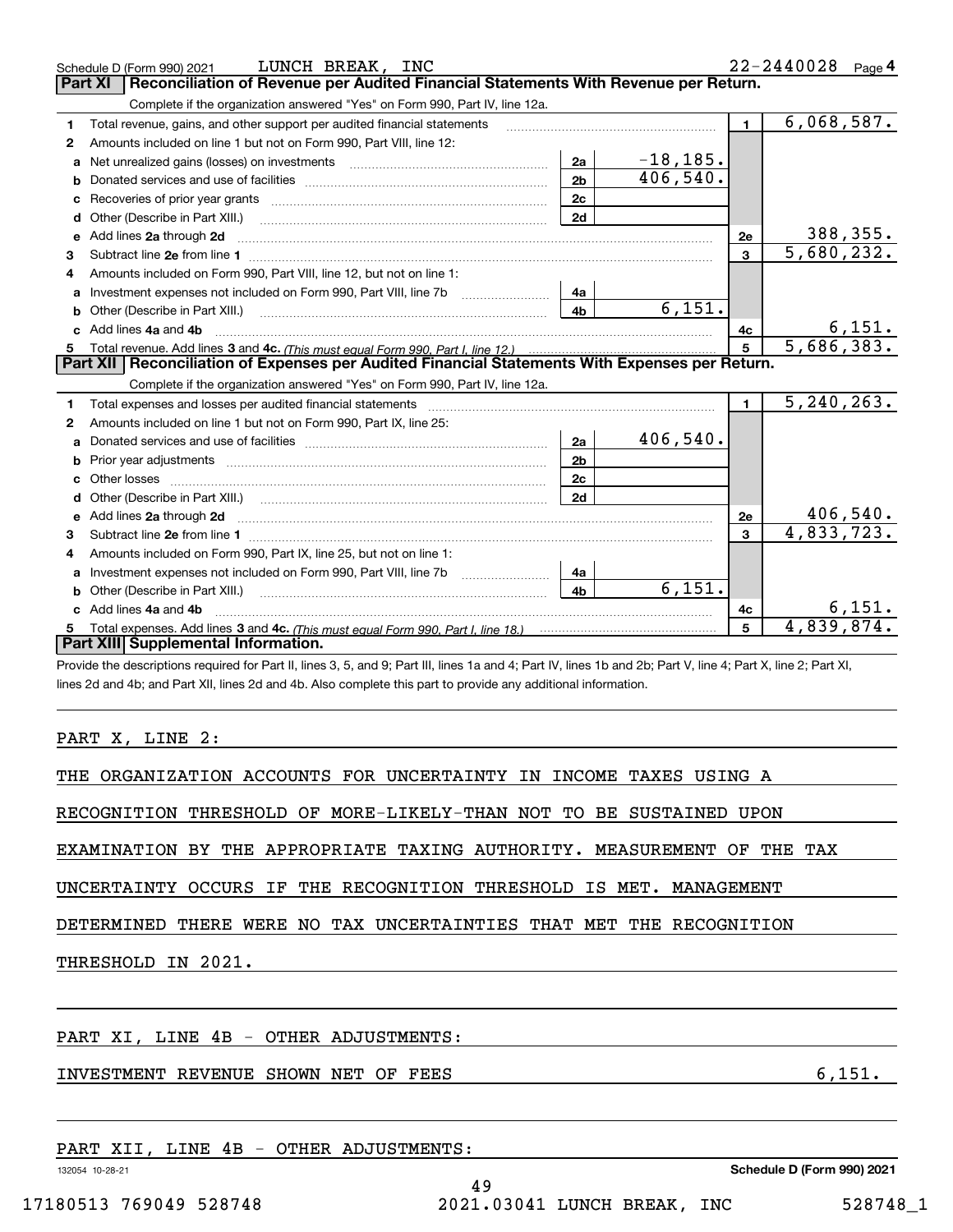| LUNCH BREAK, INC                      | $22 - 2440028$ Page 5      |
|---------------------------------------|----------------------------|
| Schedule D (Form 990) 2021 LUNCH BREA |                            |
| INVESTMENT REVENUE SHOWN NET OF FEES  | 6,151.                     |
|                                       |                            |
|                                       |                            |
|                                       |                            |
|                                       |                            |
|                                       |                            |
|                                       |                            |
|                                       |                            |
|                                       |                            |
|                                       |                            |
|                                       |                            |
|                                       |                            |
|                                       |                            |
|                                       |                            |
|                                       |                            |
|                                       |                            |
|                                       |                            |
|                                       |                            |
|                                       |                            |
|                                       |                            |
|                                       |                            |
|                                       |                            |
|                                       |                            |
|                                       |                            |
|                                       |                            |
|                                       |                            |
|                                       |                            |
|                                       |                            |
|                                       |                            |
|                                       |                            |
|                                       |                            |
|                                       |                            |
|                                       |                            |
|                                       |                            |
|                                       |                            |
|                                       |                            |
|                                       |                            |
|                                       |                            |
|                                       |                            |
|                                       |                            |
|                                       |                            |
|                                       |                            |
|                                       |                            |
|                                       | Schedule D (Form 990) 2021 |
|                                       |                            |

132055 10-28-21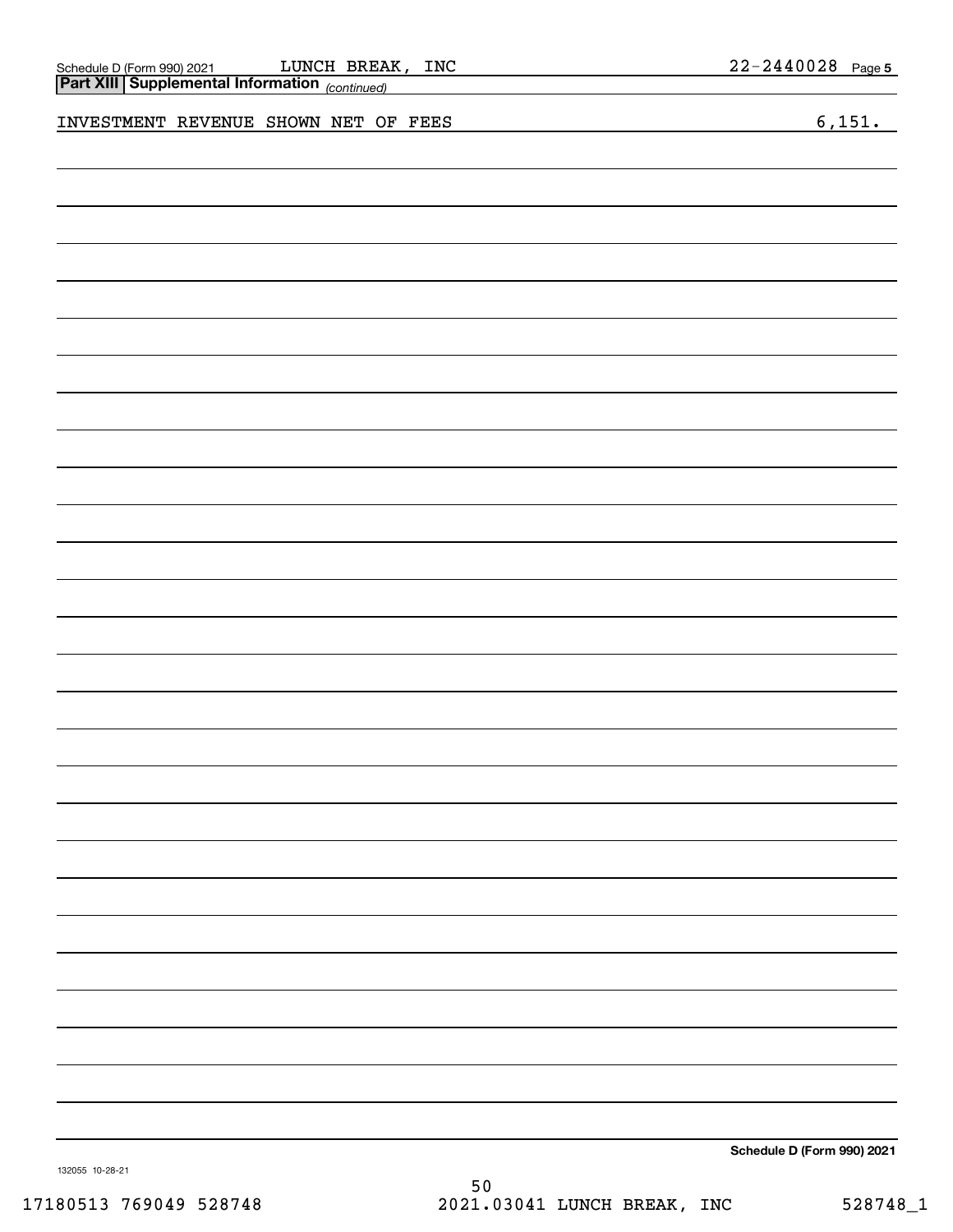| <b>SCHEDULE G</b>                                                                                                                             |                                  | <b>Supplemental Information Regarding Fundraising or Gaming Activities</b>                                                                                                                                                                                                                                                                                                                                                                                                                                                                         |                                                                            |    |                                                                            |                                                                            | OMB No. 1545-0047                                       |
|-----------------------------------------------------------------------------------------------------------------------------------------------|----------------------------------|----------------------------------------------------------------------------------------------------------------------------------------------------------------------------------------------------------------------------------------------------------------------------------------------------------------------------------------------------------------------------------------------------------------------------------------------------------------------------------------------------------------------------------------------------|----------------------------------------------------------------------------|----|----------------------------------------------------------------------------|----------------------------------------------------------------------------|---------------------------------------------------------|
| (Form 990)                                                                                                                                    |                                  | Complete if the organization answered "Yes" on Form 990, Part IV, line 17, 18, or 19, or if the<br>organization entered more than \$15,000 on Form 990-EZ, line 6a.                                                                                                                                                                                                                                                                                                                                                                                |                                                                            |    |                                                                            |                                                                            | 2021                                                    |
| Department of the Treasury                                                                                                                    |                                  | Attach to Form 990 or Form 990-EZ.                                                                                                                                                                                                                                                                                                                                                                                                                                                                                                                 |                                                                            |    |                                                                            |                                                                            | <b>Open to Public</b><br>Inspection                     |
| Internal Revenue Service<br>Name of the organization                                                                                          |                                  | ► Go to www.irs.gov/Form990 for instructions and the latest information.                                                                                                                                                                                                                                                                                                                                                                                                                                                                           |                                                                            |    |                                                                            |                                                                            | <b>Employer identification number</b>                   |
|                                                                                                                                               |                                  | LUNCH BREAK, INC                                                                                                                                                                                                                                                                                                                                                                                                                                                                                                                                   |                                                                            |    |                                                                            | 22-2440028                                                                 |                                                         |
| Part I                                                                                                                                        | required to complete this part.  | Fundraising Activities. Complete if the organization answered "Yes" on Form 990, Part IV, line 17. Form 990-EZ filers are not                                                                                                                                                                                                                                                                                                                                                                                                                      |                                                                            |    |                                                                            |                                                                            |                                                         |
| Mail solicitations<br>a<br>b<br>Phone solicitations<br>с<br>In-person solicitations<br>d<br>compensated at least \$5,000 by the organization. | Internet and email solicitations | 1 Indicate whether the organization raised funds through any of the following activities. Check all that apply.<br>е<br>f<br>Special fundraising events<br>g<br>2 a Did the organization have a written or oral agreement with any individual (including officers, directors, trustees, or<br>key employees listed in Form 990, Part VII) or entity in connection with professional fundraising services?<br>b If "Yes," list the 10 highest paid individuals or entities (fundraisers) pursuant to agreements under which the fundraiser is to be |                                                                            |    | Solicitation of non-government grants<br>Solicitation of government grants | Yes                                                                        | No                                                      |
| (i) Name and address of individual<br>or entity (fundraiser)                                                                                  |                                  | (ii) Activity                                                                                                                                                                                                                                                                                                                                                                                                                                                                                                                                      | (iii) Did<br>fundraiser<br>have custody<br>or control of<br>contributions? |    | (iv) Gross receipts<br>from activity                                       | (v) Amount paid<br>to (or retained by)<br>fundraiser<br>listed in col. (i) | (vi) Amount paid<br>to (or retained by)<br>organization |
|                                                                                                                                               |                                  |                                                                                                                                                                                                                                                                                                                                                                                                                                                                                                                                                    | Yes                                                                        | No |                                                                            |                                                                            |                                                         |
|                                                                                                                                               |                                  |                                                                                                                                                                                                                                                                                                                                                                                                                                                                                                                                                    |                                                                            |    |                                                                            |                                                                            |                                                         |
|                                                                                                                                               |                                  |                                                                                                                                                                                                                                                                                                                                                                                                                                                                                                                                                    |                                                                            |    |                                                                            |                                                                            |                                                         |
|                                                                                                                                               |                                  |                                                                                                                                                                                                                                                                                                                                                                                                                                                                                                                                                    |                                                                            |    |                                                                            |                                                                            |                                                         |
|                                                                                                                                               |                                  |                                                                                                                                                                                                                                                                                                                                                                                                                                                                                                                                                    |                                                                            |    |                                                                            |                                                                            |                                                         |
|                                                                                                                                               |                                  |                                                                                                                                                                                                                                                                                                                                                                                                                                                                                                                                                    |                                                                            |    |                                                                            |                                                                            |                                                         |
|                                                                                                                                               |                                  |                                                                                                                                                                                                                                                                                                                                                                                                                                                                                                                                                    |                                                                            |    |                                                                            |                                                                            |                                                         |
|                                                                                                                                               |                                  |                                                                                                                                                                                                                                                                                                                                                                                                                                                                                                                                                    |                                                                            |    |                                                                            |                                                                            |                                                         |
|                                                                                                                                               |                                  |                                                                                                                                                                                                                                                                                                                                                                                                                                                                                                                                                    |                                                                            |    |                                                                            |                                                                            |                                                         |
|                                                                                                                                               |                                  |                                                                                                                                                                                                                                                                                                                                                                                                                                                                                                                                                    |                                                                            |    |                                                                            |                                                                            |                                                         |
|                                                                                                                                               |                                  |                                                                                                                                                                                                                                                                                                                                                                                                                                                                                                                                                    |                                                                            |    |                                                                            |                                                                            |                                                         |
| Total<br>or licensing.                                                                                                                        |                                  | 3 List all states in which the organization is registered or licensed to solicit contributions or has been notified it is exempt from registration                                                                                                                                                                                                                                                                                                                                                                                                 |                                                                            |    |                                                                            |                                                                            |                                                         |
|                                                                                                                                               |                                  |                                                                                                                                                                                                                                                                                                                                                                                                                                                                                                                                                    |                                                                            |    |                                                                            |                                                                            |                                                         |
|                                                                                                                                               |                                  |                                                                                                                                                                                                                                                                                                                                                                                                                                                                                                                                                    |                                                                            |    |                                                                            |                                                                            |                                                         |
|                                                                                                                                               |                                  |                                                                                                                                                                                                                                                                                                                                                                                                                                                                                                                                                    |                                                                            |    |                                                                            |                                                                            |                                                         |
|                                                                                                                                               |                                  |                                                                                                                                                                                                                                                                                                                                                                                                                                                                                                                                                    |                                                                            |    |                                                                            |                                                                            |                                                         |
|                                                                                                                                               |                                  |                                                                                                                                                                                                                                                                                                                                                                                                                                                                                                                                                    |                                                                            |    |                                                                            |                                                                            |                                                         |
|                                                                                                                                               |                                  |                                                                                                                                                                                                                                                                                                                                                                                                                                                                                                                                                    |                                                                            |    |                                                                            |                                                                            |                                                         |
|                                                                                                                                               |                                  |                                                                                                                                                                                                                                                                                                                                                                                                                                                                                                                                                    |                                                                            |    |                                                                            |                                                                            |                                                         |
|                                                                                                                                               |                                  | LHA For Paperwork Reduction Act Notice, see the Instructions for Form 990 or 990-EZ.                                                                                                                                                                                                                                                                                                                                                                                                                                                               |                                                                            |    |                                                                            |                                                                            | Schedule G (Form 990) 2021                              |

132081 10-21-21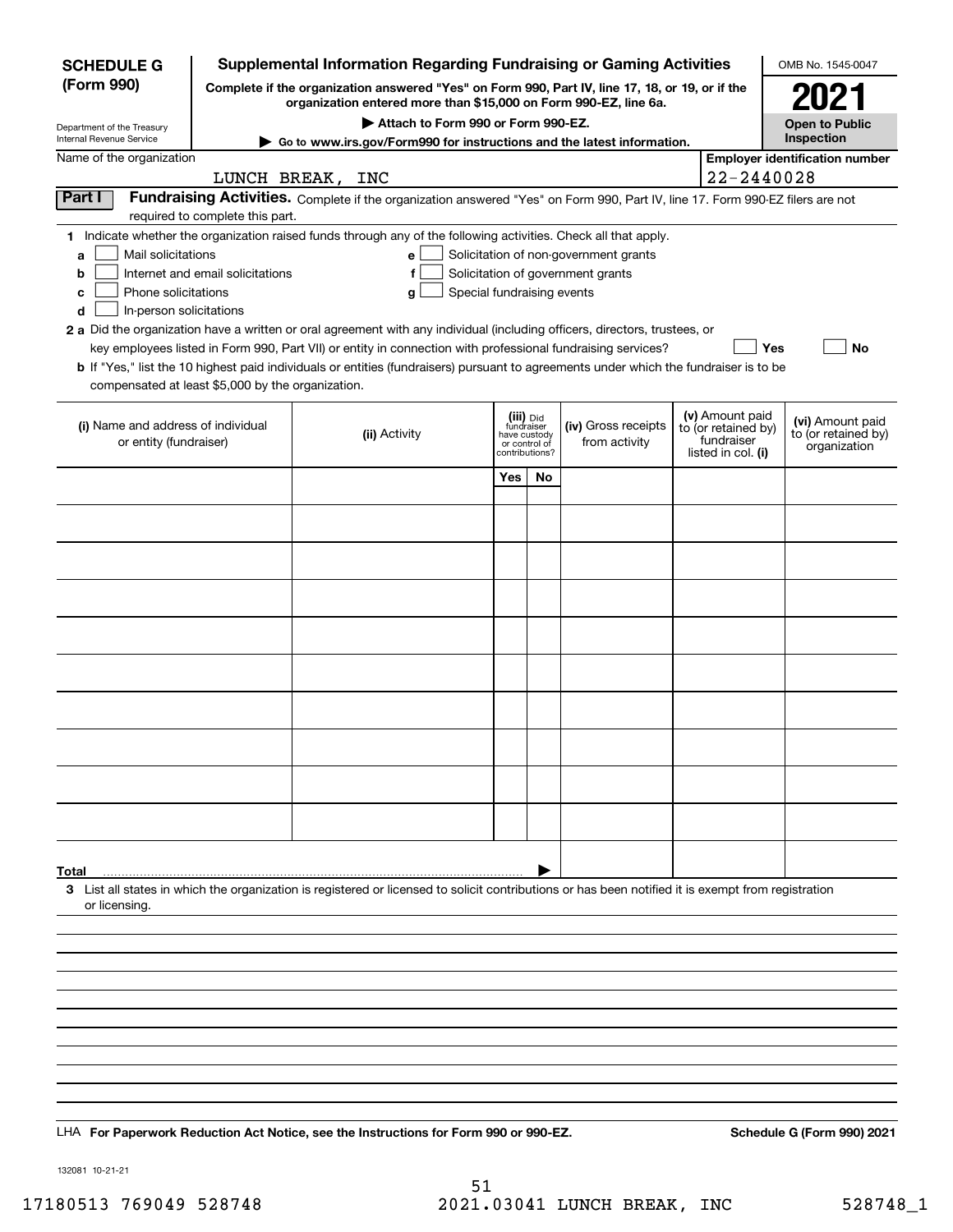Schedule G (Form 990) 2021  ${\rm LUNCH~BREAK}$ ,  ${\rm INC}$   $22\!-\!2440028$  Page

**2**

**Part II** | Fundraising Events. Complete if the organization answered "Yes" on Form 990, Part IV, line 18, or reported more than \$15,000

|                 |          | of fundraising event contributions and gross income on Form 990-EZ, lines 1 and 6b. List events with gross receipts greater than \$5,000.            |                       |                         |                                 |                                           |
|-----------------|----------|------------------------------------------------------------------------------------------------------------------------------------------------------|-----------------------|-------------------------|---------------------------------|-------------------------------------------|
|                 |          |                                                                                                                                                      | (a) Event #1          | (b) Event #2            | (c) Other events<br><b>NONE</b> | (d) Total events<br>(add col. (a) through |
|                 |          |                                                                                                                                                      | GALA                  |                         | (total number)                  | col. (c)                                  |
|                 |          |                                                                                                                                                      | (event type)          | (event type)            |                                 |                                           |
| Revenue         |          |                                                                                                                                                      | 742,028.              |                         |                                 | 742,028.                                  |
|                 |          |                                                                                                                                                      | 647,568.              |                         |                                 | 647,568.                                  |
|                 | 3        | Gross income (line 1 minus line 2)                                                                                                                   | 94,460.               |                         |                                 | 94,460.                                   |
|                 |          |                                                                                                                                                      |                       |                         |                                 |                                           |
|                 | 5        |                                                                                                                                                      |                       |                         |                                 |                                           |
|                 | 6        |                                                                                                                                                      | 71,860.               |                         |                                 | 71,860.                                   |
| Direct Expenses |          | 7 Food and beverages                                                                                                                                 |                       |                         |                                 |                                           |
|                 | 8        |                                                                                                                                                      |                       |                         |                                 |                                           |
|                 | 9        |                                                                                                                                                      | $\overline{22,600}$ . |                         |                                 | 22,600.                                   |
|                 |          | 10 Direct expense summary. Add lines 4 through 9 in column (d)                                                                                       |                       |                         |                                 | 94,460.                                   |
|                 | Part III | 11 Net income summary. Subtract line 10 from line 3, column (d)                                                                                      |                       |                         |                                 | 0.                                        |
|                 |          | <b>Gaming.</b> Complete if the organization answered "Yes" on Form 990, Part IV, line 19, or reported more than<br>\$15,000 on Form 990-EZ, line 6a. |                       |                         |                                 |                                           |
|                 |          |                                                                                                                                                      |                       | (b) Pull tabs/instant   |                                 | (d) Total gaming (add                     |
|                 |          |                                                                                                                                                      | (a) Bingo             | bingo/progressive bingo | (c) Other gaming                | col. (a) through col. (c))                |
| Revenue         |          |                                                                                                                                                      |                       |                         |                                 |                                           |
|                 | -1       |                                                                                                                                                      |                       |                         |                                 |                                           |
|                 |          |                                                                                                                                                      |                       |                         |                                 |                                           |
|                 |          |                                                                                                                                                      |                       |                         |                                 |                                           |
| Expenses        | 3        |                                                                                                                                                      |                       |                         |                                 |                                           |
| Direct          | 4        |                                                                                                                                                      |                       |                         |                                 |                                           |
|                 |          |                                                                                                                                                      |                       |                         |                                 |                                           |
|                 | 5        | Other direct expenses                                                                                                                                |                       |                         |                                 |                                           |
|                 |          | 6 Volunteer labor                                                                                                                                    | Yes<br>%<br>No        | Yes<br>%<br>No          | Yes<br>%<br>No                  |                                           |
|                 | 7        | Direct expense summary. Add lines 2 through 5 in column (d)                                                                                          |                       |                         |                                 |                                           |
|                 |          |                                                                                                                                                      |                       |                         |                                 |                                           |
|                 |          |                                                                                                                                                      |                       |                         |                                 |                                           |
|                 |          |                                                                                                                                                      |                       |                         |                                 |                                           |
|                 |          |                                                                                                                                                      |                       |                         |                                 | Yes<br>No                                 |
|                 |          |                                                                                                                                                      |                       |                         |                                 |                                           |
|                 |          |                                                                                                                                                      |                       |                         |                                 |                                           |
|                 |          |                                                                                                                                                      |                       |                         |                                 | <b>No</b><br>Yes                          |
|                 |          |                                                                                                                                                      |                       |                         |                                 |                                           |
|                 |          |                                                                                                                                                      |                       |                         |                                 |                                           |

132082 10-21-21

**Schedule G (Form 990) 2021**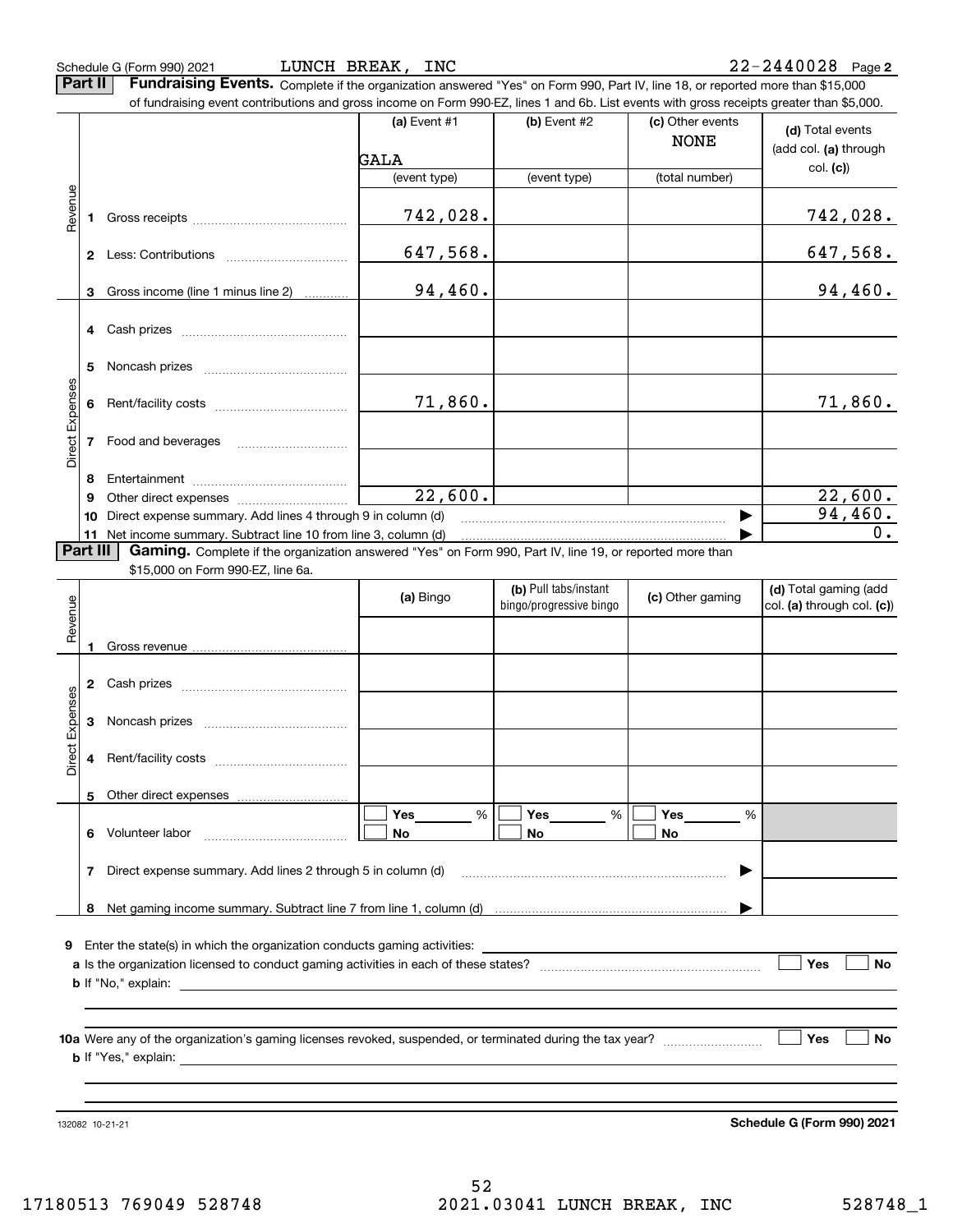| Schedule G (Form 990) 2021                                                   |          | LUNCH BREAK, INC |                                                                                                                                        | $22 - 2440028$ Page 3             |           |
|------------------------------------------------------------------------------|----------|------------------|----------------------------------------------------------------------------------------------------------------------------------------|-----------------------------------|-----------|
|                                                                              |          |                  |                                                                                                                                        | Yes                               | No        |
|                                                                              |          |                  | 12 Is the organization a grantor, beneficiary or trustee of a trust, or a member of a partnership or other entity formed               |                                   |           |
|                                                                              |          |                  |                                                                                                                                        | $\Box$ Yes                        | No        |
| 13 Indicate the percentage of gaming activity conducted in:                  |          |                  |                                                                                                                                        |                                   |           |
|                                                                              |          |                  |                                                                                                                                        | 13а                               | %         |
|                                                                              |          |                  | <b>b</b> An outside facility <i>www.communicality www.communicality.communicality www.communicality www.communicality.com</i>          | 13 <sub>b</sub>                   | %         |
|                                                                              |          |                  | 14 Enter the name and address of the person who prepares the organization's gaming/special events books and records:                   |                                   |           |
|                                                                              |          |                  |                                                                                                                                        |                                   |           |
|                                                                              |          |                  |                                                                                                                                        |                                   |           |
|                                                                              |          |                  |                                                                                                                                        |                                   |           |
|                                                                              |          |                  |                                                                                                                                        |                                   |           |
|                                                                              |          |                  |                                                                                                                                        |                                   |           |
|                                                                              |          |                  |                                                                                                                                        |                                   | <b>No</b> |
|                                                                              |          |                  |                                                                                                                                        |                                   |           |
|                                                                              |          |                  |                                                                                                                                        |                                   |           |
|                                                                              |          |                  |                                                                                                                                        |                                   |           |
| c If "Yes," enter name and address of the third party:                       |          |                  |                                                                                                                                        |                                   |           |
|                                                                              |          |                  |                                                                                                                                        |                                   |           |
|                                                                              |          |                  |                                                                                                                                        |                                   |           |
|                                                                              |          |                  |                                                                                                                                        |                                   |           |
|                                                                              |          |                  |                                                                                                                                        |                                   |           |
|                                                                              |          |                  |                                                                                                                                        |                                   |           |
| 16 Gaming manager information:                                               |          |                  |                                                                                                                                        |                                   |           |
|                                                                              |          |                  |                                                                                                                                        |                                   |           |
|                                                                              |          |                  |                                                                                                                                        |                                   |           |
|                                                                              |          |                  |                                                                                                                                        |                                   |           |
| Gaming manager compensation > \$                                             |          |                  |                                                                                                                                        |                                   |           |
|                                                                              |          |                  |                                                                                                                                        |                                   |           |
|                                                                              |          |                  |                                                                                                                                        |                                   |           |
|                                                                              |          |                  |                                                                                                                                        |                                   |           |
|                                                                              |          |                  |                                                                                                                                        |                                   |           |
| Director/officer                                                             | Employee |                  | Independent contractor                                                                                                                 |                                   |           |
|                                                                              |          |                  |                                                                                                                                        |                                   |           |
| 17 Mandatory distributions:                                                  |          |                  |                                                                                                                                        |                                   |           |
|                                                                              |          |                  | a Is the organization required under state law to make charitable distributions from the gaming proceeds to                            |                                   |           |
| retain the state gaming license?                                             |          |                  |                                                                                                                                        | $\Box$ Yes                        | $\Box$ No |
|                                                                              |          |                  | <b>b</b> Enter the amount of distributions required under state law to be distributed to other exempt organizations or spent in the    |                                   |           |
| organization's own exempt activities during the tax year $\triangleright$ \$ |          |                  |                                                                                                                                        |                                   |           |
| Part IV                                                                      |          |                  | Supplemental Information. Provide the explanations required by Part I, line 2b, columns (iii) and (v); and Part III, lines 9, 9b, 10b, |                                   |           |
|                                                                              |          |                  | 15b, 15c, 16, and 17b, as applicable. Also provide any additional information. See instructions.                                       |                                   |           |
|                                                                              |          |                  |                                                                                                                                        |                                   |           |
|                                                                              |          |                  |                                                                                                                                        |                                   |           |
|                                                                              |          |                  |                                                                                                                                        |                                   |           |
|                                                                              |          |                  |                                                                                                                                        |                                   |           |
|                                                                              |          |                  |                                                                                                                                        |                                   |           |
|                                                                              |          |                  |                                                                                                                                        |                                   |           |
|                                                                              |          |                  |                                                                                                                                        |                                   |           |
|                                                                              |          |                  |                                                                                                                                        |                                   |           |
|                                                                              |          |                  |                                                                                                                                        |                                   |           |
|                                                                              |          |                  |                                                                                                                                        |                                   |           |
|                                                                              |          |                  |                                                                                                                                        |                                   |           |
|                                                                              |          |                  |                                                                                                                                        |                                   |           |
|                                                                              |          |                  |                                                                                                                                        |                                   |           |
|                                                                              |          |                  |                                                                                                                                        |                                   |           |
|                                                                              |          |                  |                                                                                                                                        |                                   |           |
|                                                                              |          |                  |                                                                                                                                        |                                   |           |
| 132083 10-21-21                                                              |          |                  |                                                                                                                                        | <b>Schedule G (Form 990) 2021</b> |           |
|                                                                              |          |                  | 53                                                                                                                                     |                                   |           |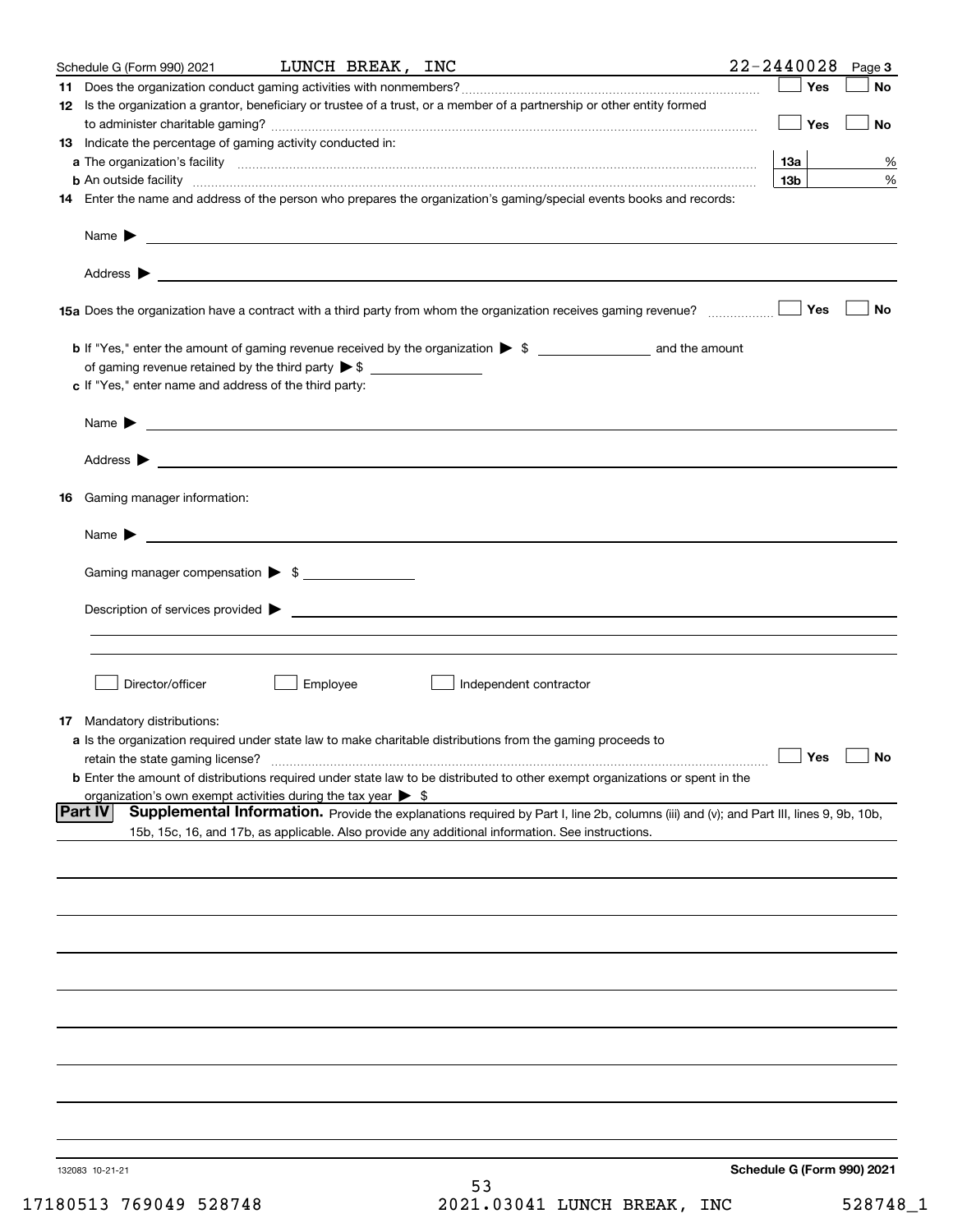| <b>Part IV Supplemental Information</b> (continued) |  |                       |
|-----------------------------------------------------|--|-----------------------|
|                                                     |  |                       |
|                                                     |  |                       |
|                                                     |  |                       |
|                                                     |  |                       |
|                                                     |  |                       |
|                                                     |  |                       |
|                                                     |  |                       |
|                                                     |  |                       |
|                                                     |  |                       |
|                                                     |  |                       |
|                                                     |  |                       |
|                                                     |  |                       |
|                                                     |  |                       |
|                                                     |  |                       |
|                                                     |  |                       |
|                                                     |  |                       |
|                                                     |  |                       |
|                                                     |  |                       |
|                                                     |  |                       |
|                                                     |  |                       |
|                                                     |  |                       |
|                                                     |  |                       |
|                                                     |  |                       |
|                                                     |  |                       |
|                                                     |  |                       |
|                                                     |  |                       |
|                                                     |  |                       |
|                                                     |  |                       |
|                                                     |  |                       |
|                                                     |  |                       |
|                                                     |  |                       |
|                                                     |  |                       |
|                                                     |  | Schedule G (Form 990) |

132084 11-18-21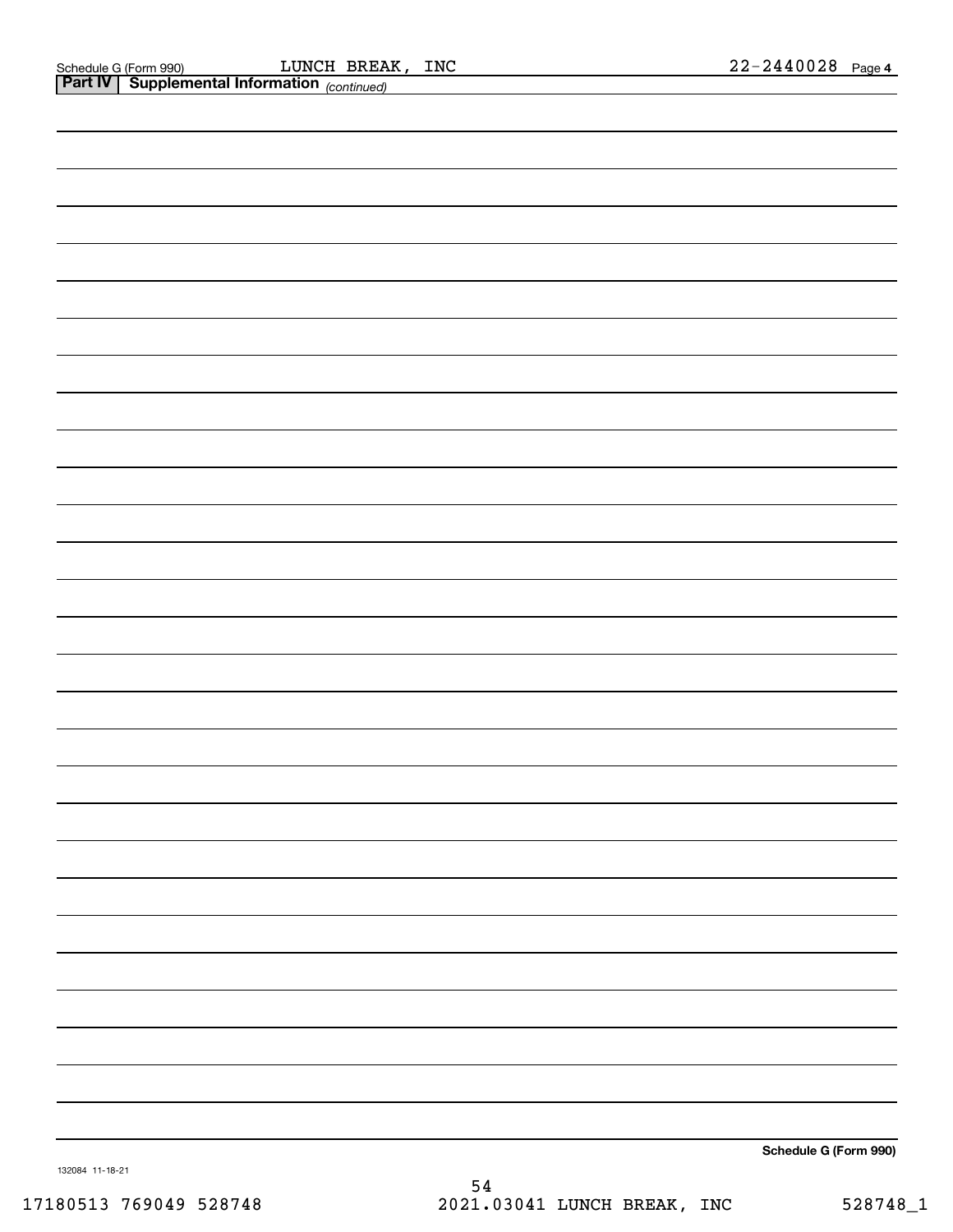| <b>SCHEDULE I</b>                                                          |                                                                                                                                                                                                                                                                           |           | <b>Grants and Other Assistance to Organizations,</b>                             |                             |                                                       |                                                                |                                          | OMB No. 1545-0047                                   |                |
|----------------------------------------------------------------------------|---------------------------------------------------------------------------------------------------------------------------------------------------------------------------------------------------------------------------------------------------------------------------|-----------|----------------------------------------------------------------------------------|-----------------------------|-------------------------------------------------------|----------------------------------------------------------------|------------------------------------------|-----------------------------------------------------|----------------|
| (Form 990)                                                                 |                                                                                                                                                                                                                                                                           |           | Governments, and Individuals in the United States                                |                             |                                                       |                                                                |                                          | 2021                                                |                |
| Department of the Treasury                                                 |                                                                                                                                                                                                                                                                           |           | Complete if the organization answered "Yes" on Form 990, Part IV, line 21 or 22. | Attach to Form 990.         |                                                       |                                                                |                                          | <b>Open to Public</b>                               |                |
| Internal Revenue Service                                                   |                                                                                                                                                                                                                                                                           |           |                                                                                  |                             | Go to www.irs.gov/Form990 for the latest information. |                                                                |                                          | Inspection                                          |                |
| Name of the organization                                                   | LUNCH BREAK, INC                                                                                                                                                                                                                                                          |           |                                                                                  |                             |                                                       |                                                                |                                          | <b>Employer identification number</b><br>22-2440028 |                |
| Part I                                                                     | <b>General Information on Grants and Assistance</b>                                                                                                                                                                                                                       |           |                                                                                  |                             |                                                       |                                                                |                                          |                                                     |                |
| $\mathbf 1$                                                                | Does the organization maintain records to substantiate the amount of the grants or assistance, the grantees' eligibility for the grants or assistance, and the selection                                                                                                  |           |                                                                                  |                             |                                                       |                                                                |                                          | Yes                                                 | $\boxed{X}$ No |
| $\mathbf{2}$                                                               | Describe in Part IV the organization's procedures for monitoring the use of grant funds in the United States.                                                                                                                                                             |           |                                                                                  |                             |                                                       |                                                                |                                          |                                                     |                |
| Part II                                                                    | Grants and Other Assistance to Domestic Organizations and Domestic Governments. Complete if the organization answered "Yes" on Form 990, Part IV, line 21, for any<br>recipient that received more than \$5,000. Part II can be duplicated if additional space is needed. |           |                                                                                  |                             |                                                       |                                                                |                                          |                                                     |                |
|                                                                            | 1 (a) Name and address of organization<br>or government                                                                                                                                                                                                                   | $(b)$ EIN | (c) IRC section<br>(if applicable)                                               | (d) Amount of<br>cash grant | (e) Amount of<br>noncash<br>assistance                | (f) Method of<br>valuation (book,<br>FMV, appraisal,<br>other) | (g) Description of<br>noncash assistance | (h) Purpose of grant<br>or assistance               |                |
|                                                                            |                                                                                                                                                                                                                                                                           |           |                                                                                  |                             |                                                       |                                                                |                                          |                                                     |                |
|                                                                            |                                                                                                                                                                                                                                                                           |           |                                                                                  |                             |                                                       |                                                                |                                          |                                                     |                |
|                                                                            |                                                                                                                                                                                                                                                                           |           |                                                                                  |                             |                                                       |                                                                |                                          |                                                     |                |
|                                                                            |                                                                                                                                                                                                                                                                           |           |                                                                                  |                             |                                                       |                                                                |                                          |                                                     |                |
|                                                                            |                                                                                                                                                                                                                                                                           |           |                                                                                  |                             |                                                       |                                                                |                                          |                                                     |                |
|                                                                            |                                                                                                                                                                                                                                                                           |           |                                                                                  |                             |                                                       |                                                                |                                          |                                                     |                |
|                                                                            |                                                                                                                                                                                                                                                                           |           |                                                                                  |                             |                                                       |                                                                |                                          |                                                     |                |
|                                                                            |                                                                                                                                                                                                                                                                           |           |                                                                                  |                             |                                                       |                                                                |                                          |                                                     |                |
|                                                                            |                                                                                                                                                                                                                                                                           |           |                                                                                  |                             |                                                       |                                                                |                                          |                                                     |                |
|                                                                            |                                                                                                                                                                                                                                                                           |           |                                                                                  |                             |                                                       |                                                                |                                          |                                                     |                |
|                                                                            |                                                                                                                                                                                                                                                                           |           |                                                                                  |                             |                                                       |                                                                |                                          |                                                     |                |
|                                                                            |                                                                                                                                                                                                                                                                           |           |                                                                                  |                             |                                                       |                                                                |                                          |                                                     |                |
| $\mathbf{2}$                                                               | Enter total number of section 501(c)(3) and government organizations listed in the line 1 table                                                                                                                                                                           |           |                                                                                  |                             |                                                       |                                                                |                                          |                                                     |                |
| 3                                                                          | Enter total number of other organizations listed in the line 1 table                                                                                                                                                                                                      |           |                                                                                  |                             |                                                       |                                                                |                                          |                                                     |                |
| LHA For Paperwork Reduction Act Notice, see the Instructions for Form 990. |                                                                                                                                                                                                                                                                           |           |                                                                                  |                             |                                                       |                                                                |                                          | Schedule I (Form 990) 2021                          |                |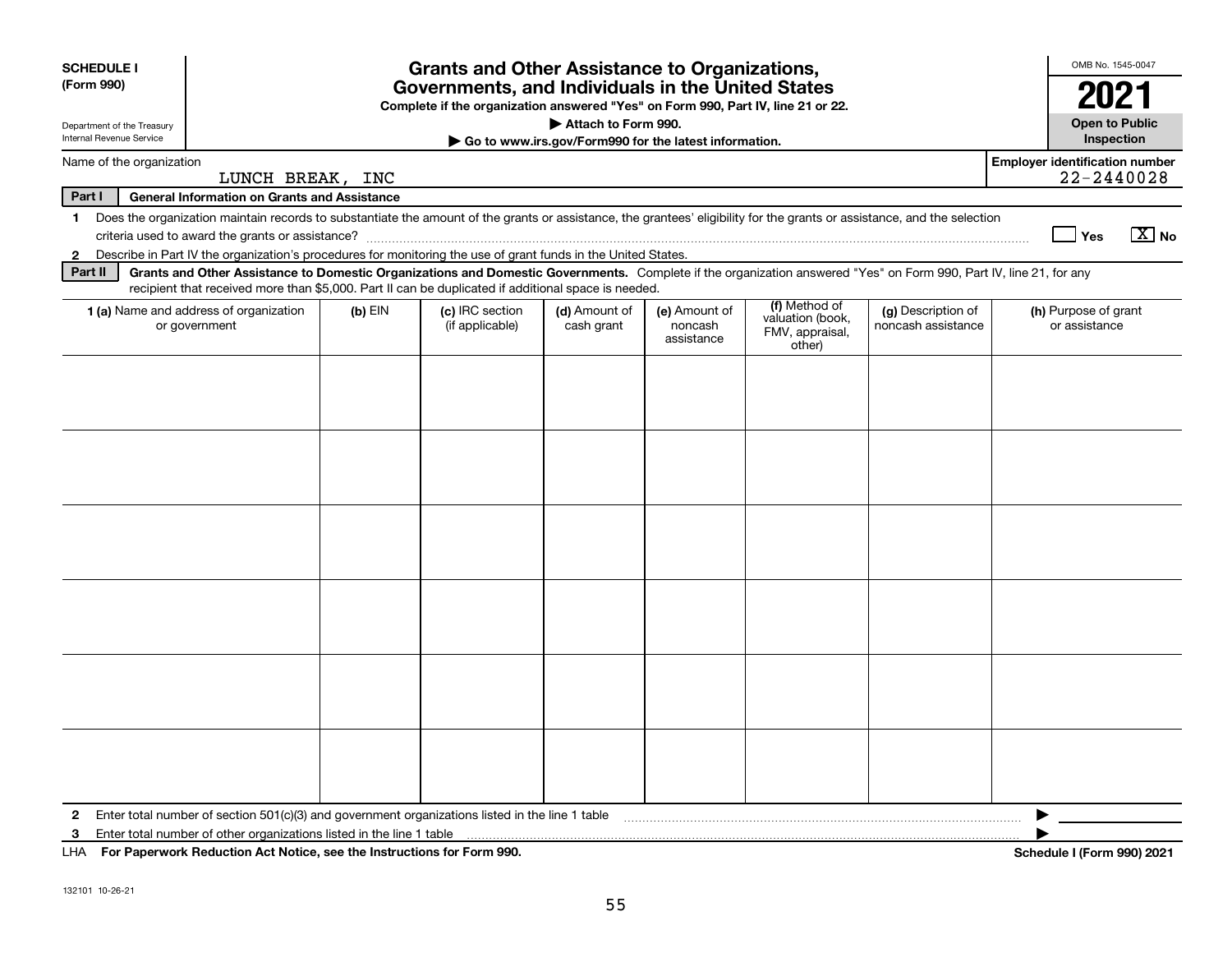**2**Schedule I (Form 990) 2021 LUNCH BREAK, INC 2 2-2440028 Page

**Part III Grants and Other Assistance to Domestic Individuals.**  Complete if the organization answered "Yes" on Form 990, Part IV, line 22. Part III can be duplicated if additional space is needed.

| (b) Number of<br>recipients | (c) Amount of<br>cash grant | (d) Amount of non-<br>cash assistance | (e) Method of valuation<br>(book, FMV, appraisal, other) | (f) Description of noncash assistance                                                                 |
|-----------------------------|-----------------------------|---------------------------------------|----------------------------------------------------------|-------------------------------------------------------------------------------------------------------|
|                             |                             |                                       |                                                          |                                                                                                       |
| 321                         |                             |                                       |                                                          |                                                                                                       |
|                             |                             |                                       |                                                          |                                                                                                       |
|                             |                             | $\mathbf{0}$ .                        |                                                          |                                                                                                       |
|                             |                             |                                       |                                                          |                                                                                                       |
|                             |                             |                                       |                                                          |                                                                                                       |
|                             |                             |                                       |                                                          |                                                                                                       |
|                             |                             |                                       |                                                          |                                                                                                       |
|                             |                             |                                       |                                                          |                                                                                                       |
|                             |                             |                                       |                                                          |                                                                                                       |
|                             |                             | 1295                                  | 177,591.<br>142,859.                                     | 0. CASH VALUE<br>الرابعين المستحيل والمتحدث والمستحوم والمحاولات المتحدث والمستحدث والمعاون والمستحدث |

Part IV | Supplemental Information. Provide the information required in Part I, line 2; Part III, column (b); and any other additional information.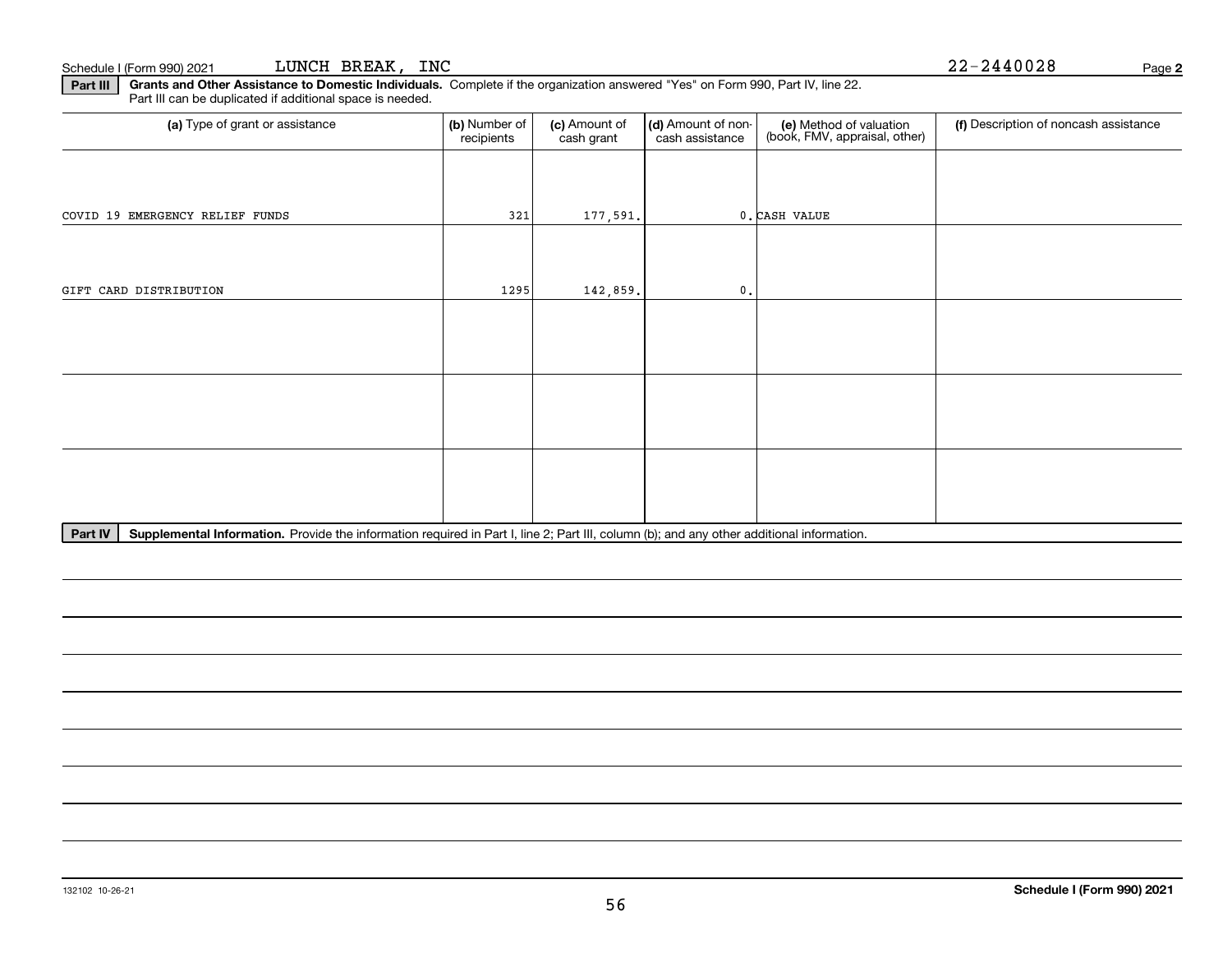|   | <b>SCHEDULE J</b>                                      | <b>Compensation Information</b>                                                                                                                                                                                                      |                                       | OMB No. 1545-0047          |     |                         |  |
|---|--------------------------------------------------------|--------------------------------------------------------------------------------------------------------------------------------------------------------------------------------------------------------------------------------------|---------------------------------------|----------------------------|-----|-------------------------|--|
|   | (Form 990)                                             | For certain Officers, Directors, Trustees, Key Employees, and Highest                                                                                                                                                                |                                       |                            |     |                         |  |
|   |                                                        | <b>Compensated Employees</b>                                                                                                                                                                                                         |                                       | 2021                       |     |                         |  |
|   |                                                        | Complete if the organization answered "Yes" on Form 990, Part IV, line 23.<br>Attach to Form 990.                                                                                                                                    |                                       | <b>Open to Public</b>      |     |                         |  |
|   | Department of the Treasury<br>Internal Revenue Service | Go to www.irs.gov/Form990 for instructions and the latest information.                                                                                                                                                               |                                       | Inspection                 |     |                         |  |
|   | Name of the organization                               |                                                                                                                                                                                                                                      | <b>Employer identification number</b> |                            |     |                         |  |
|   |                                                        | LUNCH BREAK,<br>INC                                                                                                                                                                                                                  |                                       | $22 - 2440028$             |     |                         |  |
|   | Part I                                                 | <b>Questions Regarding Compensation</b>                                                                                                                                                                                              |                                       |                            |     |                         |  |
|   |                                                        |                                                                                                                                                                                                                                      |                                       |                            | Yes | No                      |  |
|   |                                                        | Check the appropriate box(es) if the organization provided any of the following to or for a person listed on Form 990,                                                                                                               |                                       |                            |     |                         |  |
|   |                                                        | Part VII, Section A, line 1a. Complete Part III to provide any relevant information regarding these items.                                                                                                                           |                                       |                            |     |                         |  |
|   | First-class or charter travel                          | Housing allowance or residence for personal use                                                                                                                                                                                      |                                       |                            |     |                         |  |
|   | Travel for companions                                  | Payments for business use of personal residence                                                                                                                                                                                      |                                       |                            |     |                         |  |
|   |                                                        | Health or social club dues or initiation fees<br>Tax indemnification and gross-up payments                                                                                                                                           |                                       |                            |     |                         |  |
|   | Discretionary spending account                         | Personal services (such as maid, chauffeur, chef)                                                                                                                                                                                    |                                       |                            |     |                         |  |
|   |                                                        |                                                                                                                                                                                                                                      |                                       |                            |     |                         |  |
|   |                                                        | <b>b</b> If any of the boxes on line 1a are checked, did the organization follow a written policy regarding payment or                                                                                                               |                                       |                            |     |                         |  |
|   |                                                        |                                                                                                                                                                                                                                      |                                       | 1b                         |     |                         |  |
| 2 |                                                        | Did the organization require substantiation prior to reimbursing or allowing expenses incurred by all directors,                                                                                                                     |                                       |                            |     |                         |  |
|   |                                                        |                                                                                                                                                                                                                                      |                                       | $\mathbf{2}$               |     |                         |  |
|   |                                                        |                                                                                                                                                                                                                                      |                                       |                            |     |                         |  |
| З |                                                        | Indicate which, if any, of the following the organization used to establish the compensation of the organization's                                                                                                                   |                                       |                            |     |                         |  |
|   |                                                        | CEO/Executive Director. Check all that apply. Do not check any boxes for methods used by a related organization to                                                                                                                   |                                       |                            |     |                         |  |
|   |                                                        | establish compensation of the CEO/Executive Director, but explain in Part III.                                                                                                                                                       |                                       |                            |     |                         |  |
|   | Compensation committee                                 | $X$ Written employment contract                                                                                                                                                                                                      |                                       |                            |     |                         |  |
|   |                                                        | Compensation survey or study<br>Independent compensation consultant                                                                                                                                                                  |                                       |                            |     |                         |  |
|   | $X$ Form 990 of other organizations                    | $\boxed{\text{X}}$ Approval by the board or compensation committee                                                                                                                                                                   |                                       |                            |     |                         |  |
|   |                                                        |                                                                                                                                                                                                                                      |                                       |                            |     |                         |  |
| 4 |                                                        | During the year, did any person listed on Form 990, Part VII, Section A, line 1a, with respect to the filing                                                                                                                         |                                       |                            |     |                         |  |
|   | organization or a related organization:                | Receive a severance payment or change-of-control payment?                                                                                                                                                                            |                                       | 4a                         |     | Χ                       |  |
| а |                                                        | Participate in or receive payment from a supplemental nonqualified retirement plan?                                                                                                                                                  |                                       | 4b                         |     | $\overline{\textbf{X}}$ |  |
|   |                                                        | Participate in or receive payment from an equity-based compensation arrangement?                                                                                                                                                     |                                       | 4c                         |     | $\mathbf X$             |  |
|   |                                                        | If "Yes" to any of lines 4a-c, list the persons and provide the applicable amounts for each item in Part III.                                                                                                                        |                                       |                            |     |                         |  |
|   |                                                        |                                                                                                                                                                                                                                      |                                       |                            |     |                         |  |
|   |                                                        | Only section 501(c)(3), 501(c)(4), and 501(c)(29) organizations must complete lines 5-9.                                                                                                                                             |                                       |                            |     |                         |  |
|   |                                                        | For persons listed on Form 990, Part VII, Section A, line 1a, did the organization pay or accrue any compensation                                                                                                                    |                                       |                            |     |                         |  |
|   | contingent on the revenues of:                         |                                                                                                                                                                                                                                      |                                       |                            |     |                         |  |
| a |                                                        |                                                                                                                                                                                                                                      |                                       | 5a                         |     | x                       |  |
|   |                                                        |                                                                                                                                                                                                                                      |                                       | 5b                         |     | $\overline{\mathbf{x}}$ |  |
|   | If "Yes" on line 5a or 5b, describe in Part III.       |                                                                                                                                                                                                                                      |                                       |                            |     |                         |  |
|   |                                                        | 6 For persons listed on Form 990, Part VII, Section A, line 1a, did the organization pay or accrue any compensation                                                                                                                  |                                       |                            |     |                         |  |
|   | contingent on the net earnings of:                     |                                                                                                                                                                                                                                      |                                       |                            |     |                         |  |
| a |                                                        | The organization? <b>With the contract of the contract of the contract of the contract of the contract of the contract of the contract of the contract of the contract of the contract of the contract of the contract of the co</b> |                                       | 6a                         |     | х                       |  |
|   |                                                        |                                                                                                                                                                                                                                      |                                       | 6b                         |     | $\overline{\mathbf{x}}$ |  |
|   | If "Yes" on line 6a or 6b, describe in Part III.       |                                                                                                                                                                                                                                      |                                       |                            |     |                         |  |
|   |                                                        | 7 For persons listed on Form 990, Part VII, Section A, line 1a, did the organization provide any nonfixed payments                                                                                                                   |                                       |                            |     |                         |  |
|   |                                                        |                                                                                                                                                                                                                                      |                                       | 7                          |     | х                       |  |
| 8 |                                                        | Were any amounts reported on Form 990, Part VII, paid or accrued pursuant to a contract that was subject to the                                                                                                                      |                                       |                            |     |                         |  |
|   |                                                        | initial contract exception described in Regulations section 53.4958-4(a)(3)? If "Yes," describe in Part III                                                                                                                          |                                       | 8                          |     | х                       |  |
| 9 |                                                        | If "Yes" on line 8, did the organization also follow the rebuttable presumption procedure described in                                                                                                                               |                                       |                            |     |                         |  |
|   |                                                        |                                                                                                                                                                                                                                      |                                       | 9                          |     |                         |  |
|   |                                                        | LHA For Paperwork Reduction Act Notice, see the Instructions for Form 990.                                                                                                                                                           |                                       | Schedule J (Form 990) 2021 |     |                         |  |

132111 11-02-21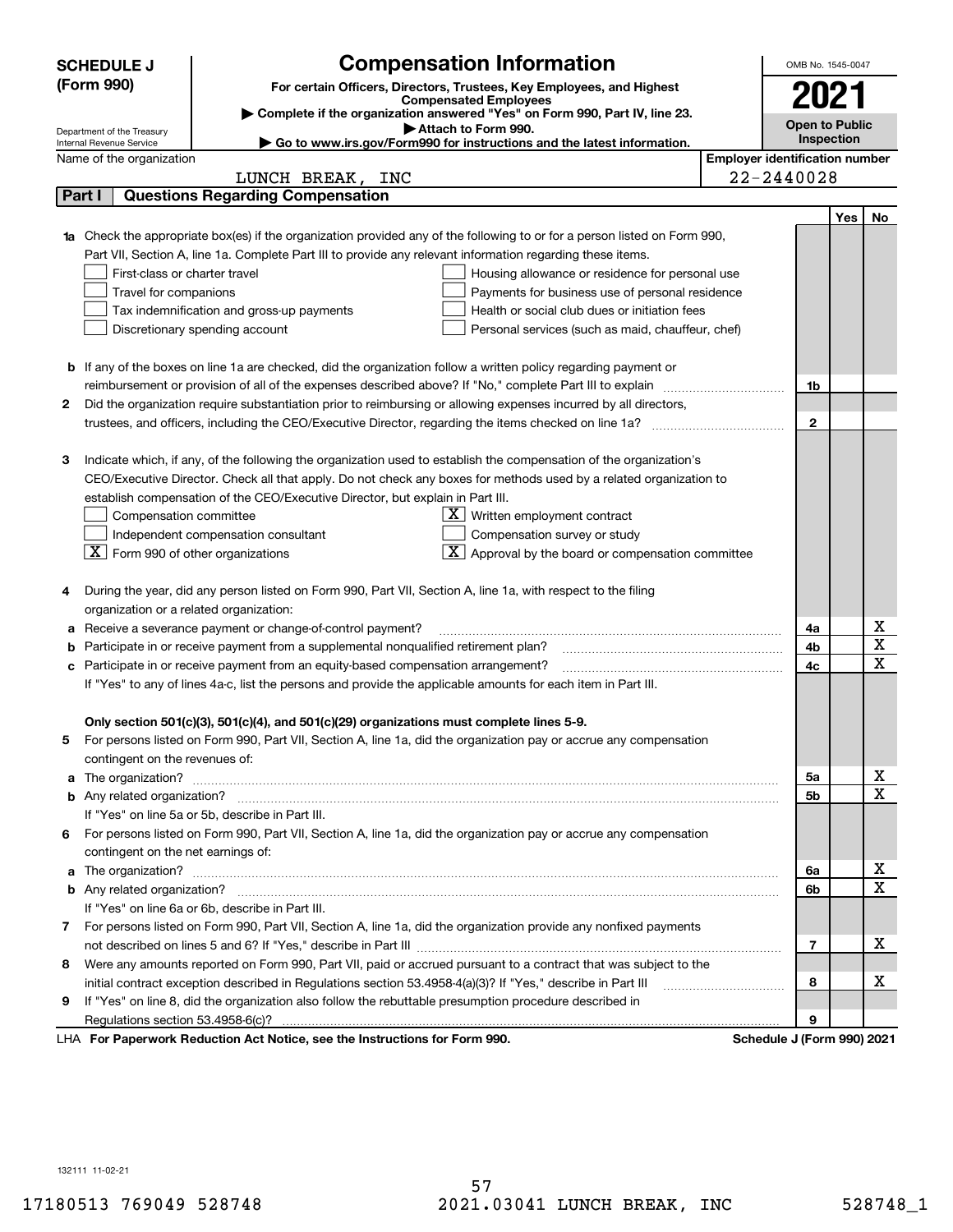#### 22-2440028

**2**

# **Part II Officers, Directors, Trustees, Key Employees, and Highest Compensated Employees.**  Schedule J (Form 990) 2021 Page Use duplicate copies if additional space is needed.

For each individual whose compensation must be reported on Schedule J, report compensation from the organization on row (i) and from related organizations, described in the instructions, on row (ii). Do not list any individuals that aren't listed on Form 990, Part VII.

**Note:**  The sum of columns (B)(i)-(iii) for each listed individual must equal the total amount of Form 990, Part VII, Section A, line 1a, applicable column (D) and (E) amounts for that individual.

|                       |                    |                          |                                           | (B) Breakdown of W-2 and/or 1099-MISC and/or 1099-NEC<br>compensation | (C) Retirement and<br>other deferred | (D) Nontaxable<br>benefits | (E) Total of columns<br>$(B)(i)-(D)$ | (F) Compensation<br>in column (B)         |
|-----------------------|--------------------|--------------------------|-------------------------------------------|-----------------------------------------------------------------------|--------------------------------------|----------------------------|--------------------------------------|-------------------------------------------|
| (A) Name and Title    |                    | (i) Base<br>compensation | (ii) Bonus &<br>incentive<br>compensation | (iii) Other<br>reportable<br>compensation                             | compensation                         |                            |                                      | reported as deferred<br>on prior Form 990 |
| (1) GWENDOLYN O. LOVE | (i)                | 147,370.                 | 25,000.                                   | $\overline{0}$ .                                                      | 13,500.                              | $\overline{0}$ .           | 185,870.                             | 0.                                        |
| EXECUTIVE DIRECTOR    | (ii)               | $\overline{0}$ .         | $\overline{0}$ .                          | $\overline{0}$ .                                                      | $\overline{0}$ .                     | $\overline{0}$ .           | $\overline{0}$ .                     | $\overline{\mathbf{0}}$ .                 |
|                       | $(\sf{i})$         |                          |                                           |                                                                       |                                      |                            |                                      |                                           |
|                       | (ii)               |                          |                                           |                                                                       |                                      |                            |                                      |                                           |
|                       | $(\sf{i})$         |                          |                                           |                                                                       |                                      |                            |                                      |                                           |
|                       | (ii)               |                          |                                           |                                                                       |                                      |                            |                                      |                                           |
|                       | $(\sf{i})$         |                          |                                           |                                                                       |                                      |                            |                                      |                                           |
|                       | (ii)               |                          |                                           |                                                                       |                                      |                            |                                      |                                           |
|                       | $(\sf{i})$         |                          |                                           |                                                                       |                                      |                            |                                      |                                           |
|                       | (ii)               |                          |                                           |                                                                       |                                      |                            |                                      |                                           |
|                       | $(\sf{i})$         |                          |                                           |                                                                       |                                      |                            |                                      |                                           |
|                       | (ii)               |                          |                                           |                                                                       |                                      |                            |                                      |                                           |
|                       | $(\sf{i})$         |                          |                                           |                                                                       |                                      |                            |                                      |                                           |
|                       | (ii)               |                          |                                           |                                                                       |                                      |                            |                                      |                                           |
|                       | $(\sf{i})$<br>(ii) |                          |                                           |                                                                       |                                      |                            |                                      |                                           |
|                       | $(\sf{i})$         |                          |                                           |                                                                       |                                      |                            |                                      |                                           |
|                       | (ii)               |                          |                                           |                                                                       |                                      |                            |                                      |                                           |
|                       | $(\sf{i})$         |                          |                                           |                                                                       |                                      |                            |                                      |                                           |
|                       | (ii)               |                          |                                           |                                                                       |                                      |                            |                                      |                                           |
|                       | $(\sf{i})$         |                          |                                           |                                                                       |                                      |                            |                                      |                                           |
|                       | (ii)               |                          |                                           |                                                                       |                                      |                            |                                      |                                           |
|                       | $(\sf{i})$         |                          |                                           |                                                                       |                                      |                            |                                      |                                           |
|                       | (ii)               |                          |                                           |                                                                       |                                      |                            |                                      |                                           |
|                       | $(\sf{i})$         |                          |                                           |                                                                       |                                      |                            |                                      |                                           |
|                       | (ii)               |                          |                                           |                                                                       |                                      |                            |                                      |                                           |
|                       | $(\sf{i})$         |                          |                                           |                                                                       |                                      |                            |                                      |                                           |
|                       | (ii)               |                          |                                           |                                                                       |                                      |                            |                                      |                                           |
|                       | $(\sf{i})$         |                          |                                           |                                                                       |                                      |                            |                                      |                                           |
|                       | (ii)               |                          |                                           |                                                                       |                                      |                            |                                      |                                           |
|                       | $(\sf{i})$         |                          |                                           |                                                                       |                                      |                            |                                      |                                           |
|                       | (ii)               |                          |                                           |                                                                       |                                      |                            |                                      |                                           |

**Schedule J (Form 990) 2021**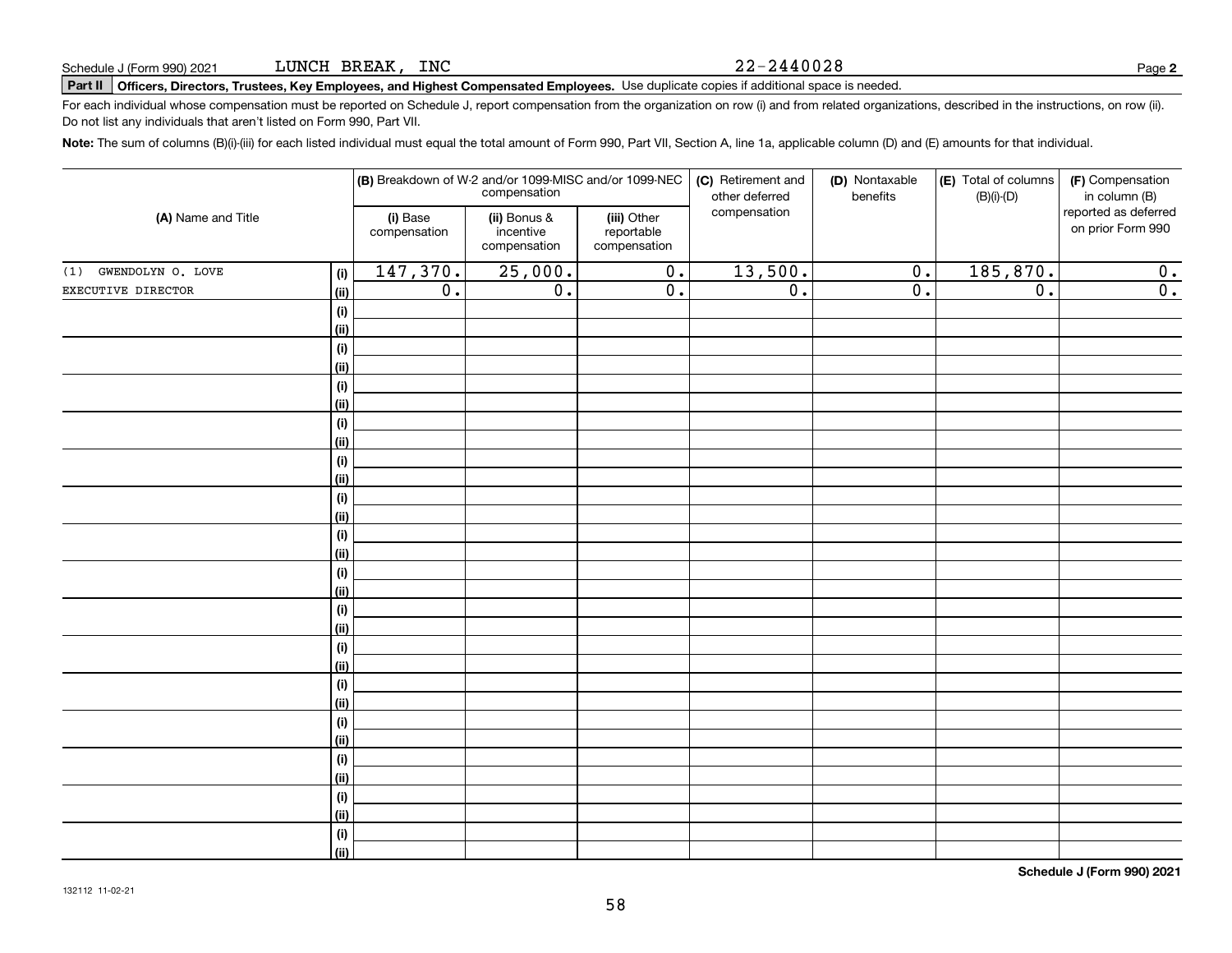#### **Part III Supplemental Information**

Schedule J (Form 990) 2021 LUNCH BREAK, INC<br>
Part III Supplemental Information<br>
Provide the information, explanation, or descriptions required for Part I, lines 1a, 1b, 3, 4a, 4b, 4c, 5a, 5b, 6a, 6b, 7, and 8, and for Part

### PART I, LINE 3:

THE BOARD REVIEWS AND APPROVES EXECUTIVE COMPENSATION BASED ON ANNUAL

### PERFORMANCE REVIEWS AND A REVIEW OF SIMILAR COMPENSATION OF SIMILAR

### POSITIONS IN THE INDUSTRY.

**Schedule J (Form 990) 2021**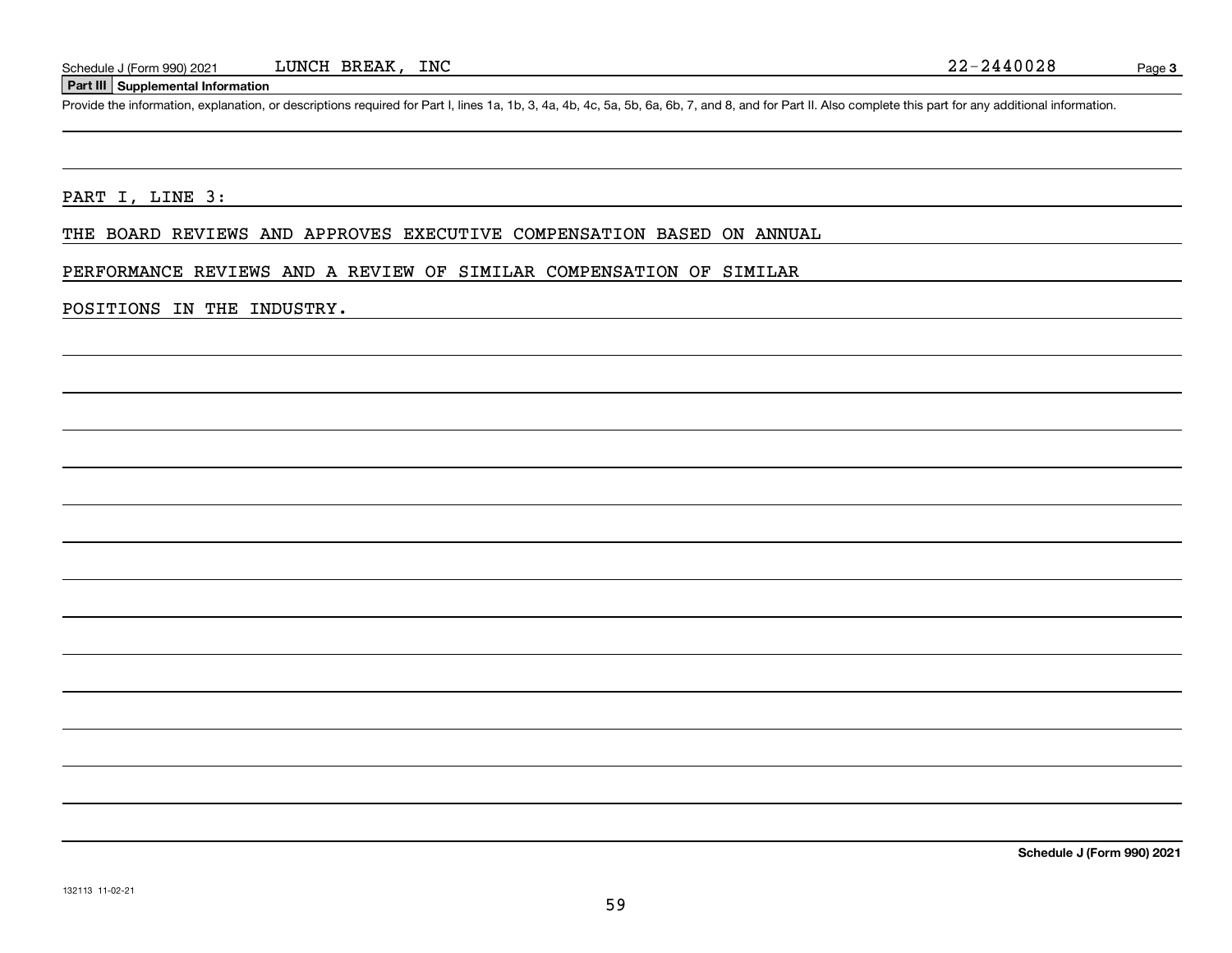# **SCHEDULE M (Form 990)**

# **Noncash Contributions**

OMB No. 1545-0047

| Department of the Treasury      |
|---------------------------------|
| <b>Internal Revenue Service</b> |

**Complete if the organizations answered "Yes" on Form 990, Part IV, lines 29 or 30.** <sup>J</sup>**2021 Attach to Form 990.** J

**Open to Public Inspection**

|  | Name of the organization |
|--|--------------------------|

 $\blacktriangleright$ 

| Go to www.irs.gov/Form990 for instructions and the latest information. |  |
|------------------------------------------------------------------------|--|
|                                                                        |  |

| Employer identification number |  |
|--------------------------------|--|
| $22 - 2440028$                 |  |

|    | LUNCH BREAK, | INC |  |
|----|--------------|-----|--|
| D. |              |     |  |

| <b>Part I</b> | <b>Types of Property</b>                                                                                                       |                               |                                      |                                                                                                      |                                                              |            |     |
|---------------|--------------------------------------------------------------------------------------------------------------------------------|-------------------------------|--------------------------------------|------------------------------------------------------------------------------------------------------|--------------------------------------------------------------|------------|-----|
|               |                                                                                                                                | (a)<br>Check if<br>applicable | (b)<br>Number of<br>contributions or | (c)<br>Noncash contribution<br>amounts reported on<br>items contributed Form 990, Part VIII, line 1g | (d)<br>Method of determining<br>noncash contribution amounts |            |     |
| 1             |                                                                                                                                |                               |                                      |                                                                                                      |                                                              |            |     |
| 2             | Art - Historical treasures                                                                                                     |                               |                                      |                                                                                                      |                                                              |            |     |
| з             |                                                                                                                                |                               |                                      |                                                                                                      |                                                              |            |     |
| 4             | Books and publications                                                                                                         |                               |                                      |                                                                                                      |                                                              |            |     |
| 5             | Clothing and household goods                                                                                                   |                               |                                      |                                                                                                      |                                                              |            |     |
| 6             |                                                                                                                                |                               |                                      |                                                                                                      |                                                              |            |     |
| 7             |                                                                                                                                |                               |                                      |                                                                                                      |                                                              |            |     |
| 8             | Intellectual property                                                                                                          |                               |                                      |                                                                                                      |                                                              |            |     |
| 9             | Securities - Publicly traded                                                                                                   |                               |                                      |                                                                                                      |                                                              |            |     |
| 10            | Securities - Closely held stock                                                                                                |                               |                                      |                                                                                                      |                                                              |            |     |
| 11            | Securities - Partnership, LLC, or                                                                                              |                               |                                      |                                                                                                      |                                                              |            |     |
|               | trust interests                                                                                                                |                               |                                      |                                                                                                      |                                                              |            |     |
| 12            | Securities - Miscellaneous                                                                                                     |                               |                                      |                                                                                                      |                                                              |            |     |
| 13            | Qualified conservation contribution -                                                                                          |                               |                                      |                                                                                                      |                                                              |            |     |
|               | Historic structures                                                                                                            |                               |                                      |                                                                                                      |                                                              |            |     |
| 14            | Qualified conservation contribution - Other                                                                                    |                               |                                      |                                                                                                      |                                                              |            |     |
| 15            | Real estate - Residential                                                                                                      |                               |                                      |                                                                                                      |                                                              |            |     |
| 16            | Real estate - Commercial                                                                                                       |                               |                                      |                                                                                                      |                                                              |            |     |
| 17            |                                                                                                                                |                               |                                      |                                                                                                      |                                                              |            |     |
|               |                                                                                                                                |                               |                                      |                                                                                                      |                                                              |            |     |
| 18            |                                                                                                                                | X                             | 6,250                                |                                                                                                      | 2,070,280. USDA PER LB ANNUAL V                              |            |     |
| 19            |                                                                                                                                |                               |                                      |                                                                                                      |                                                              |            |     |
| 20            | Drugs and medical supplies                                                                                                     |                               |                                      |                                                                                                      |                                                              |            |     |
| 21            |                                                                                                                                |                               |                                      |                                                                                                      |                                                              |            |     |
| 22            |                                                                                                                                |                               |                                      |                                                                                                      |                                                              |            |     |
| 23            |                                                                                                                                |                               |                                      |                                                                                                      |                                                              |            |     |
| 24            |                                                                                                                                |                               |                                      |                                                                                                      |                                                              |            |     |
| 25            | Other<br>$\overline{\phantom{a}}$                                                                                              |                               |                                      |                                                                                                      |                                                              |            |     |
| 26            | Other                                                                                                                          |                               |                                      |                                                                                                      |                                                              |            |     |
| 27            | Other                                                                                                                          |                               |                                      |                                                                                                      |                                                              |            |     |
| 28            | Other                                                                                                                          |                               |                                      |                                                                                                      |                                                              |            |     |
| 29            | Number of Forms 8283 received by the organization during the tax year for contributions                                        |                               |                                      |                                                                                                      |                                                              |            |     |
|               | for which the organization completed Form 8283, Part V, Donee Acknowledgement                                                  |                               |                                      | 29                                                                                                   |                                                              |            |     |
|               |                                                                                                                                |                               |                                      |                                                                                                      |                                                              | Yes        | No. |
|               | 30a During the year, did the organization receive by contribution any property reported in Part I, lines 1 through 28, that it |                               |                                      |                                                                                                      |                                                              |            |     |
|               | must hold for at least three years from the date of the initial contribution, and which isn't required to be used for          |                               |                                      |                                                                                                      |                                                              |            |     |
|               | exempt purposes for the entire holding period?                                                                                 |                               |                                      |                                                                                                      |                                                              | <b>30a</b> | х   |
|               | <b>b</b> If "Yes," describe the arrangement in Part II.                                                                        |                               |                                      |                                                                                                      |                                                              |            |     |
| 31            | Does the organization have a gift acceptance policy that requires the review of any nonstandard contributions?                 |                               |                                      |                                                                                                      |                                                              | 31         | х   |
|               | 32a Does the organization hire or use third parties or related organizations to solicit, process, or sell noncash              |                               |                                      |                                                                                                      |                                                              |            |     |
|               | contributions?                                                                                                                 |                               |                                      |                                                                                                      |                                                              | 32a        | x   |
|               | <b>b</b> If "Yes," describe in Part II.                                                                                        |                               |                                      |                                                                                                      |                                                              |            |     |
| 33            | If the organization didn't report an amount in column (c) for a type of property for which column (a) is checked,              |                               |                                      |                                                                                                      |                                                              |            |     |
|               | describe in Part II.                                                                                                           |                               |                                      |                                                                                                      |                                                              |            |     |

**For Paperwork Reduction Act Notice, see the Instructions for Form 990. Schedule M (Form 990) 2021** LHA

132141 11-17-21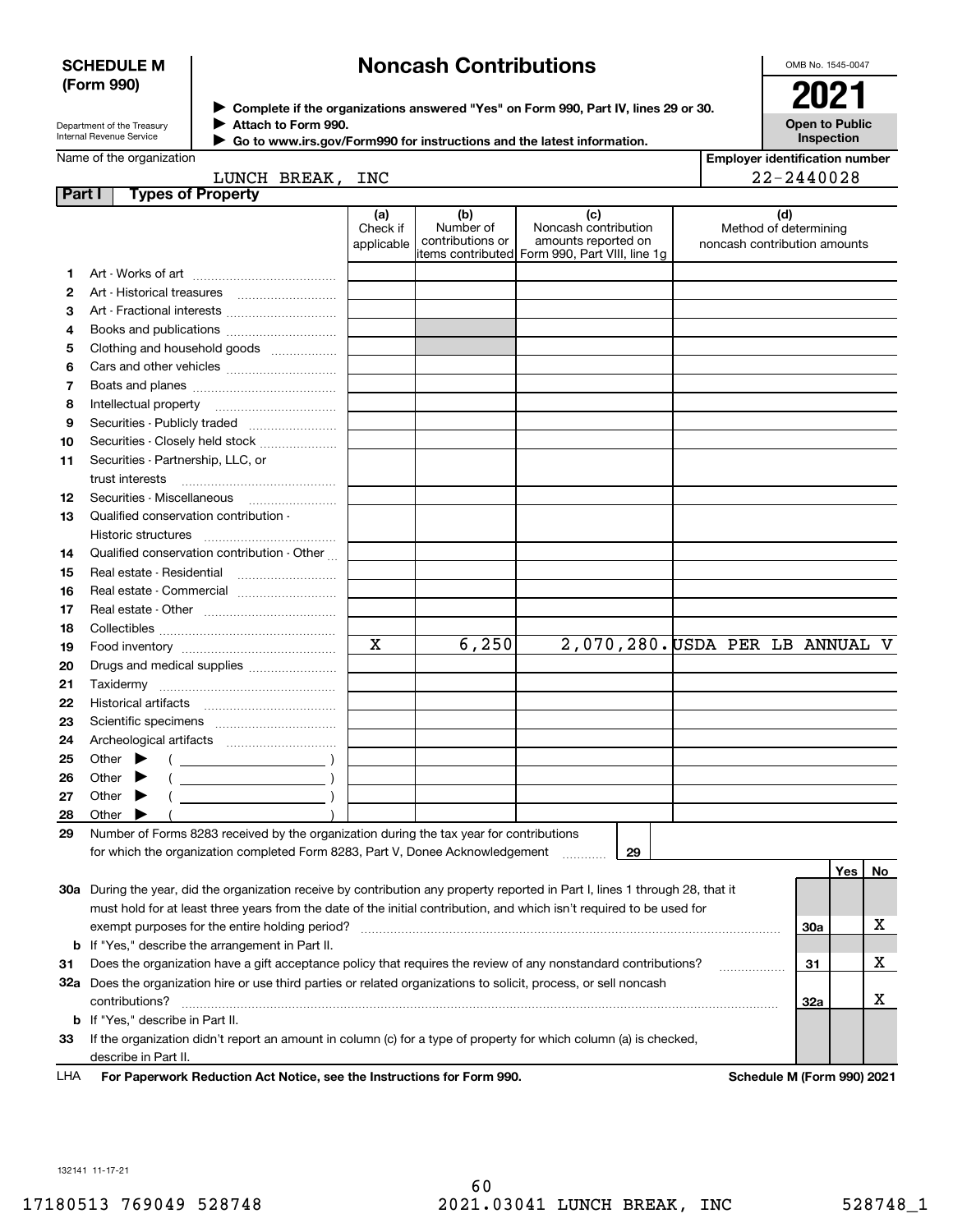**2**

Part II | Supplemental Information. Provide the information required by Part I, lines 30b, 32b, and 33, and whether the organization is reporting in Part I, column (b), the number of contributions, the number of items received, or a combination of both. Also complete this part for any additional information.

| 132142 11-17-21 | Schedule M (Form 990) 2021 |
|-----------------|----------------------------|

61 17180513 769049 528748 2021.03041 LUNCH BREAK, INC 528748\_1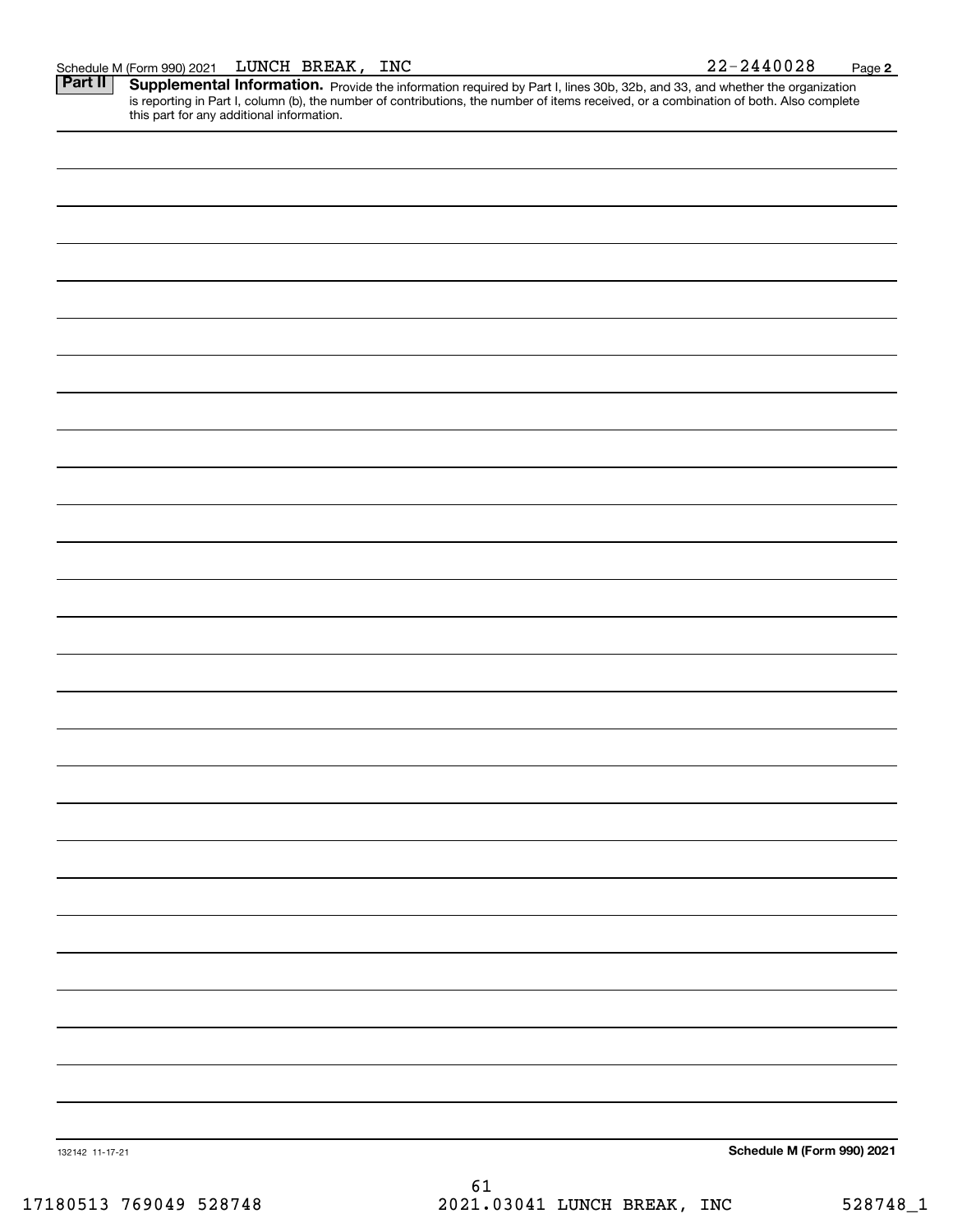**(Form 990)**

Department of the Treasury Internal Revenue Service

Name of the organization

**Complete to provide information for responses to specific questions on Form 990 or 990-EZ or to provide any additional information. | Attach to Form 990 or Form 990-EZ. | Go to www.irs.gov/Form990 for the latest information. SCHEDULE O Supplemental Information to Form 990 or 990-EZ**



LUNCH BREAK, INC  $\vert$  22-2440028

FORM 990, PART I, LINE 1, DESCRIPTION OF ORGANIZATION MISSION:

THOSE IN NEED IN MONMOUTH AND OCEAN COUNTIES AND BEYOND. WE STRIVE TO

BREAK THE CYCLE OF POVERTY FOR THOSE WE SERVE AND GUIDE OUR COMMUNITY

MEMBERS IN NEED TO SELF-SUFFICIENCY AND HEALTHIER, MORE PRODUCTIVE

LIFESTYLES. WE SERVE EVERYONE WITH COMPASSION AND DIGNITY.

FORM 990, PART III, LINE 1, DESCRIPTION OF ORGANIZATION MISSION:

AND HEALTHIER, MORE PRODUCTIVE LIFESTYLES. WE SERVE EVERYONE WITH

COMPASSION AND DIGNITY.

FORM 990 PART III

FOOD OPERATIONS CONTINUED:

CLIENT CHOICE PANTRY

IN 2021, LUNCH BREAK ALSO EXPERIENCED EFFECTS FROM THE COVID-19

PANDEMIC IN THE NUMBERS OF FOOD- AND FINANCIALLY-INSECURE COMMUNITY

MEMBERS WHO WERE IMPACTED HEALTH-WISE AND FINANCIALLY BECAUSE OF

ECONOMIC UNCERTAINTIES. MORE MIDDLE-INCOME FAMILIES AND INDIVIDUALS HAD

TO DECIDE BETWEEN AFFORDING FOOD OR HOUSING EXPENSES.

LUNCH BREAK HAS EXPERIENCED AN UNPRECEDENTED DEMAND FOR FOOD FROM OUR

CLIENT CHOICE PANTRY SINCE THE PANDEMIC TOOK HOLD. IN 2021 THE PANTRY

SAW 19,412 TOTAL GROCERY PICKUPS. 12,413 MEALS WERE DELIVERED TO THE

HOMEBOUND. OUR NON-FOOD SUPPLIES BUDGET WAS EXCEEDED BY 15.5% IN 2021.

SOUP KITCHEN AND MEAL SERVICES:

132211 11-11-21 LHA For Paperwork Reduction Act Notice, see the Instructions for Form 990 or 990-EZ. Schedule O (Form 990) 2021 IN KEEPING WITH OUR MISSION OF CARING FOR THE HEALTH AND SAFETY OF OUR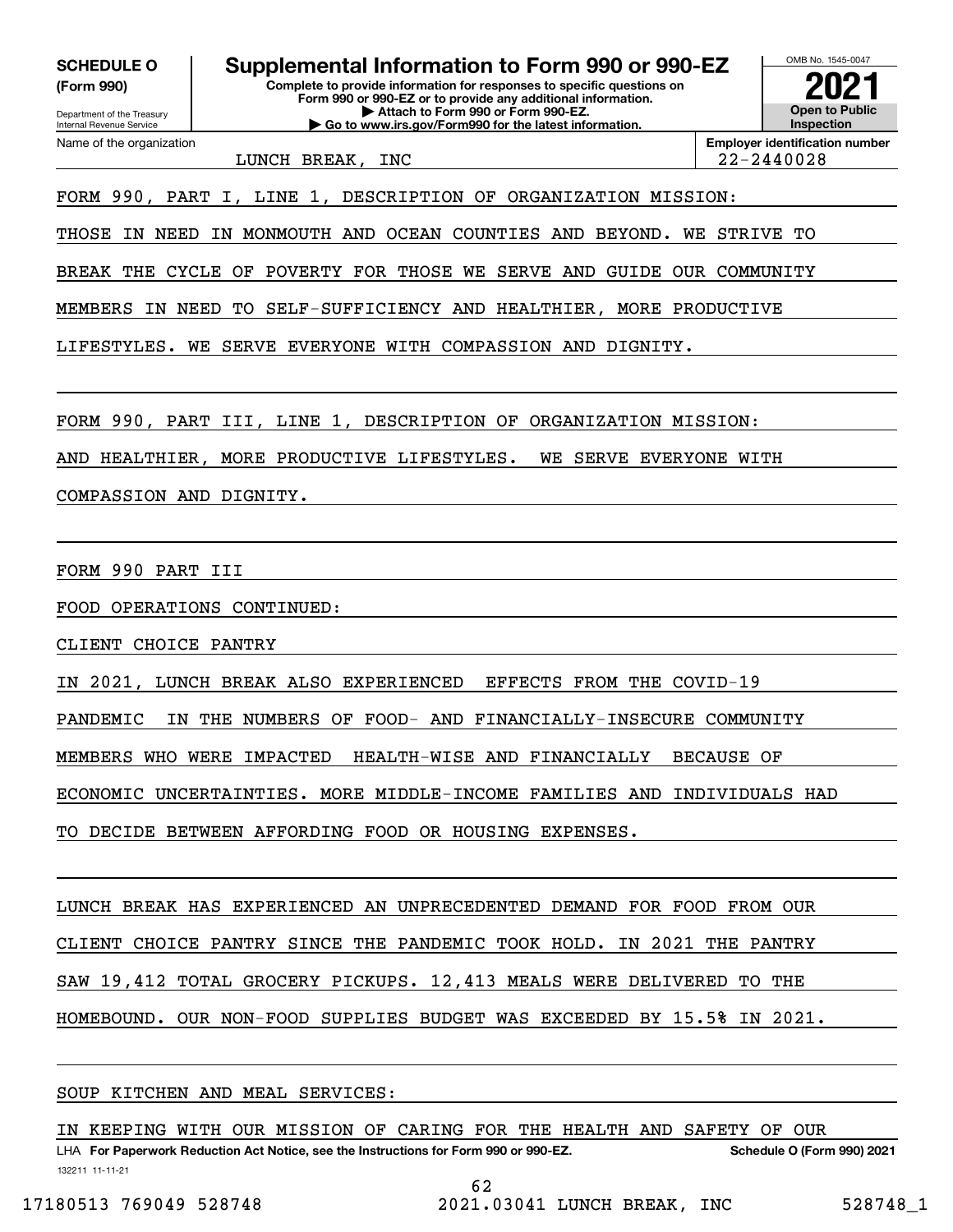| Schedule O (Form 990) 2021                                               | Page 2                                                  |
|--------------------------------------------------------------------------|---------------------------------------------------------|
| Name of the organization<br>LUNCH BREAK, INC                             | <b>Employer identification number</b><br>$22 - 2440028$ |
| COMMUNITY, ESPECIALLY OUR MOST VULNERABLE POPULATION, LUNCH BREAK        |                                                         |
| TO MODIFY CERTAIN PROCEDURES FOR ITS NUTRITION PROGRAMS AND<br>CONTINUED |                                                         |
| SOCIAL SERVICES. NO ONE IS TURNED AWAY FROM THE SOUP KITCHEN AND         |                                                         |
| BREAKFAST AND LUNCH GRAB-AND-GO AND IN-HOUSE MEALS ARE SERVED FREE OF    |                                                         |
| CHARGE, SIX DAYS A WEEK. GRAB-AND-GO AND<br>IN-HOUSE<br>COMMUNITY        | DINNERS ARE                                             |
| ONCE A WEEK, ON FRIDAYS. IN 2021, A TOTAL OF 89,351 MEALS WERE<br>SERVED |                                                         |
| SERVED.                                                                  |                                                         |

FOR 990 PART III

SOCIAL SERVICES CONTINUED:

BACKPACK PROGRAM: THE PROGRAM WAS MODIFIED IN 2021 TO COMPLY WITH

COVID-19 PANDEMIC RESTRICTIONS. 1,362 BACKPACKS FILLED WITH SCHOOL

SUPPLIES WERE DISTRIBUTED TO STUDENTS SO THEY WOULD BE PREPARED FOR THE

NEW SCHOOL YEAR.

CHILDREN'S COOKING CLASS: "COOKING WITH MY HERO": OUR TUITION-FREE COOKING CLASSES WERE OFFERED TO YOUNG LOCAL BOYS AND GIRLS 5-12 YEARS OLD TO LEARN THE FUNDAMENTALS OF CULINARY SERVICES WITH A MASTER CHEF HIRED BY LUNCH BREAK. PRIOR TO THE PANDEMIC, THE LUNCH BREAK KIDS COOKING CLASS WAS HELD ON SITE. THE TEAM OF JUNIOR SOUS CHEFS NOT ONLY LEARNED THE FUNDAMENTALS OF COOKING AND NUTRITION, BUT PREPARED DELICIOUS CREATIONS FOR LUNCH BREAK'S BREAKFAST AND LUNCH ON THURSDAYS.

132212 11-11-21 **Schedule O (Form 990) 2021** IN COMPLIANCE WITH COVID-19 SAFETY GUIDELINES, A VIRTUAL FORMAT, "COOKING WITH MY HERO," REPLACED IN PERSON CLASSES. 67 STUDENTS PARTICIPATED IN THESE VIRTUAL SESSIONS. THE ONLINE COOKING SESSIONS FEATURED A SPECIAL FAMILY MEMBER TEACHING A FAMILY-FAVORITE DISH. 63

17180513 769049 528748 2021.03041 LUNCH BREAK, INC 528748\_1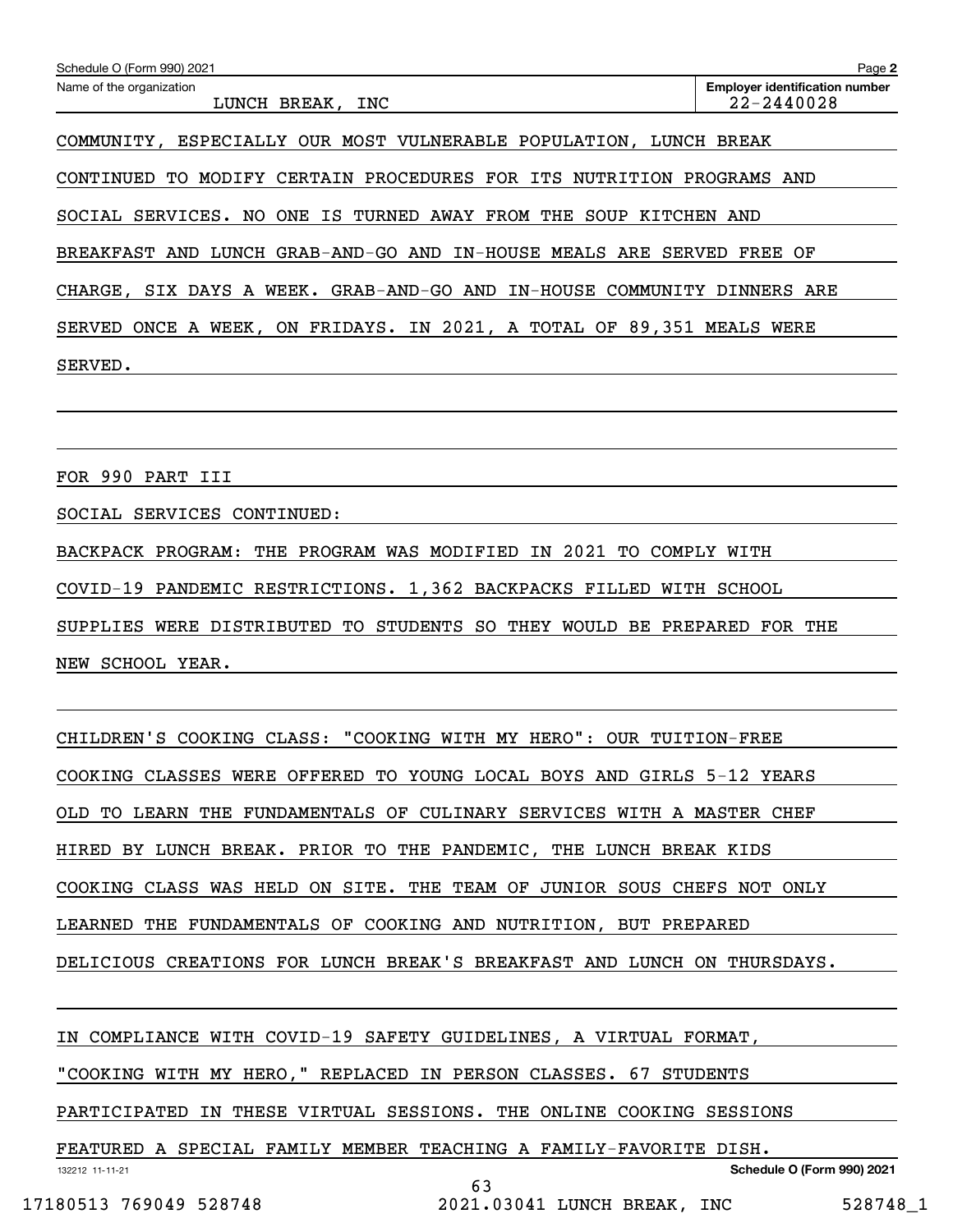CLOTHING PROGRAM: CONSISTS OF CLARA'S CLOSET, OUTREACH PROGRAM AND SUIT UP. IT'S ESSENTIAL TO HAVE THE PROPER ATTIRE FOR EVERY OCCASION AND WE ASSIST FAMILIES AND INDIVIDUALS FROM INFANTS TO ADULTS WHO ARE IN NEED OF CLOTHING FOR SCHOOL, WEDDINGS, PROMS OR JOB INTERVIEWS. IN 2021 62 INDIVIDUALS RECEIVED INTERVIEW CLOTHING THROUGH THE SUIT UP PROGRAM. OUR OUTREACH PROGRAM DISTRIBUTED 700 BAGS OF CLOTHING, COATS AND SHOES, TO THOSE IN NEED IN MONMOUTH COUNTY AND BEYOND. 2,892 INDIVIDUALS RECEIVED CLOTHING ON AN AS-NEEDED BASIS.

COMMUNITY HEALTH AND SOCIAL SERVICES PARTNERSHIP SERIES: THIS IS A PARTNERSHIP WITH COMMUNITY ORGANIZATIONS, RESOURCES, AND PUBLIC INSTITUTIONS WHOSE GOAL IS TO ENSURE ACCESS TO HEALTH AND SOCIAL SERVICES. TWICE MONTHLY, LUNCH BREAK PROVIDES AN OPEN INVITATION TO OUR PARTNERING AGENCIES TO PROVIDE THEIR SERVICES, INTAKE AND OUTREACH TO OUR CLIENTS IN THE DINING ROOM. MANY AGENCIES SUCH AS AFFORDABLE HOUSING ALLIANCE, PARKER FAMILY HEALTH CENTER, VNA, LEGAL AID AND MANY OTHERS TAKE ADVANTAGE OF THIS OPPORTUNITY TO VISIT OUR CLIENTS ON-SITE AT LUNCH BREAK. IN 2021, 14 AGENCIES VISITED LUNCHBREAK.

132212 11-11-21 **Schedule O (Form 990) 2021** HOLIDAY TOY PROGRAM: PRIOR TO THE COVID-19 PANDEMIC, THIS PROGRAM PROVIDED THE OPPORTUNITY FOR FAMILIES WHO HAVE PRE-REGISTERED THEIR CHILDREN WITH LUNCH BREAK, THE EXPERIENCE OF "SHOPPING" FOR GIFTS IN THE BEAUTIFUL TOWER HILL FELLOWSHIP HALL. LUNCH BREAK STAFF WORK WITH DONORS TO SOLICIT THE GIFTS AND THE TOWER HILL VOLUNTEERS SET UP THE GIFT STATIONS AND THE FAMILIES SHOP BASED ON THE SIZE AND AGE OF THEIR CHILDREN. IN COMPLIANCE WITH PANDEMIC SAFETY GUIDELINES, LUNCH BREAK PROVIDED 1,295 HOLIDAY GIFT CARDS TO FAMILIES FOR A MEMORABLE HOLIDAY 64

17180513 769049 528748 2021.03041 LUNCH BREAK, INC 528748\_1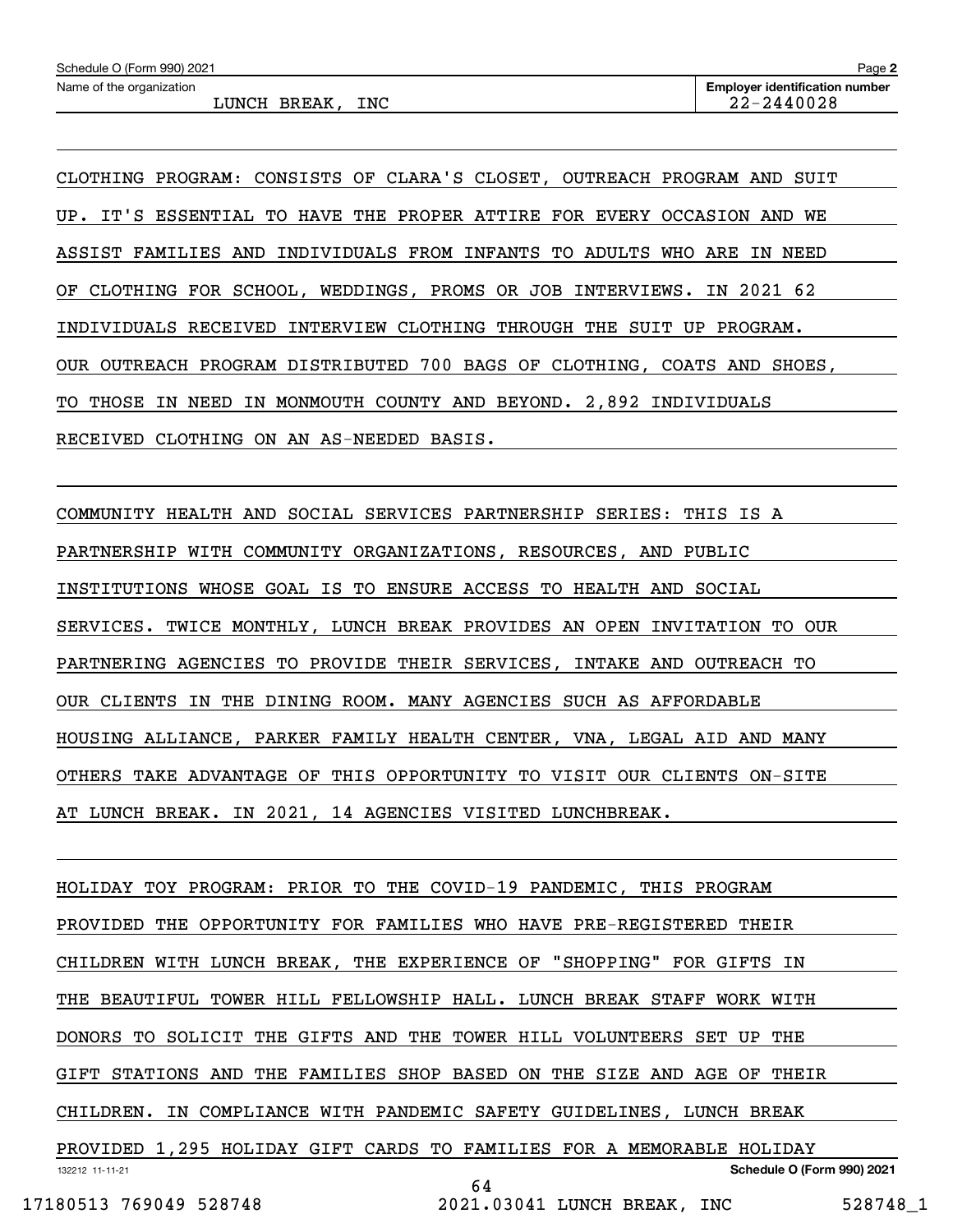LUNCH BREAK, INC 22-2440028

IN 2021.

WOMYN'S WORTH: THIS IS A STAFF-INITIATED SUPPORT GROUP FOR WOMEN THAT WAS BORN OUT OF A MOTHER'S DAY BREAKFAST FOR WOMEN WHO WERE IN NEED OF FELLOWSHIP. THIS PROGRAM HAS LIFTED UP THE SPIRITS OF THESE LADIES BY OFFERING FRIENDSHIP AND THOUGHT-PROVOKING PROGRAMS INCLUDING JOURNALING, YOGA, OUTINGS, FINANCIAL EDUCATION, HEALTH AND WELLNESS SUPPORT, NUTRITION DISCUSSIONS, WORKSHOPS AND GUEST SPEAKERS. IN 2021, PARTICIPANTS MET VIRTUALLY TWO MORNINGS EACH MONTH IN REMOTE WORKSHOP AND FELLOWSHIP SESSIONS. THE ATTENDANCE RANGED FROM 5-10 AT ANY GIVEN SESSION.

WARMING CENTER: LUNCH BREAK PROUDLY COLLABORATES WITH THE O.E.M. OF MONMOUTH COUNTY, PILGRIM BAPTIST CHURCH AND JBJ SOUL KITCHEN IN RED BANK TO PROVIDE MEALS AND OTHER SERVICES TO THE LOCAL WARMING CENTER FOR MEN, WHICH IS OPERATED BY THE PILGRIM BAPTIST CHURCH DURING THE FALL AND WINTER CODE BLUE SEASON AND FOR RESOURCE DAYS. WE PROVIDED OVER 155 MEALS IN 2021.

VOLUNTEER PROGRAM: ALL OF THIS WAS POSSIBLE DURING THE COVID-19 PANDEMIC THROUGH THE DEDICATION OF FRONT-LINE VOLUNTEERS, WHO DONATED 24,652 HOURS IN 2021 TO HELP RUN OUR PROGRAMS AND SERVICES IN VARIOUS CAPACITIES. WE COULD NOT PROVIDE THESE SERVICES AND PROGRAMS WITHOUT THE SUPPORT OF OUR VOLUNTEERS WHO ARE FULL OF PASSION FOR OUR MISSION, HARDWORKING AND COMMITTED.

RENEW THE PROMISE OF HOPE: IN 2021 LUNCH BREAK LAUNCHED A \$12 MILLION

132212 11-11-21 **Schedule O (Form 990) 2021** CAPITAL CAMPAIGN FOR THE EXPANSION AND RENOVATION OF THE FACILITY AT 65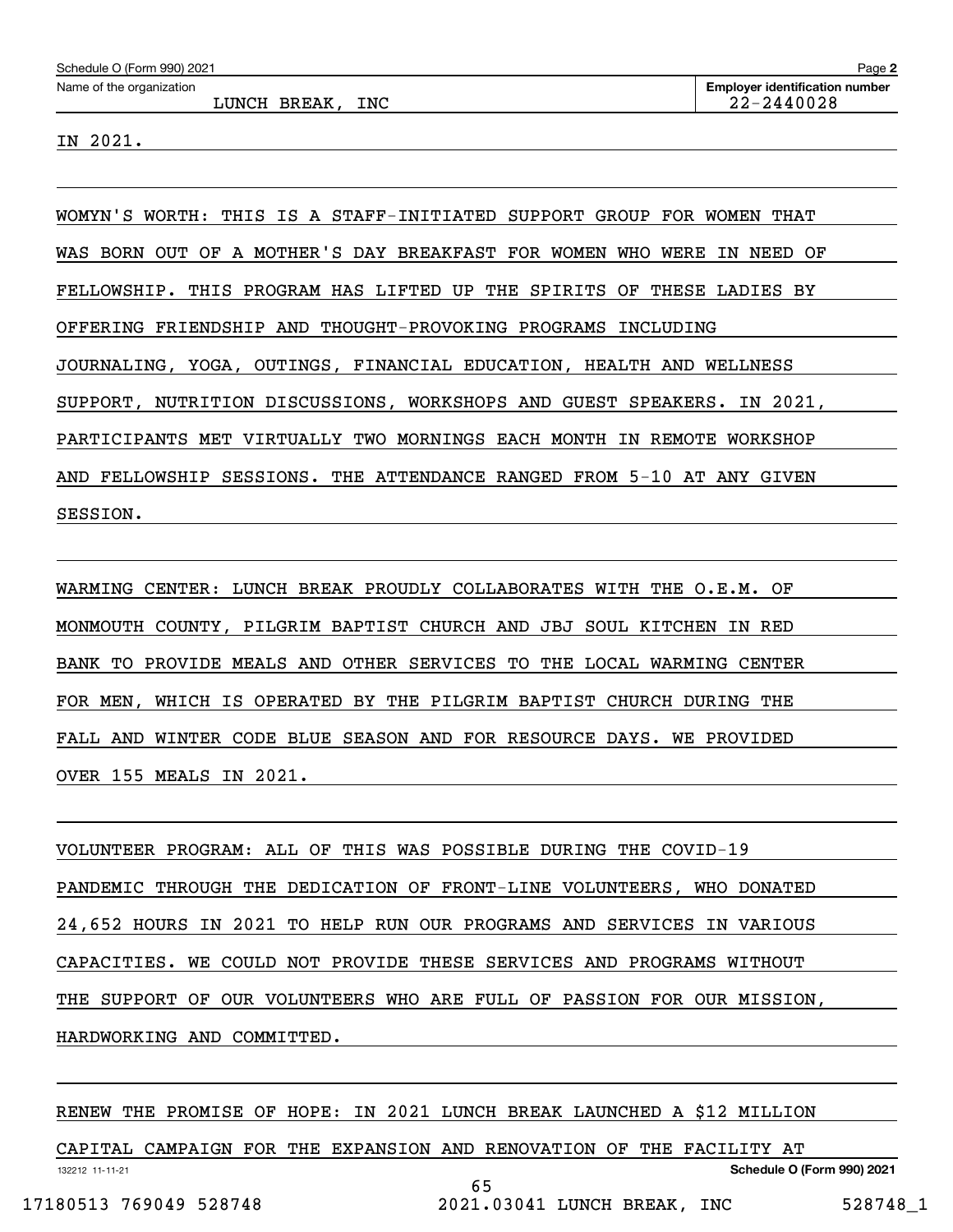| Schedule O (Form 990) 2021                                                 | Page 2                                                  |
|----------------------------------------------------------------------------|---------------------------------------------------------|
| Name of the organization<br>LUNCH BREAK, INC                               | <b>Employer identification number</b><br>$22 - 2440028$ |
| JAMES PARKER BLVD., TO INCLUDE THE ADJACENT VACANT PROPERTY IN<br>121 DRS. |                                                         |
| OFFER MORE SELF-SUFFICIENCY PROGRAMS AND INCREASED<br>ORDER TO             | COMMUNITY                                               |
| BUILDING RENOVATION AND CONSTRUCTION<br>PARTNERSHIPS.<br>THE<br>OF         | NEW<br><b>SPACES</b>                                    |
| WILL PROVIDE MUCH NEEDED FACILITIES FOR FOOD STORAGE. AN EXPANDED          |                                                         |
| KITCHEN AND DINING FACILITIES, EDUCATION ROOMS, AND INCORPORATE<br>PANTRY, |                                                         |
| SKILLS CENTER,<br>WHICH IS<br>NOW<br>OFF-SITE.<br>LIFE<br>THE              |                                                         |

AMONG THE PROJECT'S BENEFITS: ON-SITE PARKING WILL SIGNIFICANTLY INCREASE AND MORE EFFICIENT ACCESS AND EGRESS LANES FOR UNLOADING AND PICKING UP FOOD DONATIONS ARE PLANNED. MORE SERVICEABLE WASTE MANAGEMENT SYSTEMS ALSO WILL BE INSTALLED.

ALLIANCE FOR SUCCESS: THROUGH A PARTNERSHIP WITH THE SOURCE AT RED BANK REGIONAL HIGH SCHOOL, THE LIFE SKILLS PROGRAM LAUNCHED THE ALLIANCE FOR SUCCESS PROGRAM (AFS) IN 2021. THE PROGRAM OFFERS TRAINING AND MENTORSHIP TO RISING JUNIORS AND SENIORS, WITH A CURRICULUM DESIGNED TO ENHANCE THEIR SKILLS FOR POSSIBLE POST-GRADUATE EMPLOYMENT OR HIGHER EDUCATION. 130 STUDENTS WERE ENROLLED, WITH AN AVERAGE OF 72 PER WORKSHOP.111 VOLUNTEER MENTORS PROVIDED HOURS OF ONE-ON-ONE GUIDANCE AND HELPED TO FACILITATE DISCUSSIONS AND WORKSHOPS. 22 GOALS WERE ESTABLISHED: 15 GOALS WERE ACHIEVED.

NUTRITION PROGRAM: LUNCH BREAK HAS BECOME INCREASINGLY CONCERNED ABOUT THE RISE IN RATES OF OBESITY, DIABETES, CARDIOVASCULAR DISEASE, AND OTHER DIET-RELATED CONDITIONS AND DISEASES IN THE COMMUNITY WE SERVE AND BEYOND. FOOD AND NUTRITION INSECURITIES ARE LINKED TO POOR HEALTH OUTCOMES.

132212 11-11-21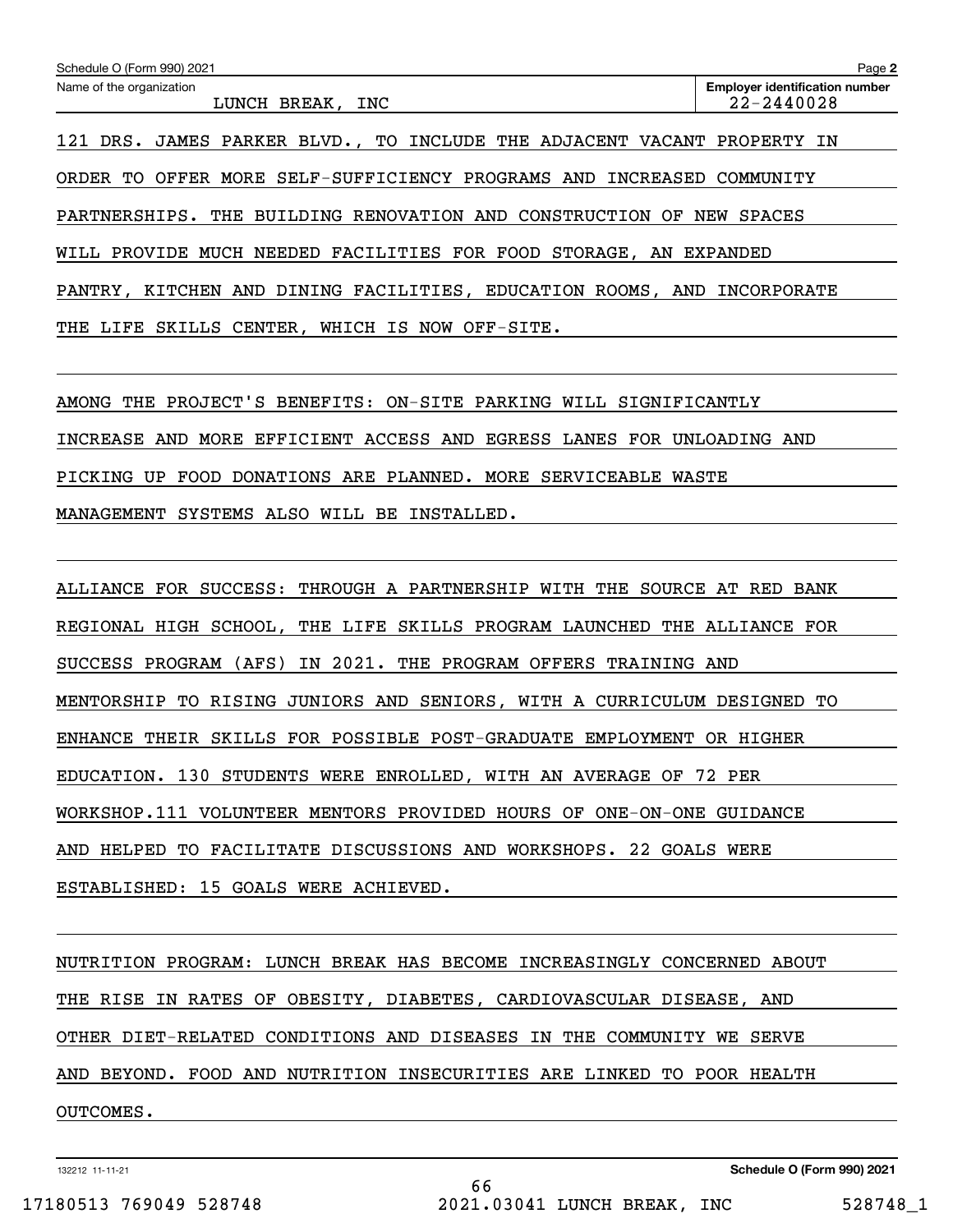| Schedule O (Form 990) 2021                                            | Page 2                                              |
|-----------------------------------------------------------------------|-----------------------------------------------------|
| Name of the organization<br>LUNCH BREAK, INC                          | <b>Employer identification number</b><br>22-2440028 |
| IS OFTEN DIFFICULT TO BREAK THE CYCLE OF POVERTY WHEN HEALTH<br>IT.   |                                                     |
| PROBLEMS BRING ABOUT THE ADDED STRESS OF MISSED WAGES AND OTHER       |                                                     |
| MOUNTING MEDICAL COSTS. THAT LINK IS EVEN MORE PRONOUNCED AS A RESULT |                                                     |

OF THE COVID-19 PANDEMIC.

ACCORDING TO LUNCH BREAK'S EXECUTIVE DIRECTOR, GWENDOLYN LOVE: "IT IS NOT ONLY OUR MISSION TO PROVIDE FOOD TO OUR CLIENTS, BUT IT IS OUR RESPONSIBILITY TO FACILITATE DIALOGUE ABOUT THE IMPORTANCE OF GOOD NUTRITION AND TO MAKE HEALTHY FOOD OPTIONS ACCESSIBLE AND DESIRABLE TO ALL."

IN 2021, LUNCH BREAK ADOPTED A NUTRITION POLICY AND, AS A RESULT, WILL FOCUS EFFORTS ON PROCURING PRODUCTS OFFERING GREATER NUTRITIONAL VALUE AND EMPHASIZING MEAL OPTIONS AND GROCERIES THAT PROMOTE AND PROTECT HEALTHY LIVING AS A WAY TO DECREASE INCIDENCES OF DIET-RELATED CONDITIONS AND DISEASES.

FORM 990 PART III

LIFE SKILLS CONTINUED

WHILE THE PANDEMIC WAS A CHALLENGE, THE TEAM TACKLED IT HEAD ON, BY MODIFYING ONE-ON-ONE COACHING SESSIONS TO A VIRTUAL FORMAT. IN 2021, THE MONTHLY AVERAGE WAS 122 PARTICIPANTS. 30 PARTICIPANTS WERE PLACED IN JOBS AND THERE WERE 171 REFERRALS TO OTHER AGENCIES AND 1,237 COACHING SESSIONS.

| ALSO BENEFITING FROM THE VIRTUAL FORMAT, ENGLISH AS A SECOND LANGUAGE |  |                             |  |                                   |  |
|-----------------------------------------------------------------------|--|-----------------------------|--|-----------------------------------|--|
| 132212 11-11-21                                                       |  |                             |  | <b>Schedule O (Form 990) 2021</b> |  |
|                                                                       |  | 67                          |  |                                   |  |
| 17180513 769049 528748                                                |  | 2021.03041 LUNCH BREAK, INC |  | 528748 1                          |  |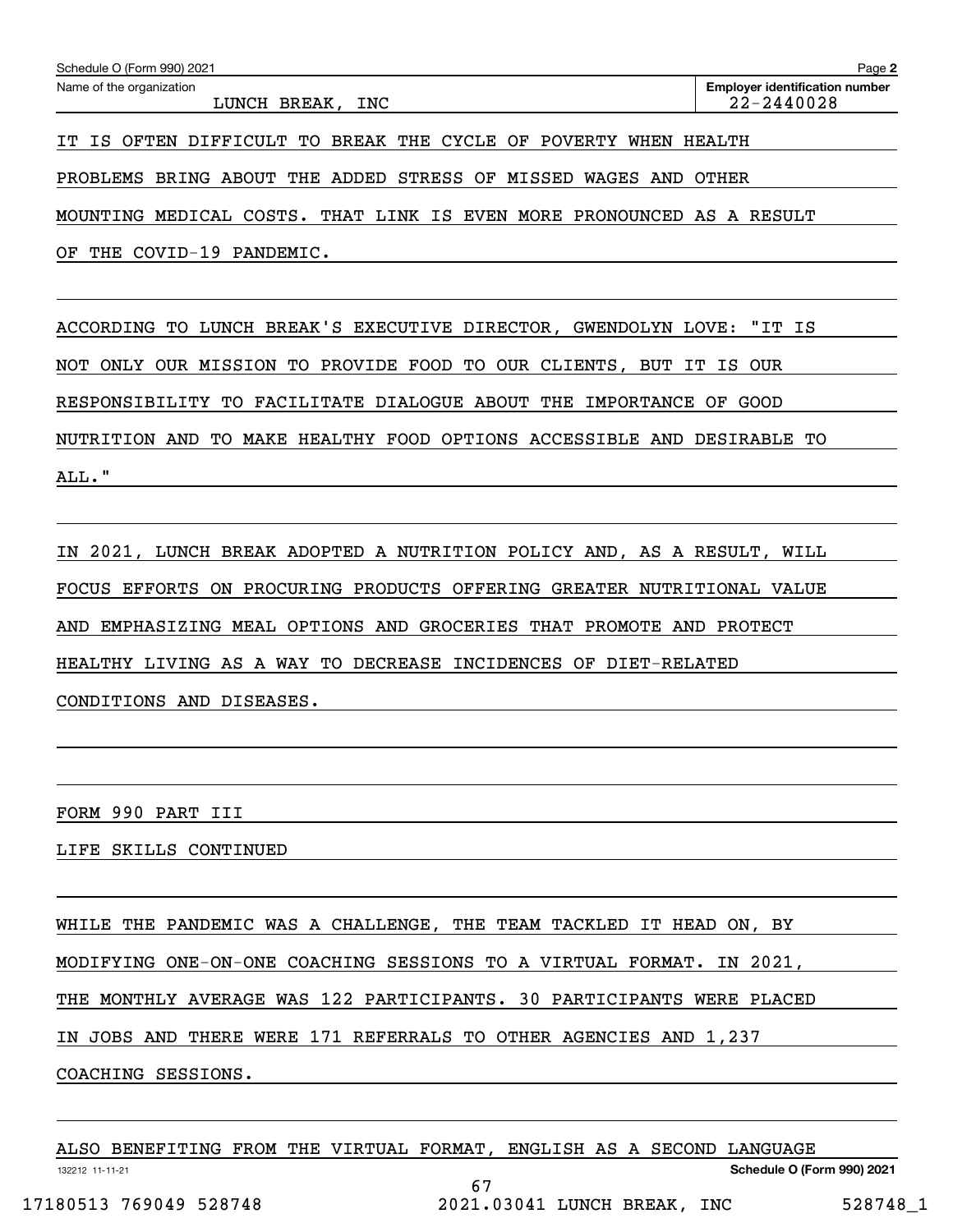PANDEMIC, THREE IN-PERSON CLASSES WERE HELD ON MONDAY NIGHTS AT THE

LIFE SKILLS CENTER. ONCE SOCIAL-DISTANCING PROTOCOLS WERE MANDATED, THE

CLASSES BEGAN MEETING VIRTUALLY USING ZOOM TO CONNECT WITH STUDENTS.

THIS FORMAT MADE IT EASIER FOR THOSE WITH CHILD CARE AND TRANSPORTATION

ISSUES TO PARTICIPATE. THE PROGRAM ALSO PARTNERED WITH THE MONMOUTH DAY

CARE CENTER, OFFERING ESL CLASSES TO PARENTS. THIS RESULTED IN

ADDITIONAL SESSIONS ON TUESDAYS VIA ZOOM. IN 2021 THERE WERE 18-20

ATTENDEES ON AVERAGE EACH MONTH AND 133 CLASSES.

IN ADDITION, THE LIFE SKILLS PROGRAM TEAM PUT TOGETHER A CURRICULUM OF ZOOM CLASSES FEATURING ADVICE FROM EXPERTS IN FINANCIAL, WELLNESS, JOB SKILLS AND TECHNICAL FIELDS.

FORM 990, PART VI, SECTION B, LINE 11B:

THE 990 HAS BEEN REVIEWED BY THE BOARD PRIOR TO FILING

FORM 990, PART VI, SECTION B, LINE 12C:

THE GOVERNANCE COMMITTEE OF THE BOARD OF TRUSTEES REVIEWS AND MONITORS

COMPLIANCE WITH THE CONFLICTS OF INTEREST POLICY ON AN ANNUAL BASIS AND AS ISSUES ARISE.

FORM 990, PART VI, SECTION B, LINE 15A:

THE BOARD EVALUATES THE EXECUTIVE DIRECTOR ANNUALLY. COMPENSATION IS

DETERMINED BASED UPON PERFORMANCE, BUDGET AND DATA OBTAINED FROM COMPARABLE

68

NONPROFIT ORGANIZATIONS.

132212 11-11-21

17180513 769049 528748 2021.03041 LUNCH BREAK, INC 528748\_1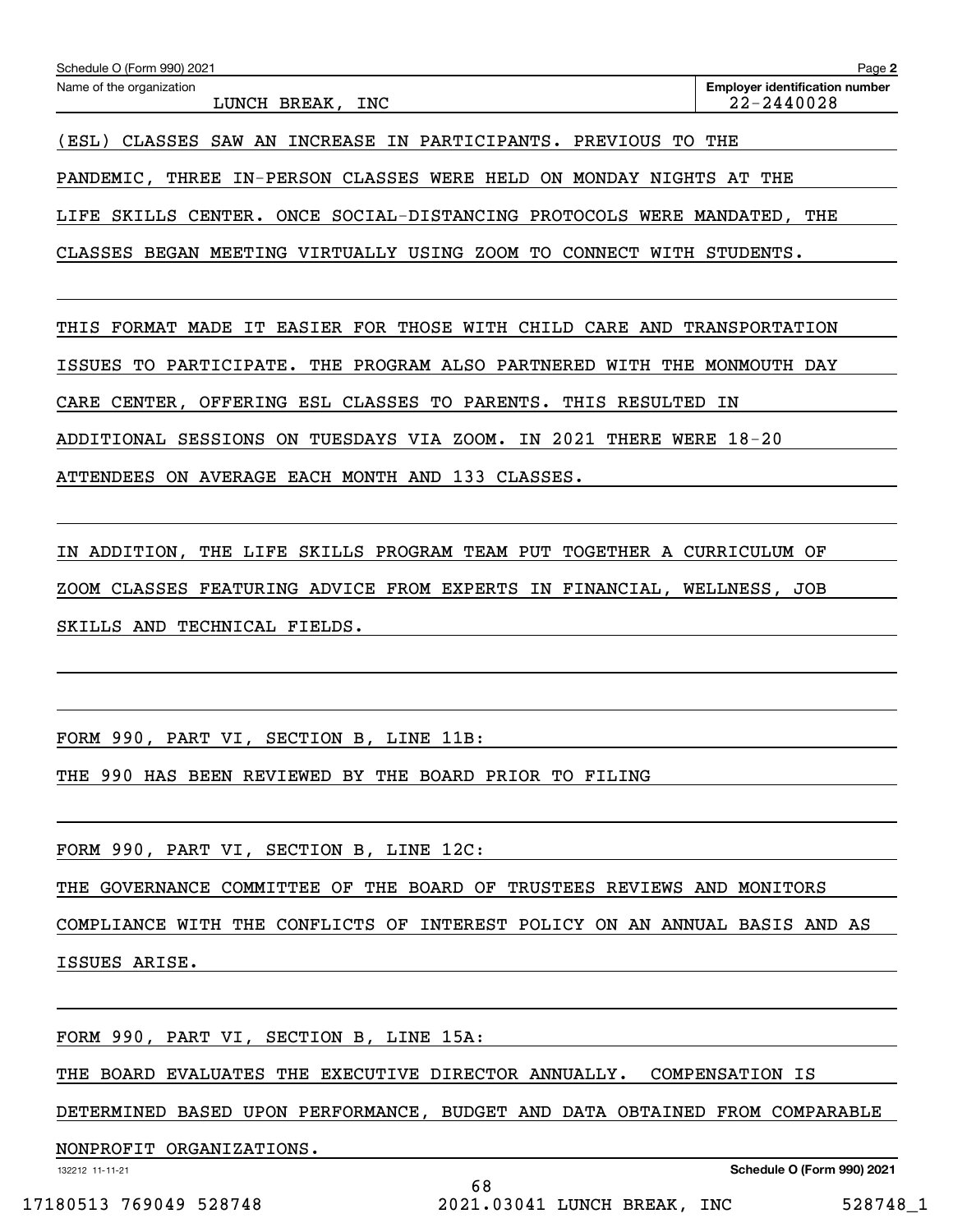LUNCH BREAK, INC 22-2440028

FORM 990, PART VI, SECTION C, LINE 19:

THE ORGANIZATION MAKES INFORMATION AVAILABLE FOR PUBLIC INSPECTION UPON

WRITTEN REQUEST.

FORM 990, PART XI, LINE 9, CHANGES IN NET ASSETS:

FAMILY PROMISE NET ASSETS MERGED INTO LUNCH BREAK IN 2021. 961,183.

FORM 990 PART XI

THE AUDIT COMMITTEE ASSUMES RESPONSIBILITY AND OVERSIGHT FOR THE ANNUAL

AUDIT. THIS PROCESS HAS NOT CHANGED IN THE CURRENT YEAR.

132212 11-11-21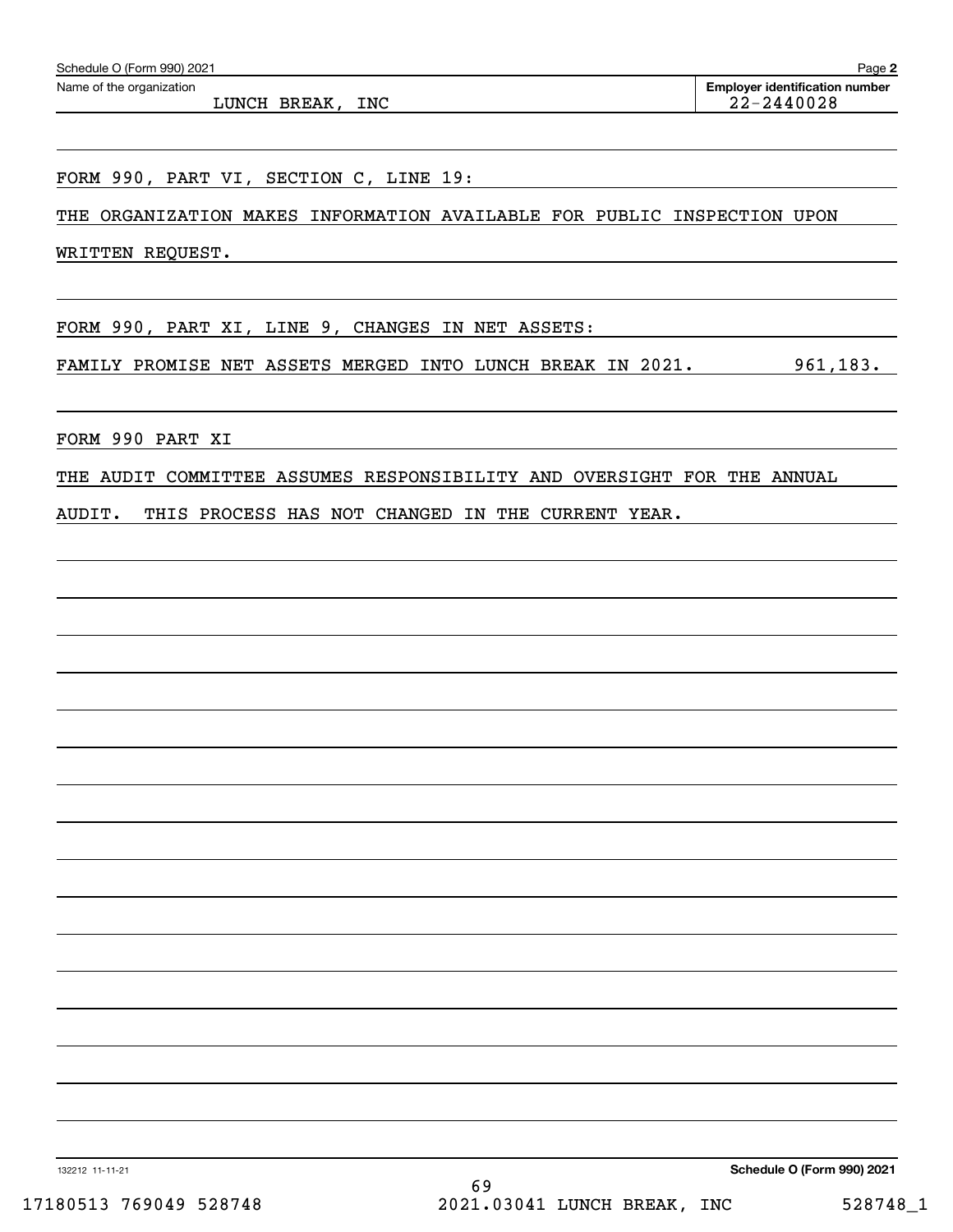# **SCHEDULE R**

Department of the Treasury Internal Revenue Service

**(Form 990)**

# **Related Organizations and Unrelated Partnerships**

**Complete if the organization answered "Yes" on Form 990, Part IV, line 33, 34, 35b, 36, or 37.** |

**Attach to Form 990.**  |

OMB No. 1545-0047 **2021**

**Open to Public**

# **| Go to www.irs.gov/Form990 for instructions and the latest information. Inspection**

**Employer identification number** 22-2440028

Name of the organization

LUNCH BREAK, INC

**Part I Identification of Disregarded Entities.**  Complete if the organization answered "Yes" on Form 990, Part IV, line 33.

| (a)<br>Name, address, and EIN (if applicable)<br>of disregarded entity | (b)<br>Primary activity | (c)<br>Legal domicile (state or<br>foreign country) | (d)<br>Total income | (e)<br>End-of-year assets | (f)<br>Direct controlling<br>entity |
|------------------------------------------------------------------------|-------------------------|-----------------------------------------------------|---------------------|---------------------------|-------------------------------------|
|                                                                        |                         |                                                     |                     |                           |                                     |
|                                                                        |                         |                                                     |                     |                           |                                     |
|                                                                        |                         |                                                     |                     |                           |                                     |
|                                                                        |                         |                                                     |                     |                           |                                     |

#### **Identification of Related Tax-Exempt Organizations.** Complete if the organization answered "Yes" on Form 990, Part IV, line 34, because it had one or more related tax-exempt **Part II** organizations during the tax year.

| (a)<br>Name, address, and EIN<br>of related organization | (b)<br>Primary activity | (c)<br>Legal domicile (state or<br>foreign country) | (d)<br>Exempt Code<br>section | (e)<br>Public charity<br>status (if section | (f)<br>Direct controlling<br>entity |     | $(g)$<br>Section 512(b)(13)<br>controlled<br>entity? |
|----------------------------------------------------------|-------------------------|-----------------------------------------------------|-------------------------------|---------------------------------------------|-------------------------------------|-----|------------------------------------------------------|
|                                                          |                         |                                                     |                               | 501(c)(3)                                   |                                     | Yes | No                                                   |
| 109 JAMES PARKER INC - 81-4097071                        |                         |                                                     |                               |                                             |                                     |     |                                                      |
| 121 JAMES PARKER BLVD                                    |                         |                                                     |                               | PUBLIC                                      |                                     |     |                                                      |
| RED BANK, NJ 07701                                       | REAL PROPERTY OWNERSHIP | NEW JERSEY                                          | 501C3                         | <b>CHARITY</b>                              |                                     |     | X                                                    |
|                                                          |                         |                                                     |                               |                                             |                                     |     |                                                      |
|                                                          |                         |                                                     |                               |                                             |                                     |     |                                                      |
|                                                          |                         |                                                     |                               |                                             |                                     |     |                                                      |

**For Paperwork Reduction Act Notice, see the Instructions for Form 990. Schedule R (Form 990) 2021**

SEE PART VII FOR CONTINUATIONS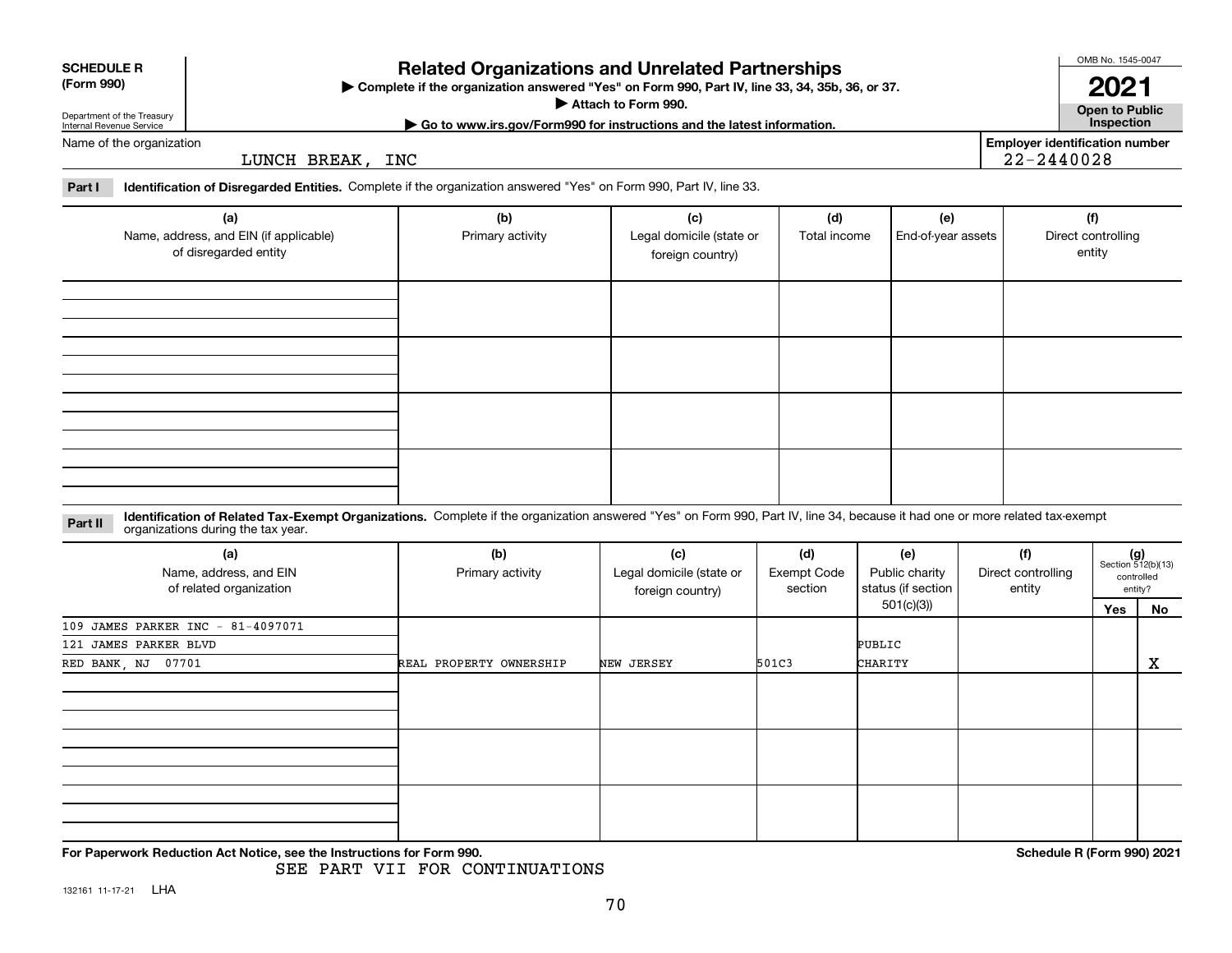**Identification of Related Organizations Taxable as a Partnership.** Complete if the organization answered "Yes" on Form 990, Part IV, line 34, because it had one or more related **Part III** organizations treated as a partnership during the tax year.

| (a)                                               | (b)              | (c)                  | (d)                          | (e)                                                                 | (f)                      | (g)                     |                  | (h)          | (i)                                      | (j) | (k)                                                       |
|---------------------------------------------------|------------------|----------------------|------------------------------|---------------------------------------------------------------------|--------------------------|-------------------------|------------------|--------------|------------------------------------------|-----|-----------------------------------------------------------|
| Name, address, and EIN<br>of related organization | Primary activity | Legal<br>domicile    | Direct controlling<br>entity | Predominant income                                                  | Share of total<br>income | Share of<br>end-of-year | Disproportionate |              | Code V-UBI<br>amount in box              |     | General or Percentage<br>managing<br>partner?<br>partner? |
|                                                   |                  | (state or<br>foreign |                              |                                                                     |                          | assets                  |                  | allocations? |                                          |     |                                                           |
|                                                   |                  | country)             |                              | related, unrelated,<br>excluded from tax under<br>sections 512-514) |                          |                         | Yes $ $          | No           | 20 of Schedule<br>K-1 (Form 1065) Yes No |     |                                                           |
|                                                   |                  |                      |                              |                                                                     |                          |                         |                  |              |                                          |     |                                                           |
|                                                   |                  |                      |                              |                                                                     |                          |                         |                  |              |                                          |     |                                                           |
|                                                   |                  |                      |                              |                                                                     |                          |                         |                  |              |                                          |     |                                                           |
|                                                   |                  |                      |                              |                                                                     |                          |                         |                  |              |                                          |     |                                                           |
|                                                   |                  |                      |                              |                                                                     |                          |                         |                  |              |                                          |     |                                                           |
|                                                   |                  |                      |                              |                                                                     |                          |                         |                  |              |                                          |     |                                                           |
|                                                   |                  |                      |                              |                                                                     |                          |                         |                  |              |                                          |     |                                                           |
|                                                   |                  |                      |                              |                                                                     |                          |                         |                  |              |                                          |     |                                                           |
|                                                   |                  |                      |                              |                                                                     |                          |                         |                  |              |                                          |     |                                                           |
|                                                   |                  |                      |                              |                                                                     |                          |                         |                  |              |                                          |     |                                                           |
|                                                   |                  |                      |                              |                                                                     |                          |                         |                  |              |                                          |     |                                                           |
|                                                   |                  |                      |                              |                                                                     |                          |                         |                  |              |                                          |     |                                                           |
|                                                   |                  |                      |                              |                                                                     |                          |                         |                  |              |                                          |     |                                                           |
|                                                   |                  |                      |                              |                                                                     |                          |                         |                  |              |                                          |     |                                                           |
|                                                   |                  |                      |                              |                                                                     |                          |                         |                  |              |                                          |     |                                                           |
|                                                   |                  |                      |                              |                                                                     |                          |                         |                  |              |                                          |     |                                                           |
|                                                   |                  |                      |                              |                                                                     |                          |                         |                  |              |                                          |     |                                                           |

**Identification of Related Organizations Taxable as a Corporation or Trust.** Complete if the organization answered "Yes" on Form 990, Part IV, line 34, because it had one or more related **Part IV** organizations treated as a corporation or trust during the tax year.

| (a)<br>Name, address, and EIN<br>of related organization | (b)<br>Primary activity | (c)<br>Legal domicile<br>(state or<br>foreign | (d)<br>Direct controlling<br>entity | (e)<br>Type of entity<br>(C corp, S corp,<br>or trust) | (f)<br>Share of total<br>income | (g)<br>Share of<br>end-of-year<br>assets | (h)<br>Percentage<br>ownership | $\begin{array}{c} \textbf{(i)}\\ \text{Section}\\ 512 \text{(b)} \text{(13)}\\ \text{controlled}\\ \text{entity?} \end{array}$ |        |
|----------------------------------------------------------|-------------------------|-----------------------------------------------|-------------------------------------|--------------------------------------------------------|---------------------------------|------------------------------------------|--------------------------------|--------------------------------------------------------------------------------------------------------------------------------|--------|
|                                                          |                         | country)                                      |                                     |                                                        |                                 |                                          |                                |                                                                                                                                | Yes No |
|                                                          |                         |                                               |                                     |                                                        |                                 |                                          |                                |                                                                                                                                |        |
|                                                          |                         |                                               |                                     |                                                        |                                 |                                          |                                |                                                                                                                                |        |
|                                                          |                         |                                               |                                     |                                                        |                                 |                                          |                                |                                                                                                                                |        |
|                                                          |                         |                                               |                                     |                                                        |                                 |                                          |                                |                                                                                                                                |        |
|                                                          |                         |                                               |                                     |                                                        |                                 |                                          |                                |                                                                                                                                |        |
|                                                          |                         |                                               |                                     |                                                        |                                 |                                          |                                |                                                                                                                                |        |
|                                                          |                         |                                               |                                     |                                                        |                                 |                                          |                                |                                                                                                                                |        |
|                                                          |                         |                                               |                                     |                                                        |                                 |                                          |                                |                                                                                                                                |        |
|                                                          |                         |                                               |                                     |                                                        |                                 |                                          |                                |                                                                                                                                |        |
|                                                          |                         |                                               |                                     |                                                        |                                 |                                          |                                |                                                                                                                                |        |
|                                                          |                         |                                               |                                     |                                                        |                                 |                                          |                                |                                                                                                                                |        |
|                                                          |                         |                                               |                                     |                                                        |                                 |                                          |                                |                                                                                                                                |        |
|                                                          |                         |                                               |                                     |                                                        |                                 |                                          |                                |                                                                                                                                |        |
|                                                          |                         |                                               |                                     |                                                        |                                 |                                          |                                |                                                                                                                                |        |
|                                                          |                         |                                               |                                     |                                                        |                                 |                                          |                                |                                                                                                                                |        |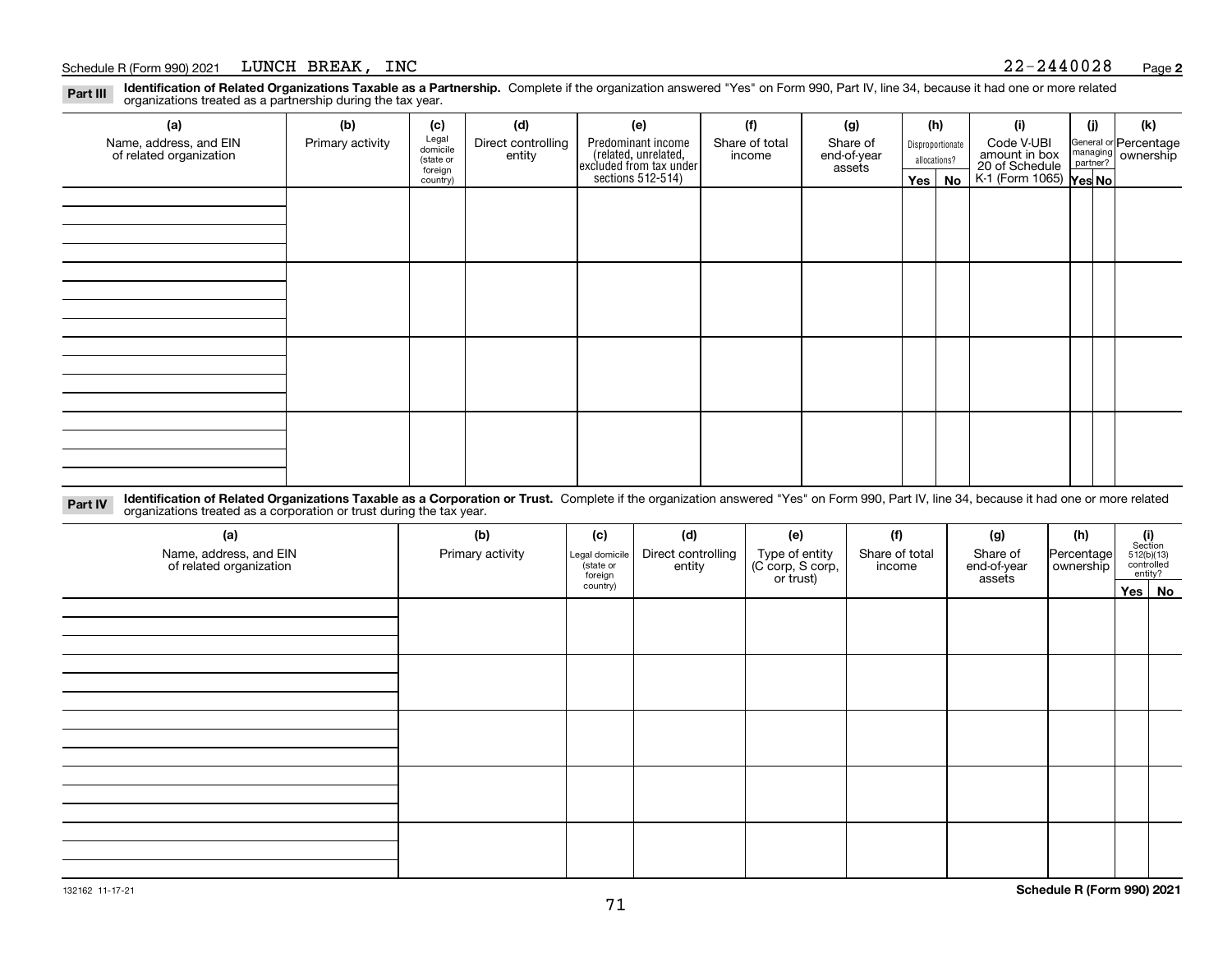$\overline{\phantom{0}}$ 

**Part V** T**ransactions With Related Organizations.** Complete if the organization answered "Yes" on Form 990, Part IV, line 34, 35b, or 36.

| Note: Complete line 1 if any entity is listed in Parts II, III, or IV of this schedule.                                                                                                                                        |                                                                                                                                                                                                                                |                 |   |             |  |
|--------------------------------------------------------------------------------------------------------------------------------------------------------------------------------------------------------------------------------|--------------------------------------------------------------------------------------------------------------------------------------------------------------------------------------------------------------------------------|-----------------|---|-------------|--|
|                                                                                                                                                                                                                                | During the tax year, did the organization engage in any of the following transactions with one or more related organizations listed in Parts II-IV?                                                                            |                 |   | X           |  |
|                                                                                                                                                                                                                                |                                                                                                                                                                                                                                |                 |   |             |  |
|                                                                                                                                                                                                                                | <b>b</b> Gift, grant, or capital contribution to related organization(s)                                                                                                                                                       | 1b              |   | X           |  |
|                                                                                                                                                                                                                                | <b>c</b> Gift, grant, or capital contribution from related organization(s)                                                                                                                                                     | 1c              |   | X           |  |
|                                                                                                                                                                                                                                | <b>d</b> Loans or loan quarantees to or for related organization(s)                                                                                                                                                            | 1d              | X |             |  |
|                                                                                                                                                                                                                                | <b>e</b> Loans or loan quarantees by related organization(s)                                                                                                                                                                   | 1e              |   | X           |  |
|                                                                                                                                                                                                                                |                                                                                                                                                                                                                                |                 |   |             |  |
|                                                                                                                                                                                                                                | f Dividends from related organization(s) manufactured contains and contained a series of the contact of the contact of the contact of the contact of the contact of the contact of the contact of the contact of the contact o | 1f              |   | X           |  |
|                                                                                                                                                                                                                                |                                                                                                                                                                                                                                | 1a              |   | X           |  |
|                                                                                                                                                                                                                                | h Purchase of assets from related organization(s) manufactured and content and content and content and content and content and content and content and content and content and content and content and content and content and | 1h              |   | X<br>X      |  |
|                                                                                                                                                                                                                                |                                                                                                                                                                                                                                |                 |   |             |  |
| j Lease of facilities, equipment, or other assets to related organization(s) manufaction content and the manufacture of facilities, equipment, or other assets to related organization(s) manufaction content and the manufact |                                                                                                                                                                                                                                |                 |   |             |  |
|                                                                                                                                                                                                                                |                                                                                                                                                                                                                                |                 |   |             |  |
|                                                                                                                                                                                                                                | k Lease of facilities, equipment, or other assets from related organization(s) manufaction content and content and content and content and content and content and content and content and content and content and content and | 1k              |   | X           |  |
|                                                                                                                                                                                                                                | I Performance of services or membership or fundraising solicitations for related organization(s)                                                                                                                               | 11              |   | $\mathbf X$ |  |
|                                                                                                                                                                                                                                | m Performance of services or membership or fundraising solicitations by related organization(s)                                                                                                                                | 1 <sub>m</sub>  |   | X           |  |
|                                                                                                                                                                                                                                |                                                                                                                                                                                                                                | 1n              |   | X           |  |
|                                                                                                                                                                                                                                | o Sharing of paid employees with related organization(s) manufactured and content to the content of the content of the content of the content of the content of the content of the content of the content of the content of th | 10 <sub>o</sub> | X |             |  |
|                                                                                                                                                                                                                                |                                                                                                                                                                                                                                |                 |   |             |  |
|                                                                                                                                                                                                                                |                                                                                                                                                                                                                                | 1p              |   | x           |  |
|                                                                                                                                                                                                                                |                                                                                                                                                                                                                                |                 |   |             |  |
|                                                                                                                                                                                                                                |                                                                                                                                                                                                                                |                 |   |             |  |
|                                                                                                                                                                                                                                | r Other transfer of cash or property to related organization(s)                                                                                                                                                                | 1r              |   | X           |  |
|                                                                                                                                                                                                                                |                                                                                                                                                                                                                                | 1s              |   | X           |  |

**2**If the answer to any of the above is "Yes," see the instructions for information on who must complete this line, including covered relationships and transaction thresholds.

| (a)<br>Name of related organization | (b)<br>Transaction<br>type (a-s) | (c)<br>Amount involved | (d)<br>Method of determining amount involved |
|-------------------------------------|----------------------------------|------------------------|----------------------------------------------|
| $(1)$ 109 JAMES PARKER INC          | D                                | $5,159,953.$ $COST$    |                                              |
| (2)                                 |                                  |                        |                                              |
| (3)                                 |                                  |                        |                                              |
| (4)                                 |                                  |                        |                                              |
| (5)                                 |                                  |                        |                                              |
| (6)                                 |                                  |                        |                                              |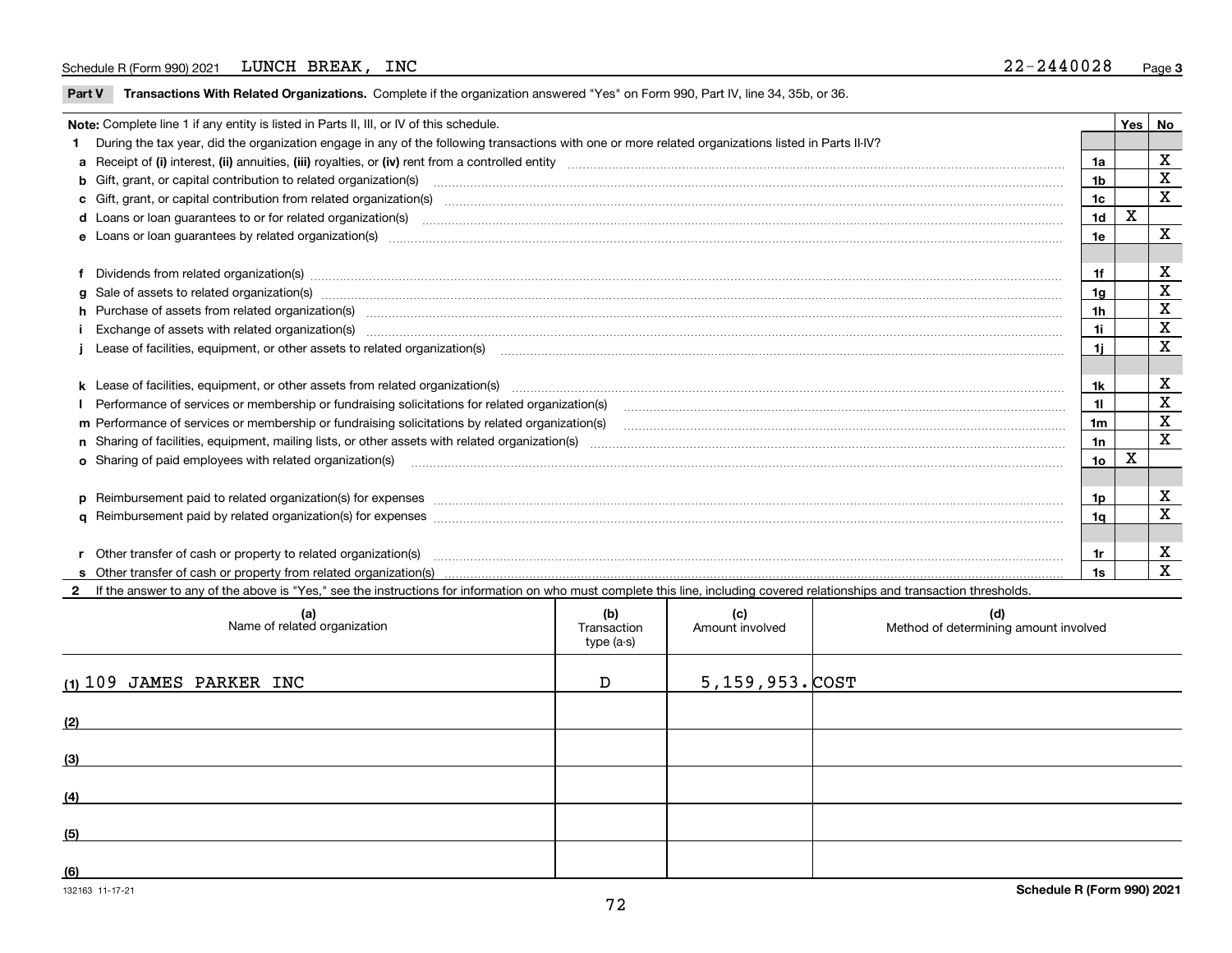**Part VI Unrelated Organizations Taxable as a Partnership. Complete if the organization answered "Yes" on Form 990, Part IV, line 37.** 

Provide the following information for each entity taxed as a partnership through which the organization conducted more than five percent of its activities (measured by total assets or gross revenue) that was not a related organization. See instructions regarding exclusion for certain investment partnerships.

| - - - - -<br>(a)<br>Name, address, and EIN<br>of entity | ----- <del>-</del> -------<br>(b)<br>Primary activity | (c)<br>Legal domicile<br>(state or foreign<br>country) | (d)<br>Predominant income<br>(related, unrelated,<br>excluded from tax under<br>sections 512-514) | (e)<br>Are all<br>partners sec.<br>$501(c)(3)$<br>orgs.?<br>Yes No | (f)<br>Share of<br>total<br>income | (g)<br>Share of<br>end-of-year<br>assets | (h)<br>Dispropor-<br>tionate<br>allocations?<br>Yes No | (i)<br>Code V-UBI<br>amount in box 20 managing<br>of Schedule K-1<br>(Form 1065)<br>$\overline{Yes}$ No | (i)<br>Yes No | (k) |
|---------------------------------------------------------|-------------------------------------------------------|--------------------------------------------------------|---------------------------------------------------------------------------------------------------|--------------------------------------------------------------------|------------------------------------|------------------------------------------|--------------------------------------------------------|---------------------------------------------------------------------------------------------------------|---------------|-----|
|                                                         |                                                       |                                                        |                                                                                                   |                                                                    |                                    |                                          |                                                        |                                                                                                         |               |     |
|                                                         |                                                       |                                                        |                                                                                                   |                                                                    |                                    |                                          |                                                        |                                                                                                         |               |     |
|                                                         |                                                       |                                                        |                                                                                                   |                                                                    |                                    |                                          |                                                        |                                                                                                         |               |     |
|                                                         |                                                       |                                                        |                                                                                                   |                                                                    |                                    |                                          |                                                        |                                                                                                         |               |     |
|                                                         |                                                       |                                                        |                                                                                                   |                                                                    |                                    |                                          |                                                        |                                                                                                         |               |     |
|                                                         |                                                       |                                                        |                                                                                                   |                                                                    |                                    |                                          |                                                        |                                                                                                         |               |     |
|                                                         |                                                       |                                                        |                                                                                                   |                                                                    |                                    |                                          |                                                        |                                                                                                         |               |     |
|                                                         |                                                       |                                                        |                                                                                                   |                                                                    |                                    |                                          |                                                        |                                                                                                         |               |     |

**Schedule R (Form 990) 2021**